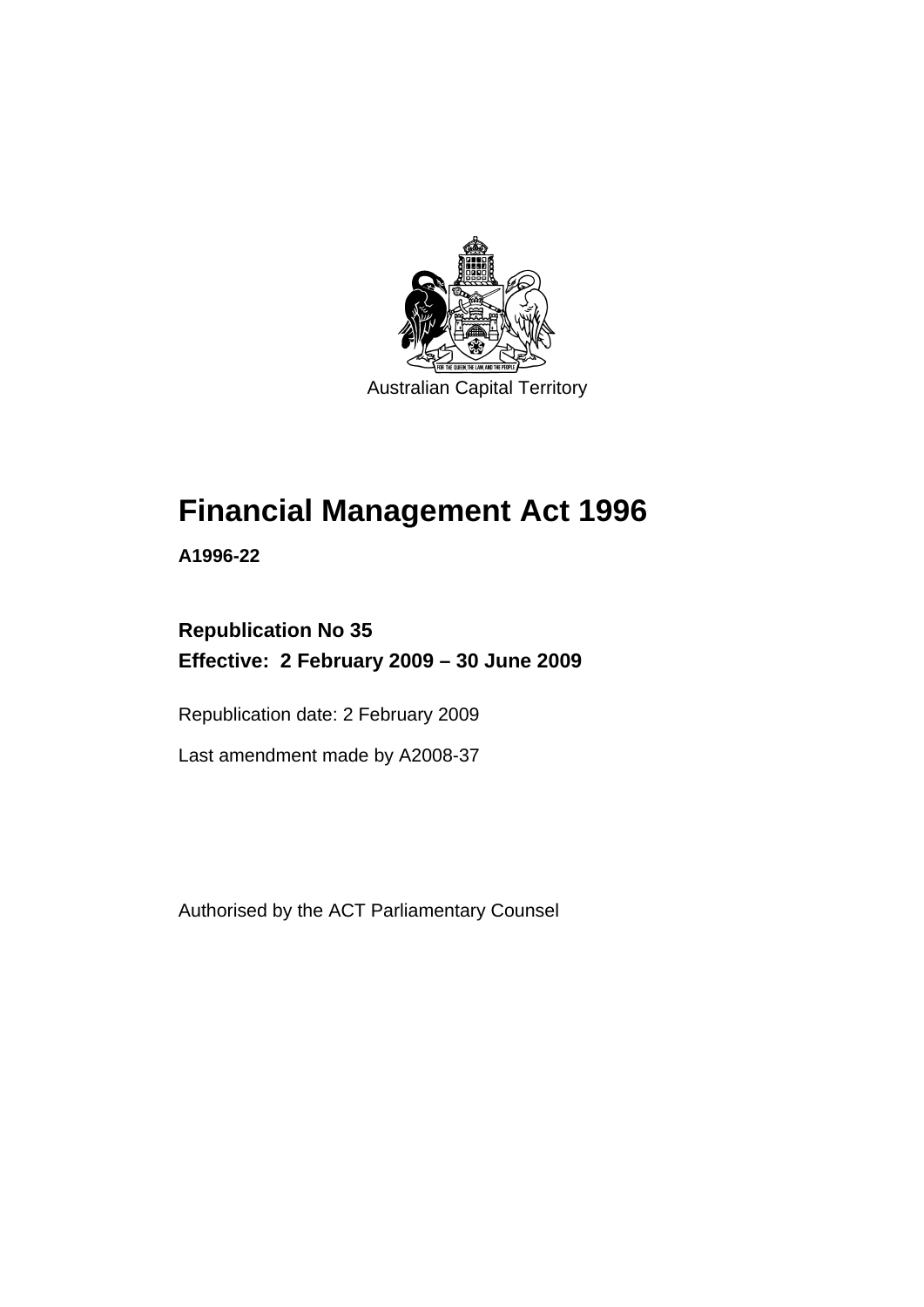#### **About this republication**

#### **The republished law**

This is a republication of the *Financial Management Act 1996* (including any amendment made under the *Legislation Act 2001*, part 11.3 (Editorial changes)) as in force on 2 February 2009*.* It also includes any amendment, repeal or expiry affecting the republished law to 2 February 2009.

The legislation history and amendment history of the republished law are set out in endnotes 3 and 4.

#### **Kinds of republications**

The Parliamentary Counsel's Office prepares 2 kinds of republications of ACT laws (see the ACT legislation register at www.legislation.act.gov.au):

- authorised republications to which the *Legislation Act 2001* applies
- unauthorised republications.

The status of this republication appears on the bottom of each page.

#### **Editorial changes**

The *Legislation Act 2001*, part 11.3 authorises the Parliamentary Counsel to make editorial amendments and other changes of a formal nature when preparing a law for republication. Editorial changes do not change the effect of the law, but have effect as if they had been made by an Act commencing on the republication date (see *Legislation Act 2001*, s 115 and s 117). The changes are made if the Parliamentary Counsel considers they are desirable to bring the law into line, or more closely into line, with current legislative drafting practice.

This republication does not include amendments made under part 11.3 (see endnote 1).

#### **Uncommenced provisions and amendments**

If a provision of the republished law has not commenced or is affected by an uncommenced amendment, the symbol  $\mathbf{U}$  appears immediately before the provision heading. The text of the uncommenced provision  $\overline{or}$  amendment appears only in the last endnote.

#### **Modifications**

If a provision of the republished law is affected by a current modification, the symbol  $\mathbf{M}$ appears immediately before the provision heading. The text of the modifying provision appears in the endnotes. For the legal status of modifications, see *Legislation Act 2001*, section 95.

#### **Penalties**

The value of a penalty unit for an offence against this republished law at the republication date is—

- (a) if the person charged is an individual—\$100; or
- (b) if the person charged is a corporation—\$500.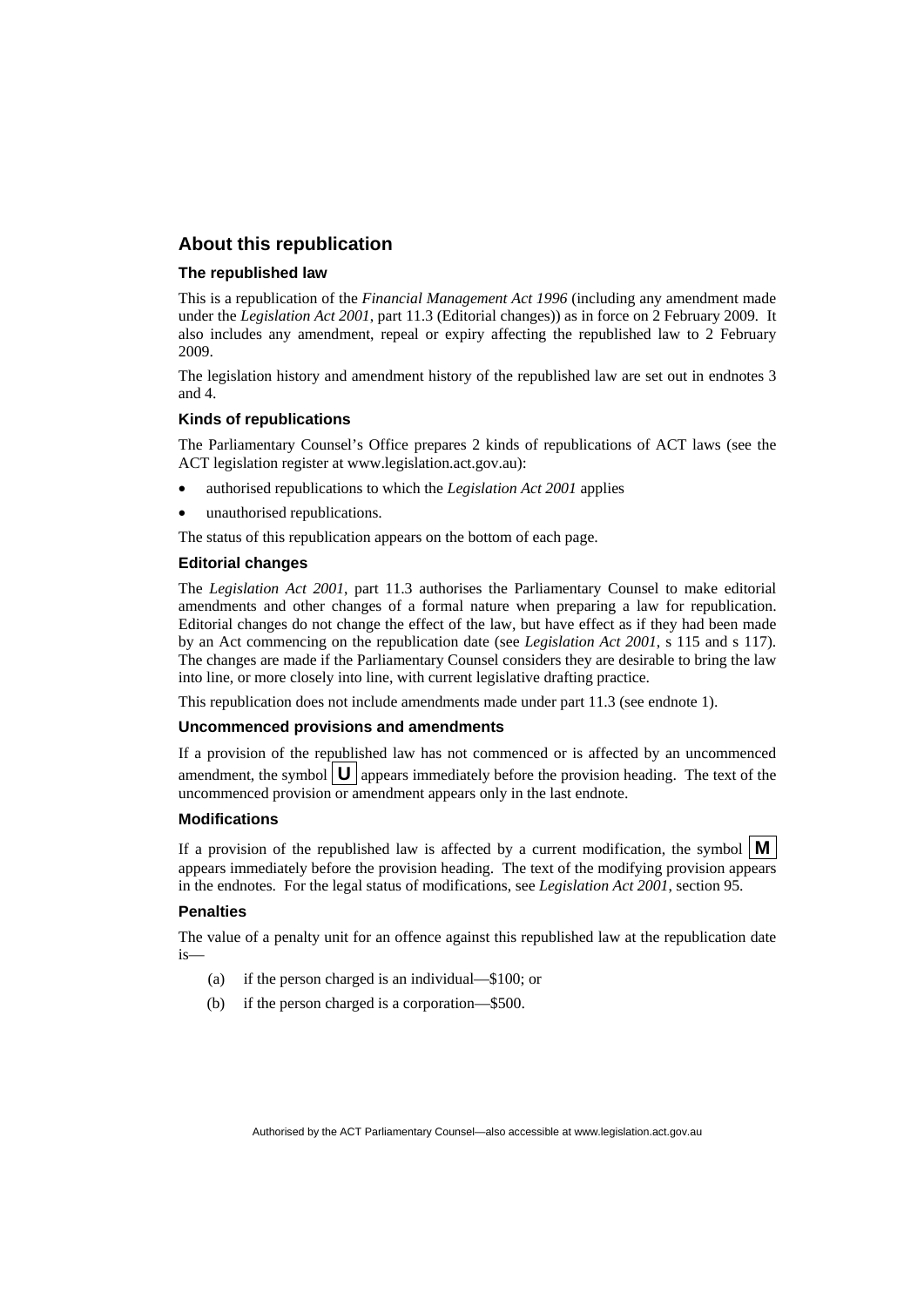

# **[Financial Management Act 1996](#page-10-0)**

# **Contents**

|                     |                                                                        | Page       |
|---------------------|------------------------------------------------------------------------|------------|
| Part 1              | <b>Preliminary</b>                                                     |            |
| 1                   | Name of Act                                                            | 2          |
| 2                   | Act subject to Territory Superannuation Provision Protection Act       | 2          |
| 3                   | Dictionary                                                             |            |
| 3A                  | <b>Notes</b>                                                           | 2          |
| 3В                  | Declaration that certain bodies are not territory authorities for Act  | 3          |
| 4                   | Application of pt 2, pt 3 and pt 5 to Legislative Assembly secretariat |            |
| Part 2              | <b>Budget management</b>                                               |            |
| <b>Division 2.1</b> | <b>Appropriations and budgets</b>                                      |            |
| 5                   | Timing of first Appropriation Bill for financial year                  | 4          |
| 6                   | Necessity for appropriation                                            | 4          |
| 7                   | Payments authorised on lapse of appropriation                          | 4          |
| 8                   | Form of appropriations                                                 | 5          |
| R <sub>35</sub>     | Financial Management Act 1996                                          | contents 1 |
| 02/02/09            | Effective: 02/02/09-30/06/09                                           |            |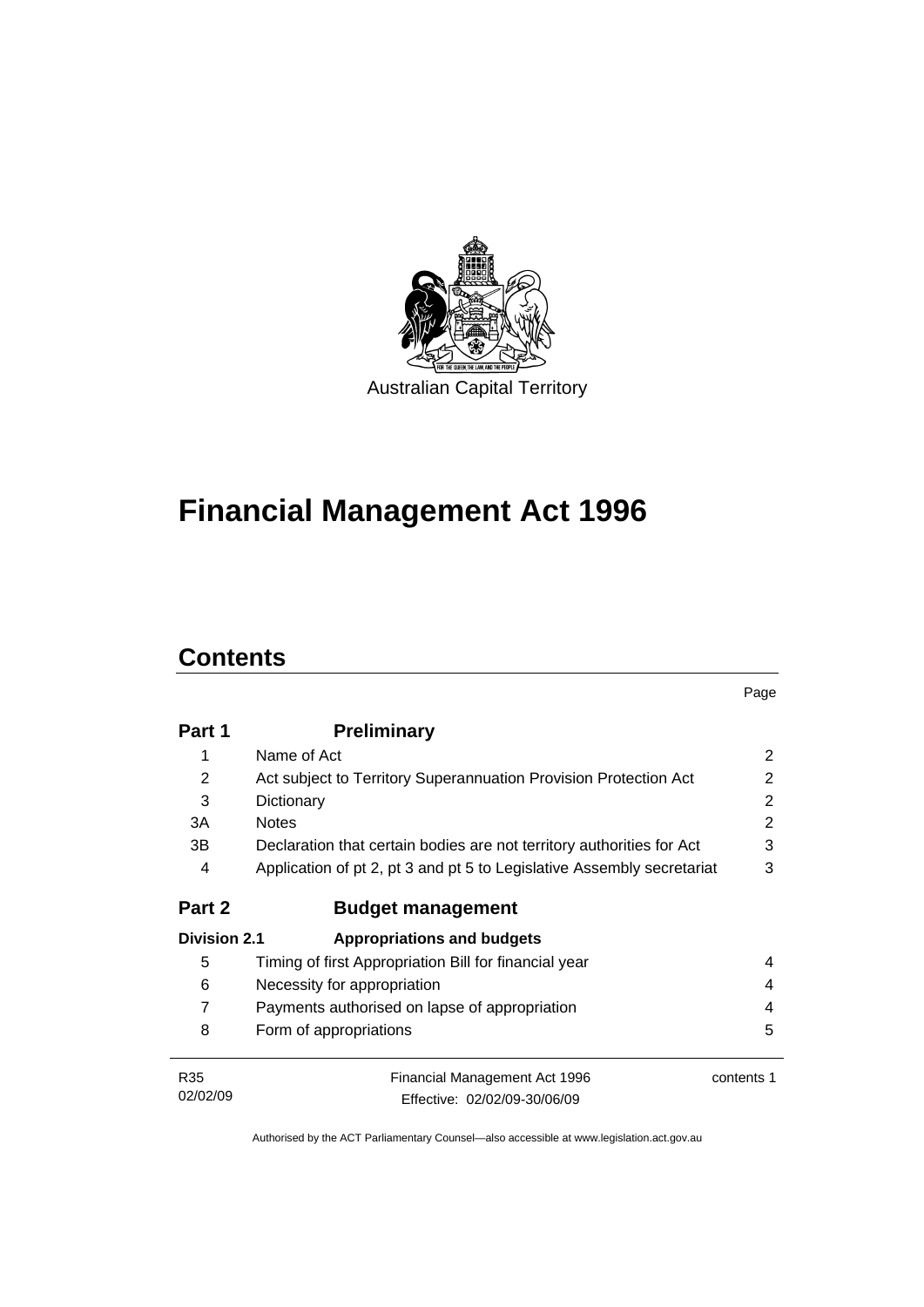#### **Contents**

|                     |                                                                   | Page           |
|---------------------|-------------------------------------------------------------------|----------------|
| 9                   | Net appropriations for outputs                                    | 5              |
| <b>9A</b>           | Net appropriations for capital injections                         | 6              |
| 9B                  | Appropriations for payments on behalf of Territory to be net      |                |
|                     | appropriations                                                    | 6              |
| 10                  | <b>Budget papers</b>                                              | 6              |
| 11                  | <b>Territory budgets</b>                                          | $\overline{7}$ |
| 11A                 | Financial policy objectives and strategies statement              | 10             |
| 12                  | Departmental budgets                                              | 11             |
| 12A                 | Territory authority and territory-owned corporation budgets       | 12             |
| 13                  | Supplementary budget papers                                       | 13             |
| 13A                 | Amendment of budgets for supplementary appropriation              | 14             |
| 14                  | Transfer of funds between appropriations                          | 15             |
| 15                  | Transfer of funds within appropriations                           | 15             |
| <b>15A</b>          | Reclassification of certain appropriations                        | 16             |
| 16                  | Transfer of functions after Appropriation Act passed              | 16             |
| <b>16A</b>          | Appropriation for accrued employee entitlements                   | 17             |
| 16B                 | Rollover of undispersed appropriation                             | 18             |
| 17                  | Variation of appropriations for Commonwealth grants               | 19             |
| 17A                 | Variations of appropriations for certain payments to Commonwealth | 19             |
| 18                  | Treasurer's advance                                               | 20             |
| <b>18A</b>          | Assembly to be told about treasurer's advance                     | 21             |
| 19                  | Refunds of payments made without liability                        | 22             |
| 19A                 | Payments for Territory GST liabilities                            | 23             |
| 19B                 | Authorisation of expenditure of certain Commonwealth grants       | 23             |
| 19C                 | Amendment of capital injection conditions                         | 23             |
| 19D                 | Amendment of performance criteria                                 | 24             |
| 20                  | <b>Budgets for Legislative Assembly secretariat</b>               | 25             |
| <b>Division 2.2</b> | <b>Budget reviews and pre-election updates</b>                    |                |
| 20A                 | <b>Budget review</b>                                              | 26             |
| 20B                 | Purpose and contents of budget review                             | 26             |
| 20C                 | Pre-election budget update                                        | 27             |
| 20 <sub>D</sub>     | Purpose and contents of pre-election budget update                | 28             |

contents 2 Financial Management Act 1996 Effective: 02/02/09-30/06/09

R35 02/02/09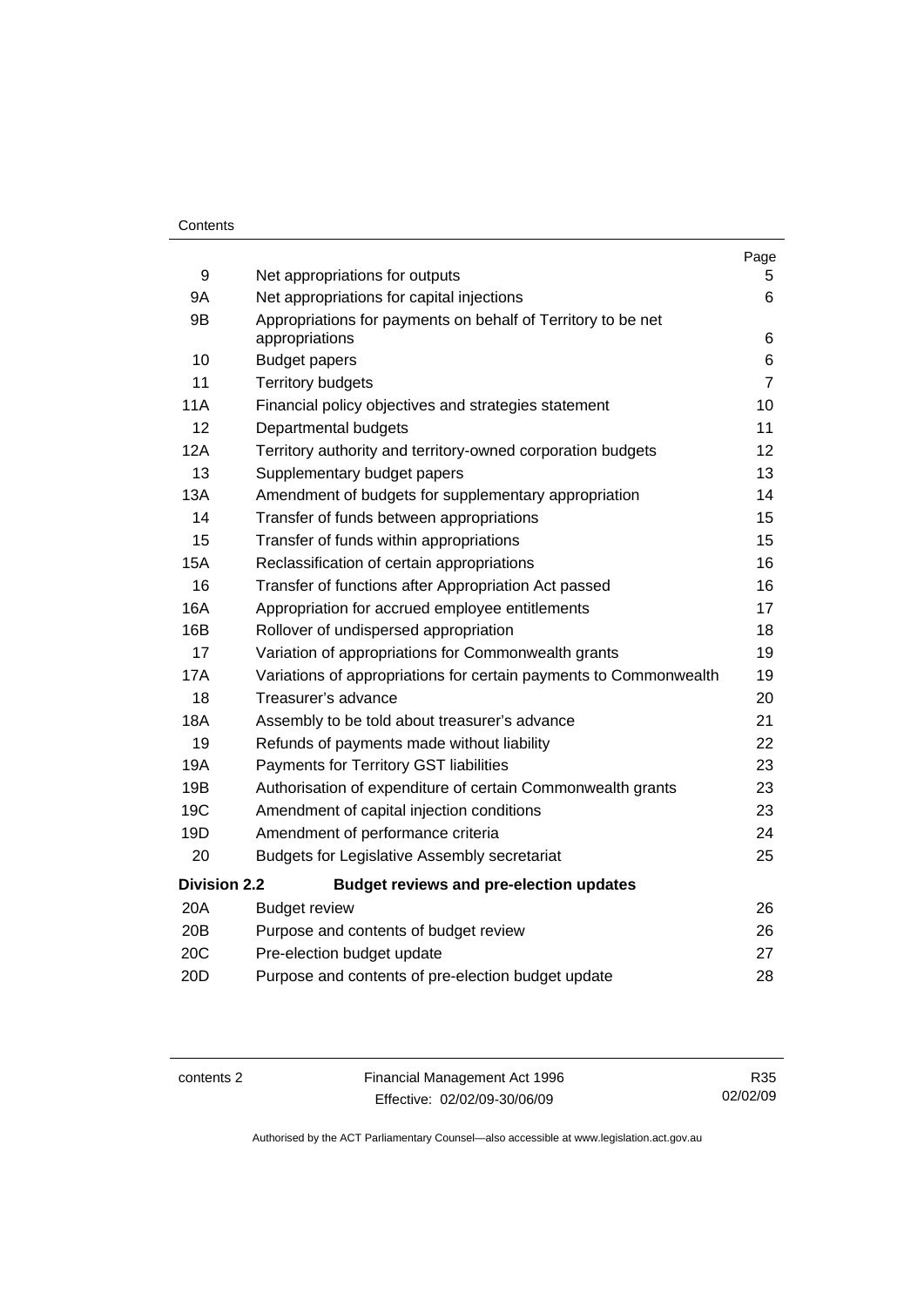| Contents |
|----------|
|----------|

|                     |                                                                                  | Page       |
|---------------------|----------------------------------------------------------------------------------|------------|
| Part 3              | <b>Financial reports</b>                                                         |            |
| <b>Division 3.1</b> | <b>Financial reports of the Territory</b>                                        |            |
| 21                  | Meaning of the Territory in div 3.1                                              | 30         |
| 22                  | Annual financial statements of the Territory                                     | 30         |
| 23                  | Responsibility for annual financial statements                                   | 30         |
| 24                  | Audit of annual financial statements                                             | 31         |
| 25                  | Presentation of annual financial statements to Legislative Assembly              | 32         |
| 26                  | Periodic financial statements                                                    | 32         |
| <b>Division 3.2</b> | Financial reports and performance statements of<br>departments                   |            |
| 27                  | Annual financial statements of departments                                       | 33         |
| 28                  | Responsibility for annual financial statements of departments                    | 34         |
| 29                  | Audit of financial statements of departments                                     | 34         |
| 30                  | Departmental annual financial statements to be included in annual<br>reports etc | 34         |
| 30A                 | Statements of performance of departments                                         | 35         |
| 30 <sub>B</sub>     | Responsibility for departmental statements of performance                        | 35         |
| 30 <sub>C</sub>     | Scrutiny of departmental statements of performance                               | 36         |
| 30 <sub>D</sub>     | Departmental statements of performance to be included in annual<br>reports etc   | 36         |
| 30E                 | Half-yearly departmental performance reports                                     | 36         |
| Part 4              | Financial management responsibilities of<br>chief executives of departments      |            |
| 31                  | Responsibilities of chief executives of departments                              | 38         |
| Part 5              | <b>Banking and investment</b>                                                    |            |
| 32                  | Agreement for the conduct of banking for Territory                               | 40         |
| 33                  | Territory banking account                                                        | 40         |
| 34                  | Departmental banking accounts                                                    | 40         |
| 34A                 | Transfer of departmental banking account                                         | 41         |
| 34B                 | End of year balances of departmental banking accounts                            | 42         |
| 35                  | Payments into banking accounts                                                   | 42         |
| 36                  | Transfer following change in departmental responsibilities                       | 43         |
| R35<br>02/02/09     | Financial Management Act 1996<br>Effective: 02/02/09-30/06/09                    | contents 3 |

Effective: 02/02/09-30/06/09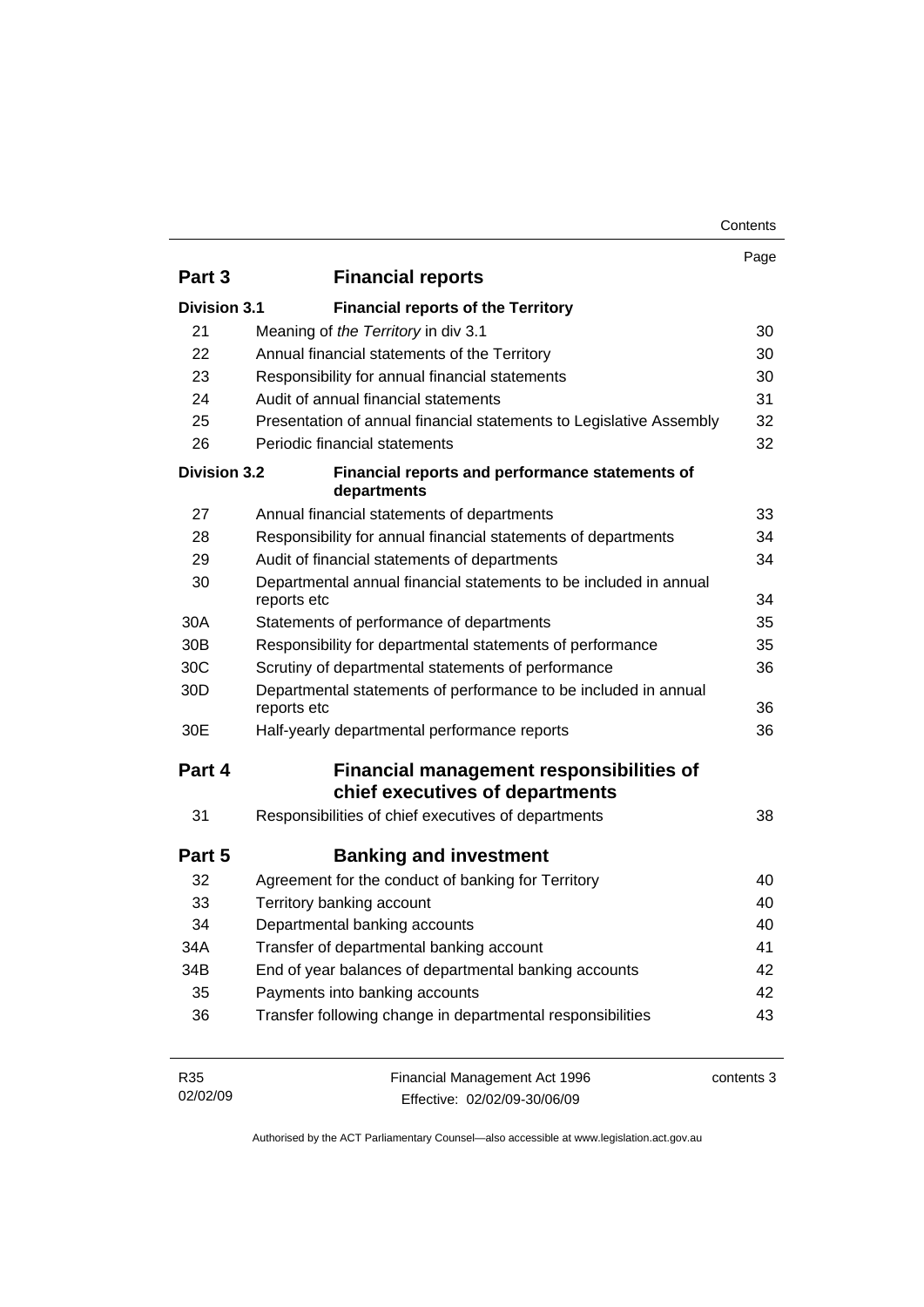| Contents   |                                                                                      |          |
|------------|--------------------------------------------------------------------------------------|----------|
|            |                                                                                      | Page     |
| 36A        | Transfers from departmental banking accounts to territory banking<br>account         | 43       |
| 37         | Payments from territory banking account                                              | 43       |
| 38         | Investment of certain public money                                                   | 44       |
| Part 6     | Borrowing and guarantees                                                             |          |
| 39         | Power of Territory to borrow                                                         | 46       |
| 40         | Treasurer may borrow on behalf of Territory                                          | 46       |
| 41         | Power of territory authorities to borrow                                             | 46       |
| 42         | Borrowings by territory authorities to be approved                                   | 46       |
| 43         | Territory authorities may give security                                              | 47       |
| 44         | Power to approve borrowings not delegable                                            | 47       |
| 45         | Loans to be paid into territory banking account                                      | 47       |
| 46         | Payments by Treasurer                                                                | 47       |
| 47         | <b>Guarantees by Territory</b>                                                       | 47       |
| Part 7     | <b>Trust money</b>                                                                   |          |
| 49         | Identity of trust money                                                              | 49       |
| 50         | Administration of trust money                                                        | 49       |
| 51         | Departmental trust banking accounts                                                  | 49       |
| 51A        | Transfer of departmental trust banking accounts                                      | 50       |
| 51B        | Transfers between trust banking accounts-changes in departmental<br>responsibilities | 50       |
| 51C        | Transfers between trust banking accounts—investment                                  | 51       |
| 52         | Transfers between trust banking account and territory banking account                | 51       |
| 53         | Investment of trust money                                                            | 51       |
| 53A        | Unclaimed trust money                                                                | 51       |
| 53B        | Reviewable decision notices                                                          | 53       |
| 53C        | Applications for review                                                              | 53       |
| Part 8     | <b>Financial provisions for territory authorities</b>                                |          |
| 54         | Application-pt 8                                                                     | 54       |
| 55         | Responsibilities of chief executive officers of territory authorities                | 54       |
| 56         | Responsibilities of governing boards of territory authorities                        | 56       |
| 57         | Banking accounts of territory authorities                                            | 57       |
| contents 4 | Financial Management Act 1996                                                        | R35      |
|            | Effective: 02/02/09-30/06/09                                                         | 02/02/09 |

Effective: 02/02/09-30/06/09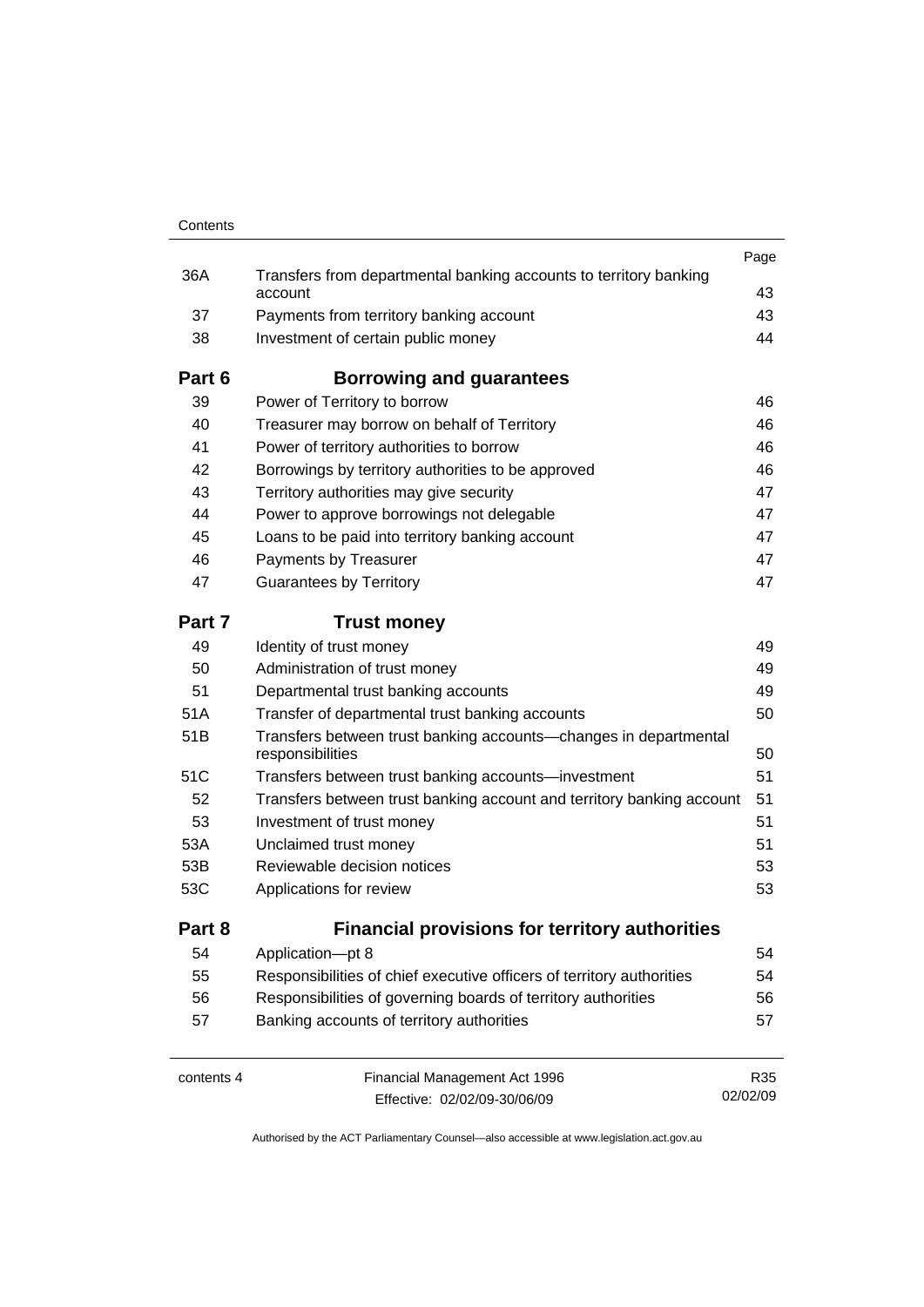| Contents |
|----------|
|----------|

| 58                  | Investment by territory authorities                                                                 | Page<br>58 |
|---------------------|-----------------------------------------------------------------------------------------------------|------------|
| 59                  | Borrowing by territory authorities                                                                  | 59         |
| 60                  | Guarantees by territory authorities                                                                 | 60         |
| 61                  | Territory authority statements of intent                                                            |            |
| 62                  | Presentation of statements of intent of territory authorities                                       | 60<br>61   |
| 63                  | Annual financial statements of territory authorities                                                | 62         |
| 64                  | Responsibility for annual financial statements of territory authorities                             | 63         |
| 65                  | Audit of annual financial statements of territory authorities                                       | 63         |
| 66                  | Annual financial statements of territory authorities to be included in<br>annual reports etc        |            |
| 67                  | Treasurer may require interim financial statements etc for territory<br>authorities                 |            |
| 68                  | Statements of performance of territory authorities                                                  | 65         |
| 69                  | Responsibility for territory authority statements of performance                                    | 65         |
| 70                  | Scrutiny of territory authority statements of performance                                           | 66         |
| 71                  | Territory authority statements of performance to be included in annual<br>reports etc               | 67         |
| Part 9              | <b>Governance of territory authorities</b>                                                          |            |
| <b>Division 9.1</b> | Definitions and important concepts                                                                  |            |
| 72                  | Definitions-pt 9                                                                                    | 68         |
| 73                  | Nature of relevant territory authorities                                                            | 69         |
| 74                  | Powers of territory authorities generally                                                           |            |
| 75                  | Execution of documents and assumptions people dealing with relevant<br>territory authority may make | 71         |
| 76                  | Governing board of territory authority                                                              | 72         |
| 77                  | Role of governing board                                                                             | 72         |
| <b>Division 9.2</b> | Governing board member appointments                                                                 |            |
| 78                  | Appointment of governing board members generally                                                    | 73         |
| 79                  | Appointment of chair and deputy chair                                                               | 74         |
| 80                  | Appointment of CEO of authority with governing board                                                | 75         |
| 81                  | Ending board member appointments                                                                    | 75         |
| <b>Division 9.3</b> | <b>Functions of governing board members</b>                                                         |            |
| 82                  | Chair's functions                                                                                   | 77         |
|                     |                                                                                                     |            |

Authorised by the ACT Parliamentary Counsel—also accessible at www.legislation.act.gov.au

Effective: 02/02/09-30/06/09

02/02/09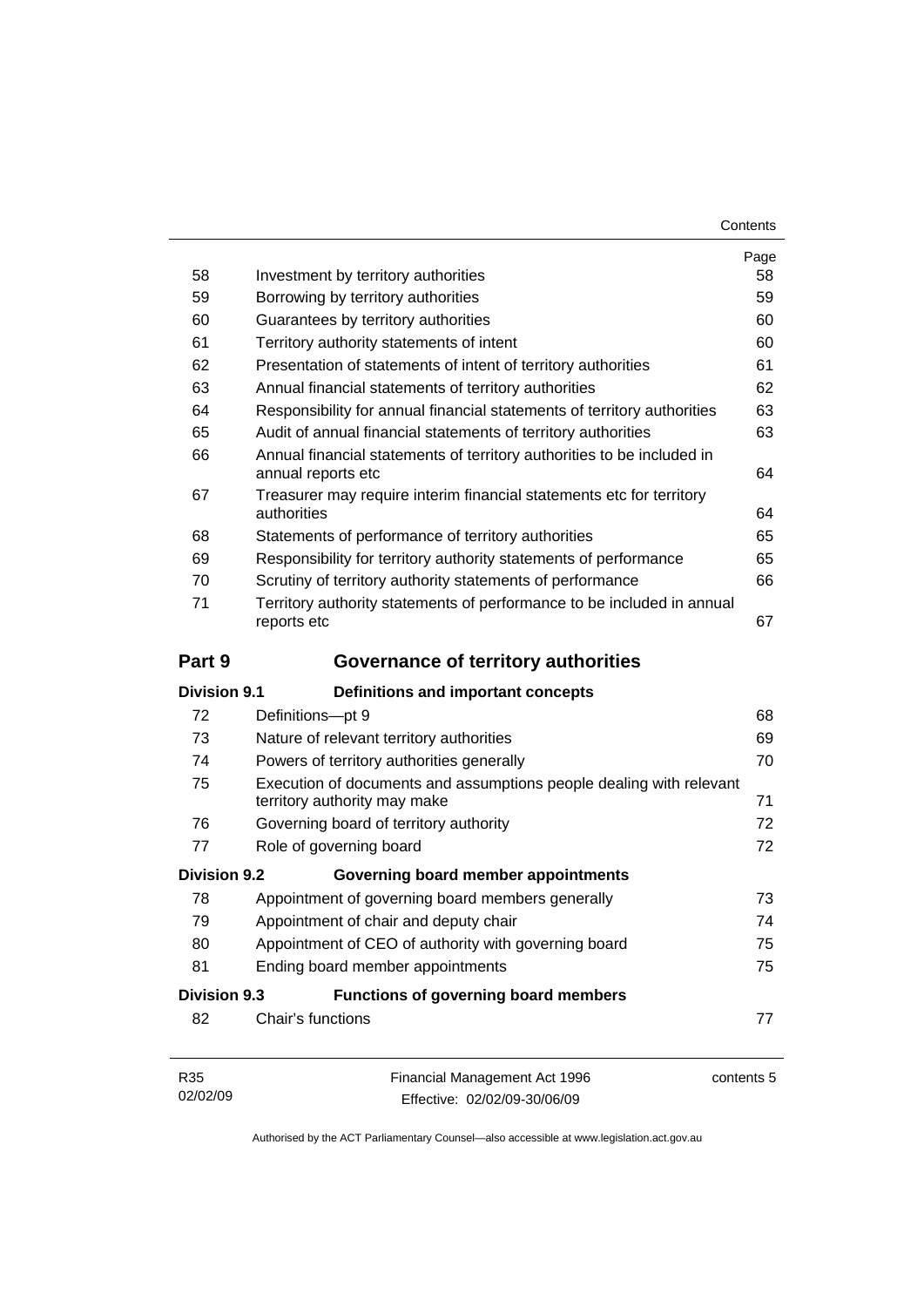#### **Contents**

| 83                  | Deputy chair's functions                                                             | Page<br>77 |  |
|---------------------|--------------------------------------------------------------------------------------|------------|--|
| 84                  | CEO's functions                                                                      |            |  |
| 85                  | Honesty, care and diligence of governing board members                               |            |  |
| 86                  | Conflicts of interest by governing board members                                     |            |  |
| 87                  | Agenda to require disclosure of interest item                                        |            |  |
| 88                  | Disclosure of interests by governing board members                                   | 79<br>79   |  |
| 89                  | Reporting of disclosed governing board interests to Minister                         | 81         |  |
| 90                  | Protection of governing board members from liability                                 | 82         |  |
| 91                  | Indemnification and exemption of governing board members                             | 83         |  |
| 92                  | Compensation for exercise of functions etc                                           |            |  |
| <b>Division 9.4</b> | <b>Governing board meetings</b>                                                      |            |  |
| 93                  | Time and place of governing board meetings                                           | 84         |  |
| 94                  | Presiding member at governing board meetings                                         | 85         |  |
| 95                  | Quorum at governing board meetings                                                   | 85         |  |
| 96                  | Voting at governing board meetings                                                   | 85         |  |
| 97                  | Conduct of governing board meetings etc                                              | 85         |  |
| <b>Division 9.5</b> | Requirements and obligations for territory authorities                               |            |  |
| 98                  | Limitations on authorities forming corporations etc                                  | 86         |  |
| 99                  | Limitations on authorities taking part in joint ventures and trusts                  | 87         |  |
| 100                 | Corporations, joint ventures and trusts in which authority has interest              |            |  |
| 101                 | Obligation of authorities to tell Minister about significant events                  |            |  |
| 102                 | Ministerial directions to authorities about financial etc statements                 |            |  |
| 103                 | Application of government policies to authorities                                    |            |  |
| <b>Division 9.6</b> | <b>Restructuring of territory authorities</b>                                        |            |  |
| 104                 | Purpose of div 9.6                                                                   | 91         |  |
| 105                 | What territory authorities does div 9.6 apply to?                                    | 91         |  |
| 106                 | Responsible Minister may direct div 9.6 authority to sell or transfer<br>assets      | 92         |  |
| 107                 | Transfer of assets by declaration-div 9.6 authorities                                | 92         |  |
| 108                 | Transfer of contractual rights and liabilities by declaration-div 9.6<br>authorities |            |  |
| 109                 | Transfer of liabilities by declaration-div 9.6 authorities                           | 94         |  |
| 110                 | Assistance given by authorities for div 9.6                                          | 95         |  |
| 111                 | Assistance given by governing board members for div 9.6                              | 96         |  |
| contents 6          | Financial Management Act 1996                                                        | R35        |  |
|                     | Effective: 02/02/09-30/06/09                                                         | 02/02/09   |  |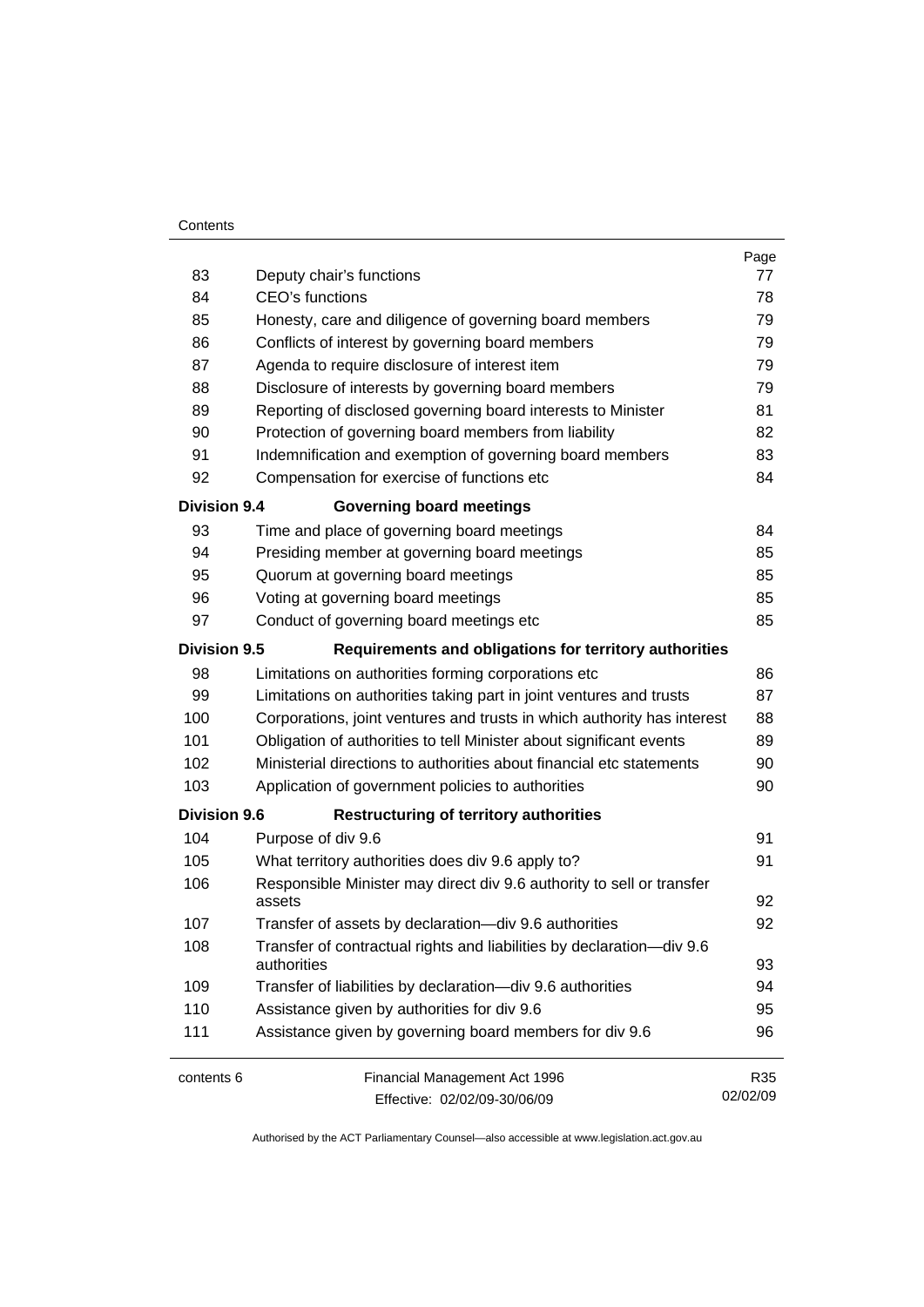|                                                                                                   | Page<br>97          |  |
|---------------------------------------------------------------------------------------------------|---------------------|--|
| Use of information by Territory and div 9.6 authorities                                           |                     |  |
| Contracts relating to the protection of information-responsible<br>Minister for div 9.6 authority | 98                  |  |
| Contracts relating to the protection of information-div 9.6 authority                             |                     |  |
| Transfer of pending proceedings—div 9.6 authorities                                               | 99                  |  |
| Proceedings and evidence-div 9.6 authorities                                                      | 99                  |  |
| Operation of div 9.6 not breach of contract etc                                                   | 100                 |  |
| Transfer of assets etc not otherwise disposed of-div 9.6 authorities                              | 101                 |  |
| Annual reports etc for div 9.6 authorities                                                        |                     |  |
| Additional provisions for restructuring of certain<br>territory authorities                       |                     |  |
| What territory authorities does div 9.7 apply to?                                                 | 104                 |  |
| Definitions-div 9.7                                                                               | 104                 |  |
| Vesting of assets, rights and liabilities-div 9.7 authorities                                     | 104                 |  |
| Proceedings and evidence-div 9.7 authorities                                                      | 105                 |  |
| Annual reports and financial statements for div 9.7 authorities                                   | 106                 |  |
| References to div 9.7 authority                                                                   | 107                 |  |
|                                                                                                   |                     |  |
| <b>Miscellaneous</b><br>Part 10                                                                   |                     |  |
| Act of grace payments                                                                             | 108                 |  |
| Waiver of debts etc                                                                               | 109                 |  |
| Payments in relation to deceased estates                                                          | 110                 |  |
| Guideline-making power                                                                            | 111                 |  |
| Regulation-making power                                                                           | 111                 |  |
|                                                                                                   |                     |  |
| <b>Dictionary</b>                                                                                 | 112                 |  |
| <b>Endnotes</b>                                                                                   |                     |  |
| About the endnotes                                                                                | 120                 |  |
| Abbreviation key                                                                                  | 120                 |  |
| Legislation history                                                                               | 121                 |  |
| Amendment history                                                                                 | 126                 |  |
|                                                                                                   | <b>Division 9.7</b> |  |

| R <sub>35</sub> | Financial Management Act 1996 | contents 7 |
|-----------------|-------------------------------|------------|
| 02/02/09        | Effective: 02/02/09-30/06/09  |            |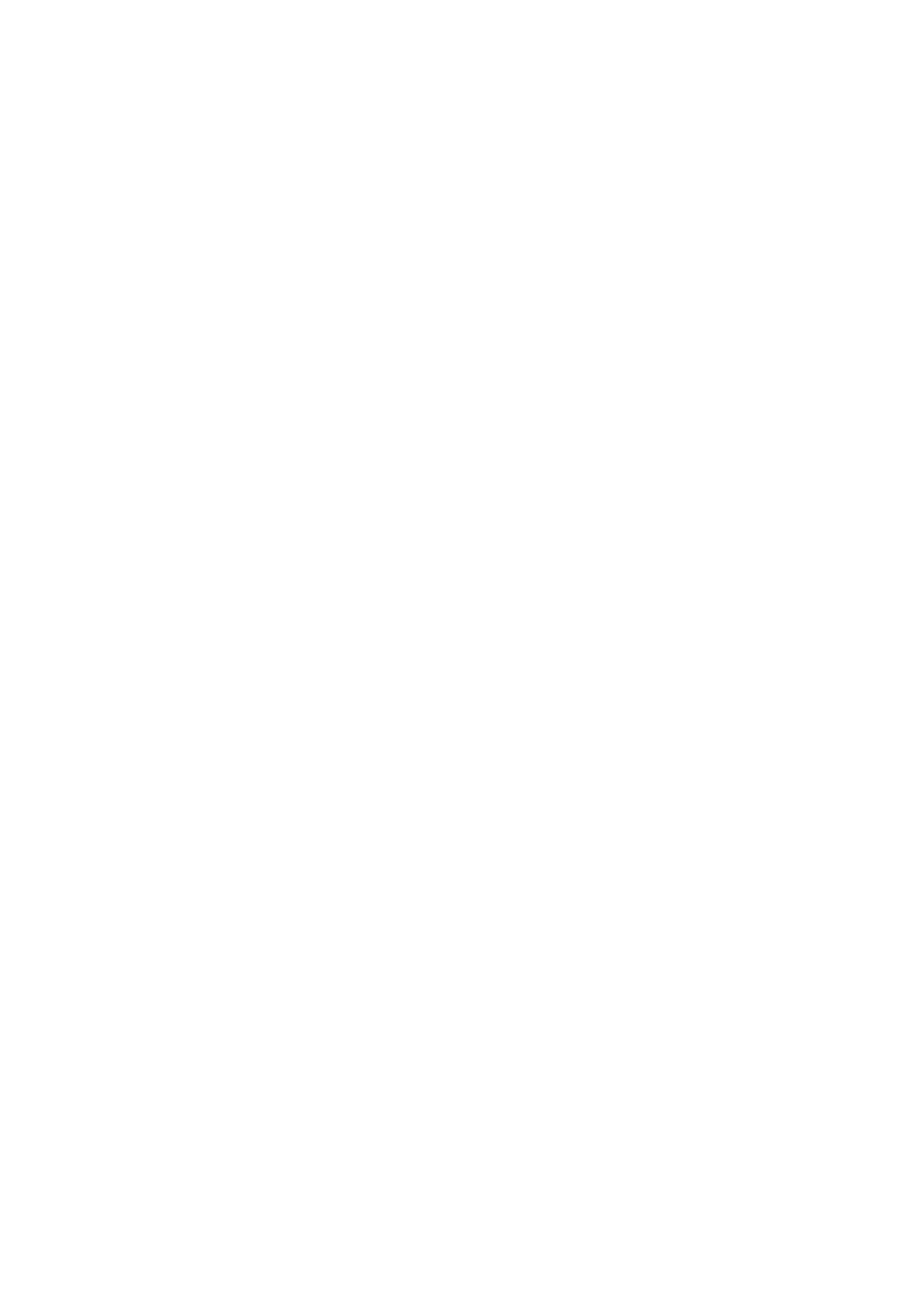<span id="page-10-0"></span>

# **Financial Management Act 1996**

An Act to provide for the financial management of the government of the Territory, to provide for the scrutiny of that management by the Legislative Assembly, to specify financial reporting requirements for the government of the Territory, and for related purposes

R35 02/02/09

I

Financial Management Act 1996 Effective: 02/02/09-30/06/09

page 1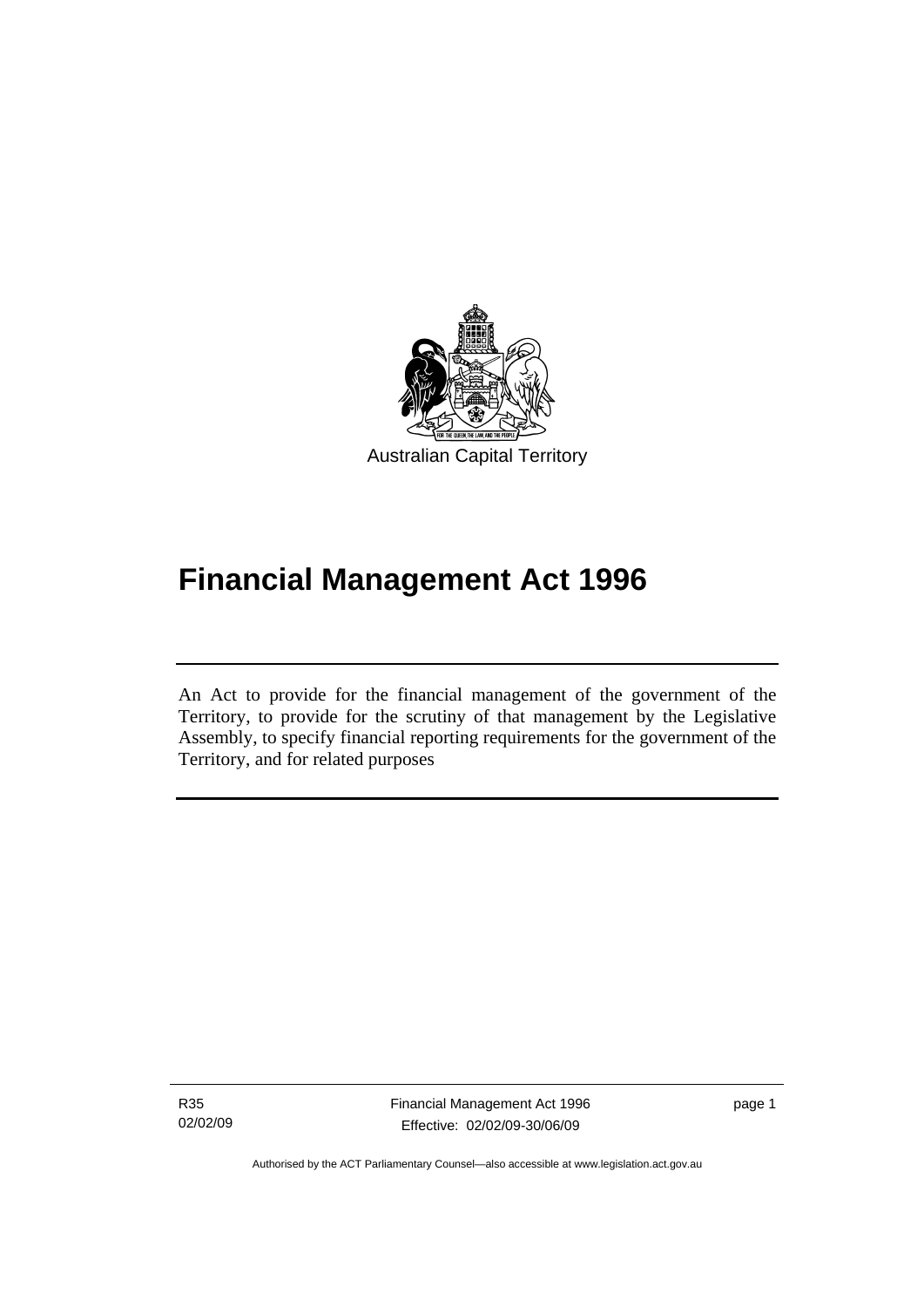#### <span id="page-11-0"></span>Part 1 **Preliminary**

Section 1

# **Part 1** Preliminary

#### **1 Name of Act**

This Act is the *Financial Management Act 1996*.

#### **2 Act subject to Territory Superannuation Provision Protection Act**

This Act is subject to the *Territory Superannuation Provision Protection Act 2000*.

#### **3 Dictionary**

The dictionary at the end of this Act is part of this Act.

*Note 1* The dictionary at the end of this Act defines certain terms used in the Act, and includes references (*signpost definitions*) to other terms defined elsewhere in this Act or in other legislation.

> For example, the signpost definition '*superannuation appropriation* see the *Territory Superannuation Provision Protection Act 2000*, dictionary.' means that the term 'superannuation appropriation' is defined in that dictionary and the definition applies to this Act.

*Note 2* A definition in the dictionary (including a signpost definition) applies to the entire Act unless the definition, or another provision of the Act, provides otherwise or the contrary intention otherwise appears (see Legislation Act, s 155 and s 156).

#### **3A Notes**

A note included in this Act is explanatory and is not part of the Act.

*Note* See the Legislation Act, s 127 (1), (4) and (5) for the legal status of notes.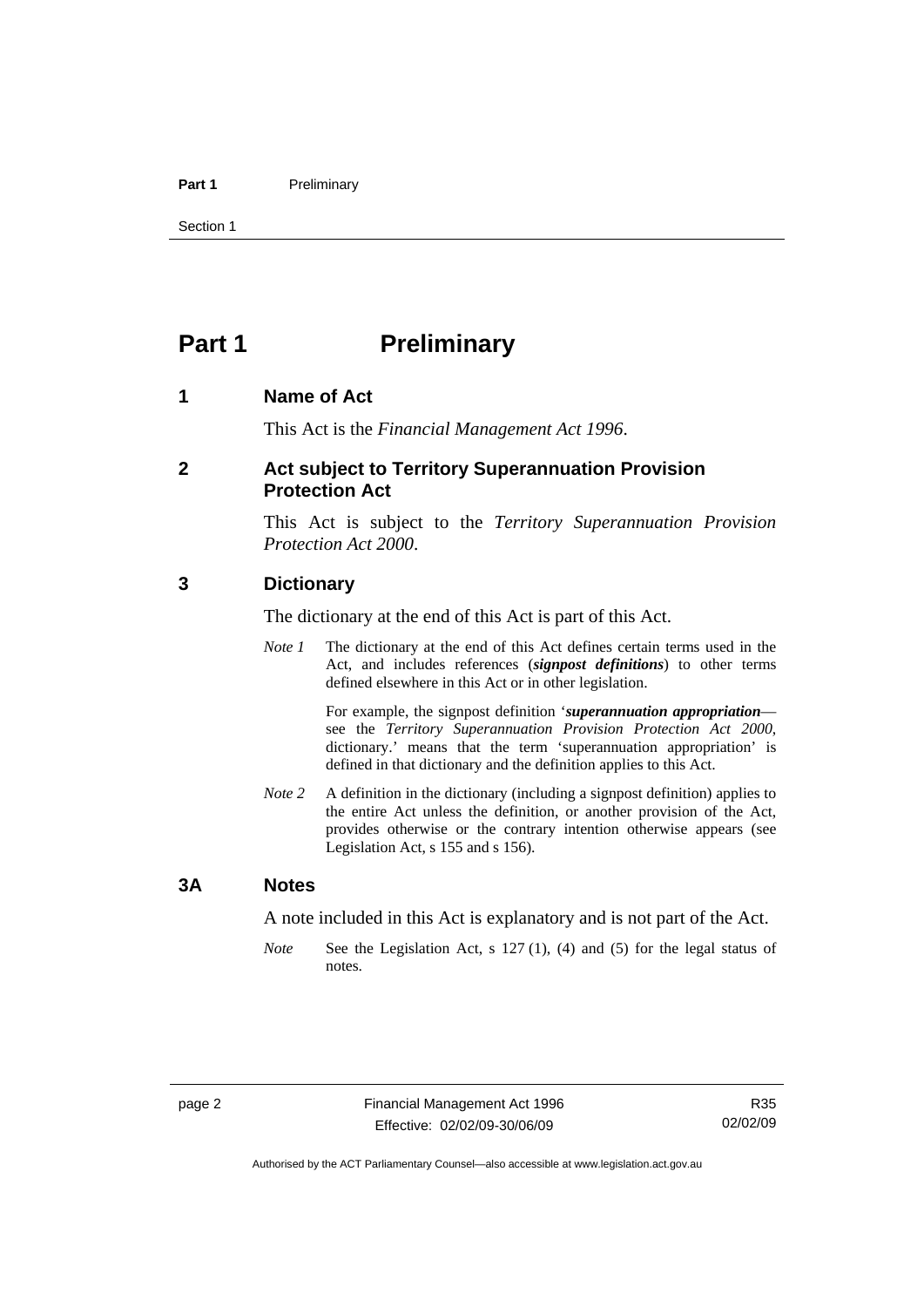# <span id="page-12-0"></span>**3B Declaration that certain bodies are not territory authorities for Act**

- (1) The Treasurer may declare that a stated body (other than a body mentioned in section 54 (1)) is not a territory authority for this Act or a stated provision of this Act.
- (2) The Treasurer may declare that a stated body mentioned in section 54 (1) is not a territory authority for a stated provision of this Act (other than section 73 (1)).
	- *Note* Section 73 gives territory authorities to which pt 9 (Governance of territory authorities) applies corporate status.
- (3) A declaration is a notifiable instrument.

*Note* A notifiable instrument must be notified under the Legislation Act.

# **4 Application of pt 2, pt 3 and pt 5 to Legislative Assembly secretariat**

Unless the contrary intention appears, the provisions of part 2, part 3 and part 5 apply to the Legislative Assembly secretariat as if—

- (a) a reference in those provisions to a department included a reference to the Legislative Assembly secretariat; and
- (b) a reference in those provisions to the responsible Minister of a department were a reference to the Speaker of the Legislative Assembly; and
- (c) a reference in those provisions to the responsible chief executive of a department included a reference to the clerk of the Legislative Assembly.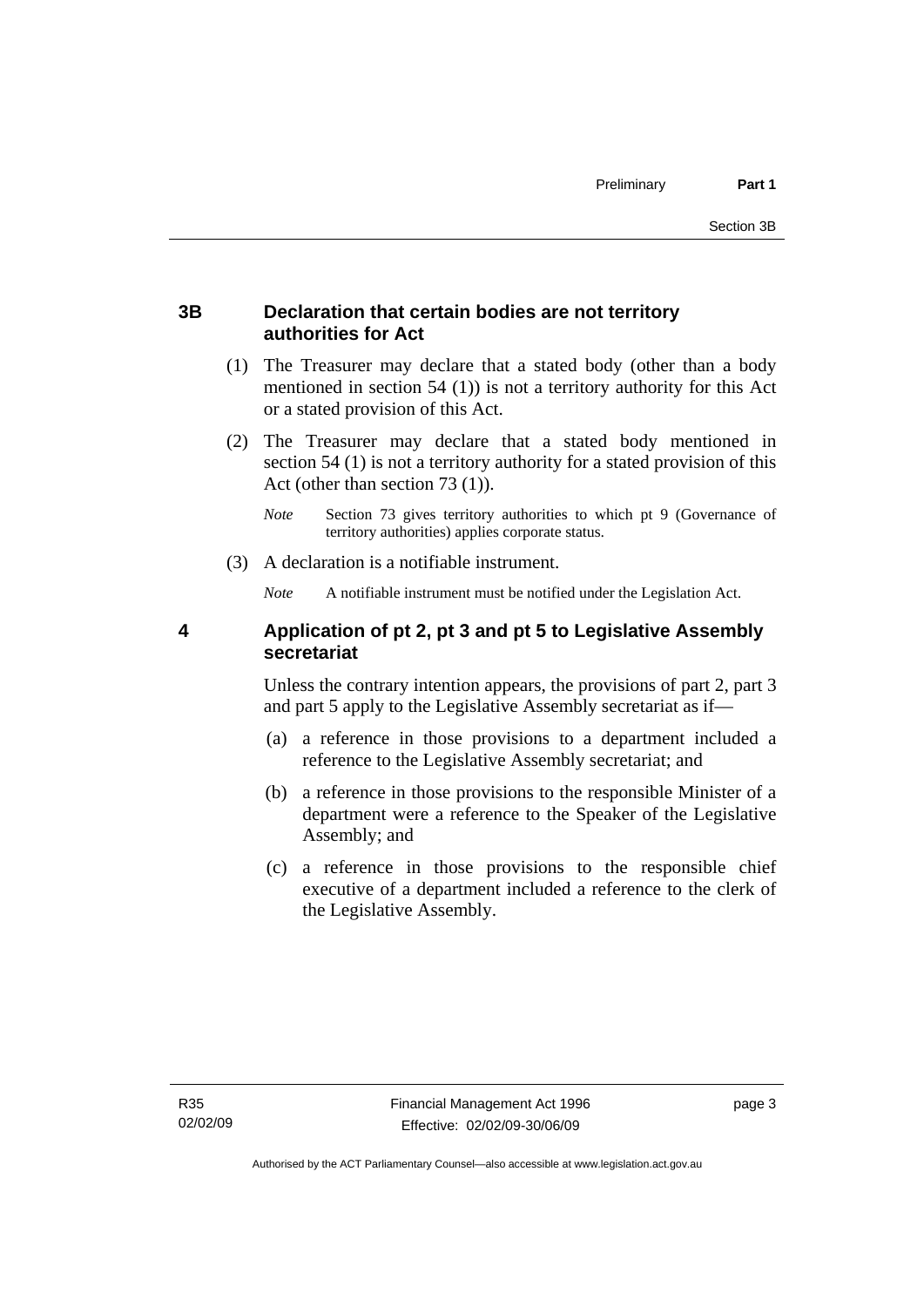# <span id="page-13-0"></span>**Part 2 Budget management**

# **Division 2.1 Appropriations and budgets**

#### **5 Timing of first Appropriation Bill for financial year**

Except as otherwise provided by a resolution of the Legislative Assembly, the first Appropriation Bill relating to a financial year must be introduced into the Legislative Assembly not later than 3 months after the beginning of the financial year.

#### **6 Necessity for appropriation**

No payment of public money must be made otherwise than in accordance with an appropriation.

#### **7 Payments authorised on lapse of appropriation**

If, before the end of a financial year, no Act other than this Act has been passed appropriating public money to meet the requirements of the next financial year, the Treasurer may pay the amounts necessary to meet those requirements subject to the following provisions:

- (a) the authority of the Treasurer under this section ceases on the commencement of the first Appropriation Act for the next financial year;
- (b) on that commencement all payments made under this section for the next financial year are taken for all purposes to have been paid out of money appropriated by that Act;
- (c) the payments made under this section for any purpose must not exceed, in total,  $\frac{1}{2}$  of the amount appropriated by Appropriation Acts for the immediately previous financial year for that purpose.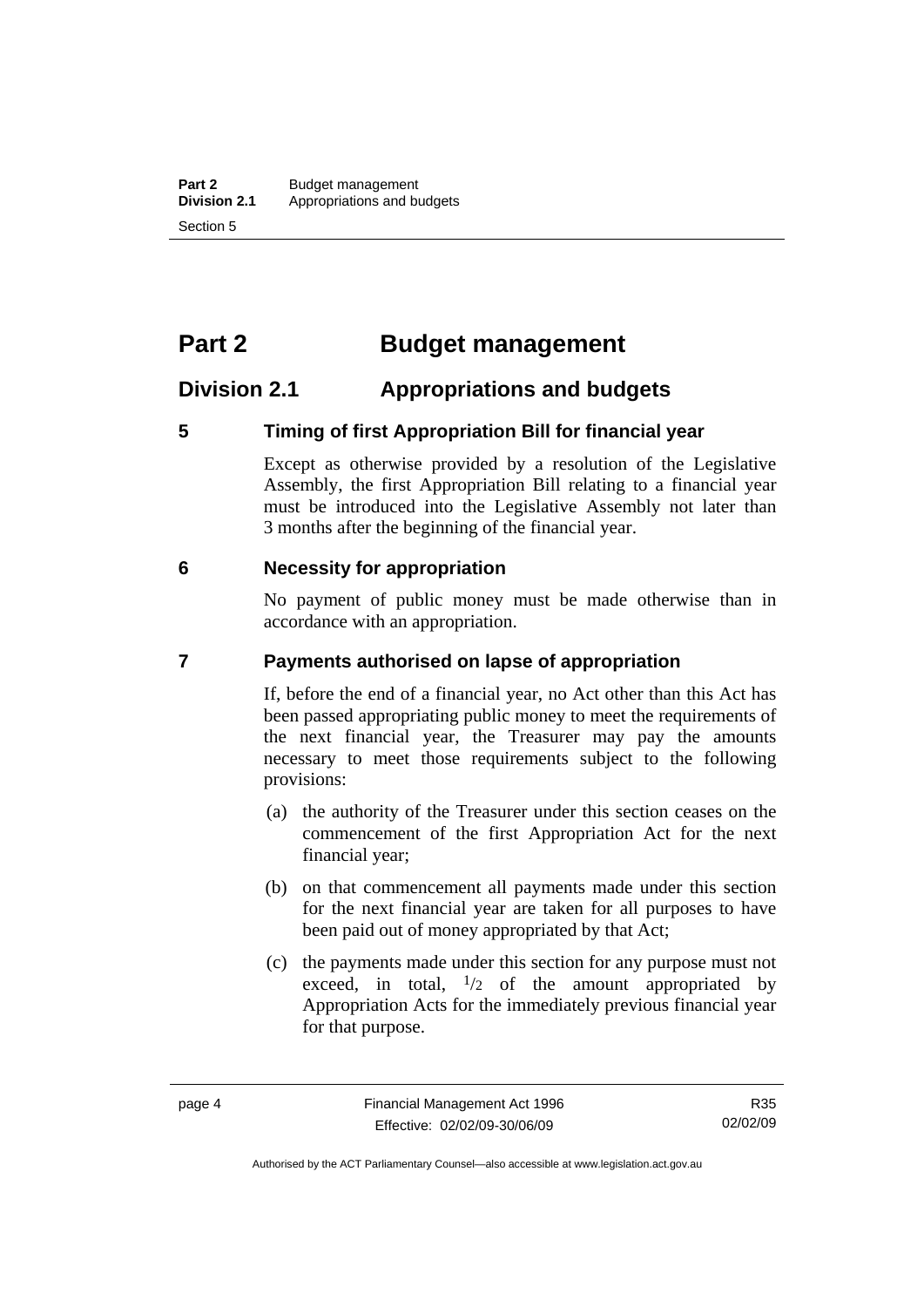# <span id="page-14-0"></span>**8 Form of appropriations**

- (1) An Appropriation Act may make separate appropriations in relation to each department for—
	- (a) the provision of outputs by the department; and
	- (b) any capital injection to be provided to the department; and
	- (c) any payments to be made by the department on behalf of the Territory.
- (2) An Appropriation Act may make separate appropriations in relation to a territory authority or territory-owned corporation for—
	- (a) the provision of outputs by the authority or corporation; and
	- (b) any capital injection to be provided to the authority or corporation.

# **9 Net appropriations for outputs**

- (1) An appropriation for the provision of outputs may be expressed to be made for the net cost of providing the outputs.
- (2) Despite section 6, if an appropriation for a department is stated to be made for the net cost of providing outputs, the department may apply the following in paying the expenses and liabilities of the department in providing the outputs:
	- (a) the payments it is entitled to receive otherwise than under an Appropriation Act for providing the outputs;
	- (b) the value of the input tax credits to which it is entitled for taxable supplies in relation to providing the outputs.
- (3) To remove any doubt, it is declared that, if the appropriations made by an Appropriation Act for a department do not state an amount, or state an '0' appropriation, for the provision of outputs by the department, the appropriations have effect as if they included an

page 5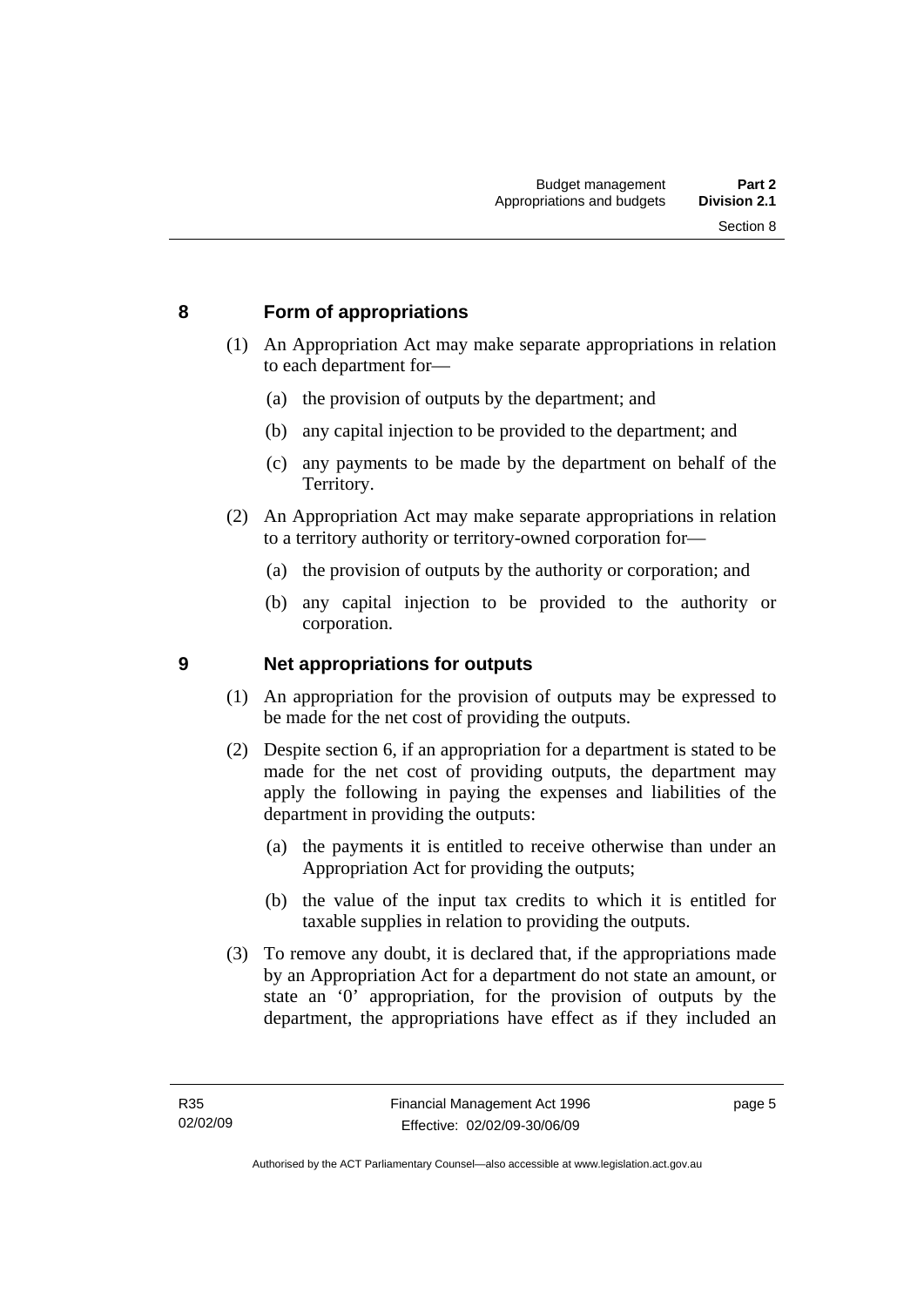<span id="page-15-0"></span>appropriation stated to be made for the provision of outputs by the department at no net cost to the Territory.

#### **9A Net appropriations for capital injections**

- (1) An appropriation for a capital injection may be stated to be made for, or partly for, the net cost of purchasing or developing assets.
- (2) Despite section 6, if an appropriation is stated to be made for, or partly for, the net cost of purchasing or developing assets, the value of the input tax credits to which the relevant entity is entitled for taxable supplies in relation to purchasing or developing the assets may be applied by the entity in paying the expenses and liabilities of the entity in purchasing or developing the assets.
- (3) In this section:

*relevant entity*, in relation to an appropriation for a capital injection, means the department, authority or corporation that is to undertake the purchasing or developing of assets for which the appropriation is made.

# **9B Appropriations for payments on behalf of Territory to be net appropriations**

Despite section 6 (Necessity for appropriations), if an appropriation for a department is made for payments to be made on behalf of the Territory, the department may apply input tax credits to which the Territory is entitled for taxable supplies for which the payments are made towards the payments under the appropriation.

# **10 Budget papers**

The Treasurer must, for each financial year, immediately after the presentation of the bill for the first Appropriation Act relating to the year, present to the Legislative Assembly—

- (a) the proposed budget for the Territory for the year; and
- (b) the proposed budget for each department for the year; and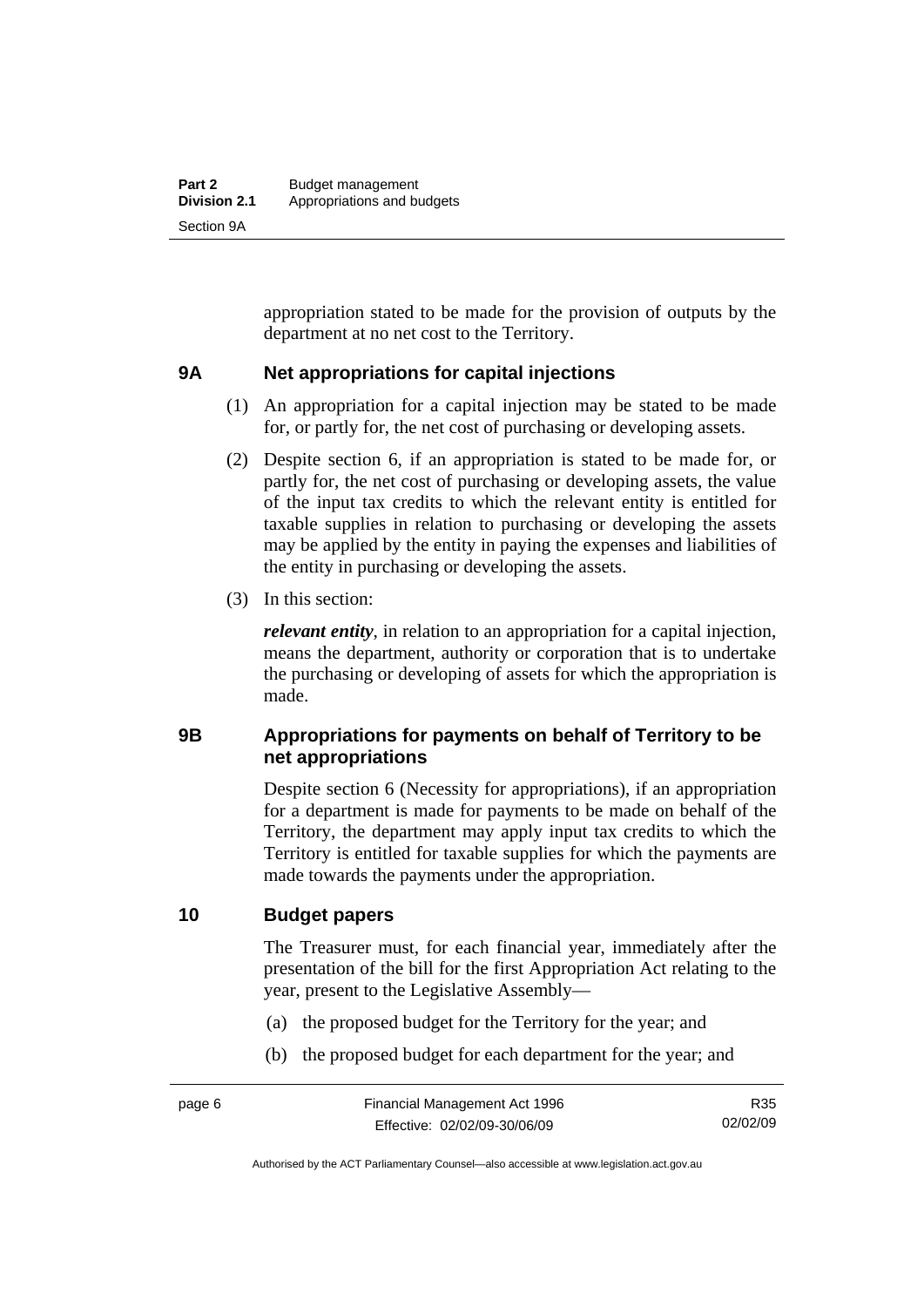- <span id="page-16-0"></span> (c) the proposed budget for each territory authority and territory-owned corporation for the year; and
- (d) a consolidated financial management statement in relation to—
	- (i) the general government sector; and
	- (ii) the public trading enterprise sector.

# **11 Territory budgets**

- (1) The proposed budget for the Territory for a financial year presented to the Legislative Assembly under section 10 (a) must include—
	- (a) a financial policy objectives and strategies statement under section 11A for the financial year; and
	- (b) a statement of the economic or other assumptions used to make the budget estimates; and
	- (c) a statement about the sensitivity of the budget estimates to changes in the economic or other assumptions; and
	- (d) a statement of the risks, quantified if possible, that may affect the budget estimates, including contingent liabilities; and
	- (e) the financial statements required under the financial management guidelines.
- (2) The proposed budget must be prepared in a form that assists a comparison, for each appropriation unit, between the budget for the Territory for the previous financial year and the proposed budget.
- (3) The financial statements included in the proposed budget under subsection (1) (e) must include budget estimates, for each appropriation unit, for each of the next 3 financial years.
- (4) The proposed budget must be prepared taking into account—
	- (a) the principles of responsible fiscal management;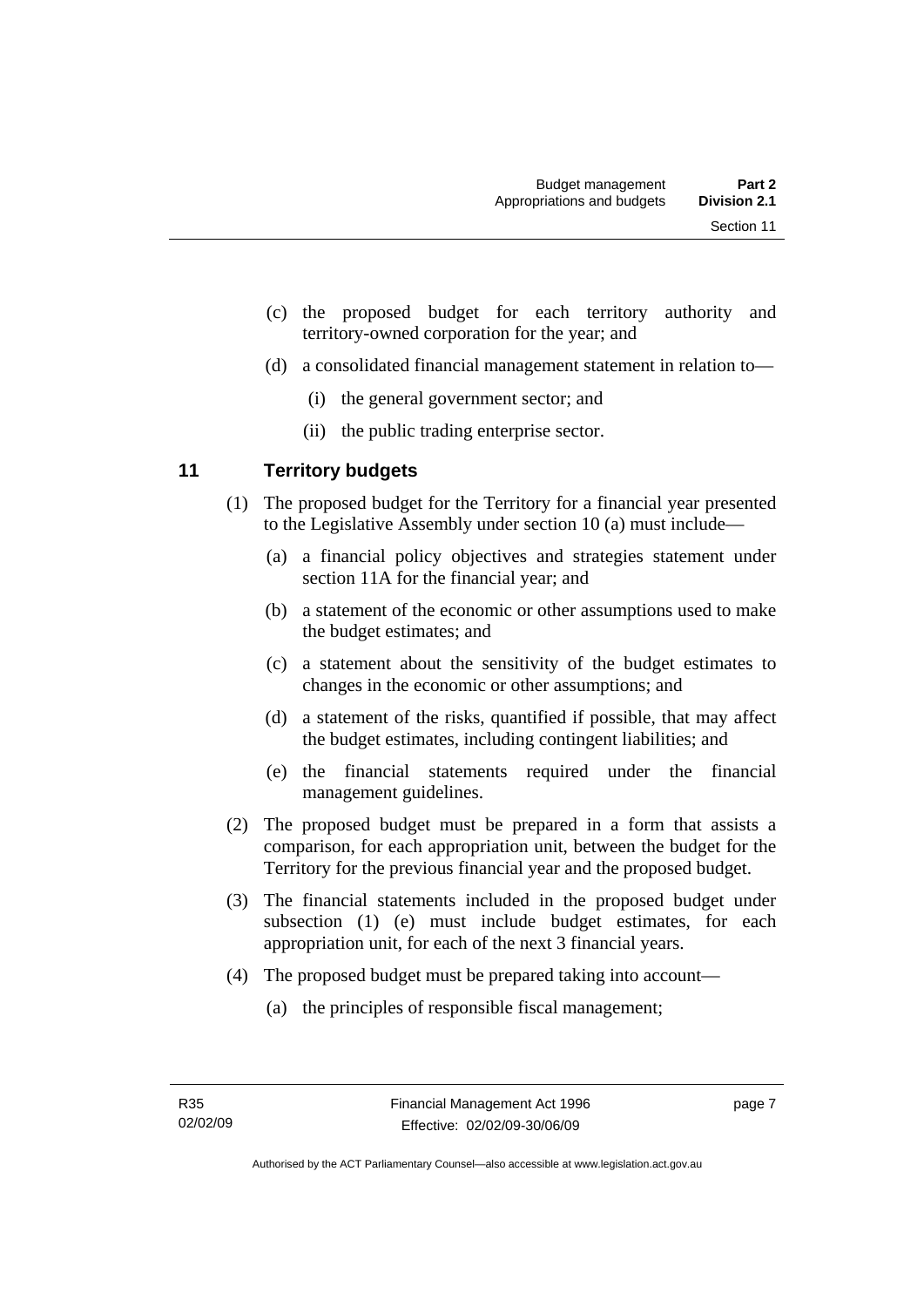- (b) the object of providing a basis for sustainable social and economic services and infrastructure fairly to all ACT residents; and
- (c) the object of ecologically sustainable development.
- (5) The proposed budget may depart from the principles of responsible fiscal management, but if it does depart—
	- (a) any departure must be temporary; and
	- (b) the Treasurer must present to the Legislative Assembly, when the first Appropriation Bill for the financial year is presented to the Legislative Assembly, a statement setting out—
		- (i) the reasons for the departure; and
		- (ii) the approach intended to be taken to return to the principles; and
		- (iii) when the principles are expected to be returned to.
- (6) In this section:

*ecologically sustainable development* means the effective integration of economic and environmental considerations in decision-making processes achievable through implementation of the following principles:

- (a) the precautionary principle;
- (b) the inter-generational equity principle;
- (c) conservation of biological diversity and ecological integrity;
- (d) improved valuation and pricing of environmental resources.

*fiscal risks* include the following:

 (a) risks from the level of the Territory's general government sector debt;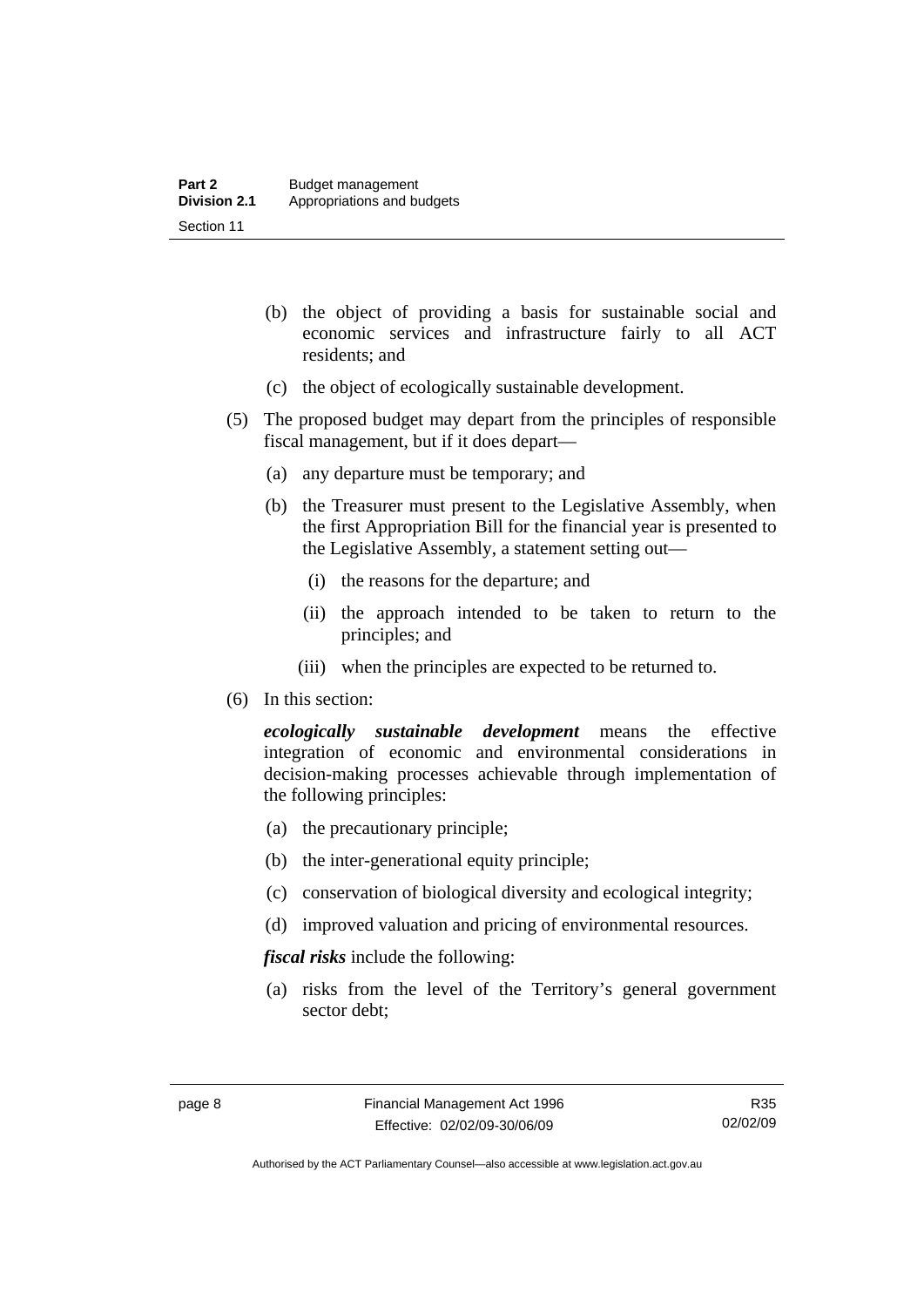- (b) commercial risks from ownership of corporations and public enterprises;
- (c) risks from changes in the structure of the Territory's tax base;
- (d) risks from management of the Territory's assets and liabilities.

*inter-generational equity principle* means that the present generation should ensure that the health, diversity and productivity of the environment is maintained or enhanced for the benefit of future generations.

*precautionary principle* means that, if there is a threat of serious or irreversible environmental damage, a lack of full scientific certainty should not be used as a reason for postponing measures to prevent environmental degradation.

*principles of responsible fiscal management* means the following principles:

- (a) ensuring that the total liabilities of the Territory are at prudent levels to provide a buffer against factors that may impact adversely on the level of total Territory liabilities in the future, and ensuring that, until prudent levels have been achieved, the total operating expenses of the Territory in each financial year are less than its operating income levels in the same financial year;
- (b) when prudent levels of total Territory liabilities have been achieved, maintaining the levels by ensuring that, on average, over a reasonable period of time, the total operating expenses of the Territory do not exceed its operating income levels;
- (c) achieving and maintaining levels of Territory net worth to provide a buffer against factors that may impact adversely on levels of Territory net worth in the future;
- (d) managing prudently the fiscal risks of the Territory;

page 9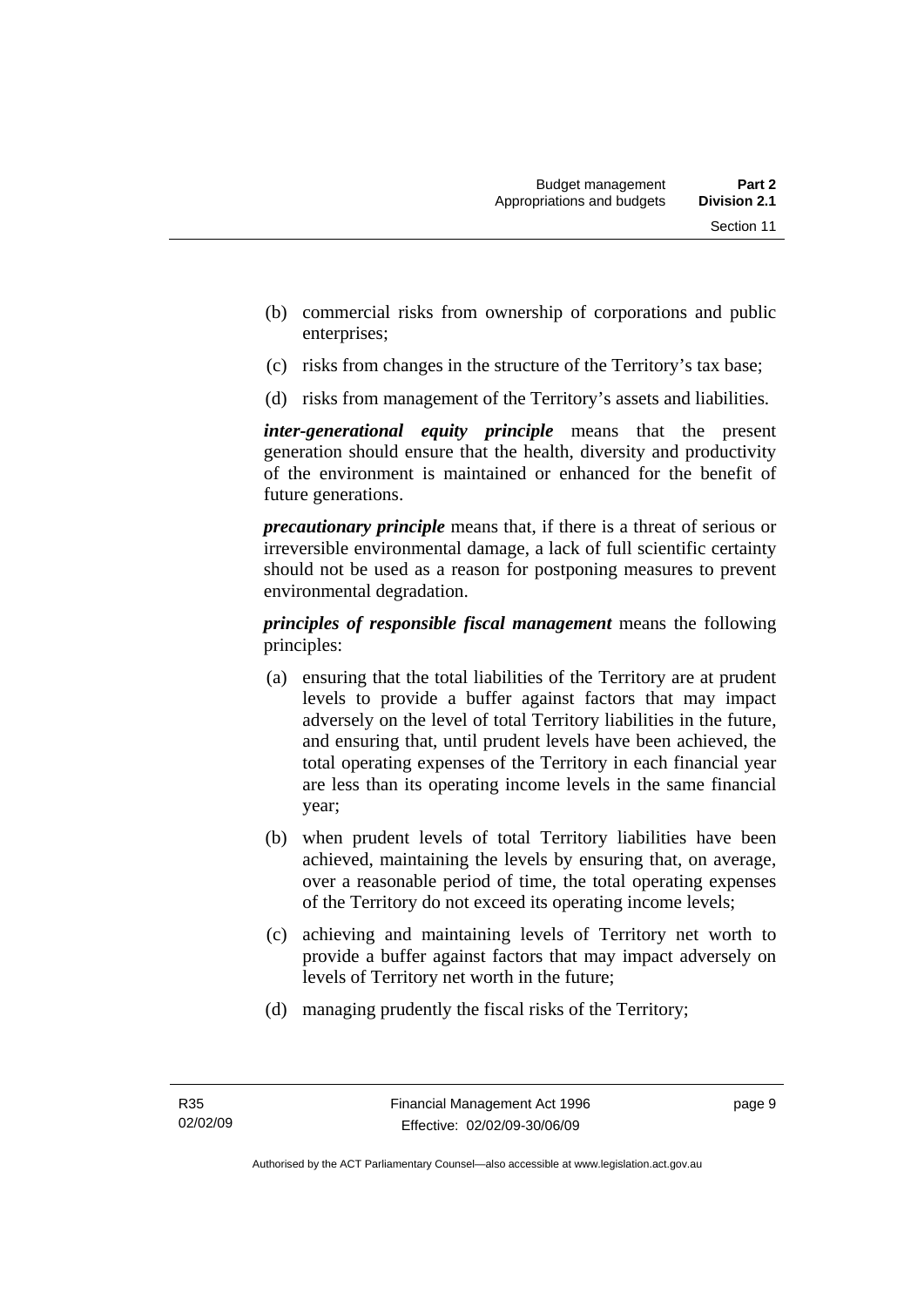- <span id="page-19-0"></span> (e) pursuing spending and taxing policies that are consistent with a reasonable degree of stability and predictability in the level of the tax burden;
- (f) giving full, accurate and timely disclosure of financial information about the activities of the government and its agencies.

#### **11A Financial policy objectives and strategies statement**

- (1) The purposes of a financial policy objectives and strategies statement included in a proposed budget under section 11 (1) (a) are—
	- (a) to make transparent the government's financial strategies; and
	- (b) to establish a benchmark for evaluating the government's conduct of financial policy.
- (2) The statement must be based on the principles of responsible fiscal management.
- (3) The statement must—
	- (a) state the government's long-term financial objectives within which financial policy for the financial year and the next 3 financial years will be framed; and
	- (b) explain the broad strategic priorities on which the budget is based; and
	- (c) state the key financial measures that the government has identified as being important and against which financial policy will be set and assessed; and
	- (d) state, for the financial year and the next 3 financial years—
		- (i) the government's short-term financial objectives; and
		- (ii) the targets for each stated key financial measure; and

Authorised by the ACT Parliamentary Counsel—also accessible at www.legislation.act.gov.au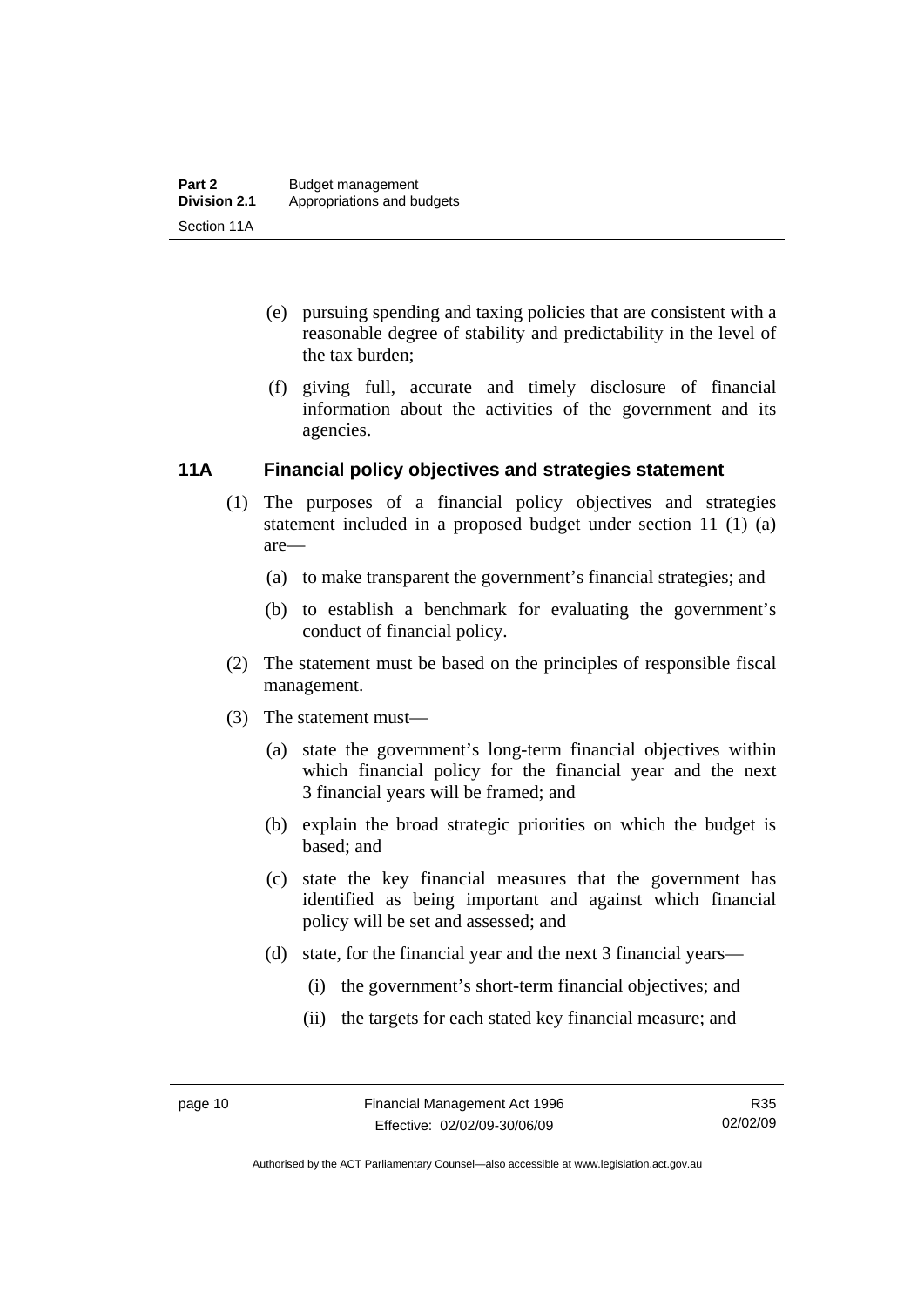- <span id="page-20-0"></span> (e) explain how the financial objectives and strategic priorities mentioned in paragraphs (a), (b) and (d) relate to the principles of responsible fiscal management; and
- (f) state the reasons for any changes from the previous financial policy objectives and strategies statement.
- (4) In this section:

*principles of responsible fiscal management*—see section 11 (6).

# **12 Departmental budgets**

- (1) A proposed budget for a department for a financial year presented to the Legislative Assembly under section 10 (b) must include—
	- (a) the financial statements required under the financial management guidelines; and
	- (b) a statement that sets out the outputs and classes of outputs it is proposed the department should provide during the year and the performance criteria to be met by the department in providing the outputs; and
	- (c) if, during the year, the department is to be given a capital injection that must be repaid—a statement that—
		- (i) states that the capital injection is a capital injection; and
		- (ii) sets out the conditions under which the injection is to be given, including the requirements about the time within which it must be repaid.
- (2) Subsection (1) (b) does not apply to the Legislative Assembly secretariat.
- (3) A proposed budget must be in a form that facilitates a comparison between—
	- (a) the proposed budget for the department; and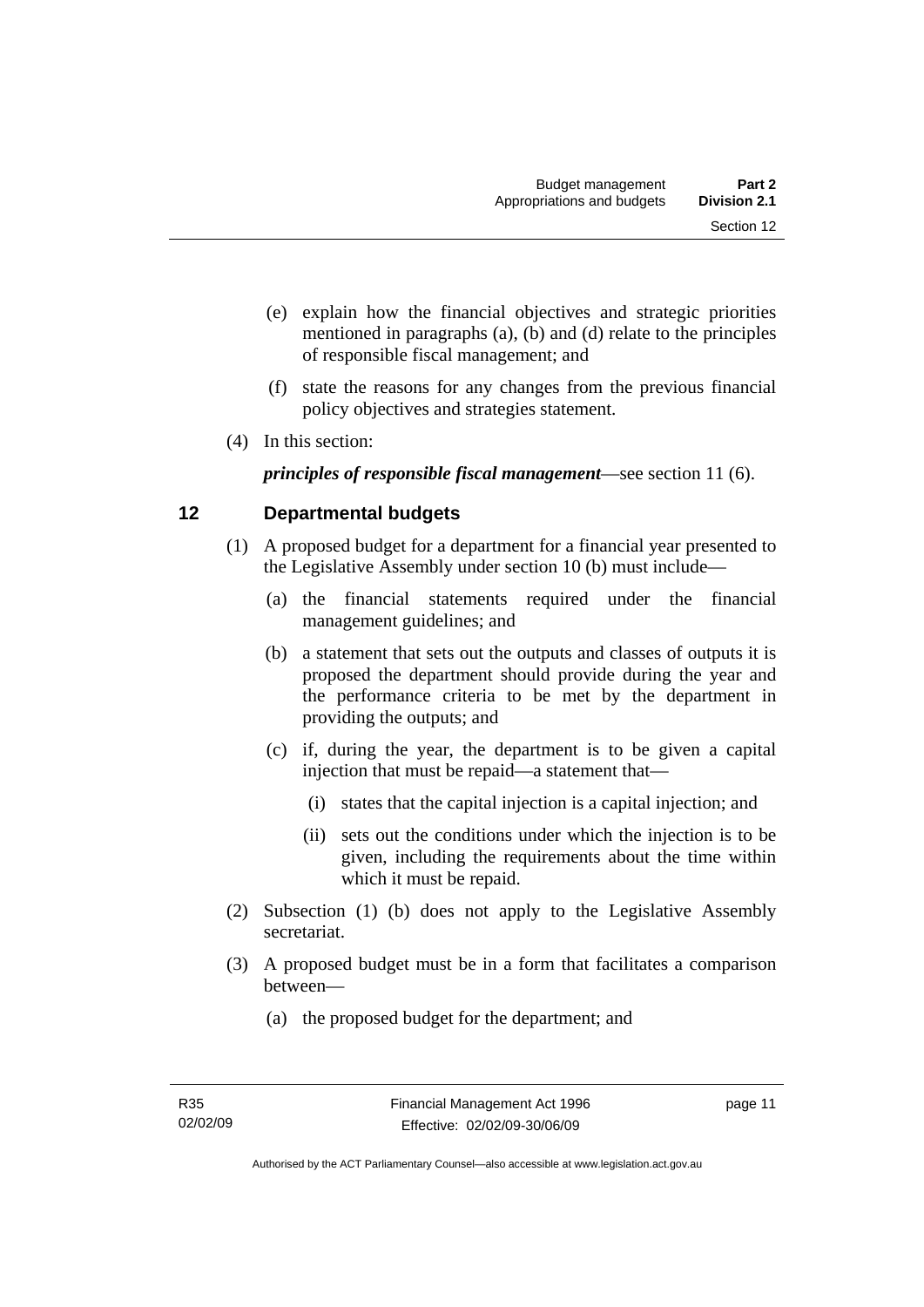- <span id="page-21-0"></span> (b) the budget for the department for the previous financial year; and
- (c) the estimated results for the department for the previous financial year.
- (4) A proposed budget must also include, for the financial statements mentioned in subsection (1) (a), budget estimates for each of the next 3 financial years.

# **12A Territory authority and territory-owned corporation budgets**

- (1) A proposed budget presented to the Legislative Assembly under section 10 (c) for a territory authority or territory-owned corporation for a financial year must include—
	- (a) the financial statements required under the financial management guidelines; and
	- (b) for a prescribed territory authority or prescribed territory-owned corporation—a statement that sets out the outputs and classes of outputs it is proposed that the authority or corporation should provide during the year and the performance criteria to be met by the authority in providing the outputs; and
	- (c) for a territory authority or territory-owned corporation that, during the year, is to be given a capital injection that must be repaid—a statement that—
		- (i) states that the capital injection is an injection that must be repaid; and
		- (ii) sets out the conditions under which the injection is to be given, including the requirements about the time within which it must be repaid.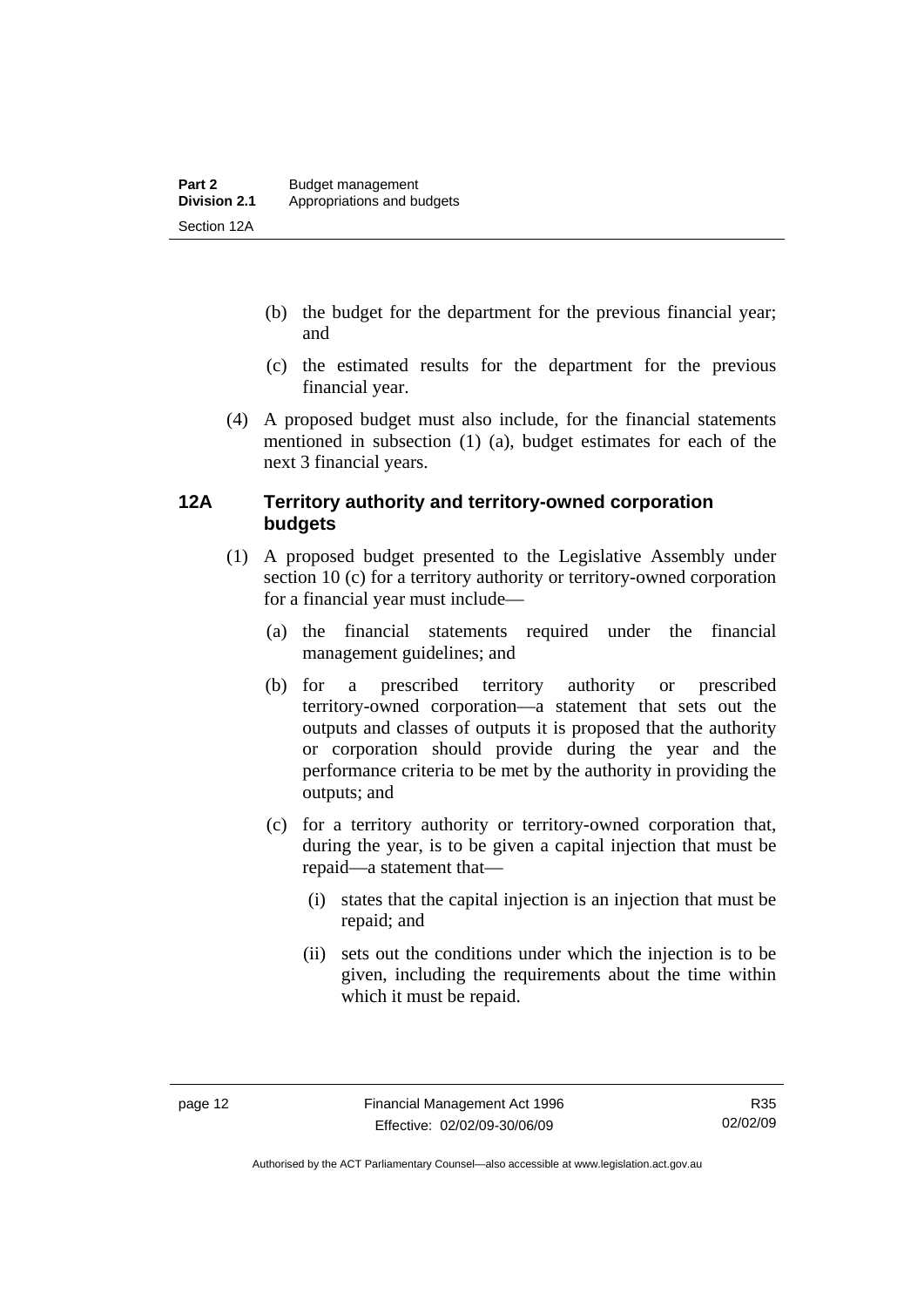- <span id="page-22-0"></span> (2) A proposed budget must be in a form that facilitates a comparison between—
	- (a) the proposed budget for the authority or corporation; and
	- (b) the budget for the authority or corporation for the previous financial year; and
	- (c) the estimated results for the authority or corporation for the previous financial year.
- (3) A proposed budget must also include, for the financial statements mentioned in subsection (1) (a), budget estimates for each of the next 3 financial years.

# **13 Supplementary budget papers**

- (1) The Treasurer must, on the presentation of a bill for an Appropriation Act other than the first Appropriation Act relating to a financial year, present to the Legislative Assembly supplementary budget papers.
- (2) The supplementary budget papers must, for each department, territory authority and territory-owned corporation for which an appropriation is provided by the bill (an *affected entity*)—
	- (a) state, for each purpose mentioned in section 8 that applies to the affected entity—
		- (i) the amount of the appropriation provided in the first Appropriation Act; and
		- (ii) the variations (if any) previously made to the appropriation under this Act; and
		- (iii) the amount of the appropriation provided by the bill; and
		- (iv) the total amount appropriated for the entity for the financial year; and
	- (b) indicate the impact of the proposed variation.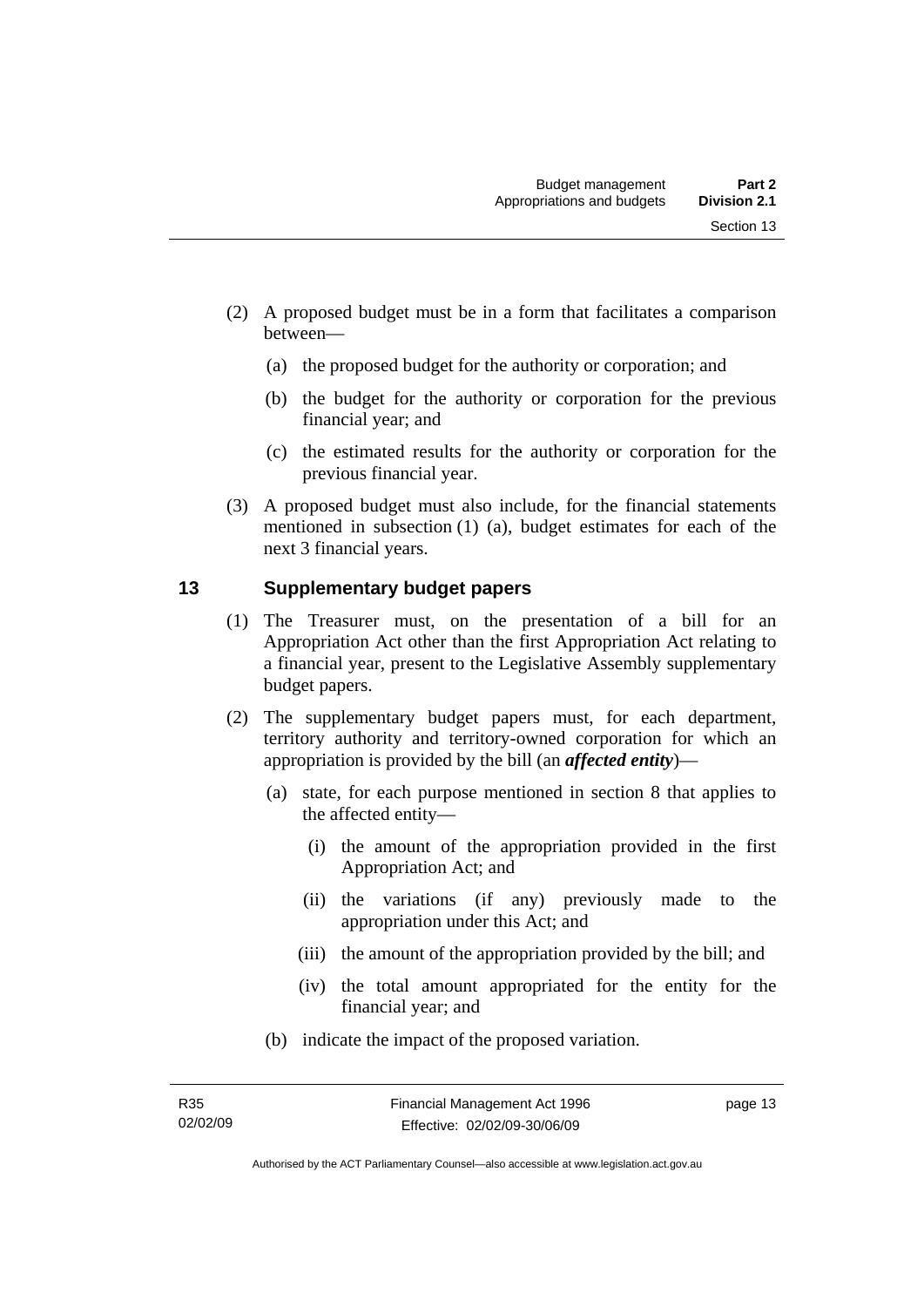- <span id="page-23-0"></span> (3) For subsection (2) (b), the supplementary budget papers need not include an original or final budgeted financial statement (a *budgeted statement*) for an affected entity.
- (4) If the supplementary budget papers do not include a budgeted statement for an affected entity—
	- (a) the supplementary budget papers must state the reasons why the budgeted statement for the entity is not included; and
	- (b) the Treasurer must present the budgeted statement for the entity to the Legislative Assembly as soon as practicable after the passing of the bill.
- (5) A budgeted statement for an affected entity—
	- (a) must include details of the impact on the budget of the entity of all variations to the appropriation that happened in the financial year before the passing of the bill; and
	- (b) may show the impact of variations other than variations resulting from additional appropriations.

#### **Example for par (b)**

the impact of revised economic forecasts

*Note* An example is part of the Act, is not exhaustive and may extend, but does not limit, the meaning of the provision in which it appears (see Legislation Act, s 126 and s 132).

# **13A Amendment of budgets for supplementary appropriation**

- (1) If an appropriation is made for a department, territory authority or territory-owned corporation by an Appropriation Act other than the first Appropriation Act for a financial year, the budget for the department, authority or corporation is amended in accordance with—
	- (a) the supplementary budget papers presented to the Legislative Assembly under section 13 (1) in relation to the bill for the Act by which the appropriation was made; and

Authorised by the ACT Parliamentary Counsel—also accessible at www.legislation.act.gov.au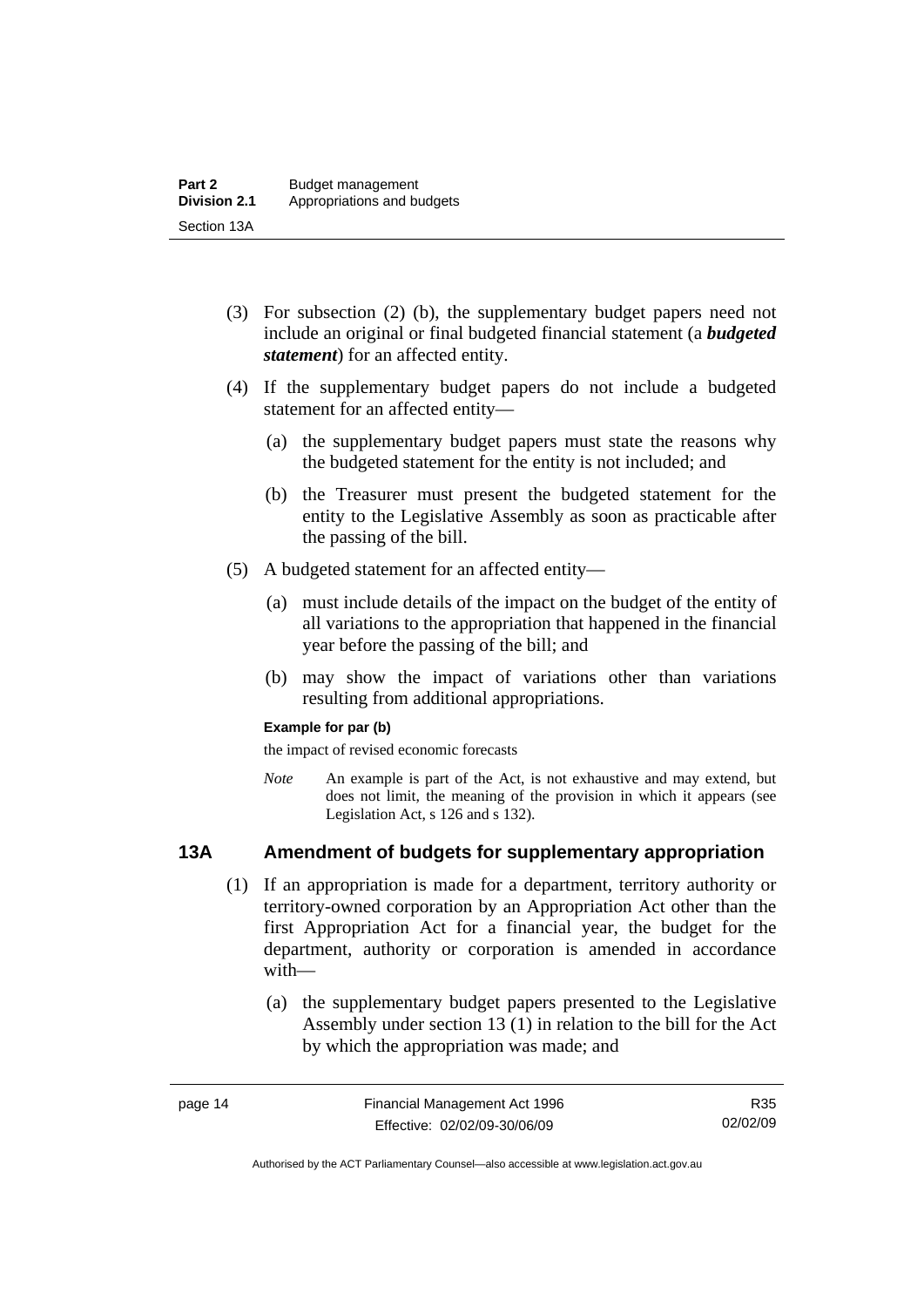- <span id="page-24-0"></span> (b) any statement presented to the Legislative Assembly under section 13 (4) (b) in relation to the bill.
- (2) In this section:

*budget*, for the department, territory authority or territory-owned corporation, means the budget for the department, authority or corporation for the financial year presented to the Legislative Assembly under section 10 (b) or (c) (Budget papers) and, if the budget has been amended under this Act, the budget as amended.

# **14 Transfer of funds between appropriations**

- (1) Despite section 6, the Executive may, in writing, direct that appropriations made by an Appropriation Act be varied by transfers of funds between the appropriations.
- (3) A transfer of funds between appropriations under this section must not cause an appropriation from which funds are transferred to be reduced by more than 3%.
- (4) If the Executive gives a direction under subsection (1), the Treasurer must present the following to the Legislative Assembly within 3 sitting days after the direction is given:
	- (a) a copy of the direction;
	- (b) a statement of the reasons for giving it.
- (5) Subsection (1) does not apply to a superannuation appropriation.

# **15 Transfer of funds within appropriations**

- (1) The Executive may, in writing, direct that funds within the same appropriation that are allocated for the provision of different classes of outputs be reallocated in relation to those classes of outputs.
- (2) If a reallocation of funds under subsection (1) involves an amount larger than 3% of the appropriation within which the reallocation is made or \$150 000 (whichever is the larger), the Treasurer must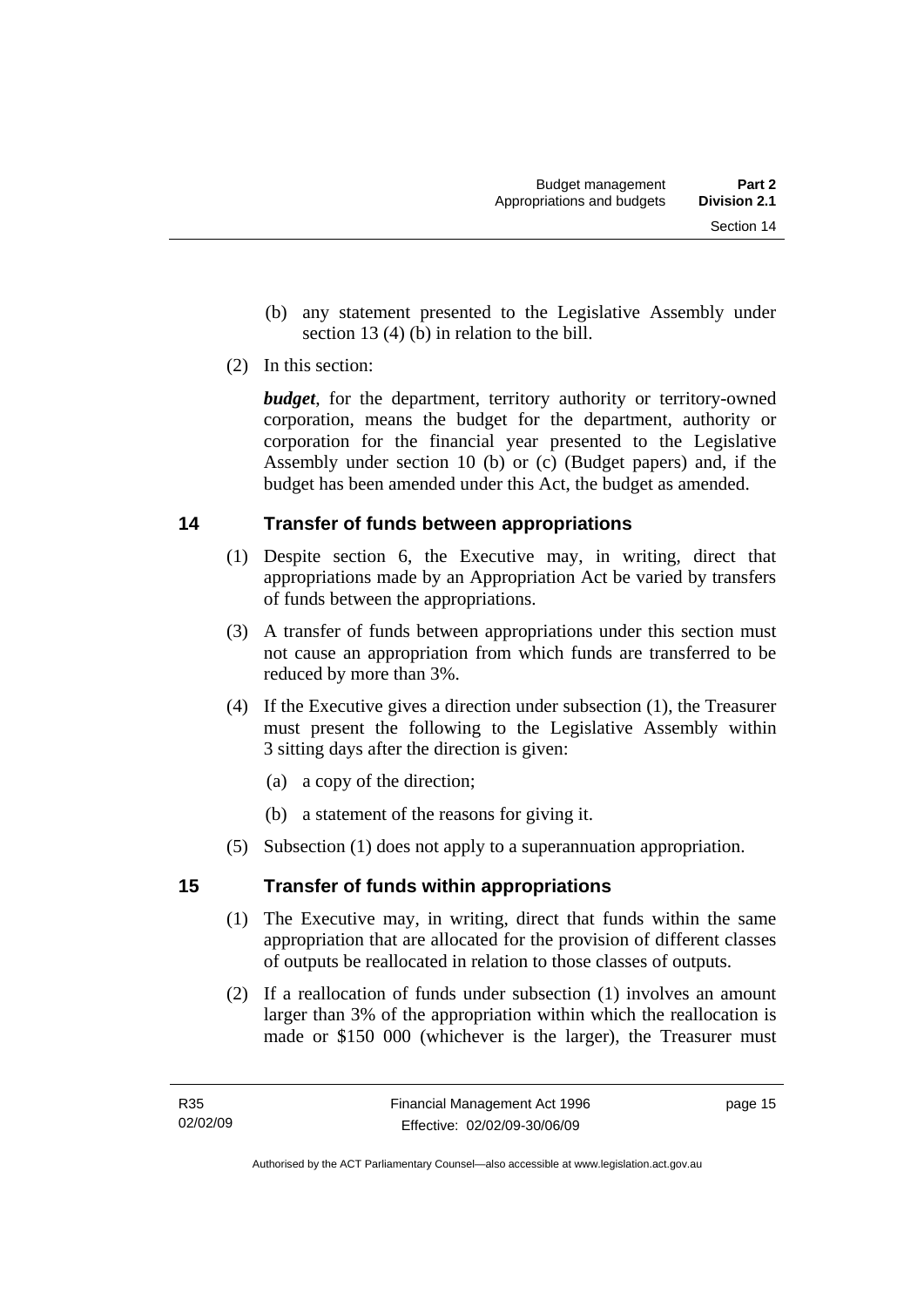<span id="page-25-0"></span>present the following to the Legislative Assembly within 3 sitting days after a direction is given:

- (a) a copy of the direction;
- (b) a statement of the reasons for the reallocation.

#### **15A Reclassification of certain appropriations**

- (1) If an appropriation has been classified by the Act by which it was made as an appropriation for payments to be made by a department on behalf of the Territory, the Treasurer may, if the Treasurer is satisfied that the appropriation should be classified as an appropriation for the provision of outputs by the department, in writing, direct that the classification of the appropriation be changed accordingly.
- (2) If an appropriation has been classified by the Act by which it was made as an appropriation for the provision of outputs by a department, the Treasurer may, if the Treasurer is satisfied that the appropriation should be classified as an appropriation for payments to be made by the department on behalf of the Territory, in writing, direct that the classification of the appropriation be changed accordingly.
- (3) If the Treasurer gives a direction under subsection (1) or (2), the Treasurer must present a copy of the direction to the Legislative Assembly within 3 sitting days after the direction is given.

#### **16 Transfer of functions after Appropriation Act passed**

- (1) This section applies if, after an Appropriation Act for a financial year is passed, the responsibility for a service or function for which an appropriation is made in the Act is transferred from the entity to which the appropriation is made to another entity.
- (2) The Treasurer may, in writing, direct that the appropriation does not lapse but may, in accordance with the direction, be issued to, or applied by, the other entity for the service or function.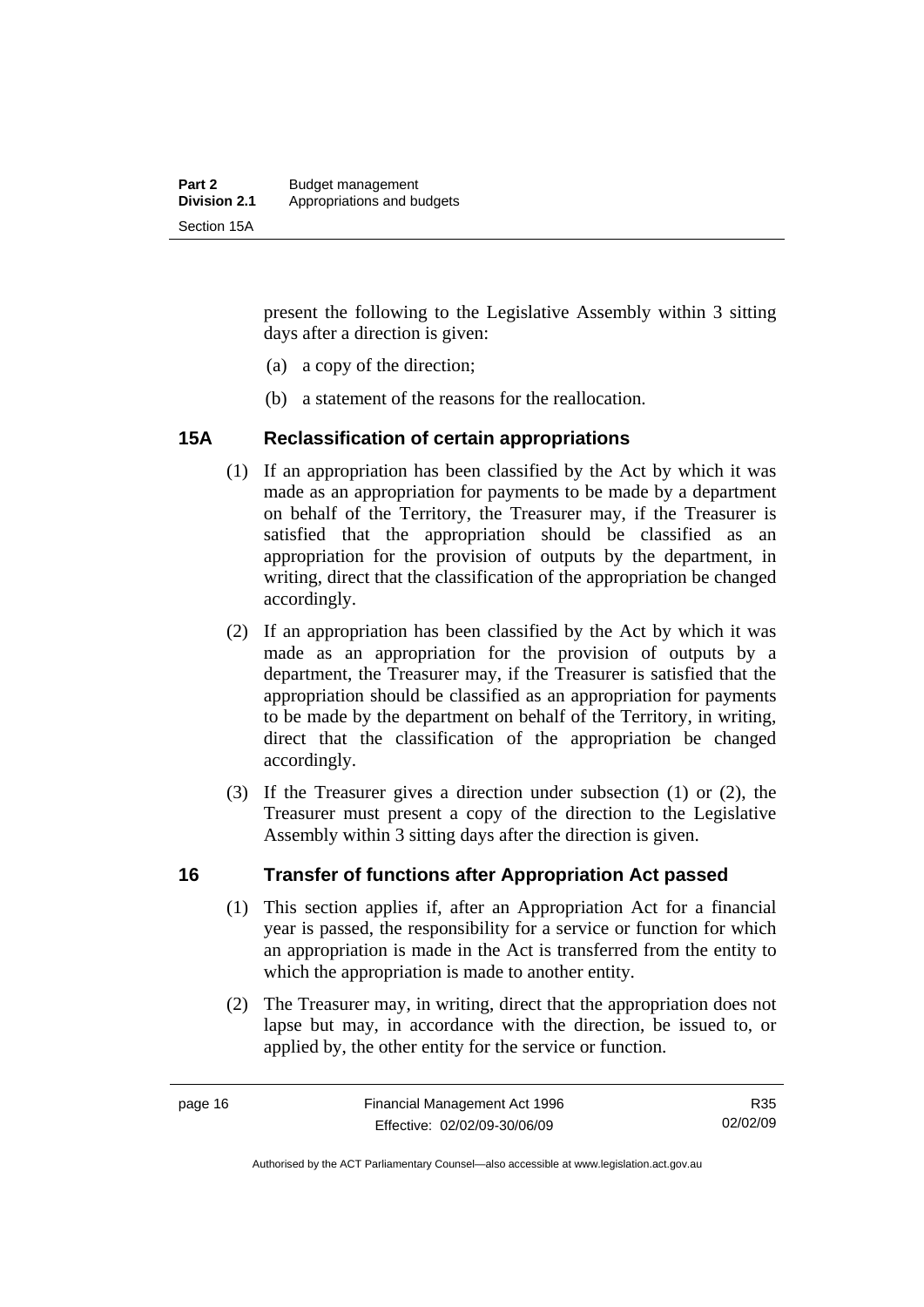- <span id="page-26-0"></span> (3) If the Treasurer gives a direction under subsection (2), the Treasurer must present a copy of the direction to the Legislative Assembly within 3 sitting days after the day it is given.
- (4) This section does not apply to a superannuation appropriation.
- (5) In this section:

*entity* means a department, territory authority or territory-owned corporation.

# **16A Appropriation for accrued employee entitlements**

- (1) This section applies if—
	- (a) an employee entitlement exists in relation to an entity in a financial year; and
	- (b) the total amount of employee entitlements paid, or required to be paid, by the entity in the financial year exceeds the amount appropriated for the entity in relation to employee entitlements for the financial year.
- (2) The Treasurer may, in writing, authorise an appropriation for the entity for the amount that the total amount paid, or required to be paid, in the financial year exceeds the amount appropriated for the entity for the financial year.
- (3) If the Treasurer authorises an appropriation under this section, the Treasurer must present a copy of the authorisation to the Legislative Assembly within 3 sitting days after the day the appropriation is authorised.
- (4) In this section:

*entity* means a department, territory authority or territory-owned corporation.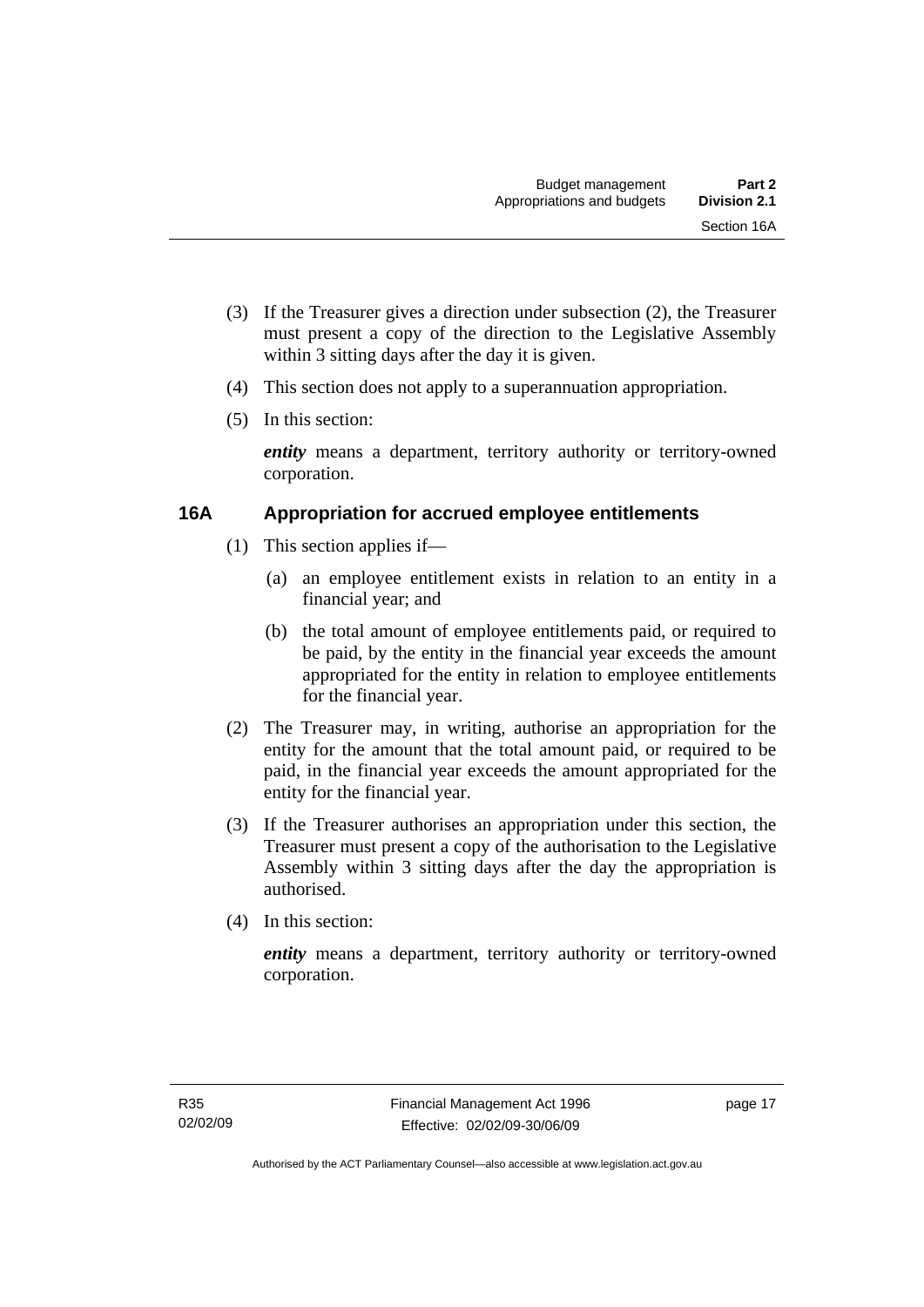#### <span id="page-27-0"></span>**16B Rollover of undispersed appropriation**

- (1) This section applies to an amount of appropriation if, at the end of the financial year in which the appropriation is made, the amount is not dispersed to the entity to which it is appropriated.
- (2) The Treasurer may, in writing, authorise the amount to be dispersed to the entity in the following financial year.
- (3) The Treasurer may give the authorisation in the financial year in which the appropriation is made, or in the following financial year.
- (4) The authorisation must identify—
	- (a) the entity to which the amount is to be dispersed; and
	- (b) the appropriation type; and
	- (c) the amount authorised to be dispersed; and
	- (d) the purpose for which the amount may be dispersed.
- (5) If the Treasurer authorises an amount to be dispersed under this section—
	- (a) the amount is taken to be an amount of appropriation for the financial year in which the amount is authorised to be dispersed; and
	- (b) the amount is in addition to the appropriation to the entity for that financial year.
- (6) If the Treasurer authorises an amount to be dispersed under this section, the Treasurer must present a copy of the authorisation to the Legislative Assembly within 3 sitting days after the day the appropriation is authorised.
- (7) In this section:

*entity*—see section 16A (4).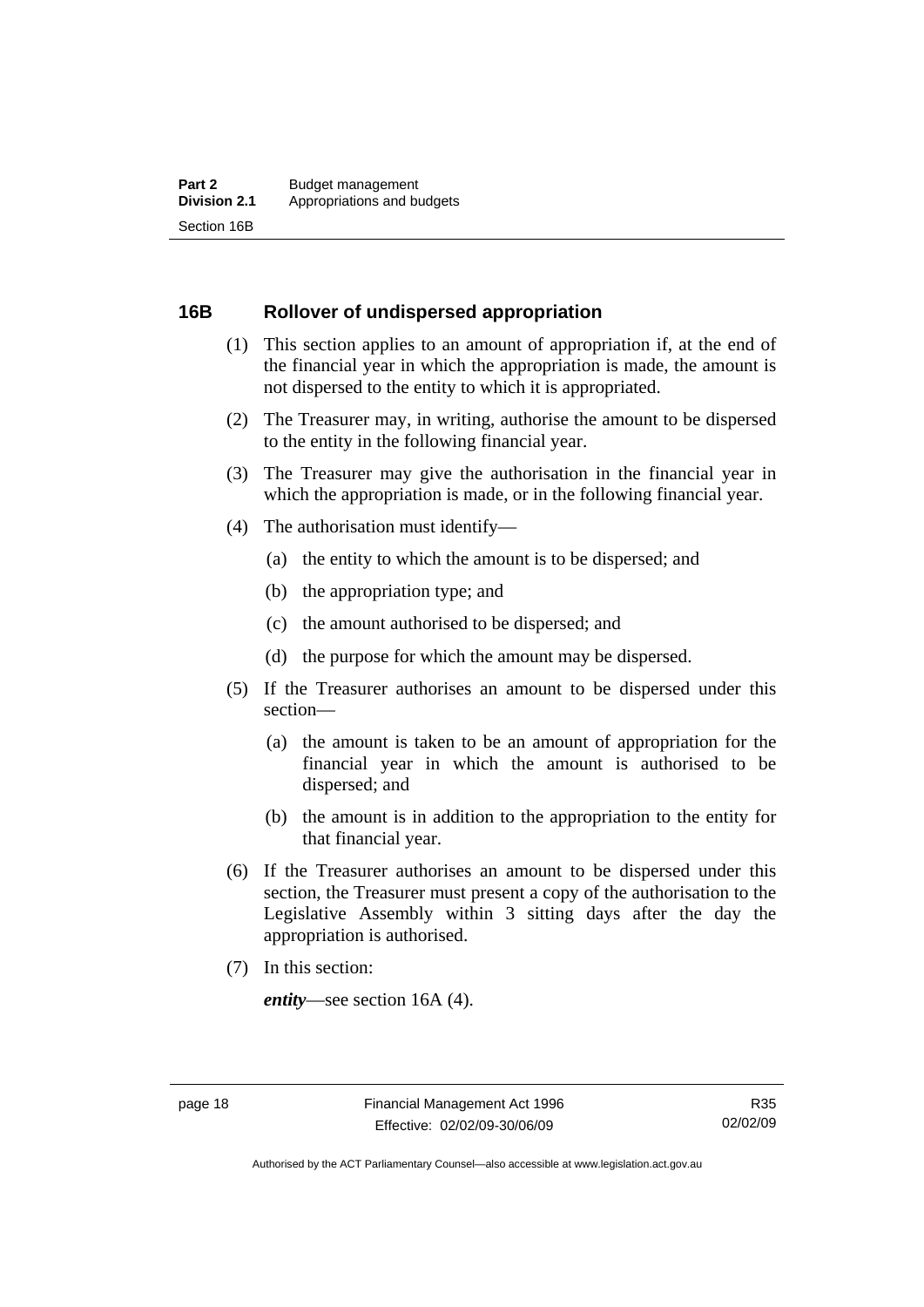# <span id="page-28-0"></span>**17 Variation of appropriations for Commonwealth grants**

- (1) This section applies to an appropriation that is declared by the Act by which it is made to be an appropriation to which this section applies.
- $(2)$  If—
	- (a) an appropriation to which this section applies is to be funded in whole or in part by a payment made to the Territory by the Commonwealth for a nominated purpose; and
	- (b) an estimate of the level of the funding to be provided to the Territory by the Commonwealth for that purpose is contained in the budget papers presented to the Legislative Assembly in conjunction with the bill for the Act by which the appropriation was made; and
	- (c) the level of funding provided to the Territory by the Commonwealth for that purpose for the financial year for which the appropriation was made is greater than the level of funding specified in those budget papers;

the Treasurer may, in writing, direct that the appropriation be increased by an amount not exceeding the difference between the level of funding specified in the budget papers and the level of funding provided by the Commonwealth.

 (3) If the Treasurer gives a direction under subsection (2), the Treasurer must present a copy of the direction to the Legislative Assembly within 3 sitting days after it is given.

# **17A Variations of appropriations for certain payments to Commonwealth**

 (1) This section applies to an appropriation that is declared by the Act by which it is made to be an appropriation to which the section applies.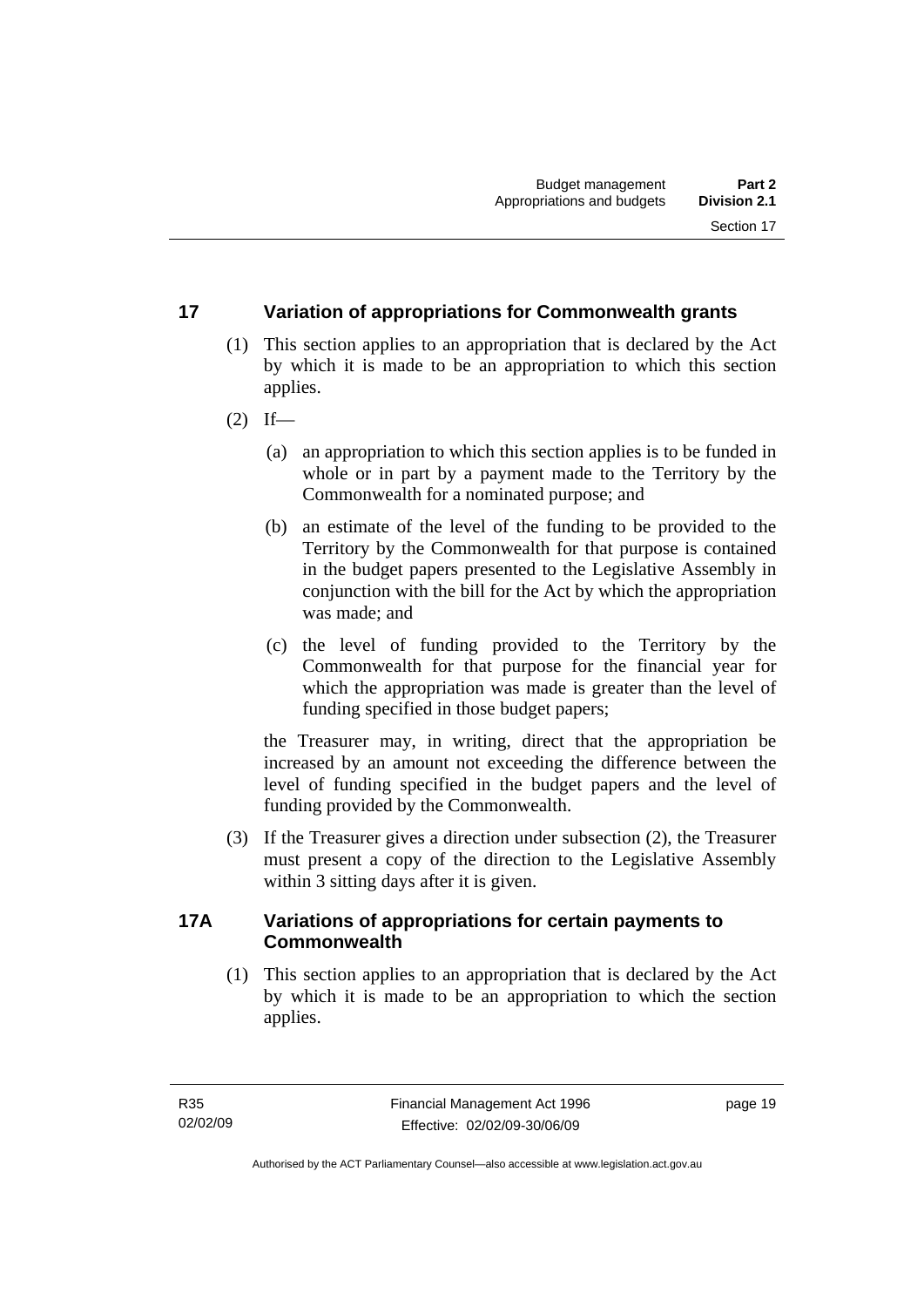#### <span id="page-29-0"></span> $(2)$  If—

- (a) an appropriation to which this section applies is made completely or partially for a payment required to be made to the Commonwealth for the provision of a service; and
- (b) an estimate of the amount of the payment is contained in the budget papers presented to the Legislative Assembly in conjunction with the bill for the Act by which the appropriation is made; and
- (c) the amount of the payment exceeds the amount of the estimate;

the Treasurer may, in writing, direct that the appropriation be increased by an amount not more than the difference between the amount of the estimate and the amount of the payment.

 (3) If the Treasurer gives a direction under subsection (2), the Treasurer must present a copy of the direction to the Legislative Assembly within 3 sitting days after it is given.

#### **18 Treasurer's advance**

- (1) This section applies to expenditure that is—
	- (a) in excess of the amount specifically appropriated for expenditure of that kind; or
	- (b) not provided for by an appropriation.
- (2) The Treasurer may, in writing, authorise the appropriation if—
	- (a) the Treasurer is satisfied that—
		- (i) there is an urgent need for the expenditure; and
		- (ii) the expenditure is not provided for, or is insufficiently provided for, because of a prescribed circumstance; and
	- (b) the total expenditure authorised under this subsection in any financial year does not exceed the amount appropriated for that year for this section.

R35 02/02/09

Authorised by the ACT Parliamentary Counsel—also accessible at www.legislation.act.gov.au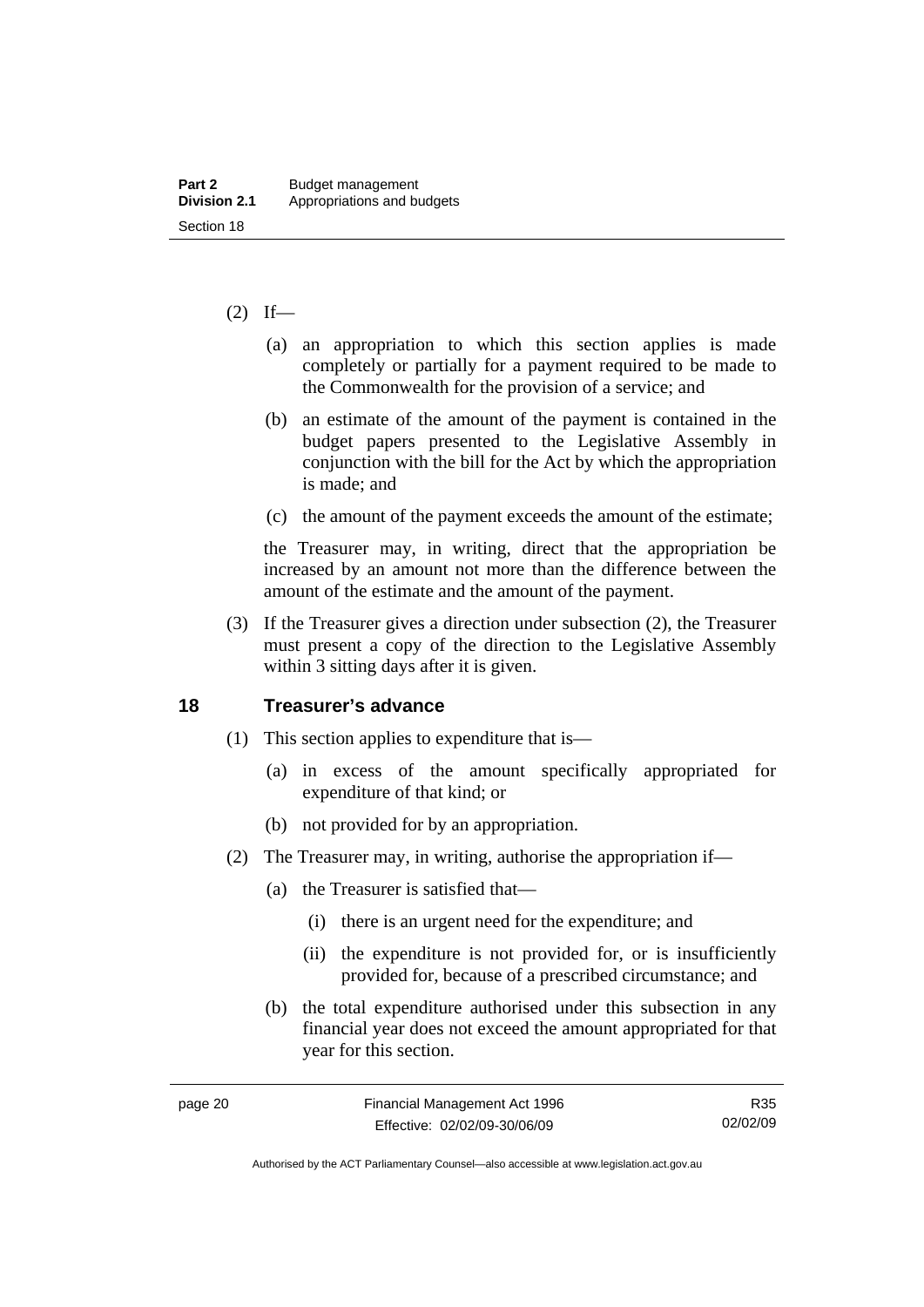- <span id="page-30-0"></span> (3) The amount appropriated for this section for a financial year must not exceed 1% of the total amount appropriated by all Appropriation Acts for that year.
- (4) The financial management guidelines may prescribe when there is an *urgent need for expenditure* for subsection (2) (a) (i).
- (5) In this section:

#### *expenditure* means—

- (a) a payment for, or entering into a contract to make a payment for, an output delivery, including a payment for goods, services or grants; or
- (b) a payment on behalf of the Territory, or entering into a contract to make a payment on behalf of the Territory, including a payment for goods, services or grants; or
- (c) a payment from, or entering into a contract to make a payment from, a capital injection.

*prescribed circumstance*—each of the following is a *prescribed circumstance* in relation to expenditure:

- (a) there was an erroneous omission or understatement in an appropriation;
- (b) the expenditure was unforeseen until after the last day when it was practicable to provide for it in the relevant Appropriation Bill before the bill was introduced into the Legislative Assembly.

*relevant Appropriation Bill*, for expenditure, means the 1st Appropriation Bill for the financial year when the expenditure is to happen.

# **18A Assembly to be told about treasurer's advance**

 (1) This section applies if the Treasurer authorises expenditure under section 18 for a financial year.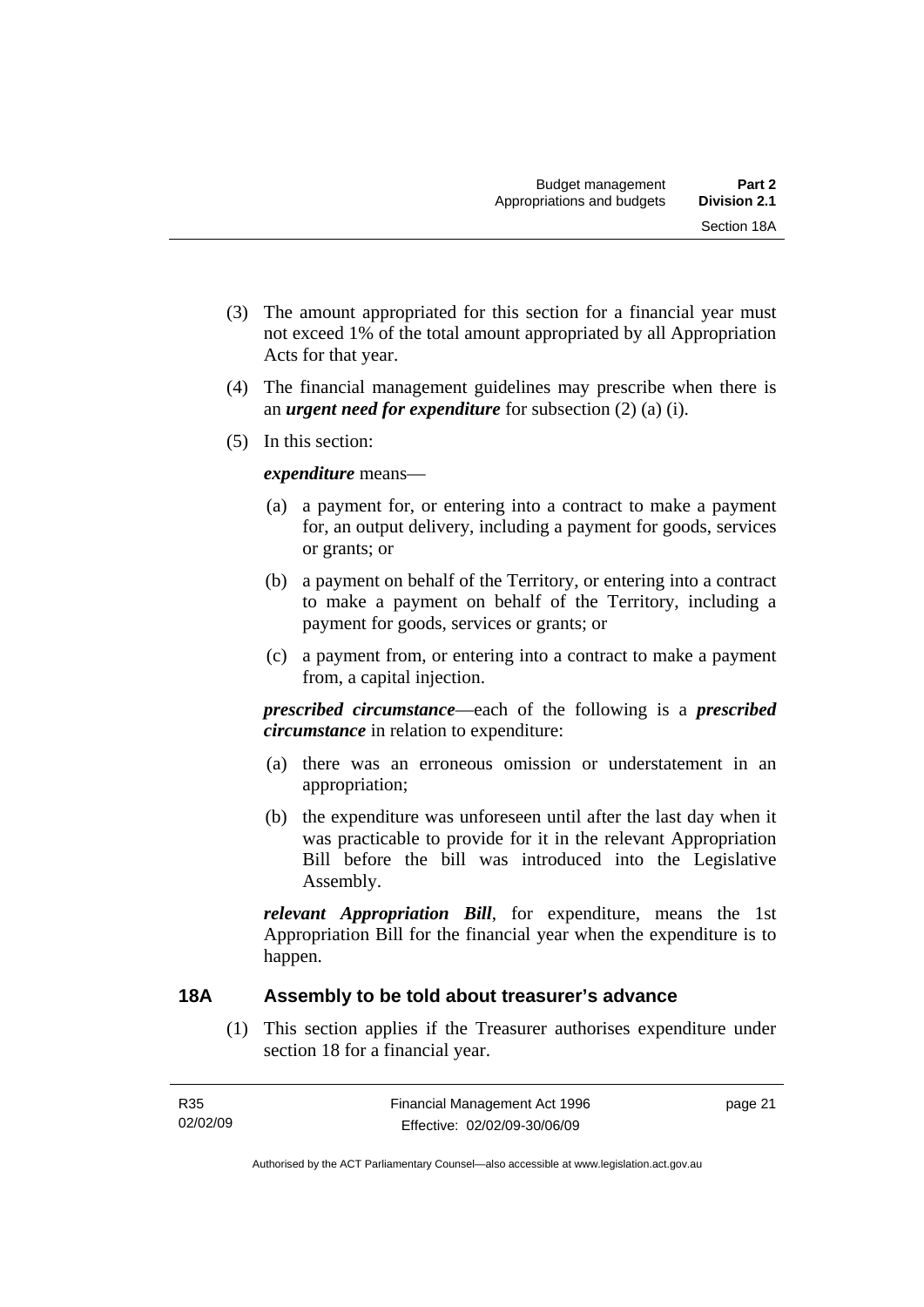- <span id="page-31-0"></span> (2) Within 3 sitting days after the day when the authorisation is given, the Treasurer must present to the Legislative Assembly—
	- (a) a copy of the authorisation; and
	- (b) a statement of the reasons for giving it; and
	- (c) a summary of the total expenditure authorised under section 18 for the financial year to date.
- (3) Within 3 sitting days after the end of the financial year, the Treasurer must present to the Legislative Assembly a summary of the total expenditure authorised.

#### **19 Refunds of payments made without liability**

- (1) If a payment is made to the Territory in purported discharge of a liability that does not exist, the amount paid may be refunded to the person by whom the payment was made whether or not there is an appropriation available for that purpose.
- (2) If a payment made to the Territory to discharge a liability exceeds the amount of the liability, the amount by which the payment exceeds the liability may be refunded to the person by whom the payment was made whether or not there is an appropriation available for that purpose.
- $(3)$  If—
	- (a) a person has paid an amount to the Territory for tax claimed by the Territory to be owing from the person; and
	- (b) a court or tribunal of competent jurisdiction subsequently finds that the person was not liable for that tax or was liable for an amount of tax less than the amount paid;

the amount paid, or the amount by which the payment exceeds the liability, may be refunded to the person who made the payment whether or not there is an appropriation available for that purpose.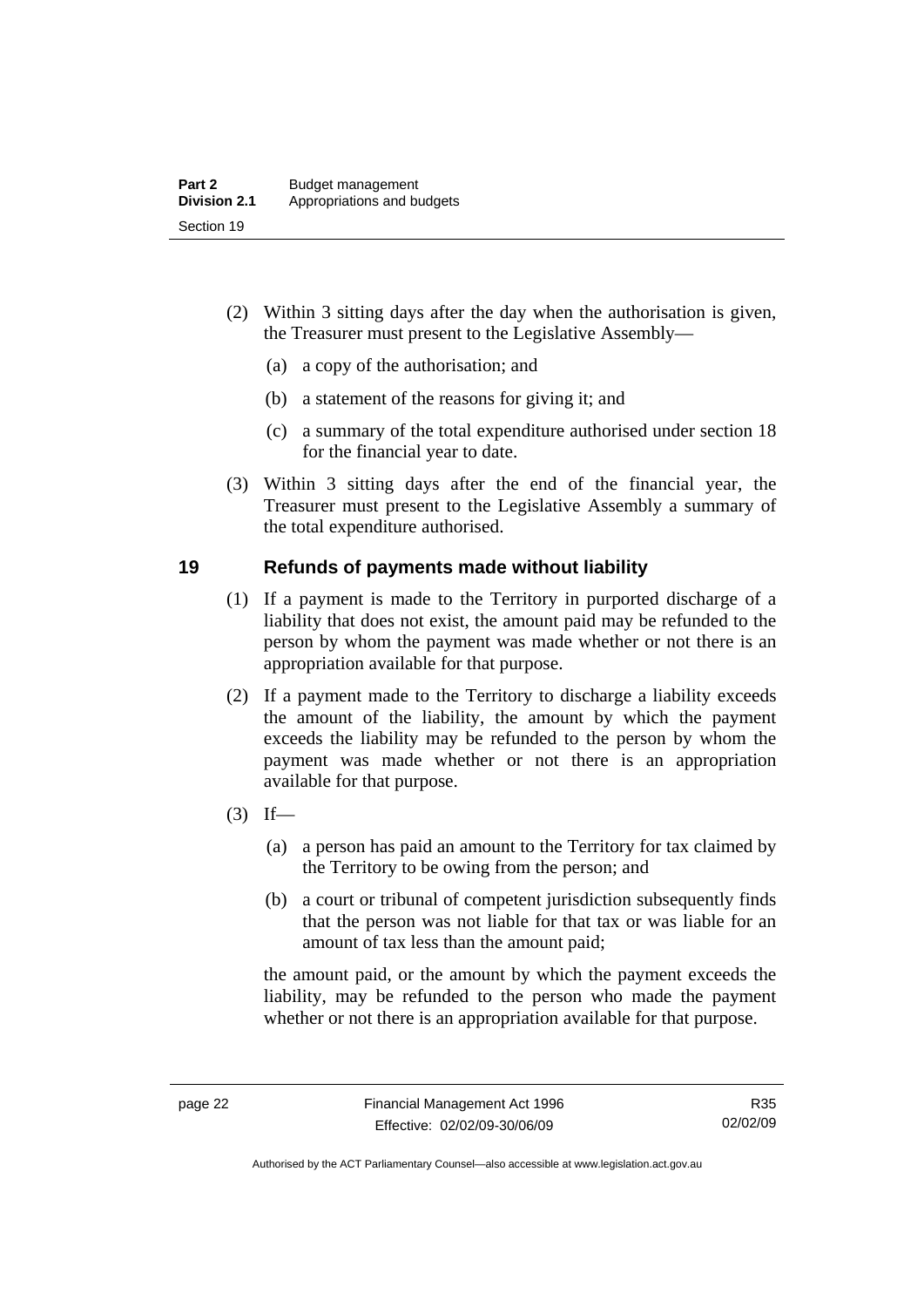#### <span id="page-32-0"></span>**19A Payments for Territory GST liabilities**

Payments may be made to the Commonwealth for the GST liabilities of the Territory whether or not there is an appropriation for the purpose.

#### **19B Authorisation of expenditure of certain Commonwealth grants**

- (1) Despite section 6, if—
	- (a) funds have been provided to the Territory by the Commonwealth under an agreement that specifies how the funds may be applied; and
	- (b) no appropriation has been made in relation to the funds;

the Treasurer may, in writing, authorise the expenditure of the funds in accordance with the agreement.

 (2) If the Treasurer gives an authorisation under subsection (1), the Treasurer must present a copy of the authorisation to the Legislative Assembly within 3 sitting days after it is given.

#### **19C Amendment of capital injection conditions**

- (1) This section applies in relation to the conditions of a capital injection set out in a statement included in a proposed budget for a department, a territory authority or a territory-owned corporation for a financial year under section  $12 (1) (c) (ii)$  or section  $12A(1)$  (c) (ii).
- (2) The Treasurer may, in writing, amend the conditions.
- (3) An amendment must state the Treasurer's reasons for the amendment.
- (4) An amendment is a notifiable instrument.

*Note* A notifiable instrument must be notified under the Legislation Act.

page 23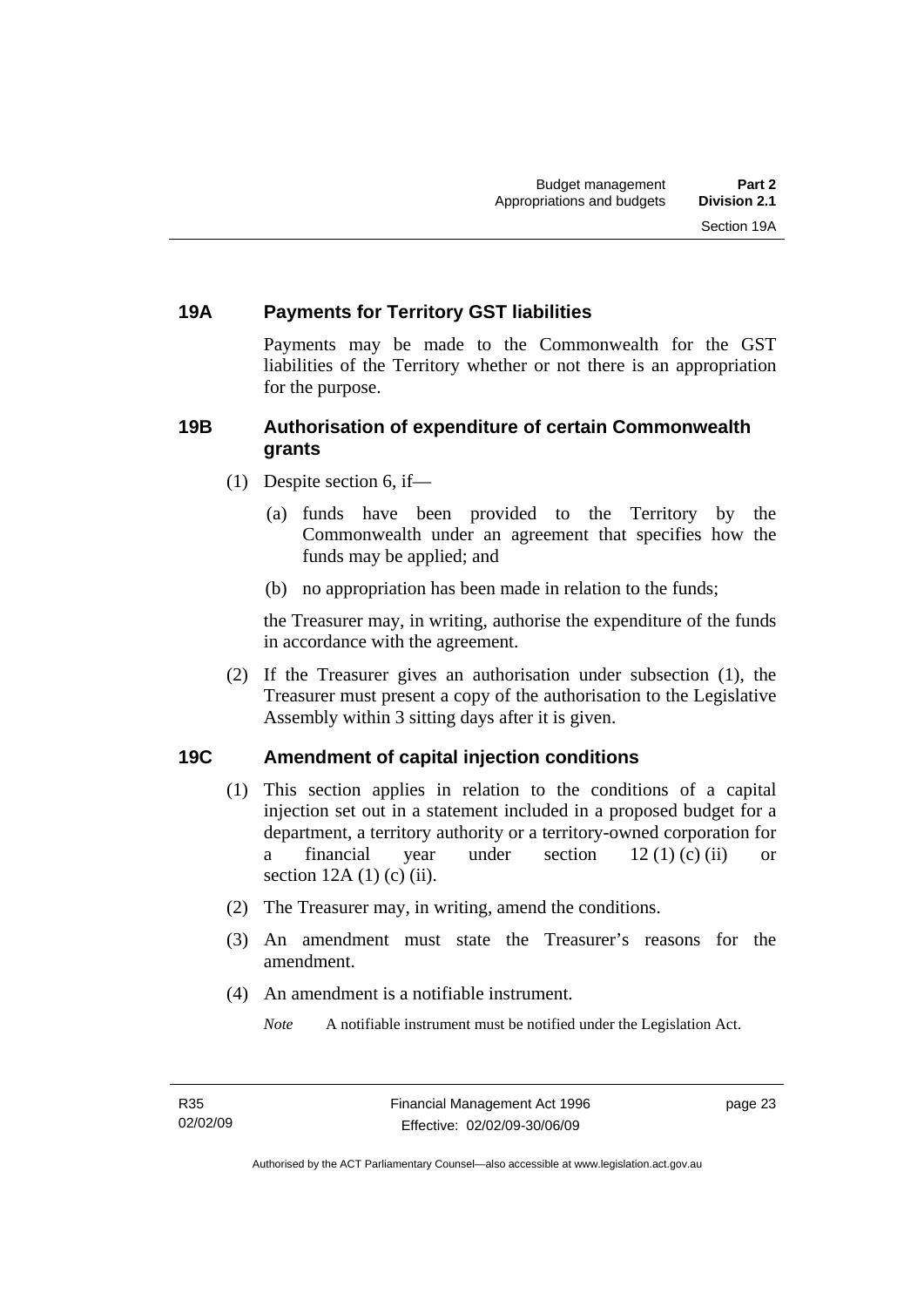# <span id="page-33-0"></span>**19D Amendment of performance criteria**

- (1) This section applies in relation to the performance criteria set out in a statement included in a proposed budget for a department, a prescribed territory authority or a prescribed territory-owned corporation for a financial year under section 12 (1) (b) or section 12A (1) (b).
- (2) The responsible Minister for the department, territory authority or territory-owned corporation may, in writing, amend the performance criteria.
- (3) Without limiting subsection (2) the responsible Minister may amend the performance criteria if—
	- (a) the appropriations for the department, authority or corporation are varied under section 14 (Transfer of funds between appropriations) or section 17 (Variation of appropriations for Commonwealth grants); or
	- (b) a direction is given under section 15 (1) (Transfer of funds within appropriations) in relation to an appropriation made for the department, authority or corporation; or
	- (c) funds are transferred to or from the department, authority or corporation under section 16 (Transfer of functions after Appropriation Act passed); or
	- (d) funds are given to the department, authority or corporation under section 18 (Treasurer's advance); or
	- (e) funds mentioned in section 19B (Authorisation of expenditure of certain Commonwealth grants) are given to the department, authority or corporation; or
	- (f) changes happen in the priorities of the department, authority or corporation; or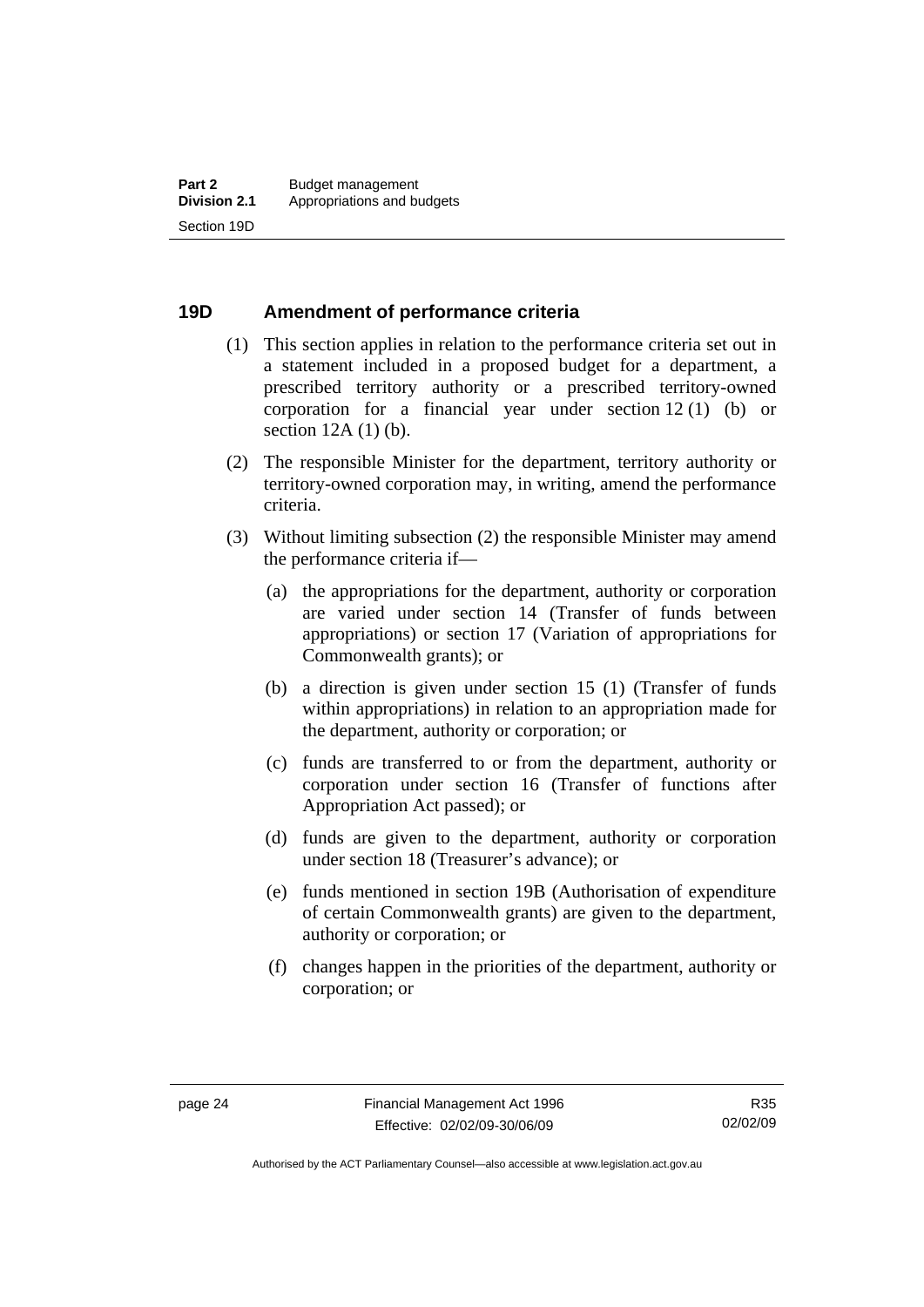- <span id="page-34-0"></span> (g) the Minister is satisfied that other performance criteria should be adopted for the provision of outputs by the department, authority or corporation.
- (4) An amendment of the performance criteria must be made in a way that—
	- (a) for a department—the budget as amended will comply with section  $12(3)$ ; and
	- (b) for a territory authority or territory-owned corporation—the budget as amended will comply with section 12A (2).
- (5) An amendment of the performance criteria is a notifiable instrument.

*Note* A notifiable instrument must be notified under the Legislation Act.

(6) In this section:

*budget*, for the department, territory authority or territory-owned corporation, means the budget for the department, authority or corporation for the financial year presented to the Legislative Assembly under section 10 (b) or (c) (Budget papers) and, if the budget has been amended under this Act, the budget as amended.

*prescribed territory authority* means a territory authority prescribed for section  $12A(1)$  (b).

*prescribed territory-owned corporation* means a territory-owned corporation prescribed for section 12A (1) (b).

# **20 Budgets for Legislative Assembly secretariat**

Before the beginning of a financial year, the Speaker of the Legislative Assembly may—

 (a) after consultation with an appropriate committee of the Legislative Assembly, advise the Treasurer of the appropriations that the Speaker considers should be made for the Legislative Assembly secretariat for the financial year; and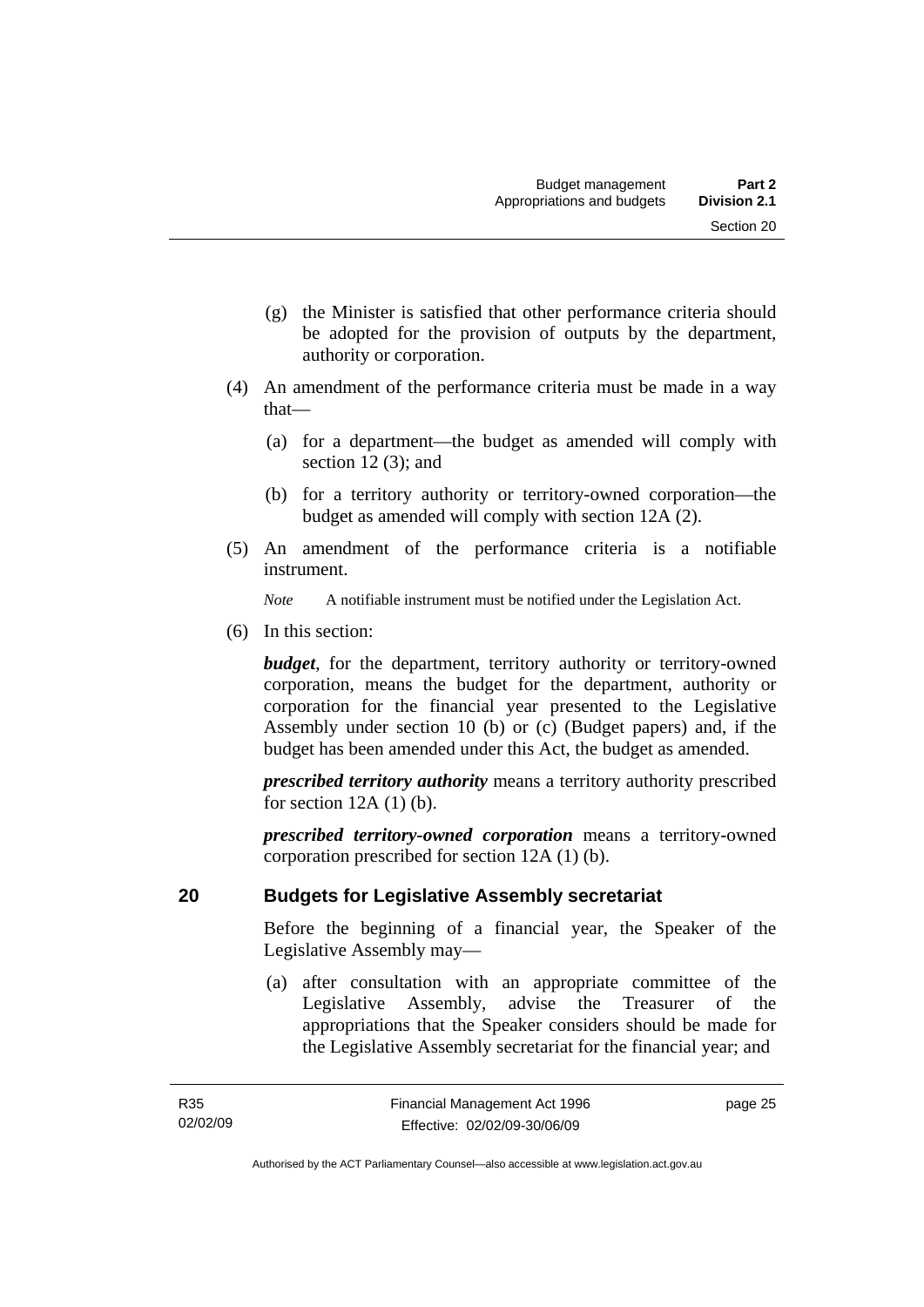<span id="page-35-0"></span> (b) provide the Treasurer with a draft budget for the Legislative Assembly secretariat for the financial year that contains the information mentioned in section 12 other than that mentioned in subsection  $(1)$  (b).

# **Division 2.2 Budget reviews and pre-election updates**

# **20A Budget review**

- (1) The Treasurer must prepare a budget review for each financial year.
- (2) The Treasurer must present the budget review for a financial year to the Legislative Assembly not later than 15 February in the financial year.
	- *Note* This is the same day as financial statements for the 2nd quarter of the financial year are required to be presented under s 26 (Periodic financial statements).
- (3) However, if a sitting day does not fall in that year on or before 15 February, the Treasurer must give copies of the budget review to each member of the Legislative Assembly on or before that day.

#### **20B Purpose and contents of budget review**

- (1) The purpose of the budget review for a financial year is to give updated information to allow the assessment of the government's financial performance against the financial policy objectives and strategies set out in the financial policy objectives and strategies statement for the Territory budget for the financial year.
- (2) The budget review for a financial year must be based on the financial policy objectives and strategies statement for the Territory budget for the financial year.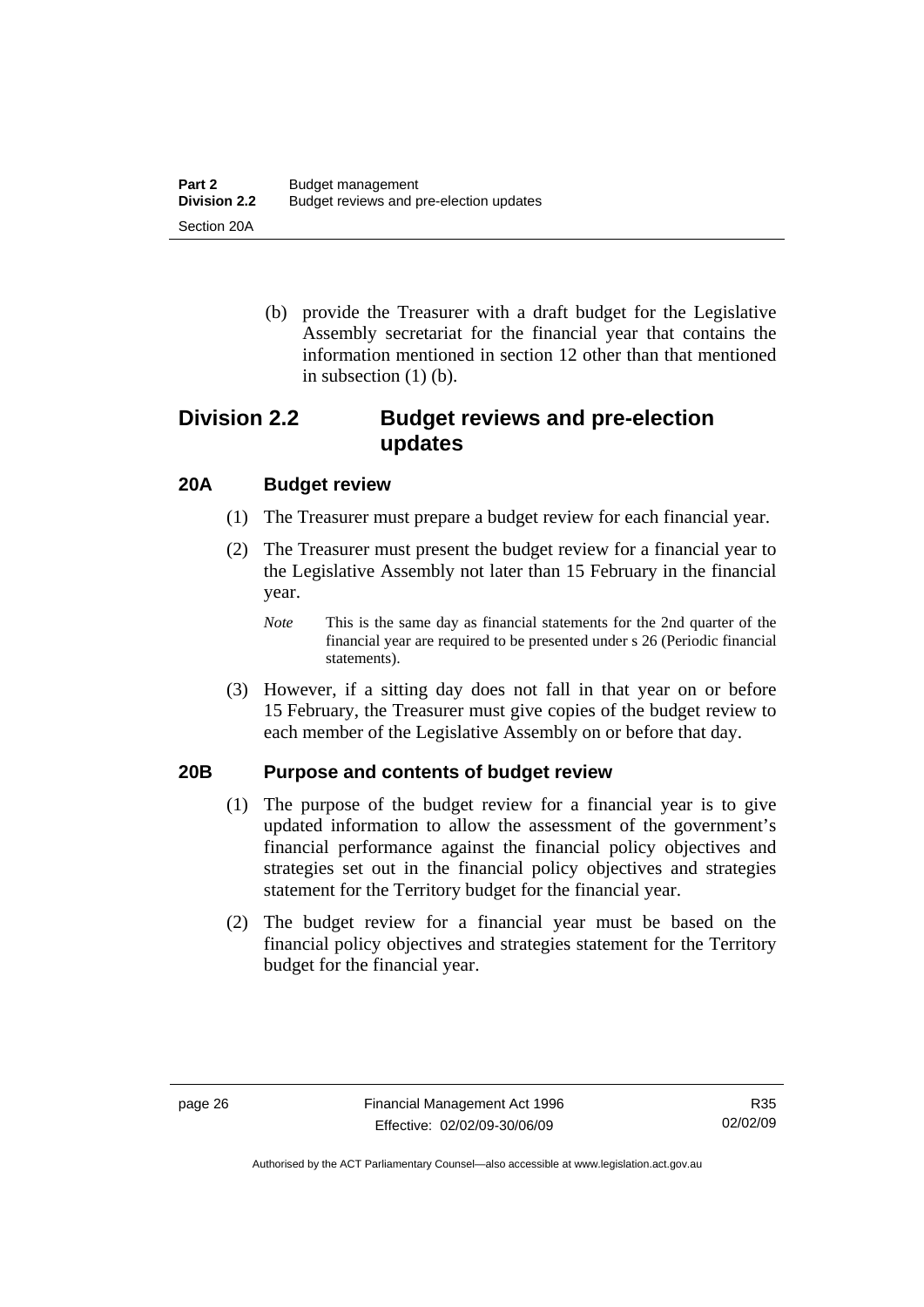- (3) The budget review for a financial year must—
	- (a) include updated financial statements required under the financial management guidelines for the general government sector for the financial year; and
	- (b) include whole-of-year results for the previous financial year, the budget for the financial year, the estimated financial position of the Territory at the end of the financial year and updated budget estimates for each of the next 3 financial years; and
	- (c) include a review of the financial policy objectives and strategies statement included in the budget for the financial year that satisfies the requirements of section 11A (2) and (3); and
	- (d) state the date as at when the review was done.
- (4) However, if particular information required to be included in the budget review is unchanged from information set out in full in the budget for the Territory under section 11 (1) for the financial year, the review may instead summarise the information and state that it is unchanged from that set out in the budget.
- (5) For subsection (3):

*budget*, for a financial year, means the budget for the year presented to the Legislative Assembly under section 10 (a) (Budget papers) and, if that budget has been amended under this Act, the budget as amended.

#### **20C Pre-election budget update**

 (1) At least 30 days before the polling day for an ordinary election, the chief executive must prepare a pre-election budget update and give it to the parliamentary counsel for notification.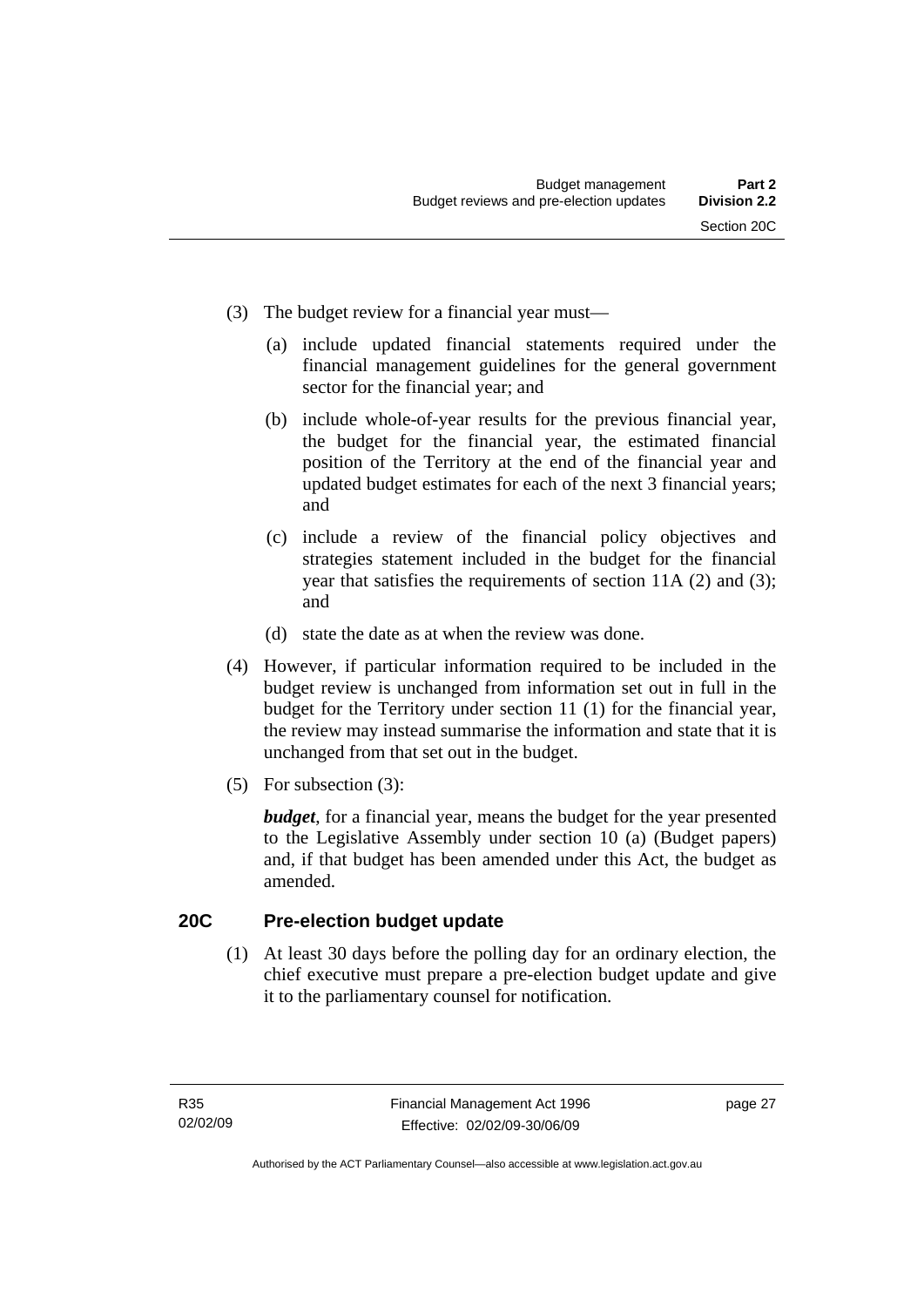- (2) At least 20 days before the polling day for an election mentioned in the Self-Government Act, section 16 (Dissolution of Assembly by Governor-General) or section 48 (Resolution of no confidence in Chief Minister), the chief executive must prepare a pre-election budget update and give it to the parliamentary counsel for notification.
- (3) A pre-election budget update is a notifiable instrument.

*Note* A notifiable instrument must be notified under the Legislation Act.

(4) In this section:

*ordinary election*—see the *Electoral Act 1992*, dictionary.

*polling day*—see the *Electoral Act 1992*, dictionary.

### **20D Purpose and contents of pre-election budget update**

- (1) The purpose of a pre-election budget update for an election is—
	- (a) to allow the assessment of the government's financial performance against the financial policy objectives and strategies set out in the latest financial policy objectives and strategies statement; and
	- (b) to give the electorate an accurate picture of the Territory's financial position before the election.
- (2) A pre-election budget update must be based on the latest financial policy objectives and strategies statement.
- (3) A pre-election budget update for an election must include—
	- (a) updated financial statements required under the financial management guidelines for the financial year in which the election is to be held; and
	- (b) updated budget estimates for the general government sector, the public trading enterprise sector and the Territory for that financial year and for each of the next 3 financial years; and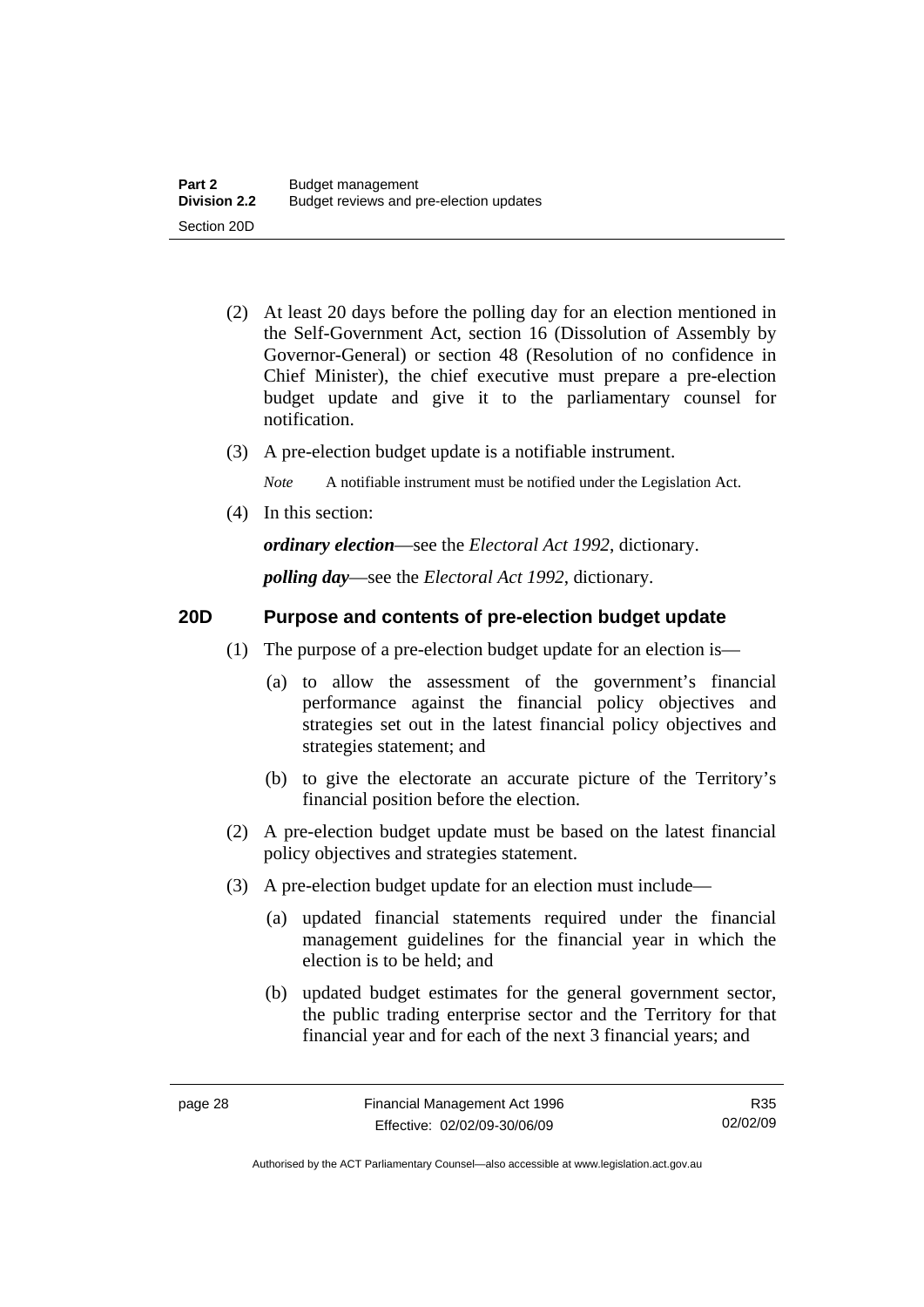- (c) a statement of the economic or other assumptions used in preparing the updated financial statements and budget estimates; and
- (d) a statement about the sensitivity of the updated financial statements and budget estimates to changes in the economic or other assumptions; and
- (e) a statement of the risks, quantified if possible, that may affect the economic or other assumptions, including—
	- (i) contingent liabilities; and
	- (ii) publicly announced government commitments that are not yet included in the updated financial statements and budget estimates.
- (4) Information in the pre-election budget update must—
	- (a) take into account government decisions and other circumstances that may have material effect on the financial statements and budget estimates; and
	- (b) state the date as at when the updating was done.
- (5) However, if particular information required to be included in the pre-election budget update is unchanged from information set out in full in the latest financial statements, the budget estimates mentioned in section 11 (Territory budgets) or budget review, the pre-election budget update may instead summarise the information and state that it is unchanged from that set out in the financial statements, budget estimates or budget review.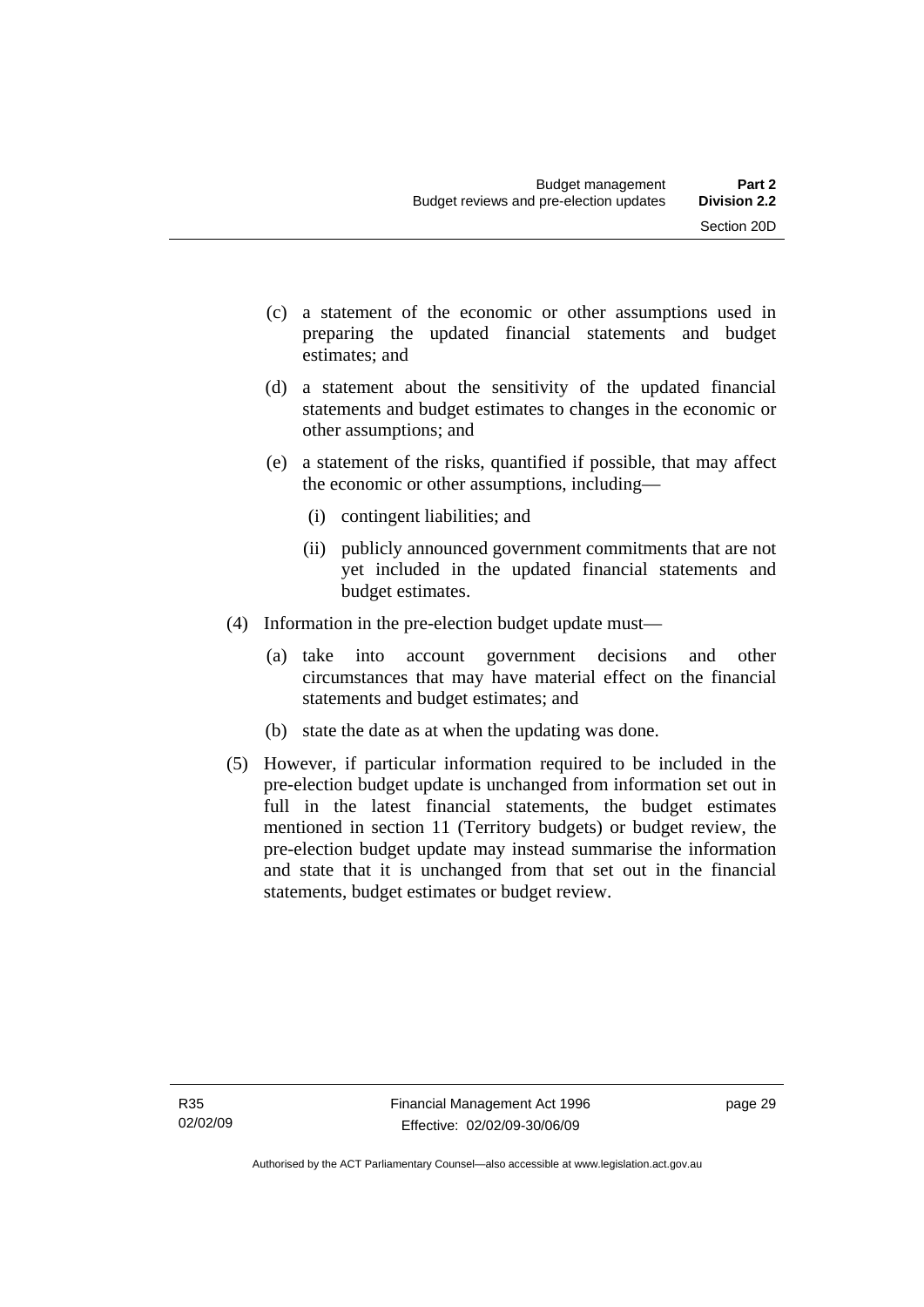# **Part 3 Financial reports**

# **Division 3.1 Financial reports of the Territory**

### **21 Meaning of** *the Territory* **in div 3.1**

In this division, a reference to *the Territory* includes a reference to all territory authorities and all territory-owned corporations.

# **22 Annual financial statements of the Territory**

- (1) The Treasurer must, as soon as practicable after the end of a financial year, prepare annual financial statements for the Territory for that year.
- (2) The statements must be prepared in accordance with generally accepted accounting principles and include—
	- (a) the financial statements required under the financial management guidelines; and
	- (b) a statement of the accounting policies adopted by the Territory; and
	- (c) the other statements that are necessary to fairly reflect the financial operations of the Territory during the year and its financial position at the end of the year.

#### **23 Responsibility for annual financial statements**

- (1) Annual financial statements of the Territory must have endorsed on them, or attached to them, a statement of responsibility signed by—
	- (a) the Treasurer; and
	- (b) the chief executive of the administrative unit to which responsibility for the administration of this Act has been

Authorised by the ACT Parliamentary Counsel—also accessible at www.legislation.act.gov.au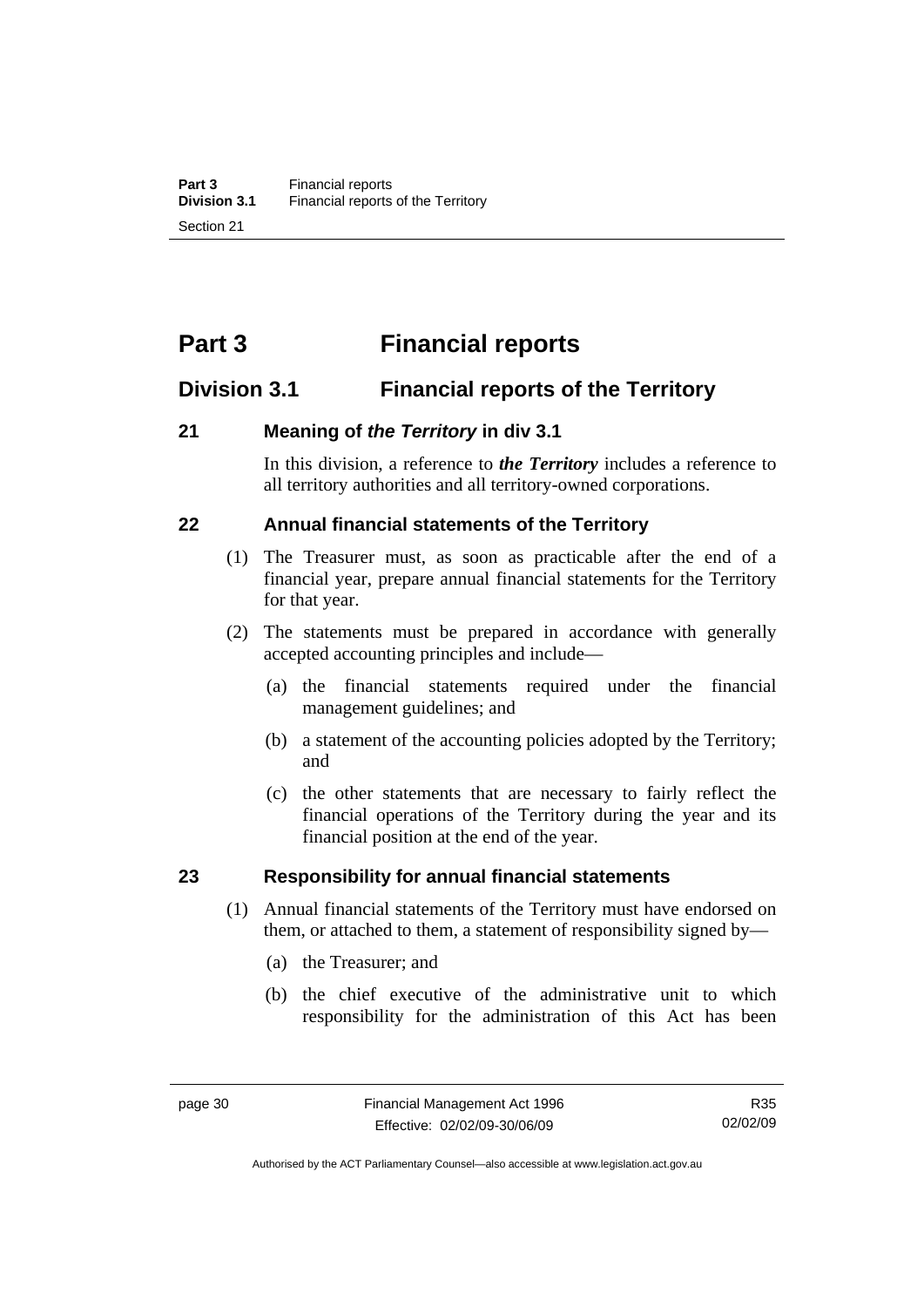allocated under the *Public Sector Management Act 1994*, section 14.

- (2) A statement of responsibility must comprise—
	- (a) a statement by the Treasurer that in his or her opinion the financial statements fairly reflect the financial operations of the Territory during the year to which they relate and the financial position of the Territory at the end of the year; and
	- (b) a statement by the chief executive that the financial statements have been prepared in accordance with generally accepted accounting principles.

# **24 Audit of annual financial statements**

- (1) The Treasurer must give the auditor-general the annual financial statements of the Territory for a financial year within 3 months after the end of the year.
- (2) The auditor-general must, within 30 days after the auditor-general receives the annual financial statements under subsection (1), give the Treasurer an audit opinion about the statements.
- (3) Despite subsections (1) and (2), if an ordinary election is to be held in the year after the end of the financial year—
	- (a) the Treasurer must give the auditor-general the annual financial statements of the Territory for the financial year in sufficient time for the auditor-general to give an audit opinion about the statements within 3 months after the end of the financial year; and
	- (b) the auditor-general must give an audit opinion to the Treasurer within 3 months after the end of the financial year.
- (4) In this section:

*ordinary election*—see the *Electoral Act 1992*, dictionary.

page 31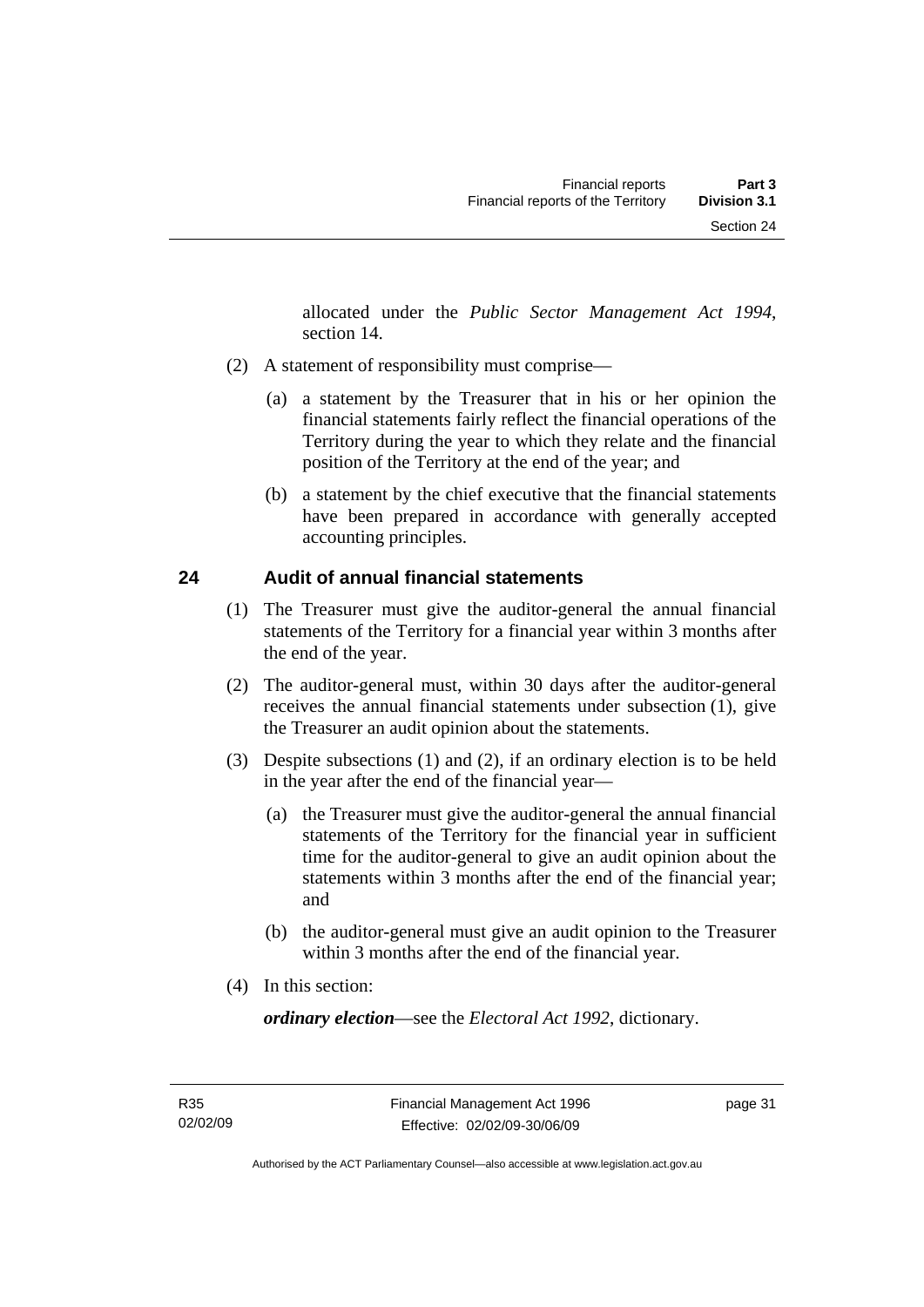# **25 Presentation of annual financial statements to Legislative Assembly**

- (1) If the Treasurer receives, under section 24 (2), an audit opinion about annual financial statements, the Treasurer must present to the Legislative Assembly, within 3 sitting days after receiving the opinion—
	- (a) a copy of the annual financial statements; and
	- (b) a copy of the audit opinion.
- (2) If the Treasurer receives, under section 24 (3) (b), an audit opinion about annual statements, the Treasurer must give to each member of the Legislative Assembly, within 7 days after receiving the opinion—
	- (a) a copy of the annual financial statements; and
	- (b) a copy of the audit opinion.

#### **26 Periodic financial statements**

- (1) Within 45 days after the end of each quarter of a financial year, the Treasurer must prepare financial statements for—
	- (a) the quarter; and
	- (b) the period from the beginning of the financial year until the end of the quarter.
- (2) The statements must be prepared in accordance with the financial management guidelines.
- (3) The Treasurer must present copies of the statements prepared under subsection (1) to the Legislative Assembly on the first sitting day after they are prepared.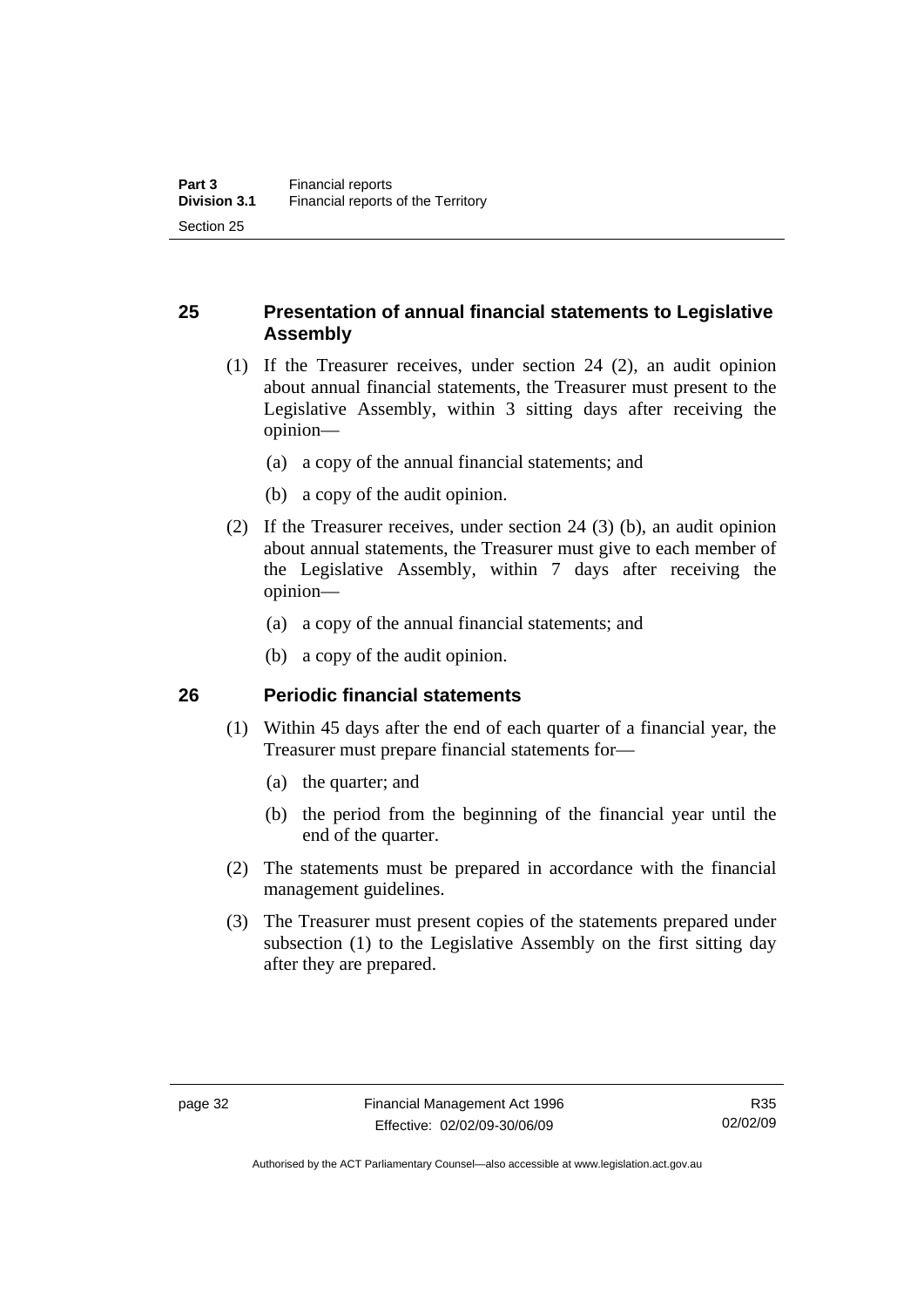(4) If the first sitting day mentioned in subsection (3) does not fall within 45 days after the end of the relevant quarter, the Treasurer must give copies of the statements prepared under subsection (1) to each member of the Legislative Assembly within the 45 days.

# **Division 3.2 Financial reports and performance statements of departments**

# **27 Annual financial statements of departments**

- (1) A department must, as soon as practicable after the end of each financial year, prepare annual financial statements relating to its operations during the year.
- (2) The annual financial statements of a department must be prepared in accordance with generally accepted accounting principles and in a form that facilitates a comparison between the financial operations of the department during the year and the estimates of those operations contained in the budget for the department for the financial year.
- (3) The annual financial statements must include—
	- (a) the financial statements required under the financial management guidelines; and
	- (b) if a change was made during the year to the conditions of a capital injection set out under section 12 (1) (c) (ii) (Departmental budgets) in a statement included in a proposed budget for the department for a financial year—a statement of the change and the reasons for it; and
	- (c) a statement of the accounting policies adopted by the department; and
	- (d) any other statements necessary to fairly reflect the financial operations of the department during the year and its financial position at the end of the year.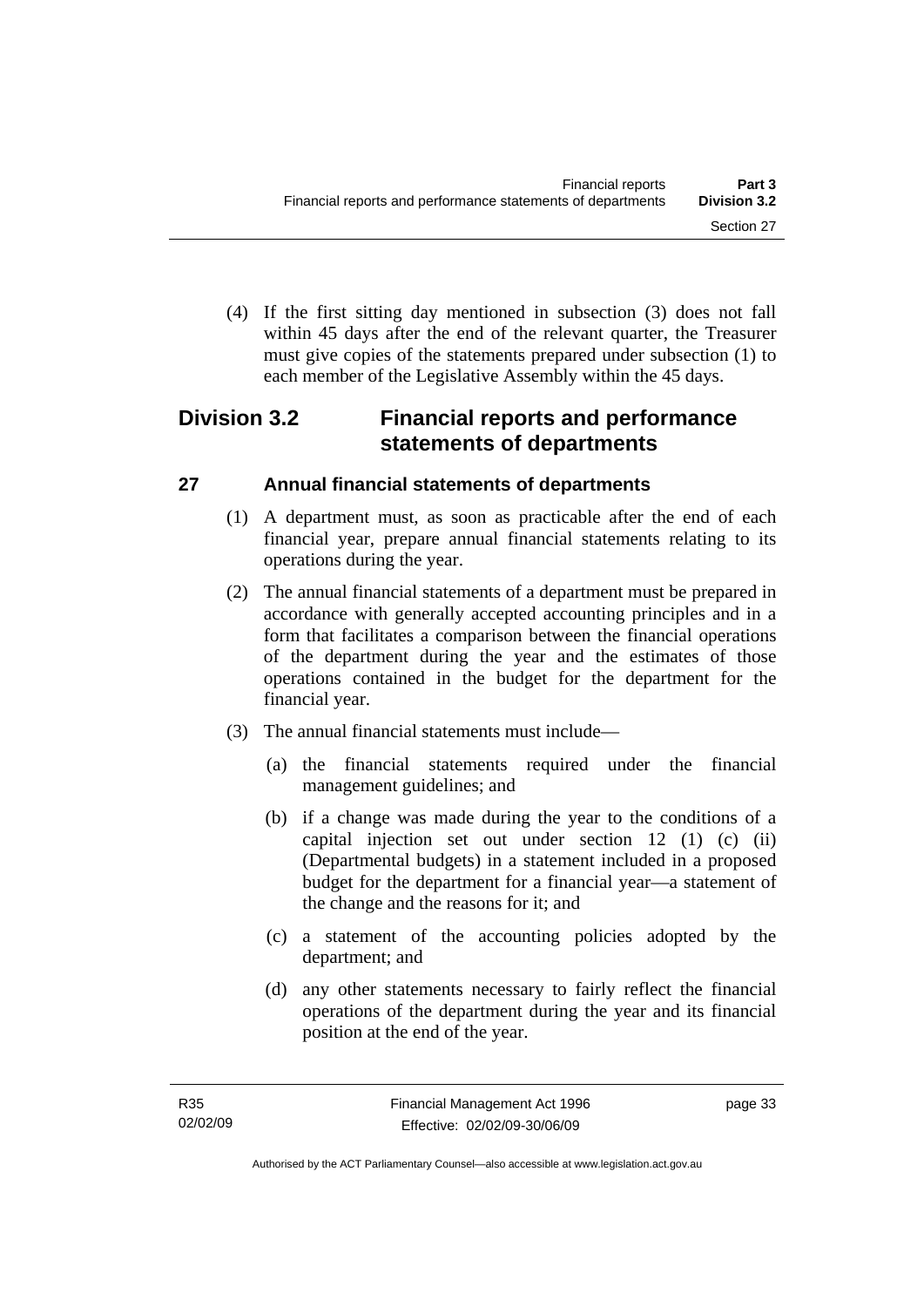(4) In this section:

*budget*, for a department for a financial year, means the budget for the department for the year presented to the Legislative Assembly under section 10 (b) (Budget papers).

### **28 Responsibility for annual financial statements of departments**

- (1) The annual financial statements of a department for a financial year must have endorsed on them, or attached to them, a statement of responsibility signed by the responsible chief executive.
- (2) The statement of responsibility must state that, in the responsible chief executive's opinion, the annual financial statements fairly reflect the financial operations of the department during the financial year and the financial position of the department at the end of the year.

# **29 Audit of financial statements of departments**

- (1) The responsible chief executive of a department must give the auditor-general the financial statements of the department for a financial year as soon as practicable after the statements are prepared.
- (2) The financial statements must have endorsed on them, or attached to them, the statement of responsibility made for them.
- (3) The auditor-general must give the responsible chief executive an audit opinion about the financial statements as soon as practicable after the auditor-general receives them.

# **30 Departmental annual financial statements to be included in annual reports etc**

A report prepared under the *Annual Reports (Government Agencies) Act 2004* for a department for a financial year must include, or have attached to it—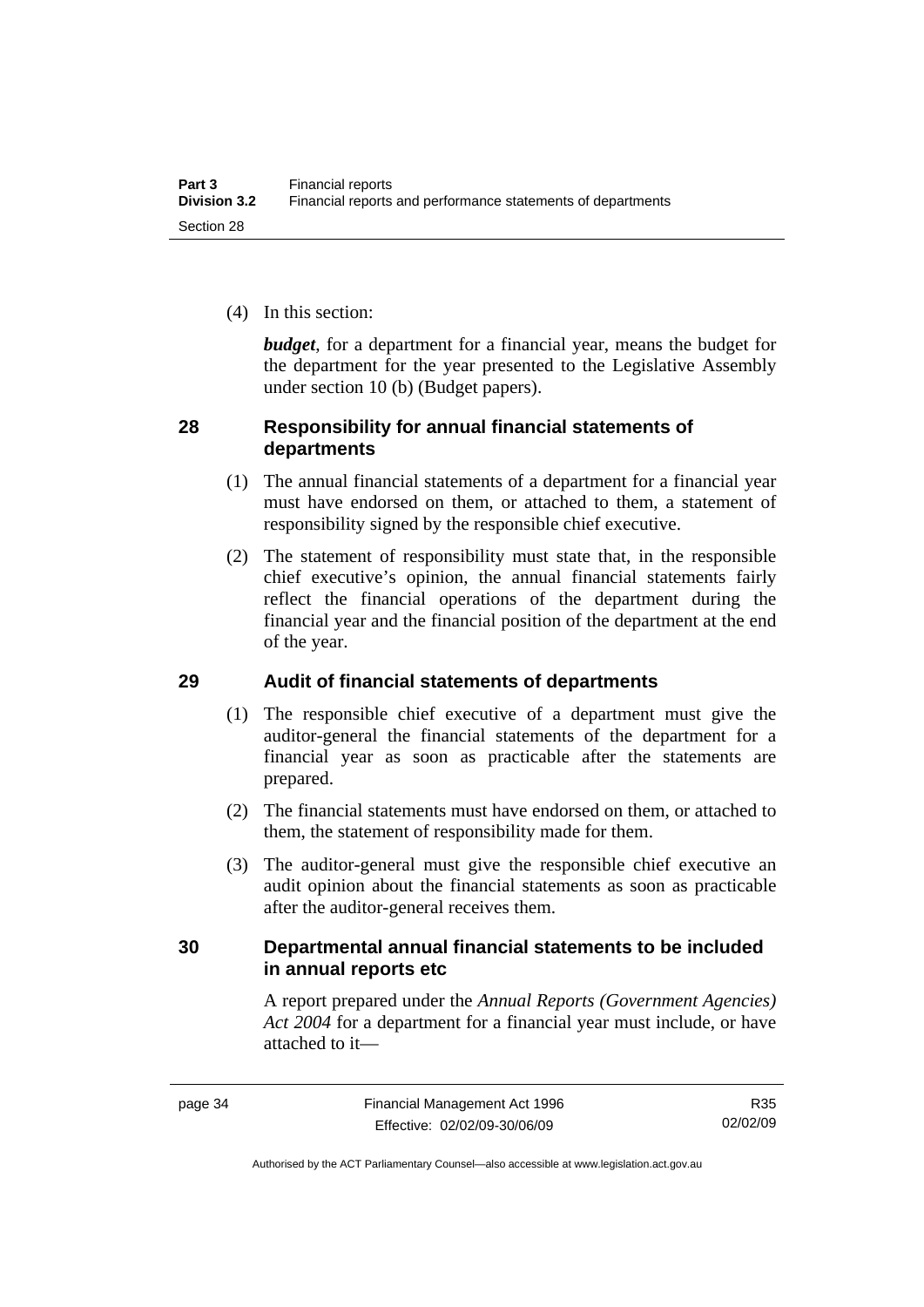- (a) the department's annual financial statements for the year; and
- (b) the audit opinion under section 29 (3) about the financial statements.

# **30A Statements of performance of departments**

- (1) As soon as practicable after the end of each financial year, each department must prepare a statement of the performance of the department in providing each class of outputs provided by it during the year.
- (2) The statement must—
	- (a) compare the performance of the department in providing each class of the outputs with the forecast of the performance in the department's budget for the year; and
	- (b) give particulars of the extent to which the performance criteria set out in the budget for the provision of the outputs were met.
- (3) In this section:

*budget*, for the department, means the budget for the department for the financial year presented to the Legislative Assembly under section 10 (b) (Budget papers) and, if that budget has been amended under this Act, the budget as amended.

### **30B Responsibility for departmental statements of performance**

- (1) A statement of performance of a department for a financial year must have endorsed on it, or attached to it, a statement of responsibility signed by the responsible chief executive.
- (2) The statement of responsibility must state that, in the responsible chief executive's opinion, the statement of performance fairly reflects the performance of the department in providing each class of outputs during the financial year.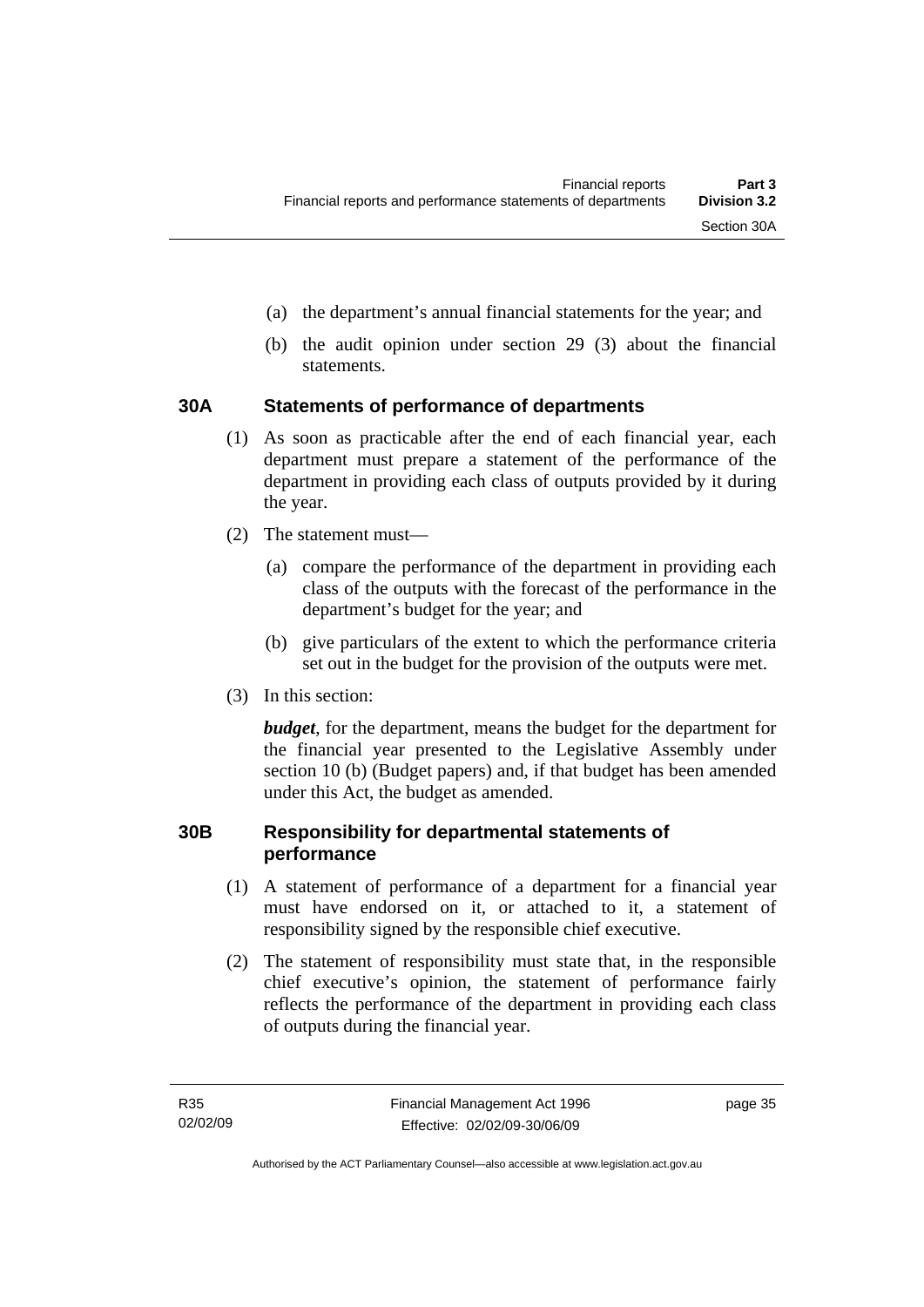### **30C Scrutiny of departmental statements of performance**

- (1) The responsible chief executive of a department must give the auditor-general the department's statement of performance for a financial year as soon as practicable after the statement is prepared.
- (2) The statement of performance must have endorsed on it, or attached to it, the statement of responsibility made for it under section 30B.
- (3) The auditor-general must give the chief executive a report about the statement of performance as soon as practicable after the auditor-general receives it.
- (4) The report must be prepared in accordance with the financial management guidelines.

# **30D Departmental statements of performance to be included in annual reports etc**

A report prepared under the *Annual Reports (Government Agencies) Act 2004* for a department for a financial year must include, or have attached to it—

- (a) the department's statement of performance for the year; and
- (b) the auditor-general's report under section 30C (3) about the statement of performance.

# **30E Half-yearly departmental performance reports**

- (1) Within 30 days after 31 December in each financial year, each Minister must prepare a half-yearly performance report for each department for which the Minister is responsible.
- (2) The report must include—
	- (a) a progress report on delivery of outputs; and
	- (b) an explanation of any significant variations from performance criteria.

Authorised by the ACT Parliamentary Counsel—also accessible at www.legislation.act.gov.au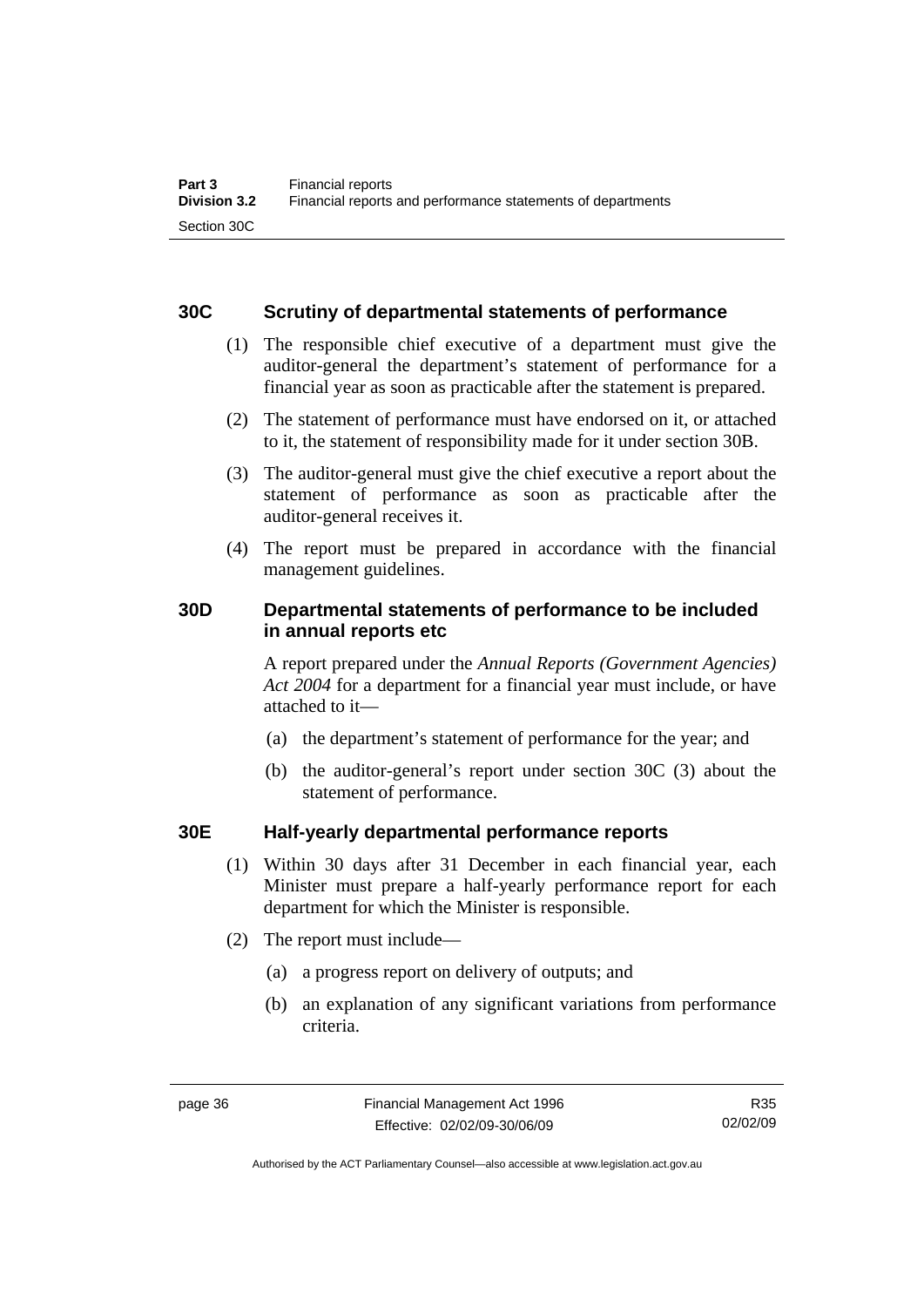- (3) The Minister must present the report to the Legislative Assembly on the first sitting day after the report is prepared.
- (4) If the report is not presented to the Legislative Assembly under subsection (3) within 30 days after 31 December, the Minister must make a copy of the report available to members of the Legislative Assembly within the 30 days.
- (5) This section does not apply to the Legislative Assembly secretariat.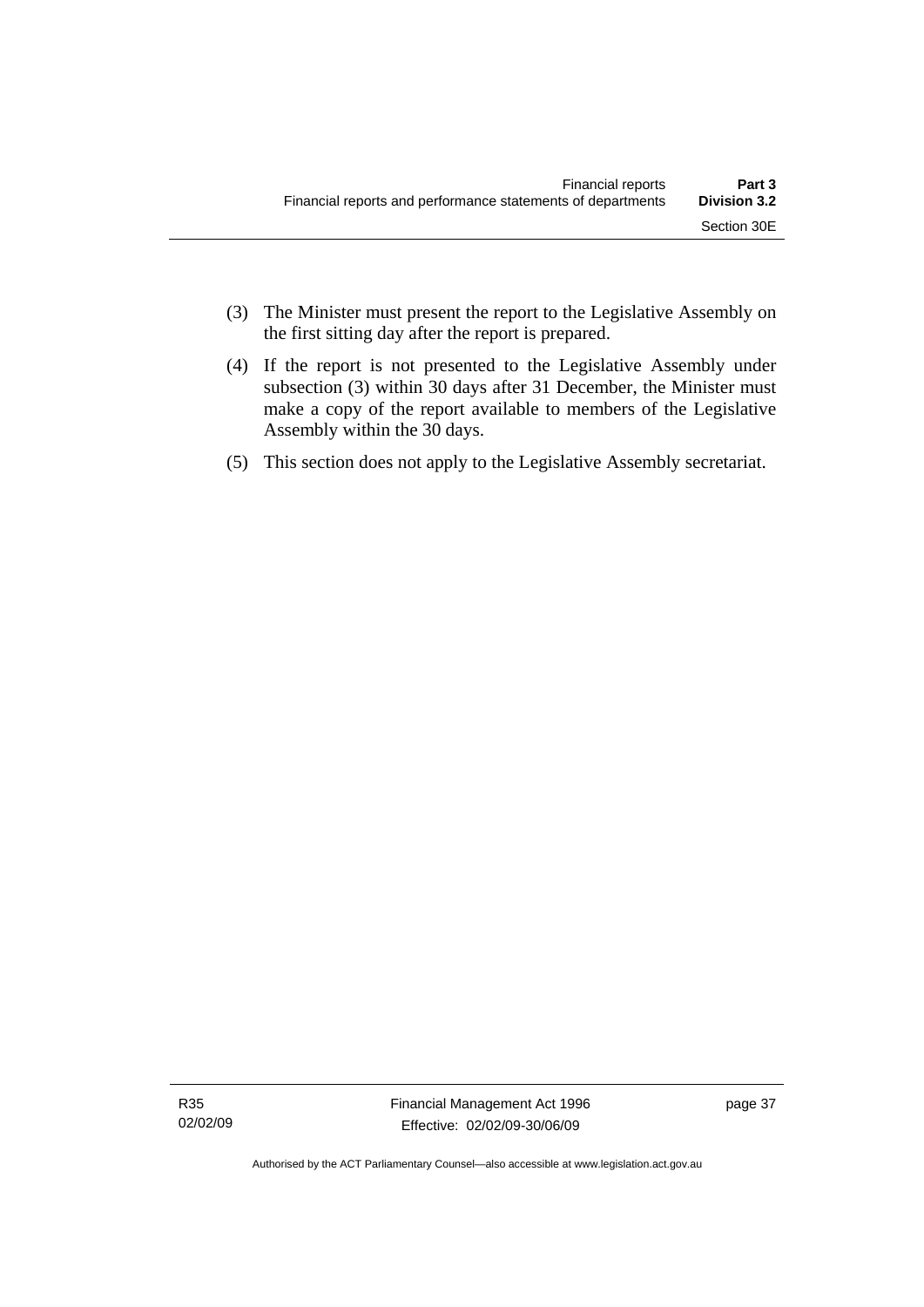# **Part 4 Financial management responsibilities of chief executives of departments**

#### **31 Responsibilities of chief executives of departments**

- (1) The responsible chief executive of a department is accountable to the responsible Minister of the department for the efficient and effective financial management of the department.
- (2) Without limiting subsection (1), the responsible chief executive of a department is responsible, under the responsible Minister, for ensuring—
	- (a) that money spent by the department is spent in accordance with appropriations made for the department (including appropriations available under section 34B); and
	- (b) that, as far as practicable, the operations of the department for a financial year are consistent with, and comparable to, the budget for the department for the year; and
	- (c) that the officers and employees of the department comply with this Act (including the financial management guidelines); and
		- *Note* A reference to an Act includes a reference to the statutory instruments made or in force under the Act, including any guideline (see Legislation Act, s 104).
	- (d) that proper accounts and records are kept of the transactions and affairs of the department in accordance with generally accepted accounting principles; and
	- (e) that adequate control is maintained over the assets of the department and assets in the control of the department; and
	- (f) that adequate control is maintained over the incurring of liabilities by the department.

Authorised by the ACT Parliamentary Counsel—also accessible at www.legislation.act.gov.au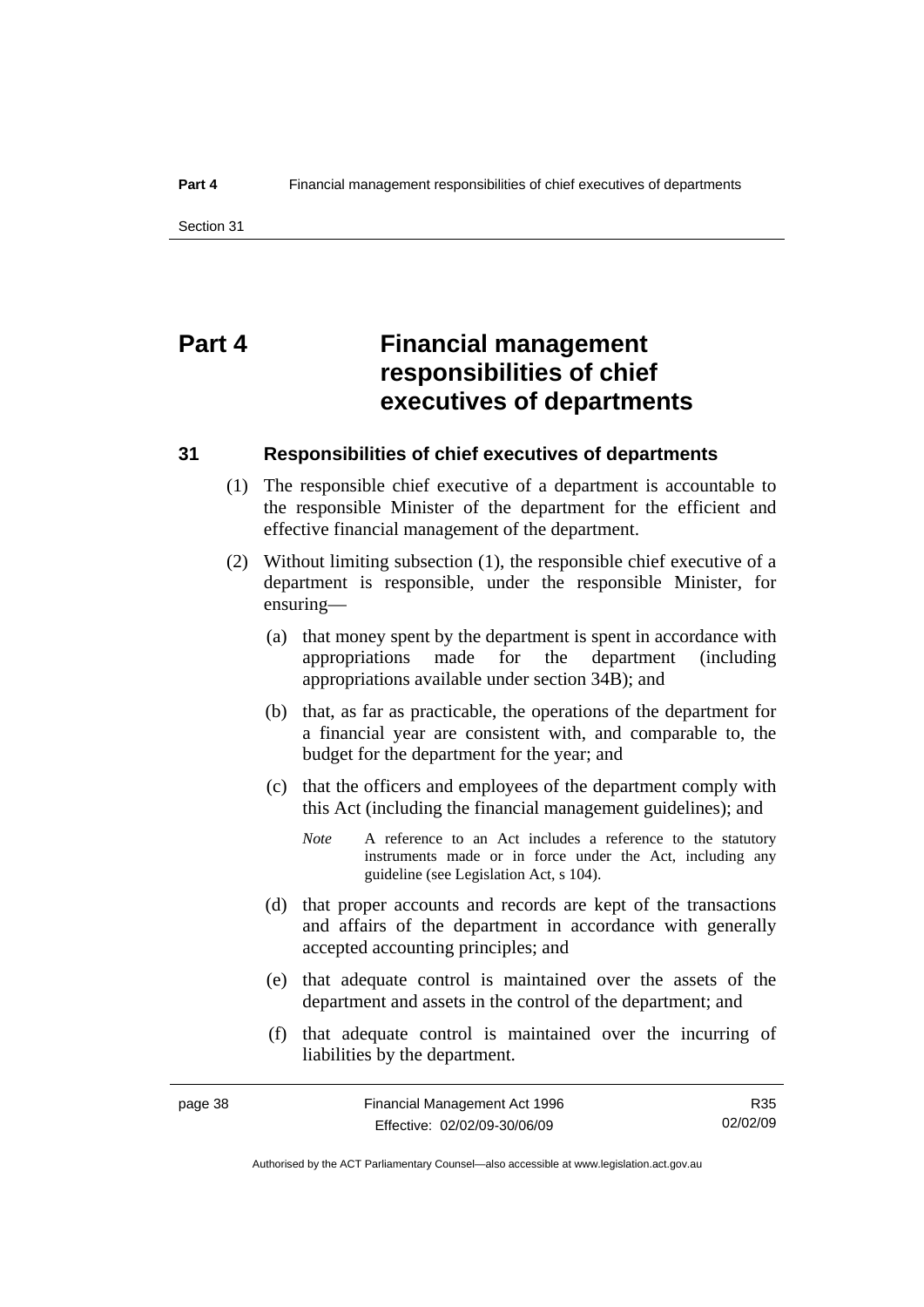- (3) A report prepared under the *Annual Reports (Government Agencies) Act 2004* for a financial year by the responsible chief executive of a department must include an explanation of material variations between the actual results of the department for the year and the budget for the department for the year.
- (4) In this section:

*budget*, for a department for a financial year, means the budget for the department for the year presented to the Legislative Assembly under section 10 (b) (Budget papers) and, if that budget has been amended under this Act, the budget as amended.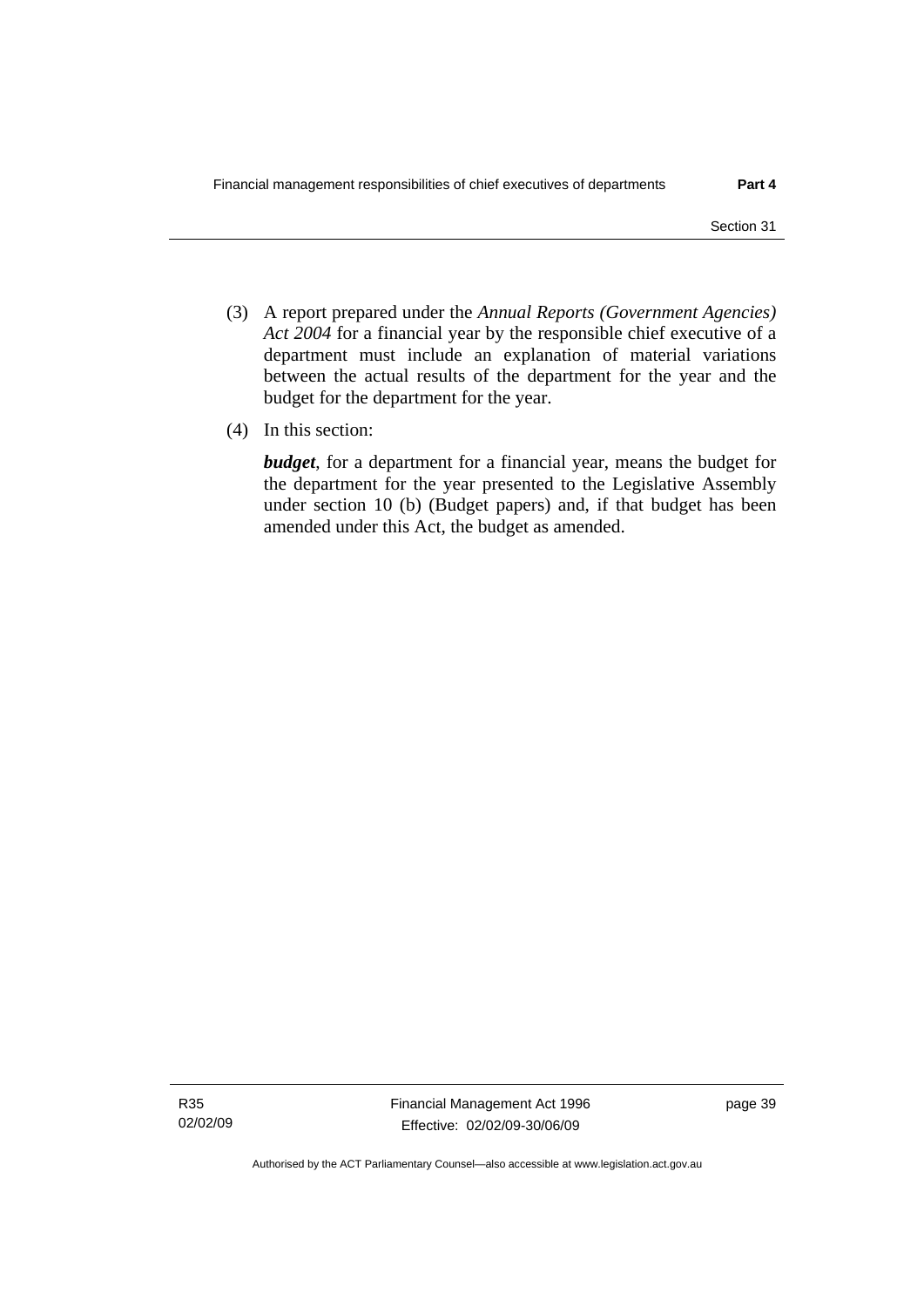#### **Part 5 Banking and investment**

# **Part 5 Banking and investment**

#### **32 Agreement for the conduct of banking for Territory**

- (1) The Treasurer may enter into an agreement with an authorised deposit-taking institution relating to the conduct of banking for the Territory.
- (2) An agreement must not be entered into unless it contains a provision to the effect that it may be terminated by the Territory at any time subject to the giving of written notice that specifies the date the termination is to take effect.

#### **33 Territory banking account**

The Treasurer must open and maintain a banking account for the purposes of the Territory.

#### **34 Departmental banking accounts**

- (1) The responsible Minister or the responsible chief executive may open 1 or more banking accounts for the purposes of the relevant department.
- (2) A departmental banking account must be maintained by the chief executive.
- (3) A departmental banking account must not, without the Treasurer's written approval, be opened or maintained otherwise than with an authorised deposit-taking institution with which an agreement is in force under section 32.
- (4) The responsible Minister or the responsible chief executive of a department may close a departmental banking account of the department.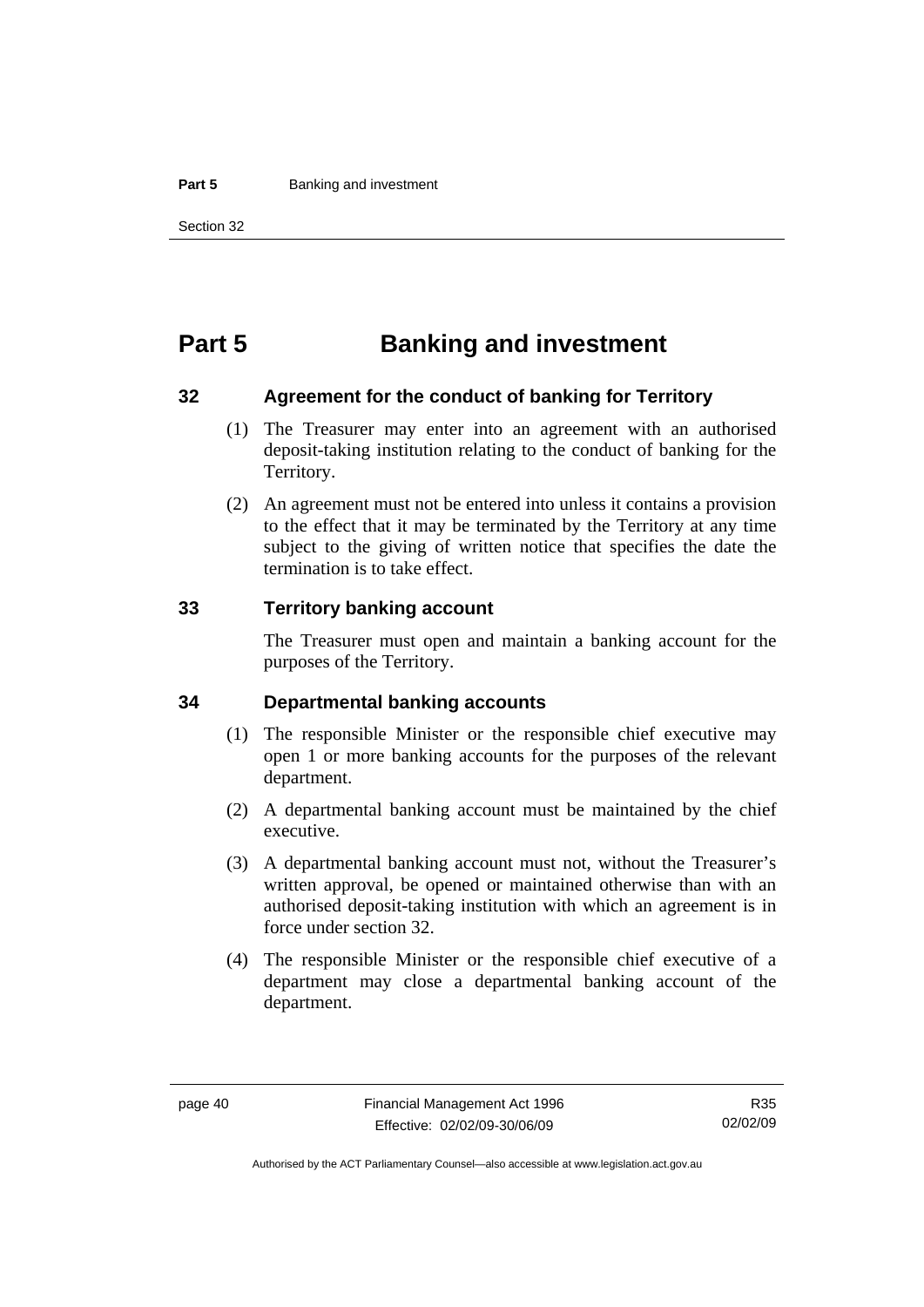- (5) If the responsible Minister or the responsible chief executive of a department closes a departmental banking account under subsection (4), he or she must transfer any money standing to the credit of the account to another departmental banking account of the department or to the territory banking account.
- (6) The Treasurer may, at any time, after consultation with the responsible Minister, close or suspend the operation of a departmental banking account.
- (7) A Minister or a chief executive must not open or operate a departmental banking account otherwise than in accordance with this Act.

# **34A Transfer of departmental banking account**

- (1) If, in the Treasurer's opinion, it is desirable, because of changes in departmental responsibilities, to transfer a departmental banking account from a department to another department, the Treasurer may, in writing, direct the responsible chief executive of the department that holds the account to arrange for it to be transferred to another department nominated in the direction.
- (2) A chief executive who receives a direction under subsection (1) must comply with the direction.
- (3) A departmental banking account transferred in accordance with a direction under subsection (1) becomes a departmental banking account of the department to which it is transferred.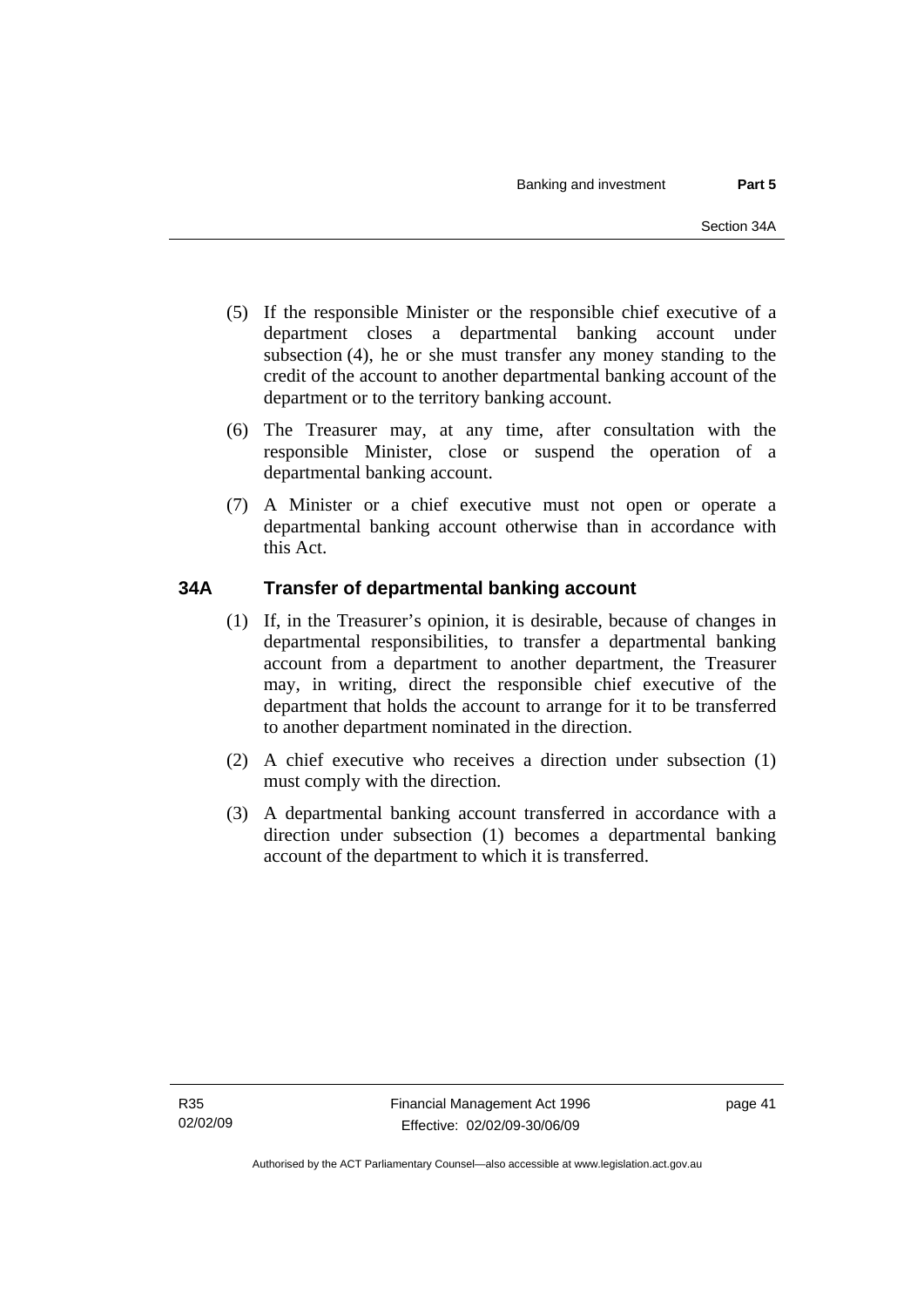#### **Part 5 Banking and investment**

#### **34B End of year balances of departmental banking accounts**

- (1) If at the end of a financial year amounts appropriated for a department for that financial year are held in a departmental banking account, the amounts may be applied after the end of that financial year for the purposes for which they were appropriated.
- (2) If at the end of a financial year a departmental banking account has a debit balance, the chief executive of the department must devise and implement a scheme to recoup the amount of the deficit.

#### **35 Payments into banking accounts**

- (1) All public money is the property of the Territory.
- (2) If public money is received by a person other than for the purpose of making a payment in the course of his or her duties, the person must take reasonable steps to safeguard the money until it is paid into a banking account in accordance with this section.
- (3) Money must be paid into a departmental banking account of a department if the money is—
	- (a) money that may be disbursed to the department as a consequence of an appropriation; or
	- (b) a receipt relating to the operations of the department; or
	- (c) a receipt relating to the sale or disposal of assets of the Territory held by the department.
- (4) All public money, except money payable into a departmental banking account, must be paid into the territory banking account.
- (5) The Treasurer may issue financial management guidelines regarding the banking of public money.

Authorised by the ACT Parliamentary Counsel—also accessible at www.legislation.act.gov.au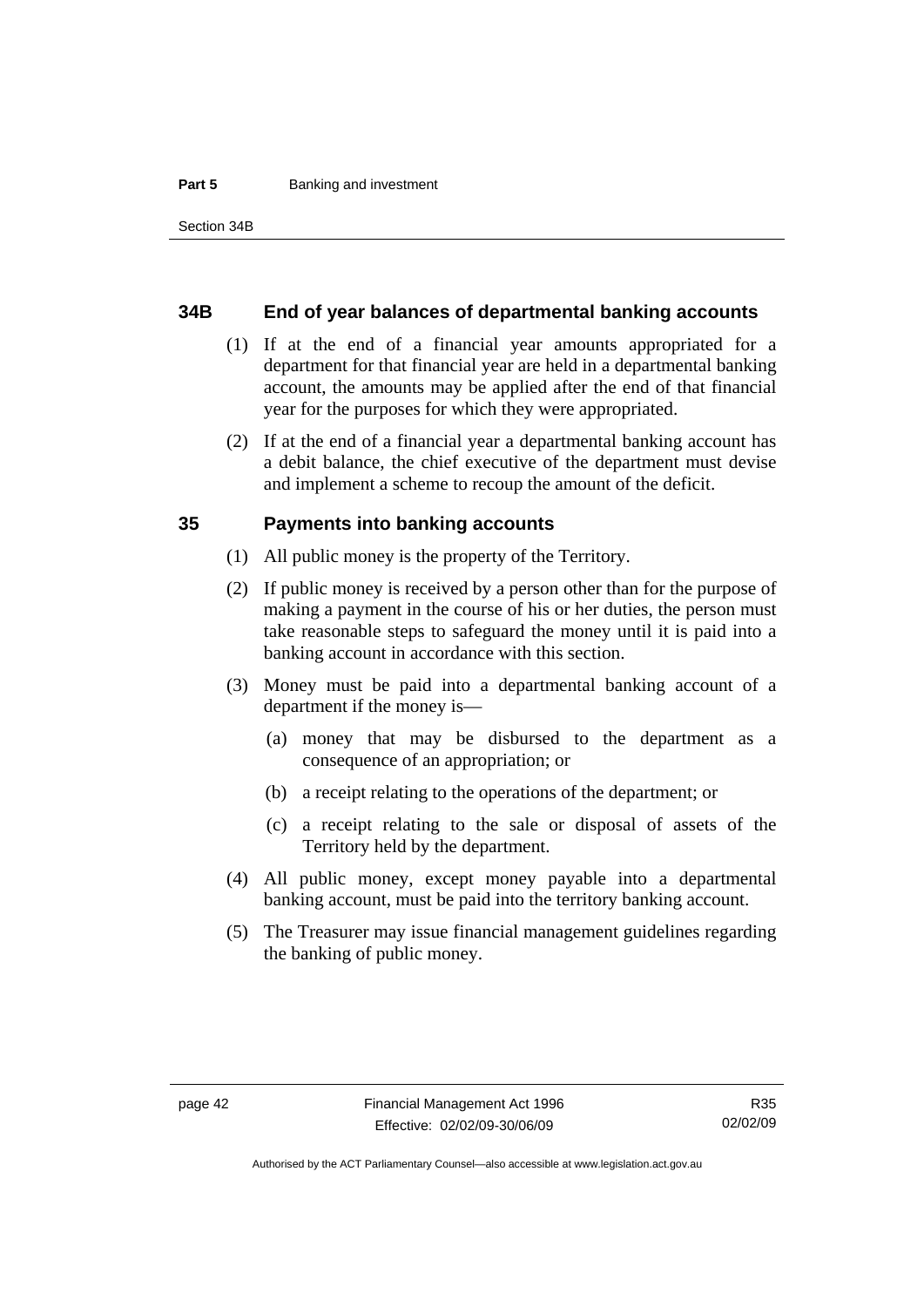# **36 Transfer following change in departmental responsibilities**

- (1) If, in the Treasurer's opinion, it is necessary as a consequence of changes in departmental responsibilities, to transfer to another account money held in the territory banking account or a departmental banking account, the Treasurer must decide the amount to be transferred and direct that the transfer be made.
- (2) The Treasurer must not exercise the powers under subsection (1) in relation to a departmental banking account except after consultation with the responsible Minister.

# **36A Transfers from departmental banking accounts to territory banking account**

If, in the Executive's opinion, it is desirable for the management of the public money of the Territory to transfer an amount held in a departmental banking account to the territory banking account, the Executive may direct that the transfer be made.

# **37 Payments from territory banking account**

- (1) An amount must not be paid out of the territory banking account except under an appropriation to a departmental banking account, a territory authority banking account or a territory-owned corporation banking account.
- (2) This section is subject to—
	- (a) the *Territory Superannuation Provision Protection Act 2000*, section 11 (2) (which is about transfers between the territory banking account and departmental banking accounts to facilitate investment of superannuation funds); and
	- (b) this Act, section 38 (3) (which is about transfers of public money to facilitate investment); and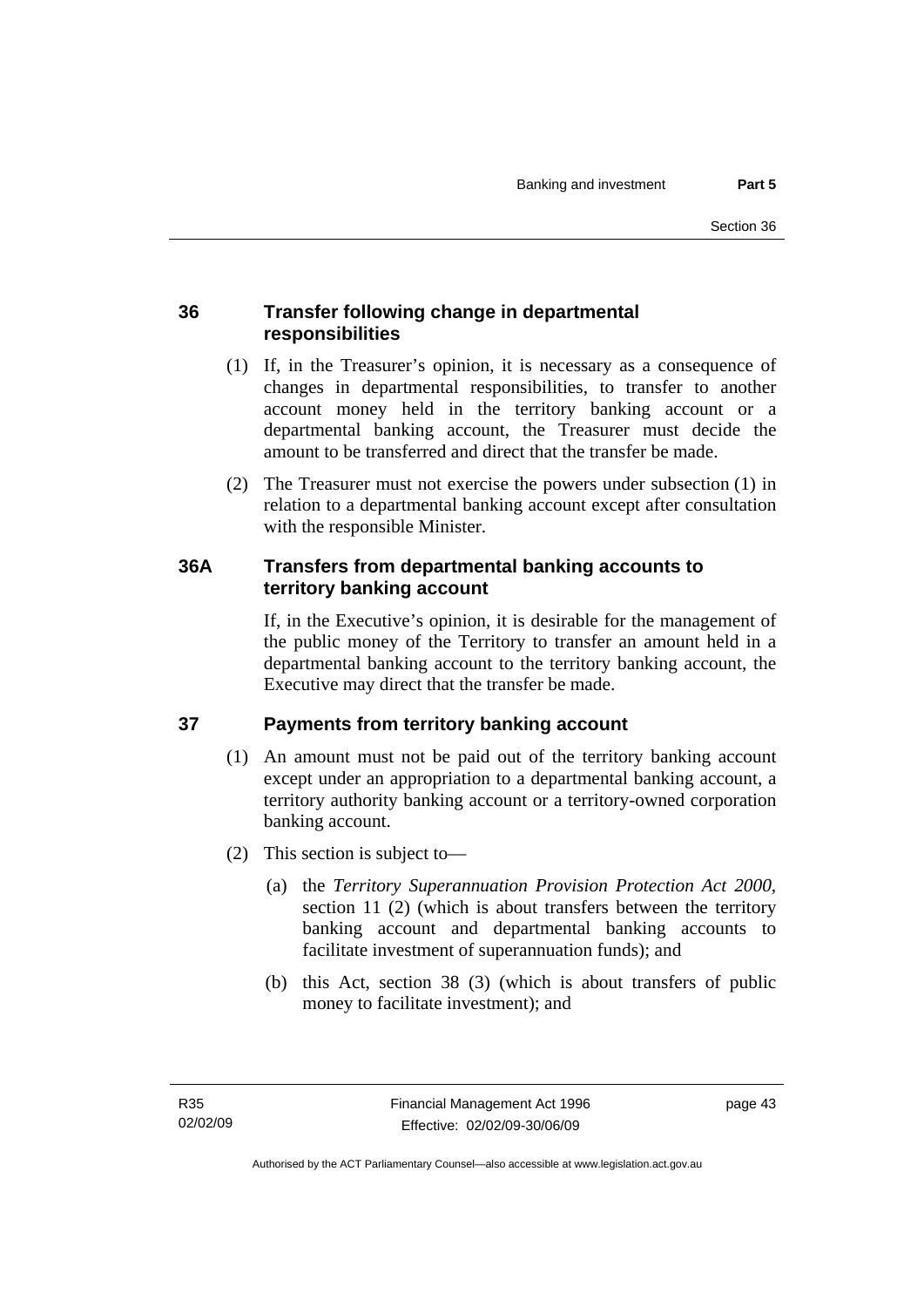#### **Part 5 Banking and investment**

Section 38

- (c) this Act, section 38 (7) (which is about the payment of interest on certain investments of public money); and
- (d) this Act, section 58 (7) (which is about transfers between the territory banking account and territory authorities of interest earned on certain investments for territory authorities).
- (3) This section does not apply to an overdraft or credit facility for a territory authority approved under section 59 (5).

#### **38 Investment of certain public money**

- (1) The Treasurer may invest any money held in the territory banking account or departmental banking accounts for the period and on the terms and conditions the Treasurer considers appropriate—
	- (a) on deposit with an authorised deposit-taking institution; or
	- (b) in the purchase of a bill of exchange that is drawn or accepted by an authorised deposit-taking institution; or
	- (c) in a loan to a person who is a dealer in the short-term money market; or
	- (d) in Territory, State or Commonwealth securities; or
	- (e) in any investment prescribed under the financial management guidelines for this paragraph.
- (2) However, an investment may be made under this section only to increase or protect the financial wealth of the Territory.
- (3) Transfers of money for investment, including transfers between the territory banking account and departmental banking accounts to facilitate investment, may be made without appropriation.
- (4) Interest received from the investment of public money under this section shall be paid to the territory banking account.

Authorised by the ACT Parliamentary Counsel—also accessible at www.legislation.act.gov.au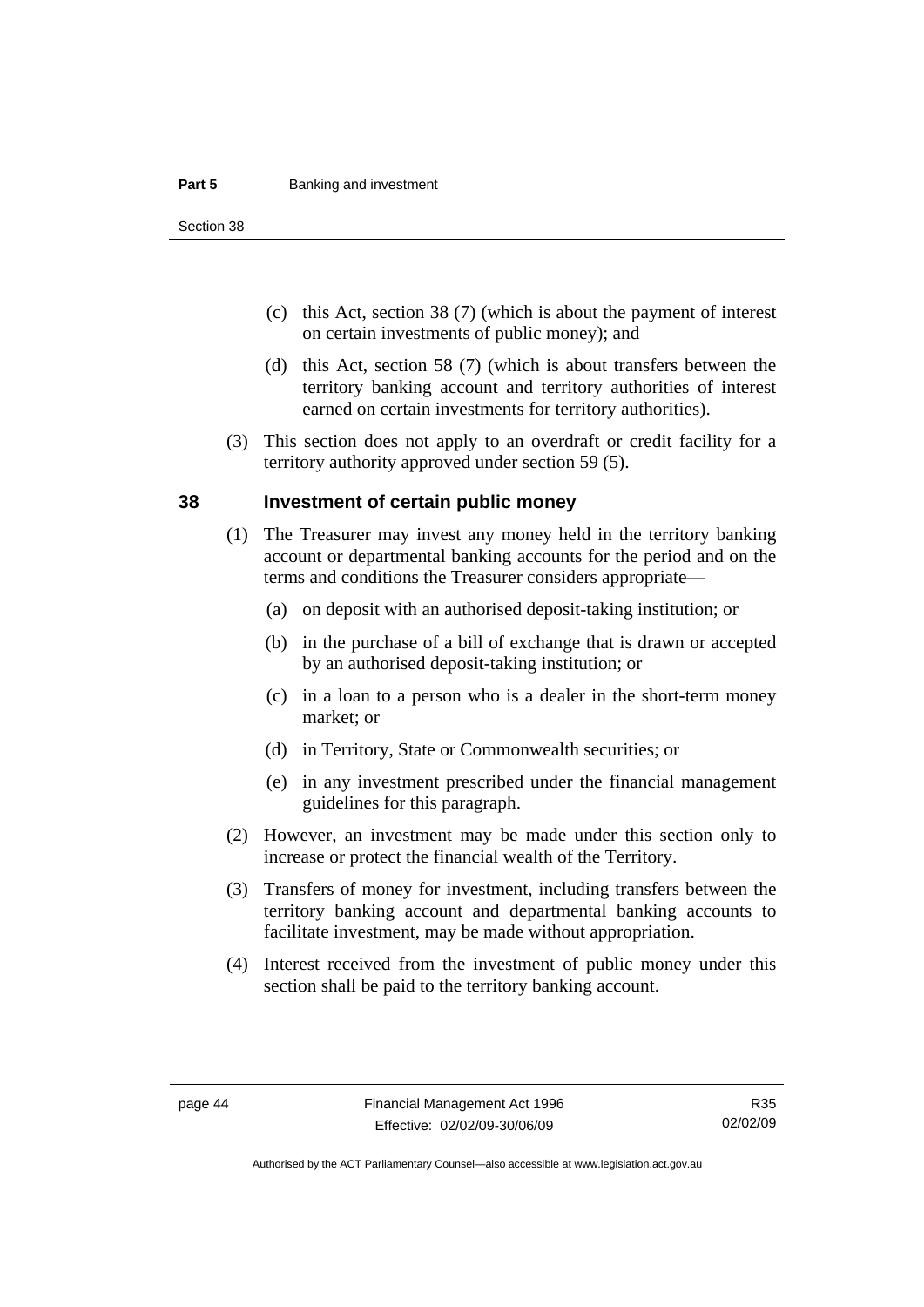- (5) However, if an investment of public money is made or managed for the Territory by an entity other than a department, the entity may deduct from the interest received by the entity for the investment—
	- (a) a fee charged by the entity for making or managing the investment; and
	- (b) expenses reasonably incurred by the entity in making or managing the investment.
- (6) The Treasurer may decide the amounts of interest from investments under this section that are to be credited to departmental banking accounts.
- (7) The amounts decided by the Treasurer may be paid from the territory banking account without further appropriation.
- (8) However, the total of the amounts paid under subsection (7) must not exceed the total of the interest received from investments under this section.
- (9) This section does not apply to money held in a superannuation banking account.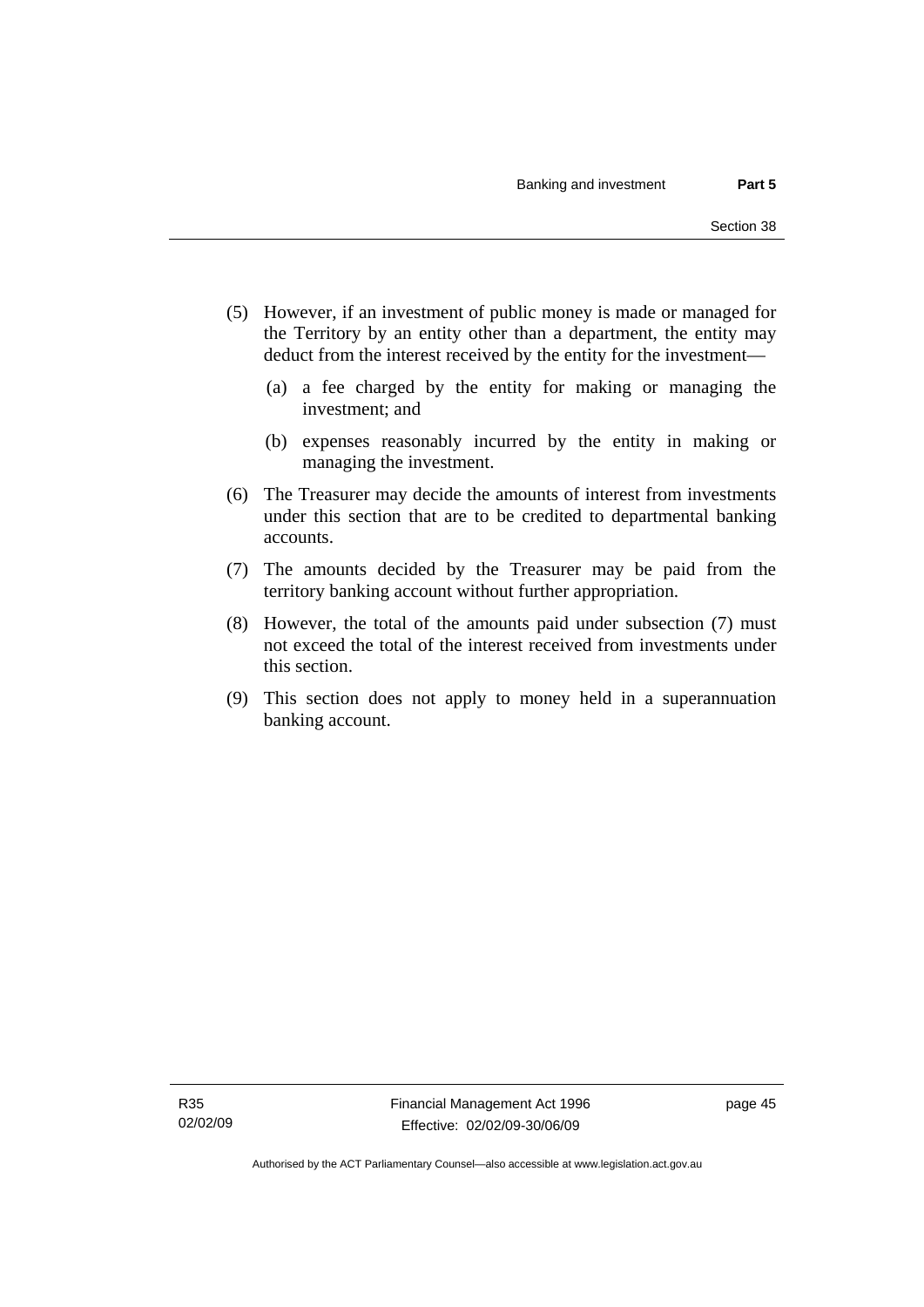#### **Part 6 Borrowing and guarantees**

Section 39

# **Part 6 Borrowing and guarantees**

#### **39 Power of Territory to borrow**

The Territory may only borrow in accordance with this Act or another law of the Territory.

### **40 Treasurer may borrow on behalf of Territory**

The Treasurer may, on behalf of the Territory, if necessary or expedient in the public interest to do so—

- (a) borrow money; or
- (b) give security for the repayment of an amount borrowed or the payment of interest on an amount borrowed; or
- (c) enter into a financing lease.

#### **41 Power of territory authorities to borrow**

Despite any other Act, a territory authority may only borrow (other than from the Territory) in accordance with this Act.

#### **42 Borrowings by territory authorities to be approved**

- (1) A territory authority must not borrow unless—
	- (a) the borrowing is approved in writing by the Treasurer; and
	- (b) the terms and conditions of the borrowing include the terms and conditions (if any) specified in the approval and are otherwise consistent with the approval; and
	- (c) the borrowing is within the borrowing limits (if any) of the authority for the financial year in which the borrowing is entered into, that are approved in writing by the Treasurer.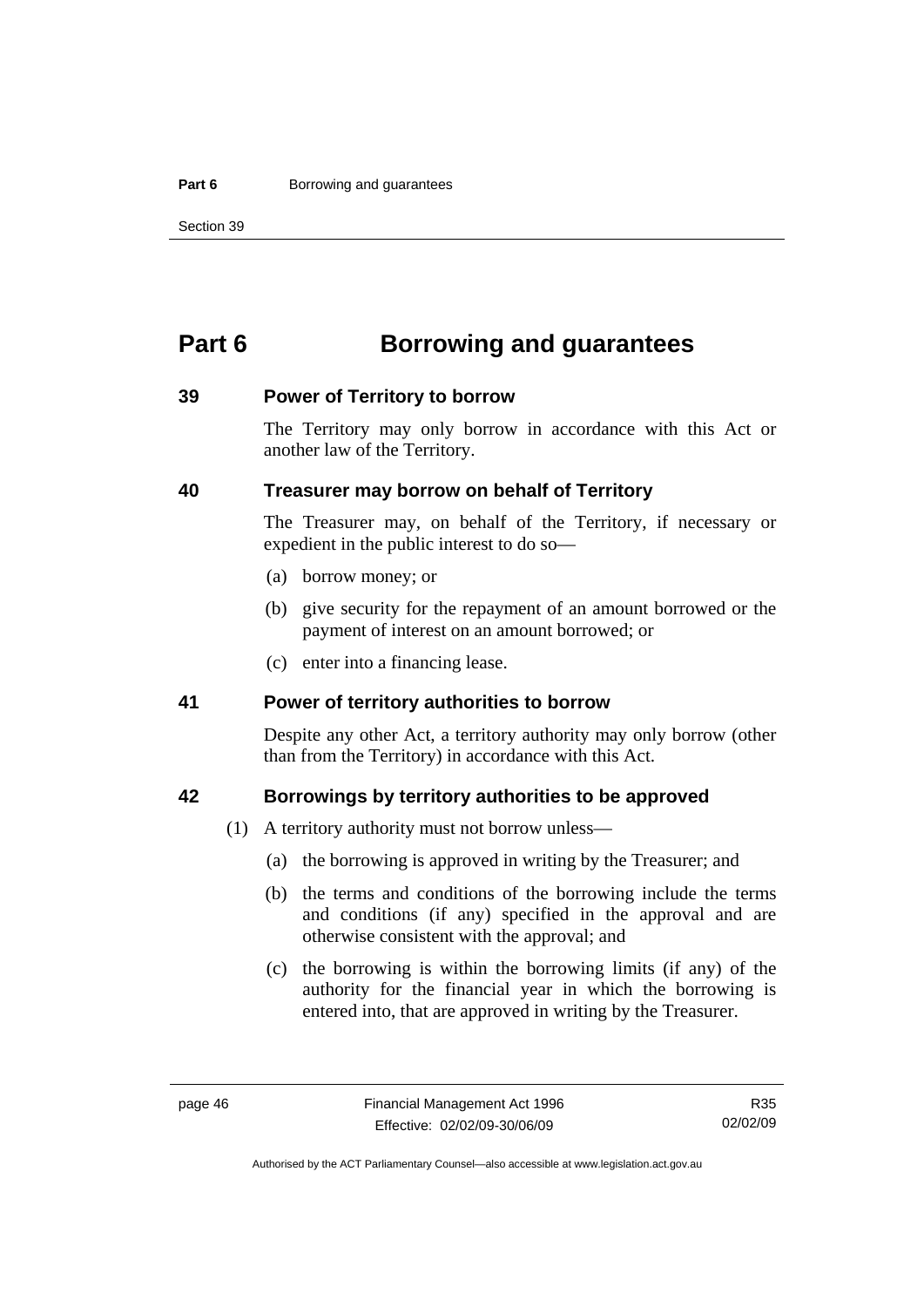(2) However, subsection (1) (a) and (b) does not apply to a loan made to a territory authority under section 59 (1) (b).

# **43 Territory authorities may give security**

Subject to the Treasurer's approval of the borrowing under section 42 (1) (a), a territory authority may give security for the repayment of an amount borrowed, or for the payment of interest on that amount, by issuing securities.

### **44 Power to approve borrowings not delegable**

The Treasurer must not delegate to anyone the power under section 42 (1) (a) to approve borrowings by territory authorities.

# **45 Loans to be paid into territory banking account**

Subject to this Act and any other Act, the proceeds of a loan raised on behalf of the Territory must be paid into the territory banking account.

# **46 Payments by Treasurer**

The Treasurer may, without further appropriation, make payments needed for—

- (a) payment of interest on borrowings made for the Territory; or
- (b) repayment of borrowings made for the Territory; or
- (c) payment of the expenses of making or repaying borrowings for the Territory.

# **47 Guarantees by Territory**

 (1) The Territory may only give a guarantee for the payment of money or the performance of an obligation in accordance with this Act.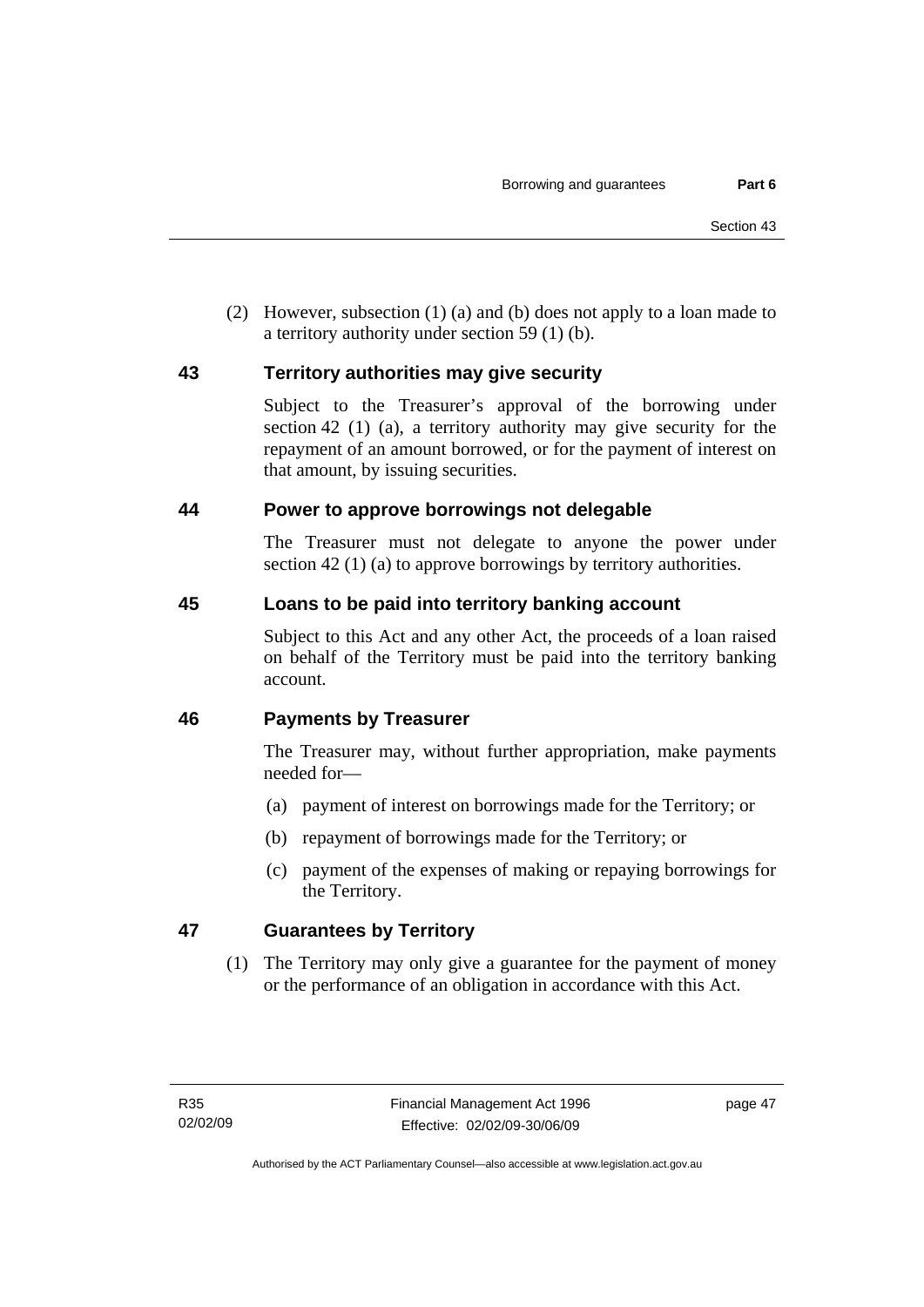#### **Part 6 Borrowing and guarantees**

Section 47

- (2) The Treasurer may approve in writing a guarantee by the Territory for the payment of money or the performance by any person of an obligation under a contract, subject to any conditions the Treasurer may specify in the approval.
- (3) If the Treasurer approves a guarantee under subsection (2), the Treasurer must present a copy of the approval to the Legislative Assembly within 3 sitting days after the approval is given.

page 48 Financial Management Act 1996 Effective: 02/02/09-30/06/09

Authorised by the ACT Parliamentary Counsel—also accessible at www.legislation.act.gov.au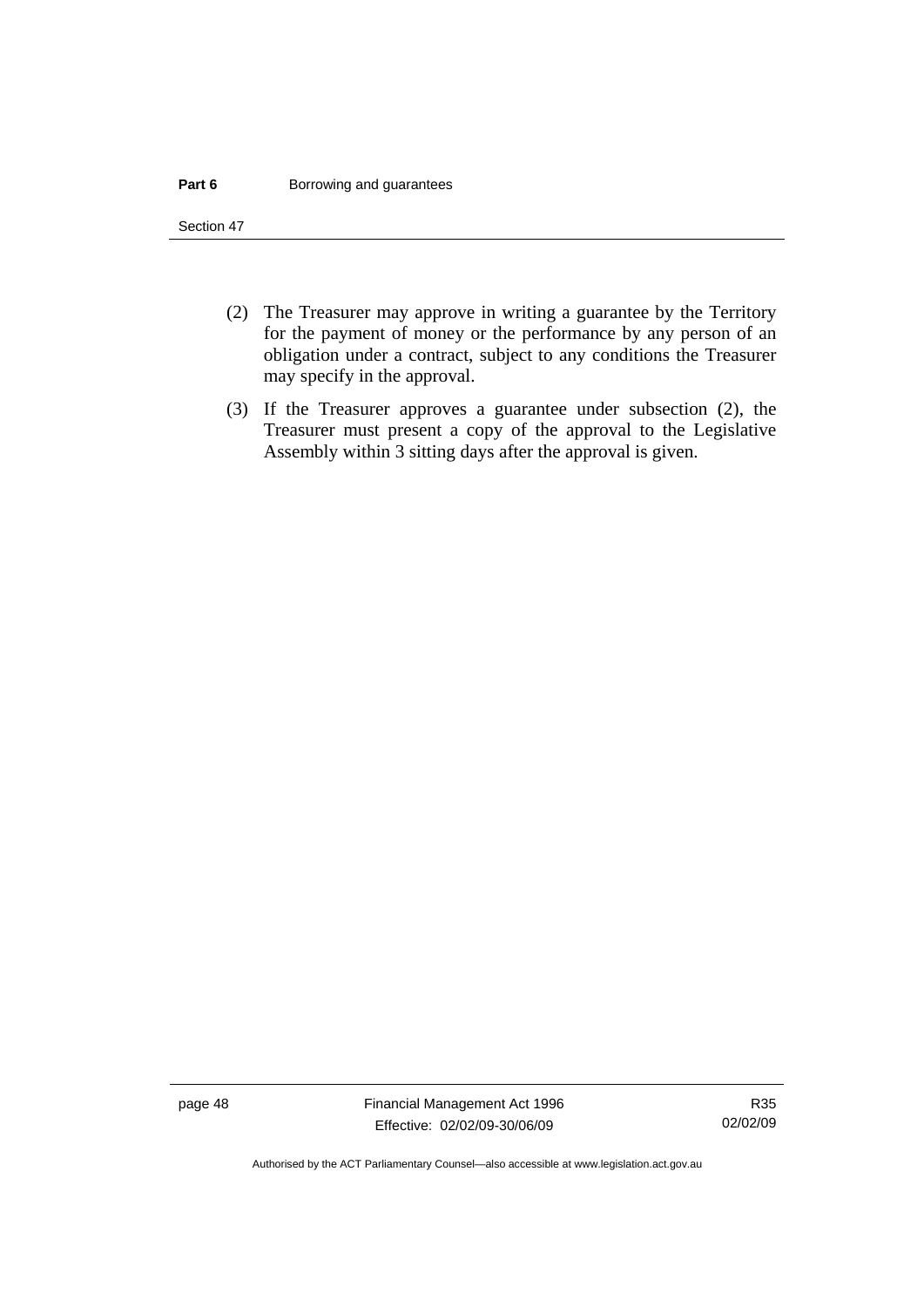# **Part 7 Trust money**

### **49 Identity of trust money**

All trust money held by the Territory must be accounted for separately from public money.

# **50 Administration of trust money**

- (1) Trust money must be administered by the appropriate department on behalf of the Territory.
- (2) The Treasurer may, in writing, specify a department as the appropriate department in relation to an amount of trust money.
- (3) In this section:

*appropriate department*, in relation to an amount of trust money, means—

- (a) except if paragraph (b) applies—the department responsible for matters or enactments that relate most closely to the purpose of the payment; or
- (b) the department specified under subsection (2).

# **51 Departmental trust banking accounts**

- (1) The responsible Minister or the responsible chief executive may open a trust banking account for the purposes of the relevant department.
- (2) A trust banking account must be maintained by the chief executive.
- (3) A trust banking account must not, without the Treasurer's written approval, be opened or maintained otherwise than with an authorised deposit-taking institution with which an agreement is in

page 49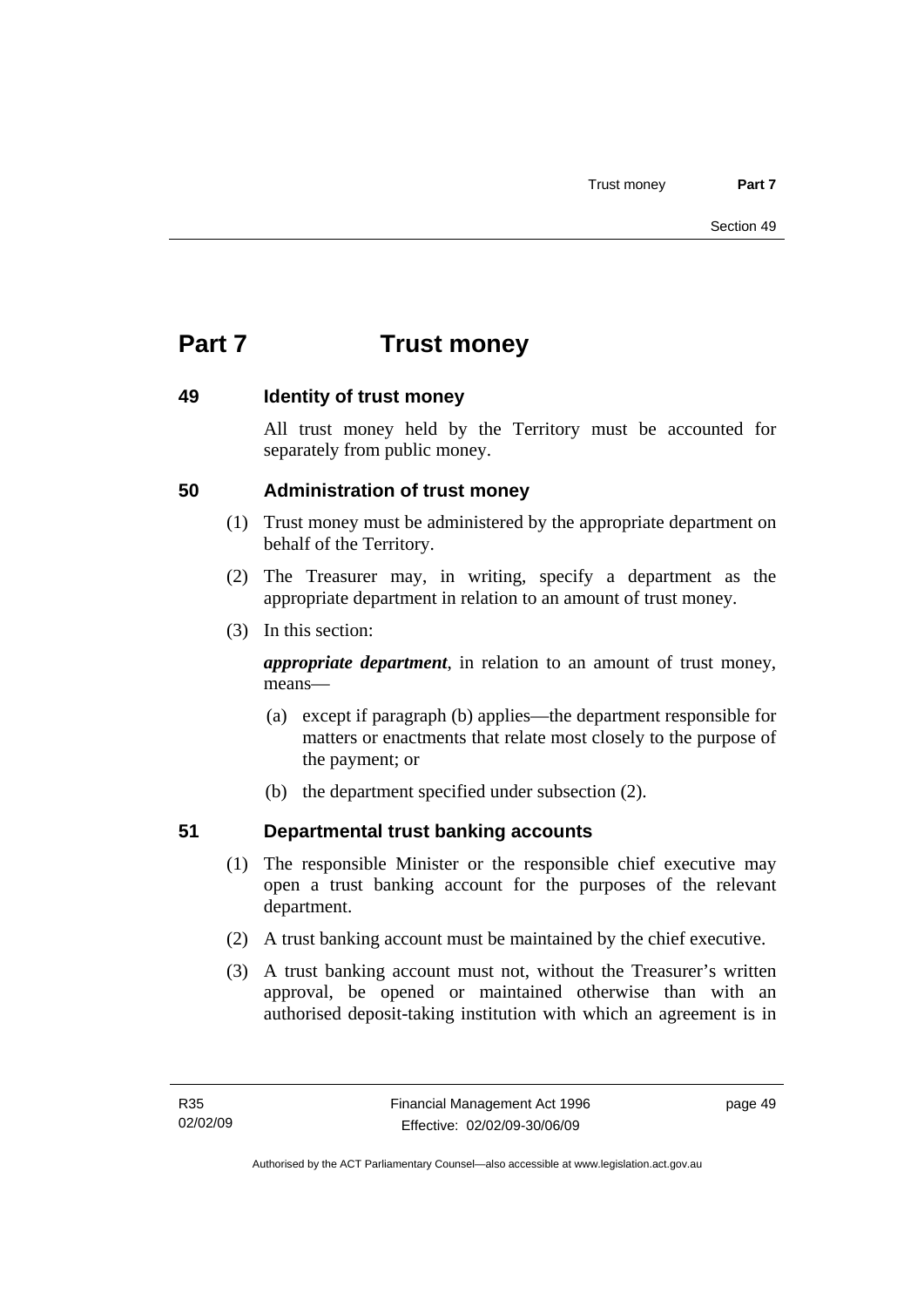#### **Part 7** Trust money

Section 51A

force under section 32 (Agreement for the conduct of banking for Territory).

- (4) No money may be held in a trust banking account other than trust money.
- (5) A Minister or a chief executive must not open or operate a trust banking account otherwise than in accordance with this Act.

#### **51A Transfer of departmental trust banking accounts**

- (1) This section applies if the Treasurer believes that it is desirable, because of changes in departmental responsibilities, to transfer a departmental trust banking account from a department to another department.
- (2) The Treasurer may, in writing, direct the responsible chief executive of the department that holds the account to arrange for it to be transferred to the other department.
- (3) If a chief executive receives a direction under subsection (2), the chief executive must comply with it.
- (4) An account transferred in accordance with the direction becomes a trust banking account of the department to which it is transferred.

#### **51B Transfers between trust banking accounts—changes in departmental responsibilities**

- (1) This section applies if the Treasurer believes that it is necessary, because of changes in departmental responsibilities, to transfer an amount held in a departmental trust banking account (the *first account*) to a trust banking account of another department.
- (2) The Treasurer may, in writing, direct the responsible chief executive of the department that holds the first account to transfer the amount.
- (3) If a chief executive receives a direction under subsection (2), the chief executive must comply with it.

Authorised by the ACT Parliamentary Counsel—also accessible at www.legislation.act.gov.au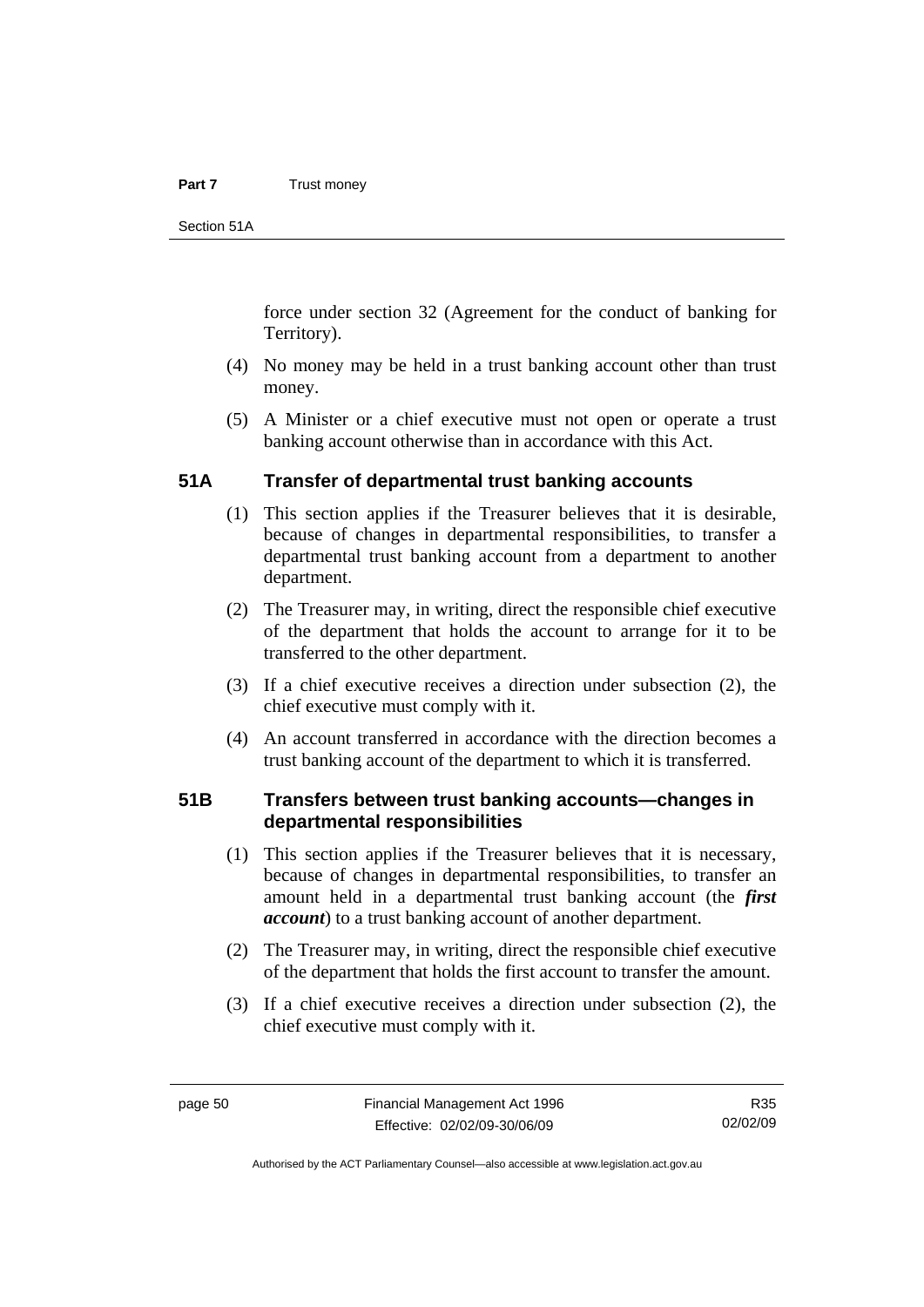### **51C Transfers between trust banking accounts—investment**

Amounts may at any time be transferred between trust banking accounts to facilitate investment of trust money.

# **52 Transfers between trust banking account and territory banking account**

Amounts may only be transferred between a trust banking account and the territory banking account—

- (a) to facilitate investment of the trust money; or
- (b) to make a payment required by section 53A (6) (Unclaimed trust money).

#### **53 Investment of trust money**

The Treasurer may invest trust money as if the Treasurer were a trustee under the *Trustee Act 1925.*

# **53A Unclaimed trust money**

- (1) For this section, money held in a trust banking account is unclaimed trust money if—
	- (a) not less than 6 years has elapsed since the date the money became payable; and
	- (b) during that period, no-one entitled to the money has requested that the money be paid to him or her or according to his or her direction.
- (2) If on 1 January in any year a trust banking account contains unclaimed trust money, the chief executive responsible for maintaining the account must, on or before 31 January in the year, give to the Treasurer a statement of all unclaimed trust money held in the account.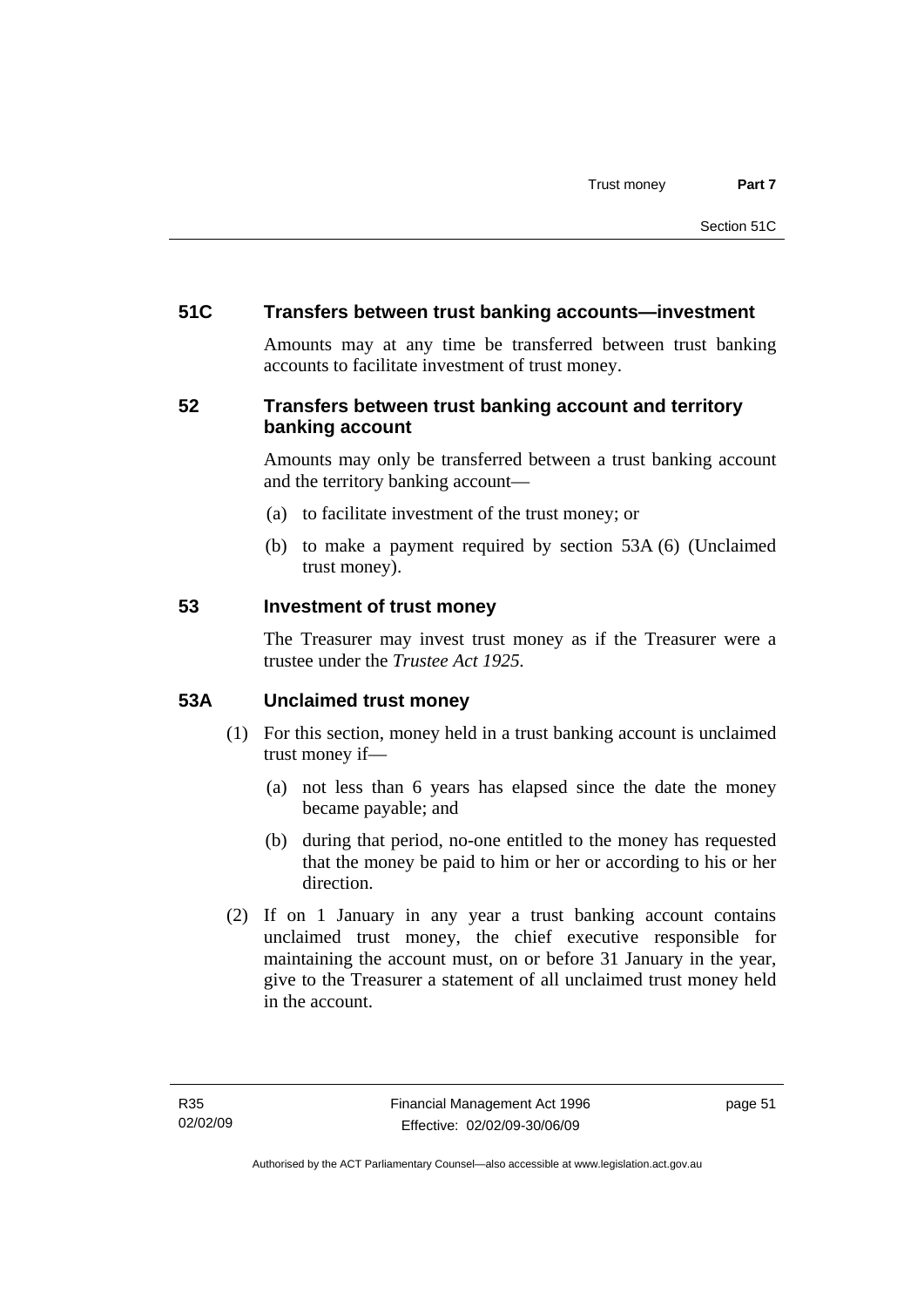- (3) The statement must set out—
	- (a) the name, and last-known address, of each person entitled to unclaimed trust money held in the account; and
	- (b) the amount of the trust money to which each of those people is entitled; and
	- (c) the authorised deposit-taking institution, and the branch of the institution, with which the trust money is held.
- (4) The statement is a notifiable instrument.

*Note* A notifiable instrument must be notified under the Legislation Act.

- (5) The chief executive must also publish the statement in a newspaper published in the ACT.
- (6) The total amount shown in the statement must be paid into the territory banking account when the statement is given to the Treasurer and, on being paid into that account, becomes public money of the Territory.
- (7) A person who claims to be entitled to any money paid into the territory banking account in accordance with subsection (6) may apply to the Treasurer for a payment of an amount equal to the money to which the person is entitled.
- (8) The Treasurer must consider each application and either refuse it or approve it completely or partly.
- (9) The Treasurer must give the applicant written notice of his or her decision.
- (10) A payment approved by the Treasurer under subsection (8) may be made whether or not an appropriation is available for the purpose.

R35 02/02/09

Authorised by the ACT Parliamentary Counsel—also accessible at www.legislation.act.gov.au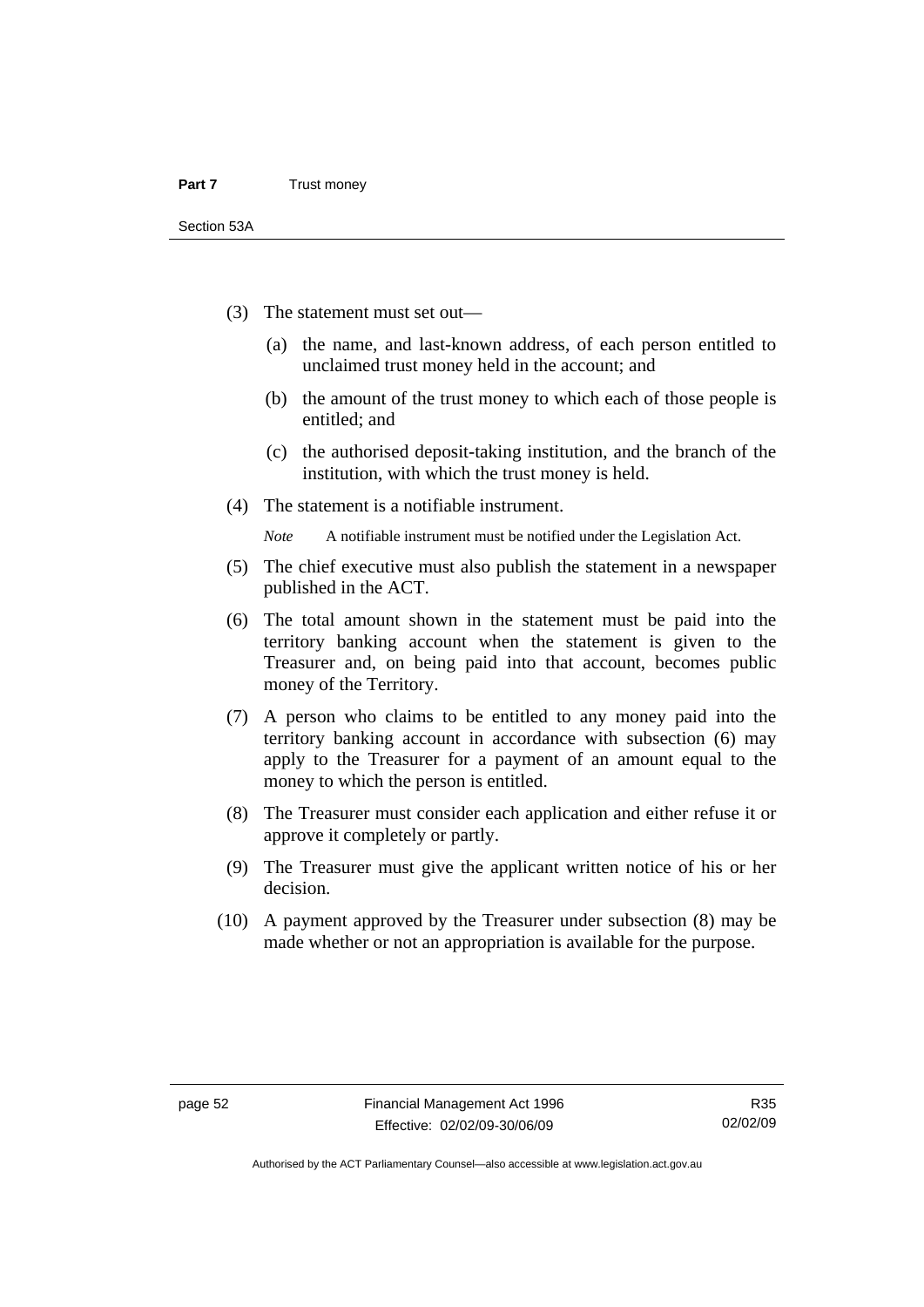#### **53B Reviewable decision notices**

If the Treasurer refuses an application under section 53A (8), completely or partly, the Treasurer must give a reviewable decision notice to the applicant.

- *Note 1* The Treasurer must also take reasonable steps to give a reviewable decision notice to any other person whose interests are affected by the decision (see *ACT Civil and Administrative Tribunal Act 2008*, s 67A).
- *Note 2* The requirements for reviewable decision notices are prescribed under the *ACT Civil and Administrative Tribunal Act 2008*.

### **53C Applications for review**

The following may apply to the ACAT for review of a decision under section 53A (8):

- (a) an applicant for payment under section 53A (8);
- (b) any other person whose interests are affected by the decision.
- *Note* If a form is approved under the *ACT Civil and Administrative Tribunal Act 2008* for the application, the form must be used.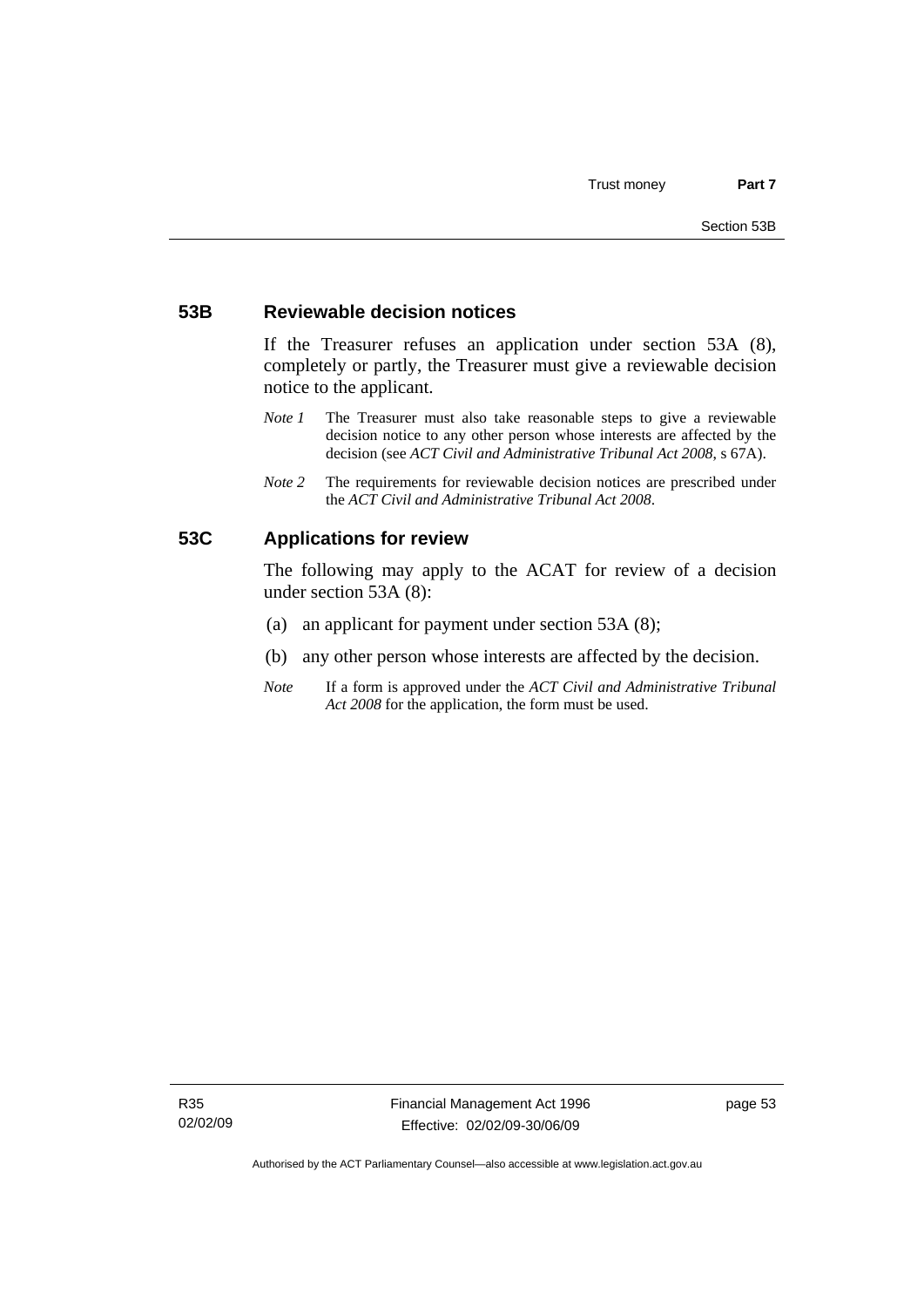Section 54

# **Part 8 Financial provisions for territory authorities**

#### **54 Application—pt 8**

(1) This part applies to the following territory authorities:

- ACT Gambling and Racing Commission
- ACT Insurance Authority
- Australian Capital Territory Public Cemeteries Authority
- Building and Construction Industry Training Fund Authority
- Canberra Institute of Technology
- Cleaning Industry Long Service Leave Authority
- Construction Industry Long Service Leave Authority
- Cultural Facilities Corporation
- Exhibition Park Corporation
- Independent Competition and Regulatory Commission for the Australian Capital Territory
- Land Development Agency
- Legal Aid Commission (A.C.T.)
- Public Trustee for the Australian Capital Territory
- University of Canberra.
- (2) This part also applies to a territory authority prescribed by the financial management guidelines.

#### **55 Responsibilities of chief executive officers of territory authorities**

- (1) This section applies to a territory authority if the authority does not have a governing board.
	- *Note* Section 76 (2) sets out the territory authorities that have governing boards.

R35 02/02/09

Authorised by the ACT Parliamentary Counsel—also accessible at www.legislation.act.gov.au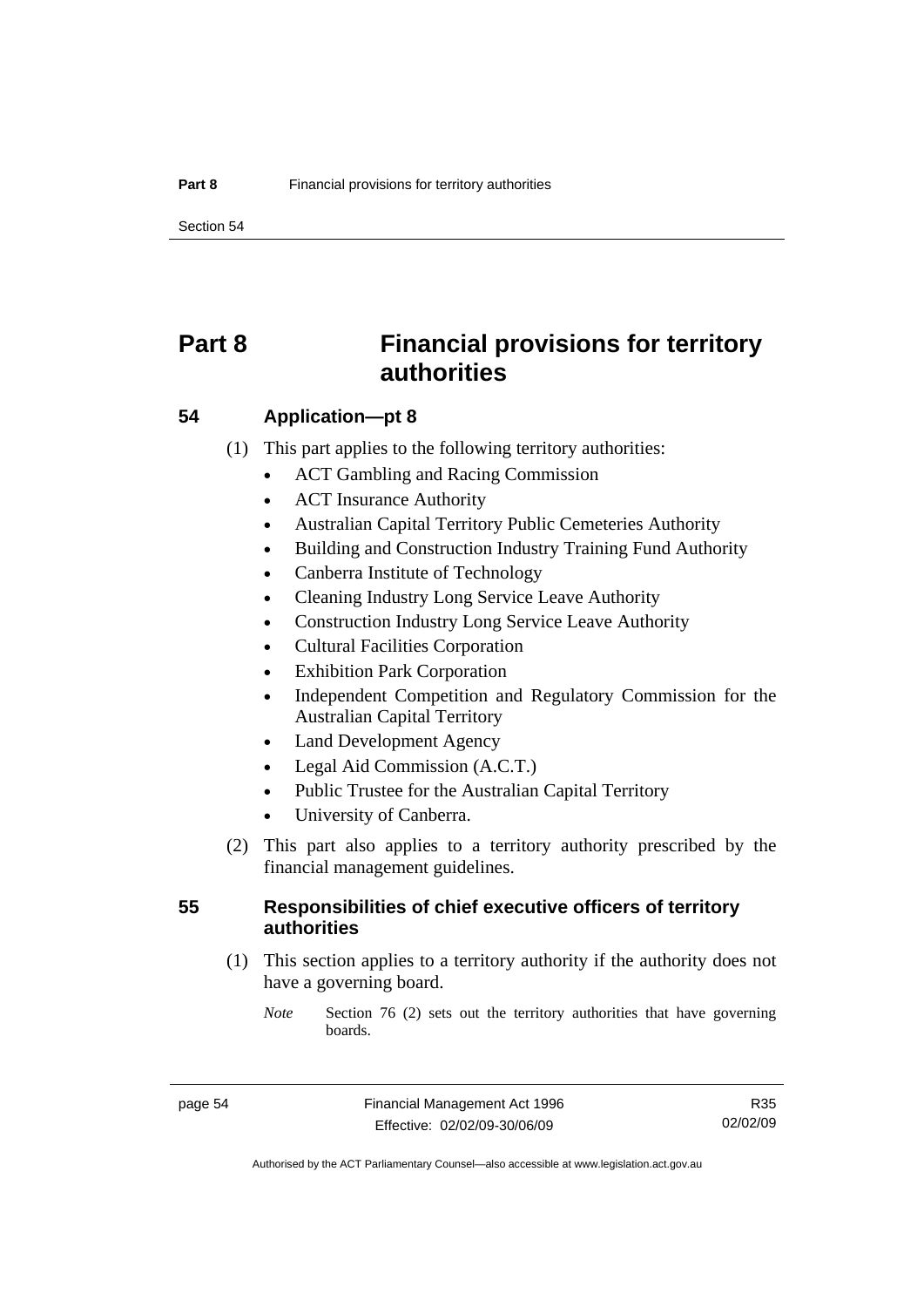- (2) The chief executive officer of the territory authority is responsible, under the responsible Minister, for the efficient and effective financial management of the authority.
- (3) Without limiting subsection (2), the chief executive officer of the territory authority is responsible, under the responsible Minister, for ensuring the following:
	- (a) that the expenses incurred by the authority are properly authorised;
	- (b) that, if an appropriation is made in relation to the authority, any amount of the appropriation spent by the authority is spent in accordance with the appropriation;
	- (c) that, as far as practicable, the operations of the authority during a financial year are consistent with, and comparable to, the estimates in the authority's statement of intent for the year.
	- (d) that payments made by the authority are properly authorised and correctly made;
	- (e) that the staff of the authority comply with the requirements of this Act;
		- *Note* A reference to an Act includes a reference to the statutory instruments made or in force under the Act, including in this case the financial management guidelines (see Legislation Act, s 104).
	- (f) that proper accounts and records are kept of the transactions and affairs of the authority in accordance with generally accepted accounting principles;
	- (g) that adequate control is maintained over the assets of the authority and assets under the authority's control;
	- (h) that adequate control is maintained over the incurring of liabilities by the authority.

page 55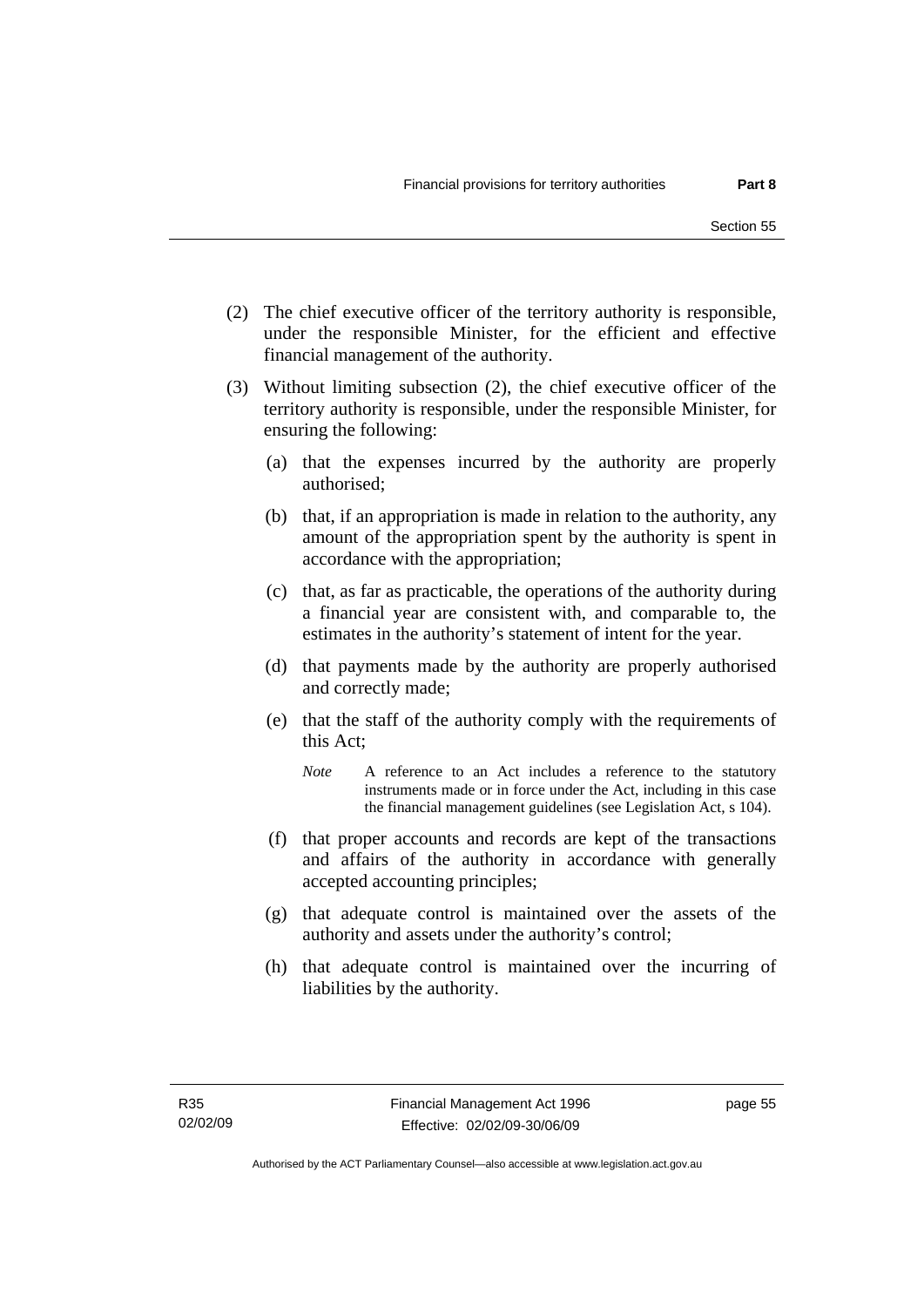Section 56

 (4) A report prepared by the territory authority under the *Annual Reports (Government Agencies) Act 2004* for a financial year must include an explanation of material variations between the actual results of the authority for the year and the estimates in the authority's statement of intent for the year.

#### **56 Responsibilities of governing boards of territory authorities**

 (1) This section applies to a territory authority if the authority has a governing board.

- (2) The governing board of the territory authority is responsible, under the responsible Minister, for the efficient and effective financial management of the authority.
- (3) Without limiting subsection (2), the governing board of the territory authority is responsible, under the responsible Minister, for ensuring the following:
	- (a) that expenses incurred by the authority are properly authorised;
	- (b) that, if an appropriation is made in relation to the authority, any amount of the appropriation spent by the authority is spent in accordance with the appropriation;
	- (c) that, as far as practicable, the operations of the authority during a financial year are consistent with, and comparable to, the estimates in the authority's statement of intent for the year;
	- (d) that payments made by the authority are properly authorised and correctly made;

*Note* Section 76 (2) sets out the territory authorities that have governing boards.

R35 02/02/09

Authorised by the ACT Parliamentary Counsel—also accessible at www.legislation.act.gov.au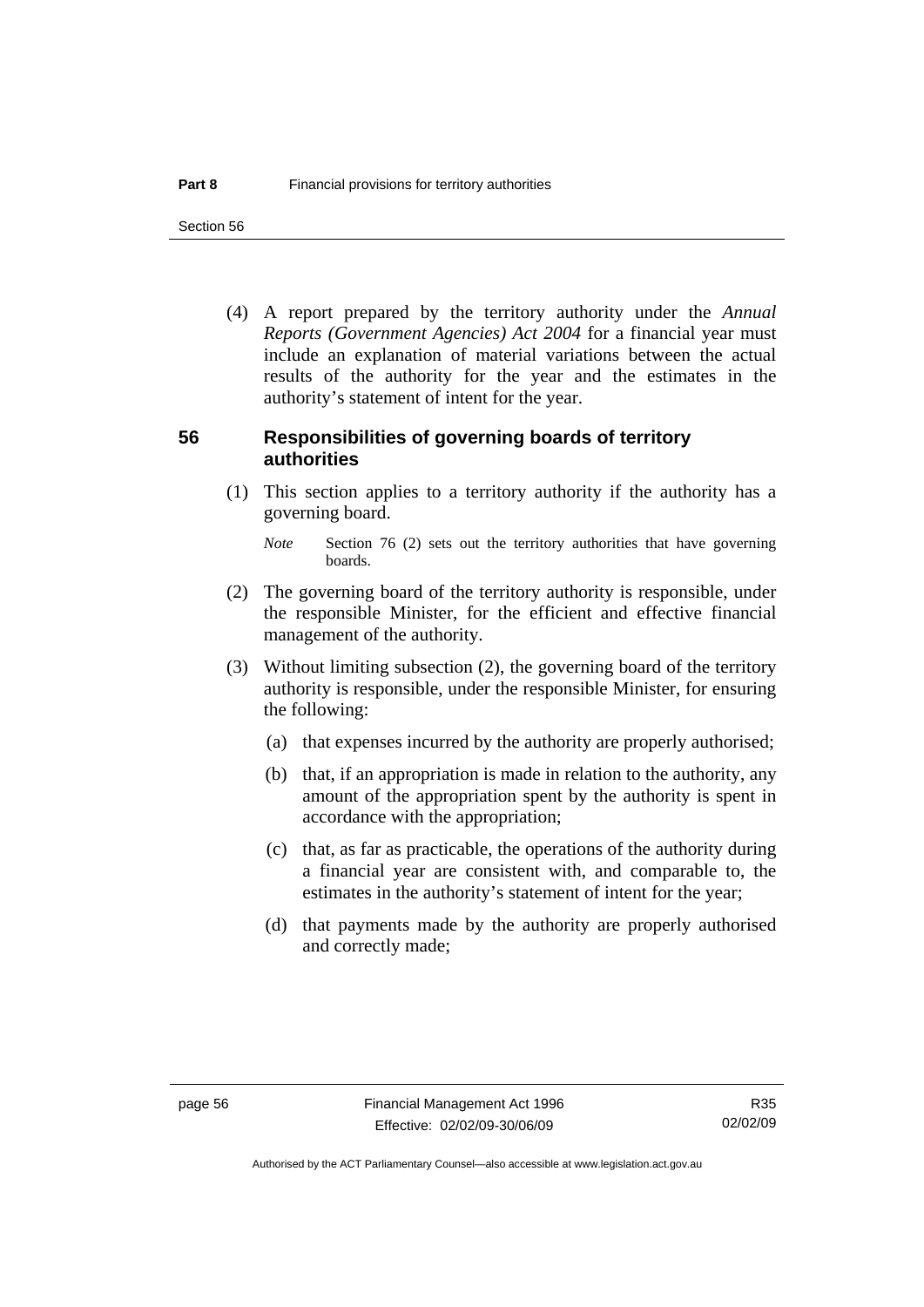- (e) that the staff of the authority comply with the requirements of this Act;
	- *Note* A reference to an Act includes a reference to the statutory instruments made or in force under the Act, including in this case the financial management guidelines (see Legislation Act, s 104).
- (f) that proper accounts and records are kept of the transactions and affairs of the authority in accordance with generally accepted accounting principles;
- (g) that adequate control is maintained over the assets of the authority and assets under the authority's control;
- (h) that adequate control is maintained over the incurring of liabilities by the authority.
- (4) A report prepared by the territory authority under the *Annual Reports (Government Agencies) Act 2004* for a financial year must include an explanation of material variations between the actual results of the authority for the year and the estimates in the authority's statement of intent for the year.

# **57 Banking accounts of territory authorities**

- (1) A territory authority may open 1 or more banking accounts for the purposes of the authority.
- (2) A territory authority must at all times keep at least 1 banking account.
- (3) A banking account of a territory authority must not, without the Treasurer's written approval, be opened or kept otherwise than with an authorised deposit-taking institution with which an agreement is in force under section 32 (Agreement for the conduct of banking for Territory).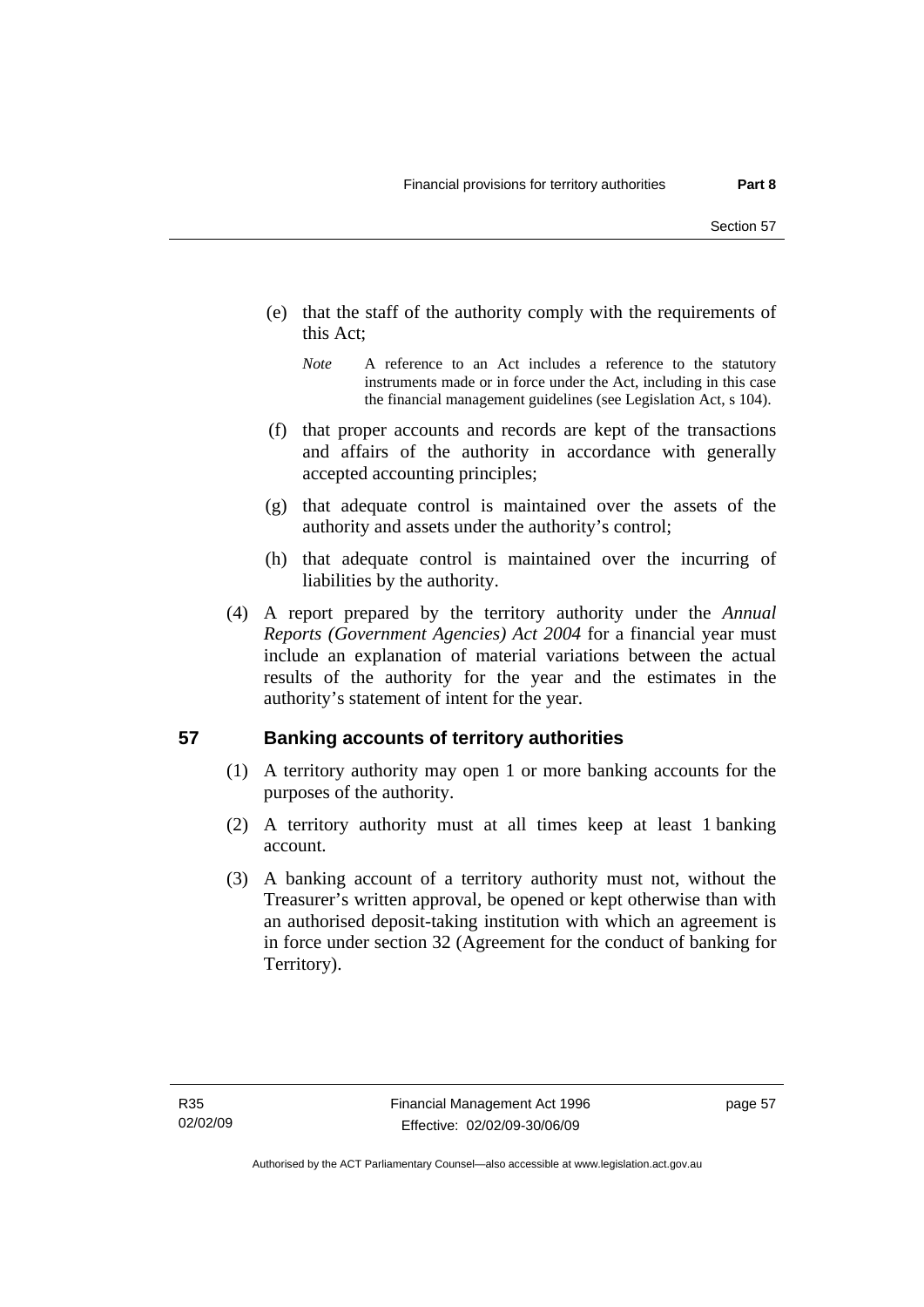#### **58 Investment by territory authorities**

- (1) Funds not immediately required for the purposes of a territory authority may be invested—
	- (a) on deposit with an authorised deposit-taking institution; or
	- (b) in Territory, State or Commonwealth securities; or
	- (c) by the Treasurer, for the territory authority, in an investment mentioned in section 38 (1) (a) to (e); or
	- (d) in an investment prescribed for this paragraph.
- (2) However, the funds of the territory authority may only be invested under this section to increase or protect the financial wealth of the authority.
- (3) Transfers between the territory banking account and the banking account of a territory authority to facilitate investments may be made without appropriation.
- (4) Interest received by the Treasurer for the investment of funds of a territory authority must be paid to the territory authority.
- (5) However, if an investment of funds of a territory authority is made or managed by a department, the department may deduct from the interest received by the department for the investment—
	- (a) a fee charged by the department for making or managing the investment; and
	- (b) expenses reasonably incurred by the department in making or managing the investment.
- (6) Interest that is to be paid to a territory authority under subsection (4) may be paid direct to the territory authority or through the territory banking account.
- (7) If interest to be paid to a territory authority is paid into the territory banking account under subsection (6), the interest may be paid to the authority from that account without further appropriation.

R35 02/02/09

Authorised by the ACT Parliamentary Counsel—also accessible at www.legislation.act.gov.au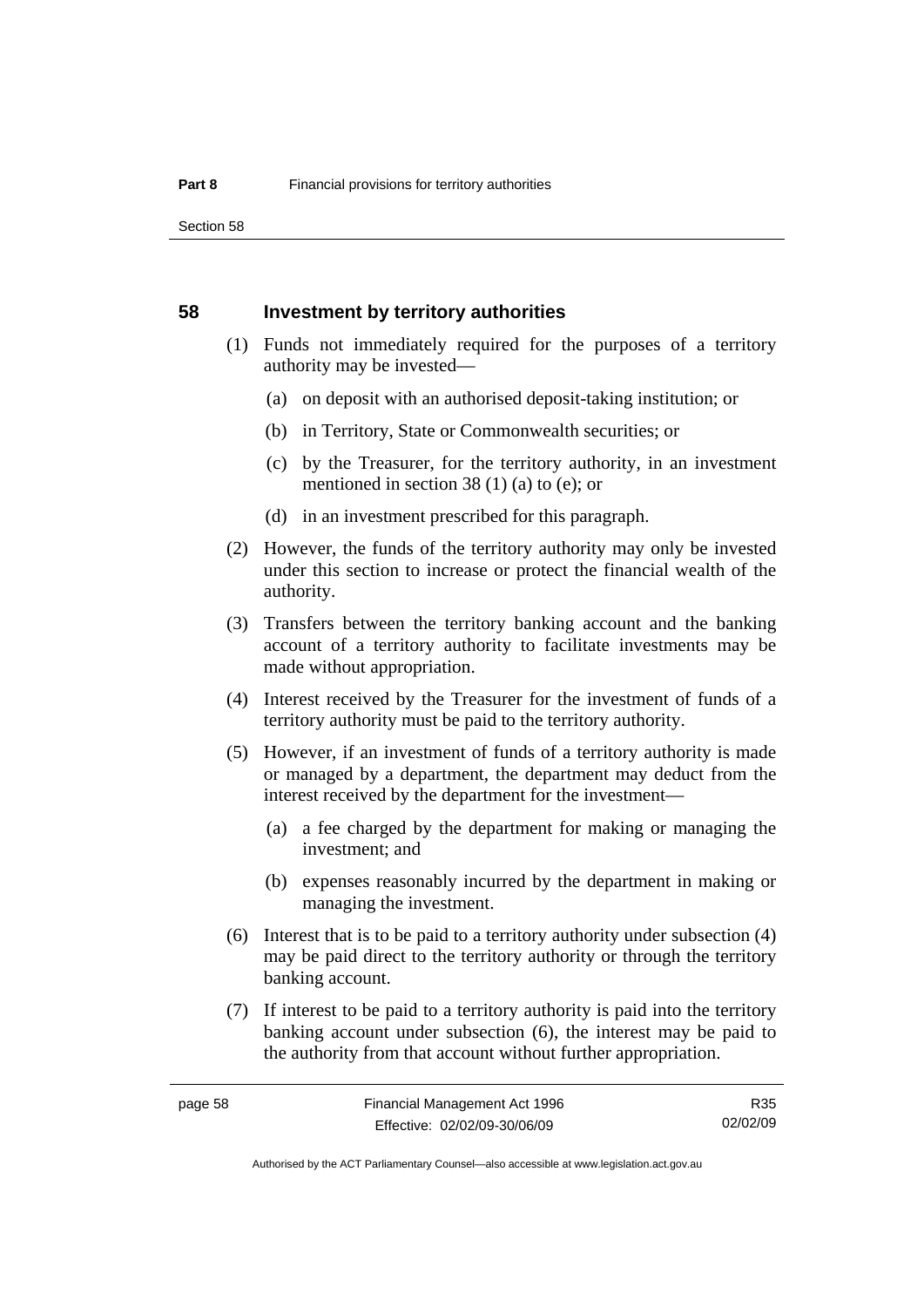(8) This section does not apply to money held on trust by a territory authority.

### **59 Borrowing by territory authorities**

- (1) The Treasurer may, on the terms and conditions the Treasurer considers appropriate—
	- (a) borrow money for a territory authority; or
	- (b) lend public money to a territory authority.
- (2) A borrowing may be secured by the territory authority's assets approved by the Treasurer for this section.
- (3) A territory authority may arrange an overdraft or credit facility only with the written approval of the Treasurer.
- (4) A loan under subsection (1) (b) may be made only from—
	- (a) money appropriated for the purpose of making the loan; or
	- (b) money appropriated for purposes that include the purpose of making the loan.
- (5) However, subsection (4) does not apply to an overdraft or credit facility for a territory authority from the territory banking account that is approved, in writing, by the Treasurer for the authority.
- (6) The Treasurer may approve an overdraft or credit facility for a territory authority under subsection (5) only if satisfied that it is for a purpose consistent with a function of the authority.
- (7) An approval under subsection (5) must state, for the overdraft or credit facility—
	- (a) each purpose for which it may be used; and
	- (b) the maximum amount that may be outstanding at any time; and
	- (c) conditions about—
		- (i) the repayment of principal; and

page 59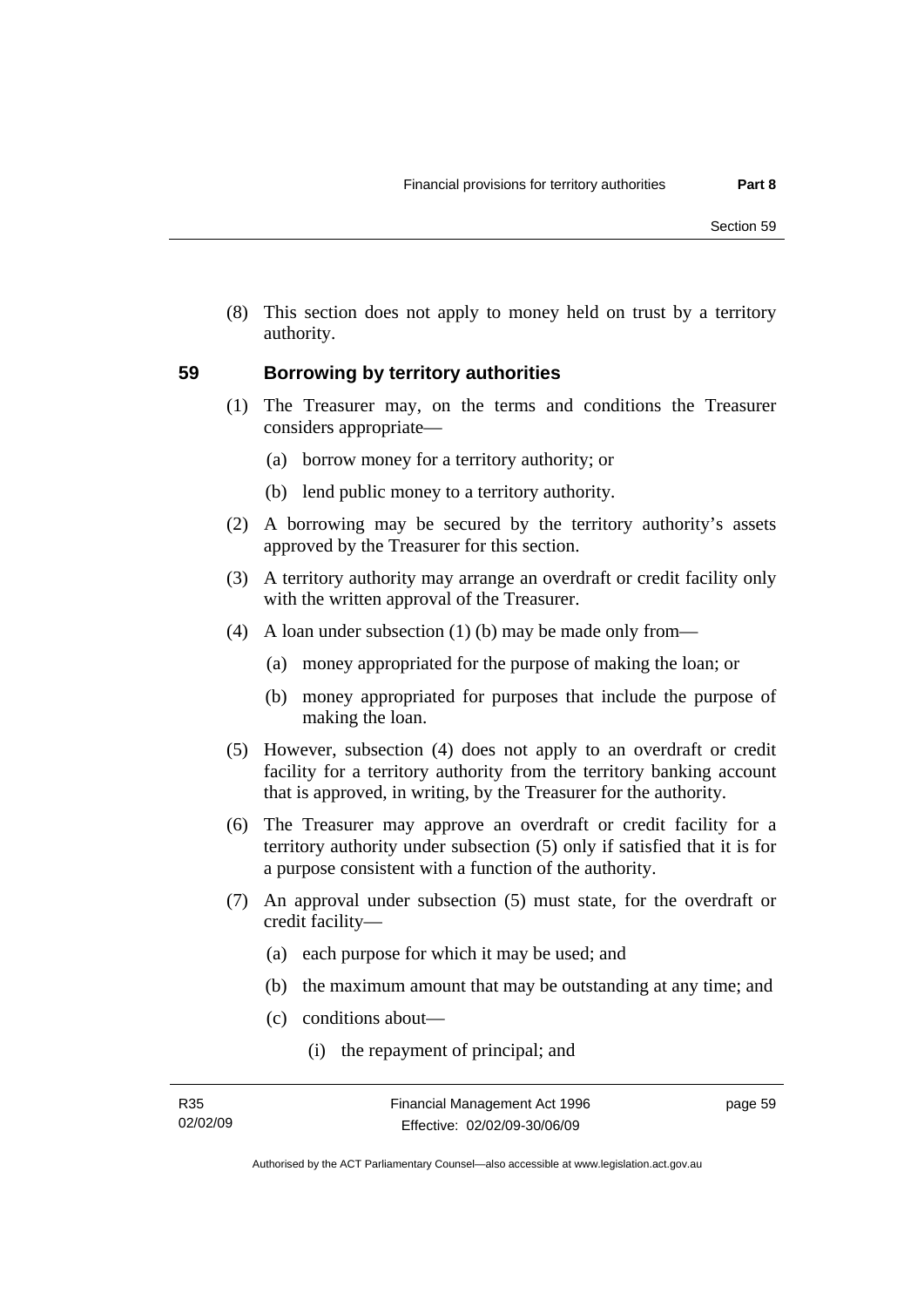- (ii) the interest rate; and
- (iii) the repayment of interest.
- (8) An approval under subsection (5) may also state any other condition that the Treasurer requires.
- (9) An approval under subsection (5) is a disallowable instrument.
	- *Note* A disallowable instrument must be notified, and presented to the Legislative Assembly, under the Legislation Act.
- (10) An overdraft or credit facility approved under subsection (5) must be reviewed annually by the Treasurer.

#### **60 Guarantees by territory authorities**

A territory authority may only give a guarantee with the written approval of the Treasurer.

#### **61 Territory authority statements of intent**

- (1) A territory authority must give the Treasurer a statement (a *statement of intent*) for each financial year.
- (2) A territory authority must consult the responsible Minister in preparing a statement of intent.
- (3) A territory authority must show the responsible Minister a copy of the proposed statement of intent, and take into consideration any comment by the Minister, before giving it to the Treasurer.
- (4) A statement of intent must be—
	- (a) in the form the Treasurer requires; and
	- (b) as agreed between the relevant person for the authority and the Treasurer; and
	- (c) provided to the Treasurer within the period the Treasurer requires.
- (5) A statement of intent for a financial year must include the following:

R35 02/02/09

Authorised by the ACT Parliamentary Counsel—also accessible at www.legislation.act.gov.au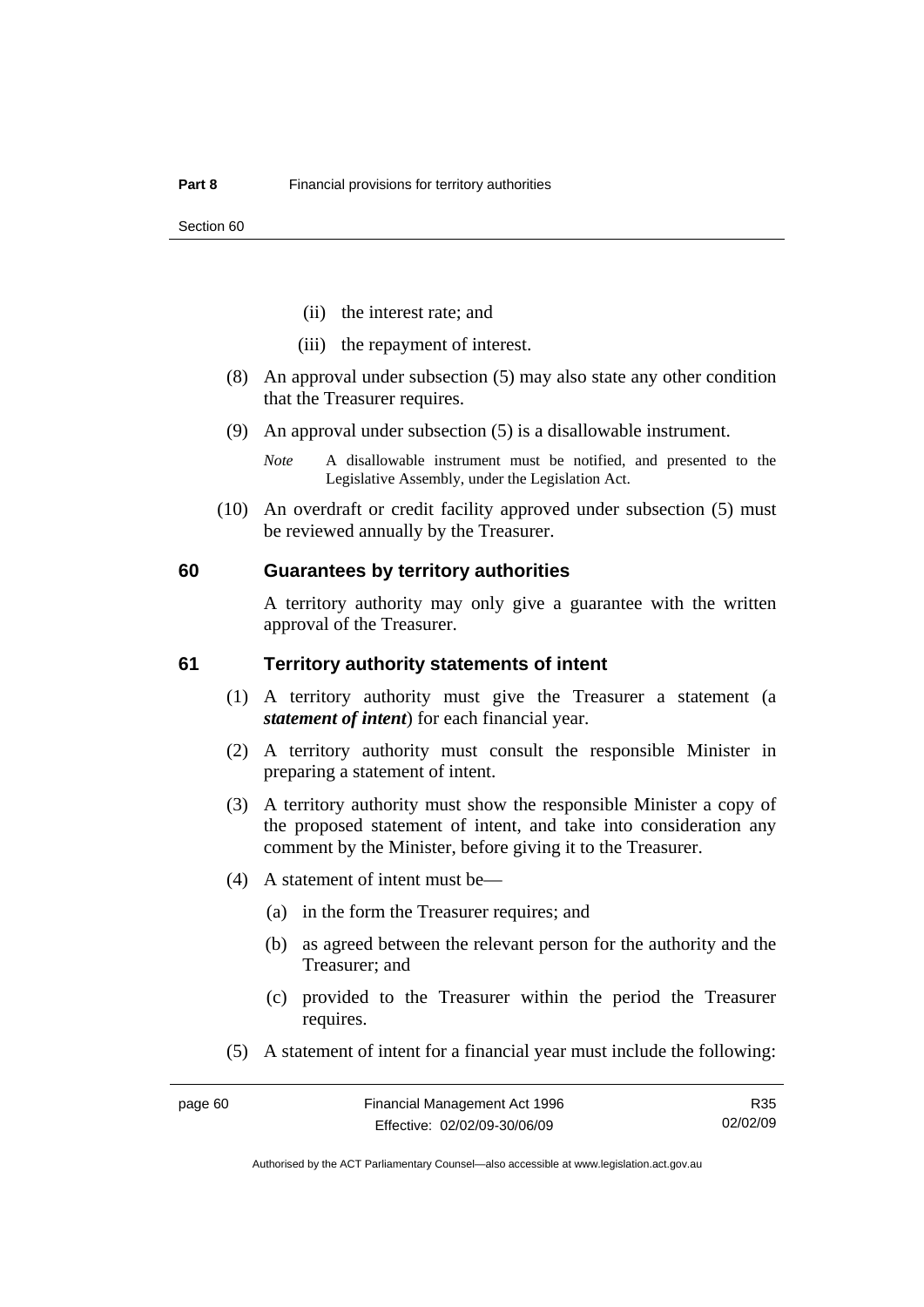- (a) the financial statements required under the financial management guidelines;
- (b) a statement of the objectives of the authority for the year, and each of the next 3 financial years;
- (c) a statement of the nature and scope of the activities to be carried out by the authority during the year, and each of the next 3 financial years;
- (d) the performance criteria and other measures by which the performance of the authority may be assessed against its objectives for the year, and each of the next 3 financial years;
- (e) an assessment of the performance (or estimated performance) of the authority in the previous financial year against its objectives for that year;
- (f) the results of any review under section 59 (10) in the previous financial year of an overdraft or credit facility approved for the authority;
- (g) any other information the Treasurer directs.
- (6) In this section:

*relevant person*, for a territory authority, means—

- (a) if the authority has a governing board—the chair of the governing board; or
- (b) if the authority does not have a governing board—the chief executive officer.

### **62 Presentation of statements of intent of territory authorities**

 (1) The Treasurer must present to the Legislative Assembly, with the budget papers for a financial year, a statement of intent for each territory authority for the year.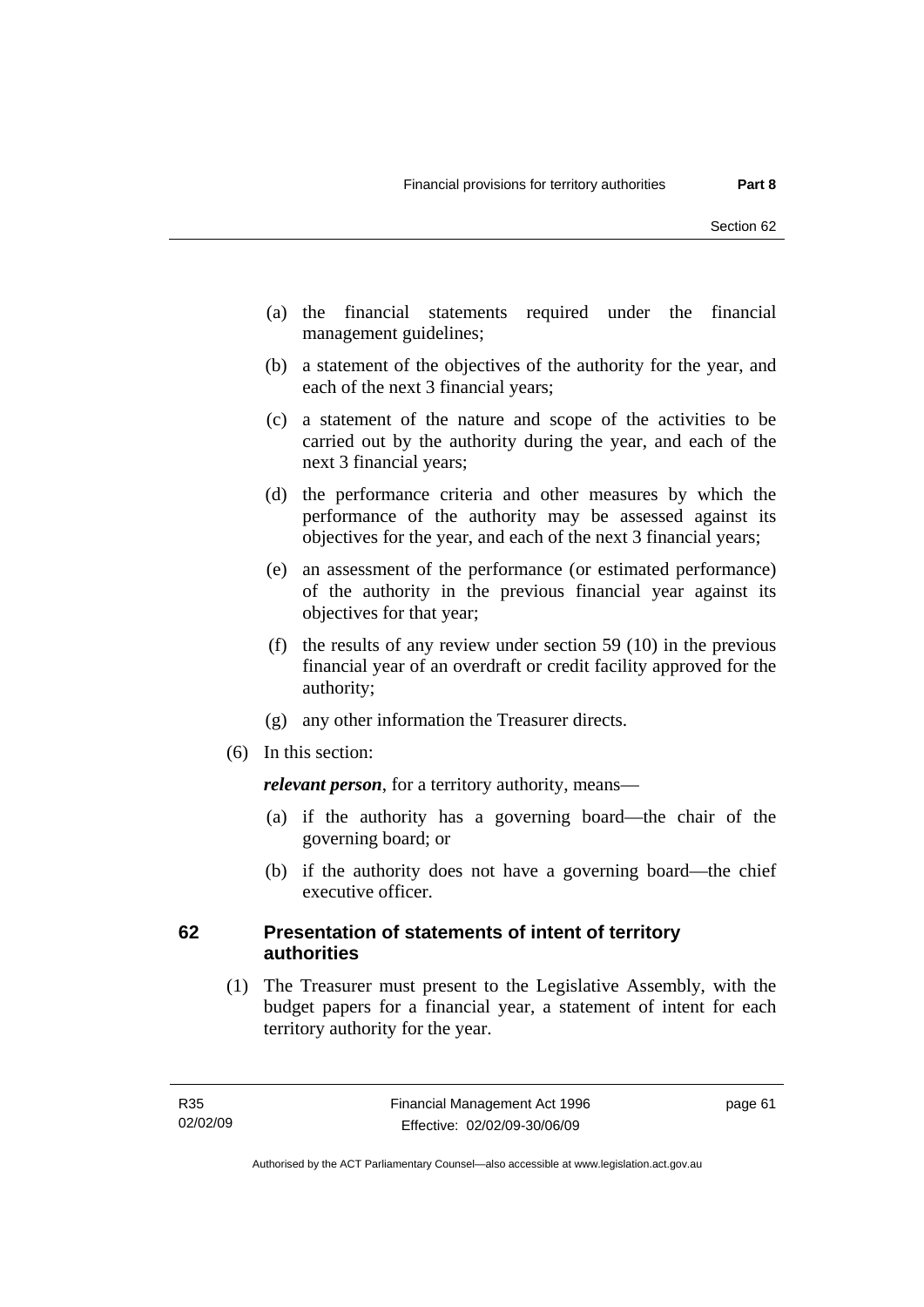- (2) If the Treasurer does not present to the Legislative Assembly, with the budget papers for a financial year, a statement of intent for a territory authority, the Treasurer must—
	- (a) as soon as practicable after the budget papers are presented, explain to the Legislative Assembly why the statement of intent was not presented; and
	- (b) present the statement of intent to the Legislative Assembly as soon as practicable after presenting the budget papers.

#### **63 Annual financial statements of territory authorities**

- (1) As soon as practicable after the end of each financial year, each territory authority must prepare annual financial statements for its operations during the year.
- (2) The annual financial statements must be prepared in accordance with generally accepted accounting principles and in a form that facilitates a comparison between the financial operations of the territory authority during the financial year and the estimates of the operations in the authority's statement of intent for the year.
- (3) The annual financial statements must include—
	- (a) the financial statements required under the financial management guidelines; and
	- (b) if a change was made during the year to the conditions of a capital injection set out under section 12A (1) (c) (ii) (Territory authority and territory-owned corporation budgets) in a statement included in a proposed budget for the authority for a financial year—a statement of the change and the reasons for it; and
	- (c) any other statement necessary to fairly reflect the financial operations of the authority during the year and its financial position at the end of the year.

R35 02/02/09

Authorised by the ACT Parliamentary Counsel—also accessible at www.legislation.act.gov.au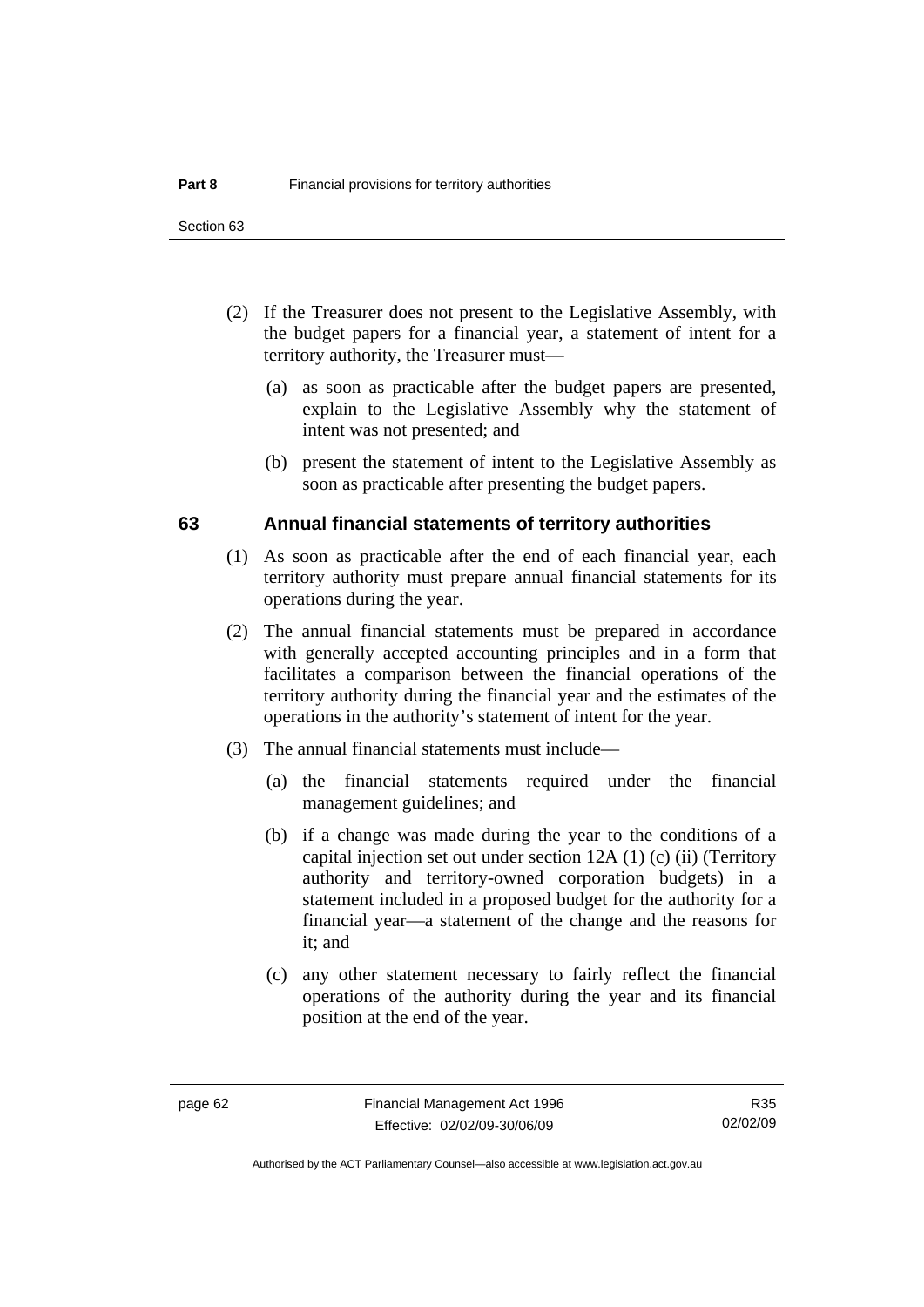# **64 Responsibility for annual financial statements of territory authorities**

- (1) The annual financial statements of a territory authority for a financial year must have endorsed on them, or attached to them, a statement of responsibility signed by the relevant person for the authority.
- (2) The statement of responsibility must—
	- (a) include a statement of the relevant person's responsibility for the preparation of the annual financial statements and the judgments exercised in preparing them; and
	- (b) state that, in the relevant person's opinion, the financial statements fairly reflect the financial operations of the authority during the financial year and the financial position of the authority at the end of the year.
- (3) In this section:

*relevant person*, for the territory authority, means—

- (a) if the authority has a governing board—the chair of the governing board; or
- (b) if the authority does not have a governing board—the chief executive officer.

# **65 Audit of annual financial statements of territory authorities**

- (1) The chief executive officer of a territory authority must give the auditor-general the annual financial statements of the authority for a financial year within the prescribed period after the end of the year.
- (2) The financial statements given to the auditor-general must have endorsed on them, or attached to them, the statement of responsibility made for them under section 64.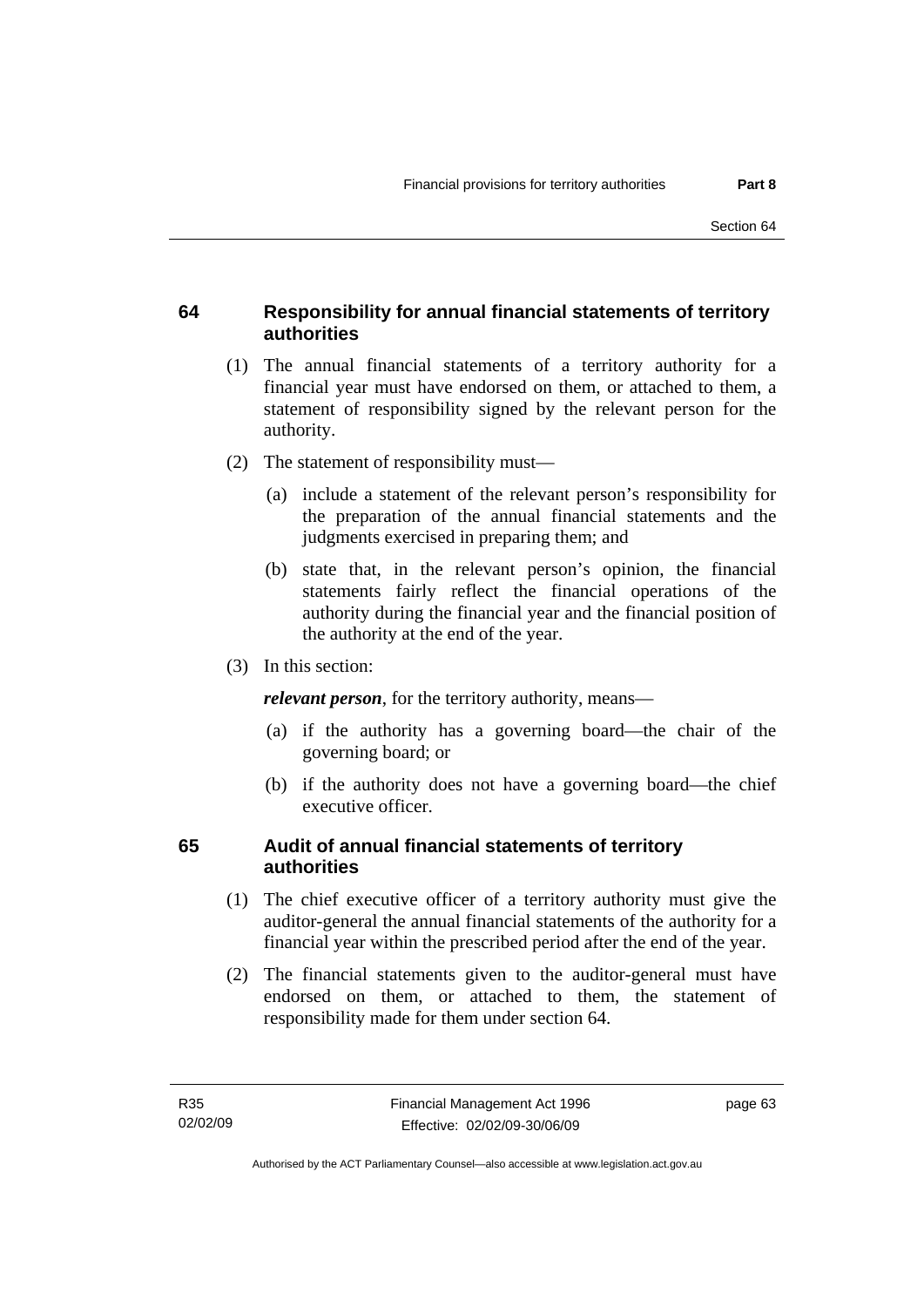Section 66

 (3) The auditor-general must give the chief executive officer an audit opinion about the financial statements as soon as practicable after the auditor-general receives them.

#### **66 Annual financial statements of territory authorities to be included in annual reports etc**

A report prepared under the *Annual Reports (Government Agencies) Act 2004* for a territory authority for a financial year must include, or have attached to it—

- (a) the authority's annual financial statements for the year; and
- (b) the audit opinion under section 65 (3) about the financial statements.

#### **67 Treasurer may require interim financial statements etc for territory authorities**

- (1) The Treasurer may, in writing, direct the relevant person for a territory authority to give the responsible Minister of the authority and the Treasurer financial or other statements relating to the authority for each month, quarter or other stated period of the year.
- (2) The relevant person must prepare the statements required by the direction and give them to the responsible Minister and Treasurer within 1 month after the day the person receives the direction or, if a longer period for compliance is stated in the direction, within the longer period.
- (3) In this section:

*relevant person*, for a territory authority, means—

- (a) if the authority has a governing board—the chair of the governing board; or
- (b) if the authority does not have a governing board—the chief executive officer.

Authorised by the ACT Parliamentary Counsel—also accessible at www.legislation.act.gov.au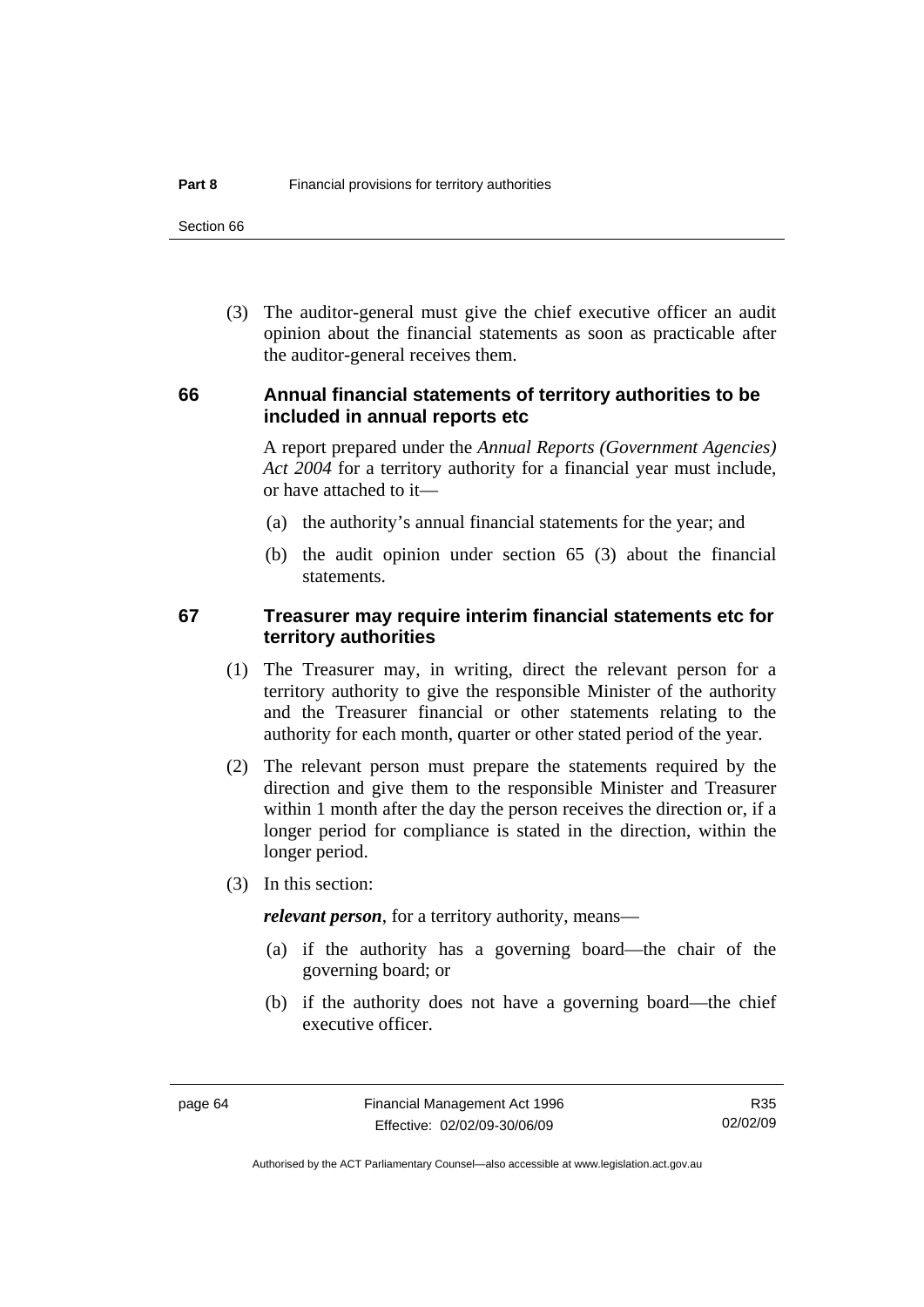# **68 Statements of performance of territory authorities**

- (1) As soon as practicable after the end of each financial year, each territory authority must prepare a statement of the performance of the authority in meeting the objectives in the authority's statement of intent for the year.
- (2) The statement must assess the performance by reference to the performance criteria and other measures included in the statement of intent in accordance with section 61 (5) (d).
- (3) For a prescribed territory authority, the statement must also include a statement of the performance of the authority in providing each class of outputs provided by it during the year and, in particular—
	- (a) compare the performance of the territory authority in providing each class of the outputs with the forecast of the performance in the authority's budget for the year; and
	- (b) give particulars of the extent to which the performance criteria set out in the budget for the provision of the outputs were met.
- (4) In this section:

*budget*, for the territory authority, means the budget for the authority for the financial year presented to the Legislative Assembly under section 10 (c) (Budget papers) and, if that budget has been amended under this Act, the budget as amended.

*prescribed territory authority* means a territory authority prescribed for section 12A (1) (b) (Territory authority and territory-owned corporation budgets).

# **69 Responsibility for territory authority statements of performance**

 (1) A statement of performance of a territory authority for a financial year must have endorsed on it, or attached to it, a statement of responsibility signed by the relevant person for the authority.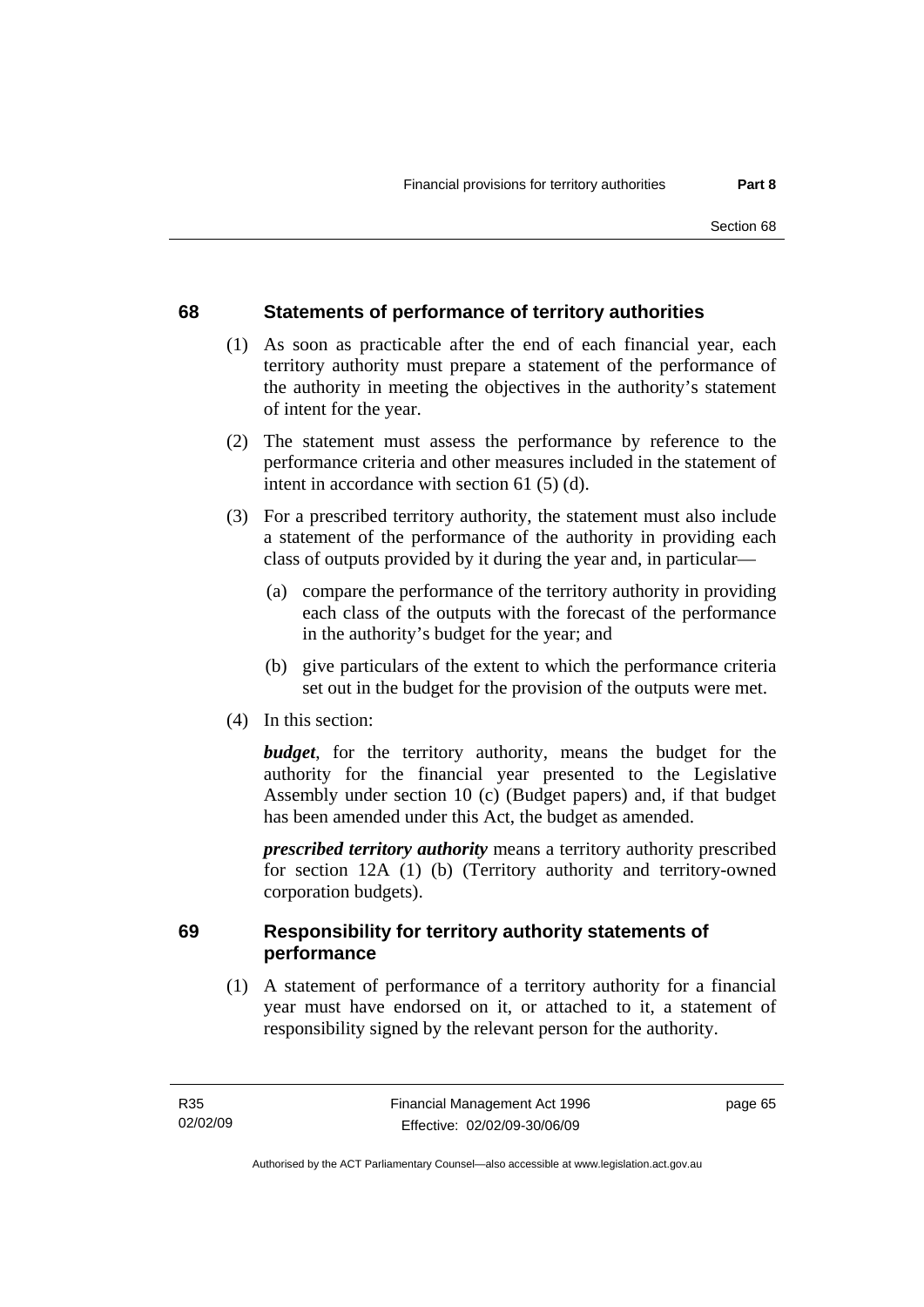Section 70

- (2) The statement of responsibility must—
	- (a) include a statement of the relevant person's responsibility for the preparation of the statement of performance and the judgments exercised in preparing them; and
	- (b) state that, in the relevant person's opinion, the statement of performance fairly reflects the performance of the authority during the financial year.
- (3) In this section:

*relevant person*, for the territory authority, means—

- (a) if the authority has a governing board—the chair of the governing board; or
- (b) if the authority does not have a governing board—the chief executive officer.

#### **70 Scrutiny of territory authority statements of performance**

- (1) The chief executive officer of a territory authority must give the auditor-general the authority's statement of performance for a financial year within the prescribed period after the end of the year.
- (2) The statement of performance given to the auditor-general must have endorsed on it, or attached to it, the statement of responsibility made for it under section 69.
- (3) The auditor-general must give the chief executive officer a report about the statement of performance as soon as practicable after the auditor-general receives it.
- (4) The report must be prepared in accordance with the financial management guidelines.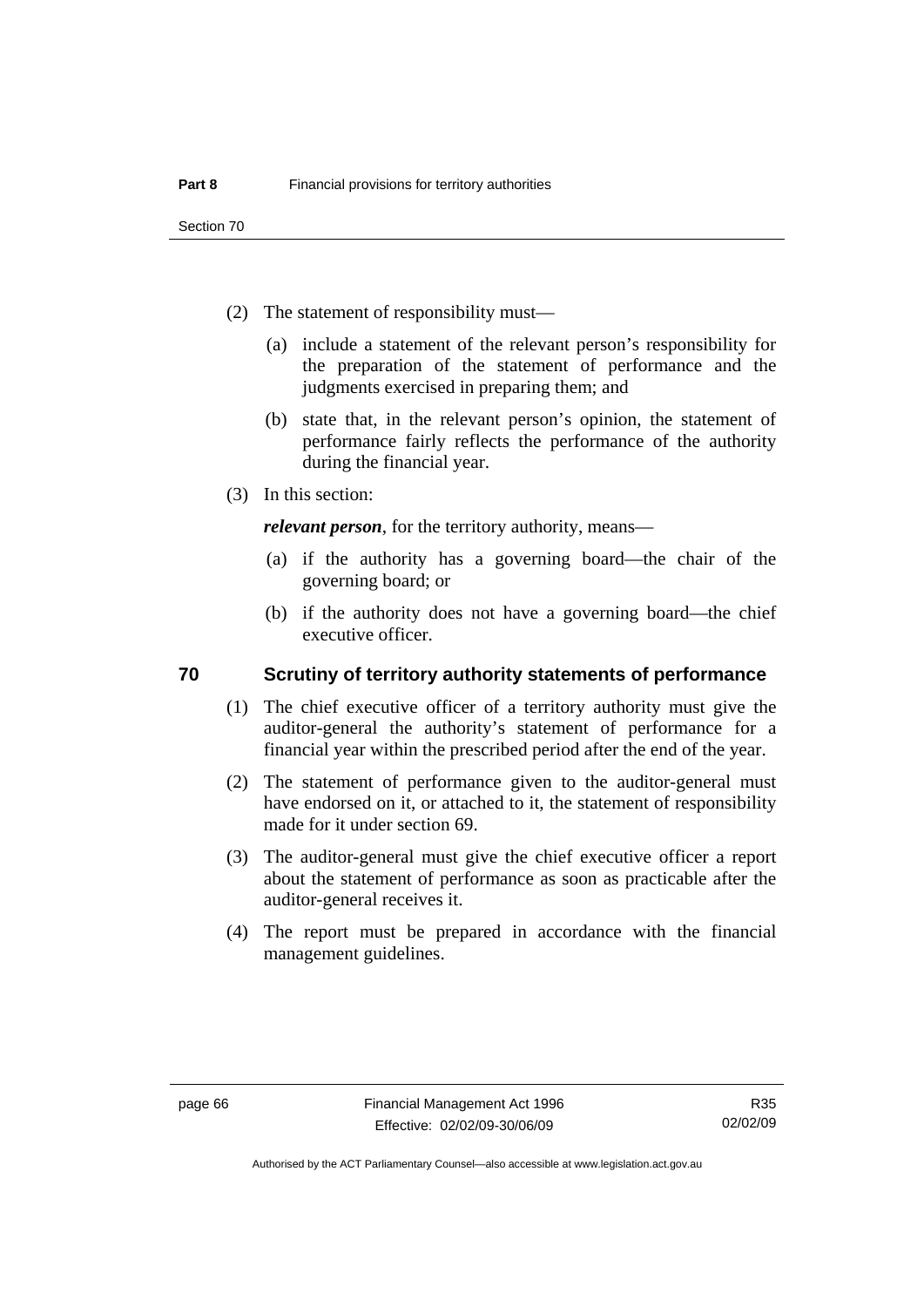#### **71 Territory authority statements of performance to be included in annual reports etc**

A report prepared under the *Annual Reports (Government Agencies) Act 2004* for a territory authority for a financial year must include, or have attached to it—

- (a) the authority's statement of performance for the year; and
- (b) the auditor-general's report under section 70 (3) about the statement of performance.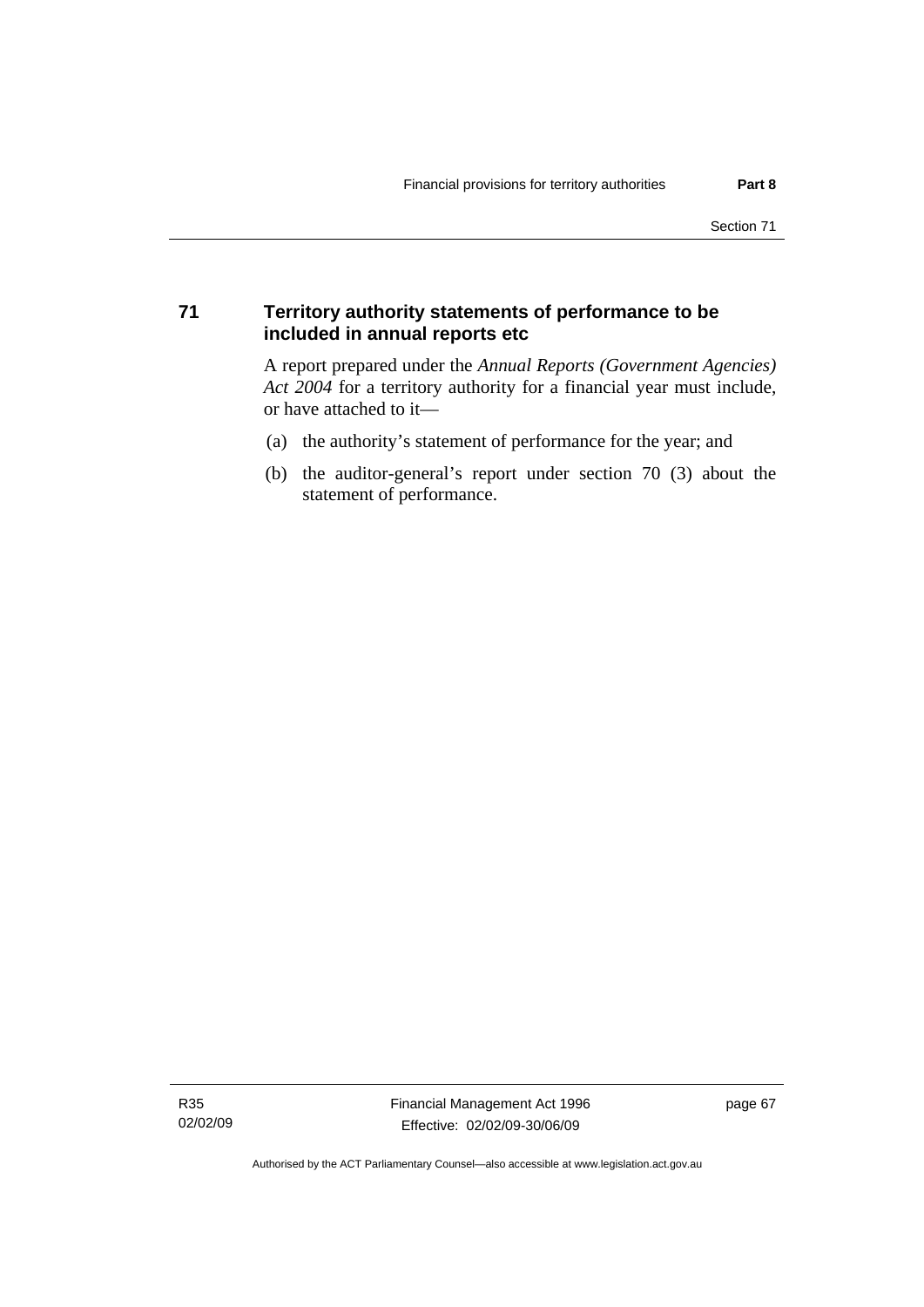# **Part 9 Governance of territory authorities**

*Notes for pt 9* 

- *Note 1* Div 9.1 and div 9.5 apply to a territory authority, whether or not it has a governing board, unless the establishing Act otherwise provides (see eg the *Legal Aid Act 1977*, s 94A).
- *Note 2* The Legislation Act contains provisions relevant to territory authorities, including the following:
	- making appointments (s 206, s 207)
	- consultation with a committee of the Legislative Assembly (div 19.3.3)
	- eligibility for reappointment (s 208 and dict, pt 1, def *appoint*)
	- acting appointments (s 209)
	- resignations (s 210)
	- effect of appointment irregularity or defect (s 212).
- *Note 3* The *Remuneration Tribunal Act 1995* allows terms and conditions for people appointed to be set by determination under that Act.

# **Division 9.1 Definitions and important concepts**

#### **72 Definitions—pt 9**

In this part:

*applicable governmental policies*, for a territory authority—see section 103.

*establishing Act*, for a territory authority, governing board or governing board member, means the Act that establishes the authority or governing board.

*financial year*, for a territory authority, means—

(a) a period of 12 months beginning on 1 July; or

R35 02/02/09

Authorised by the ACT Parliamentary Counsel—also accessible at www.legislation.act.gov.au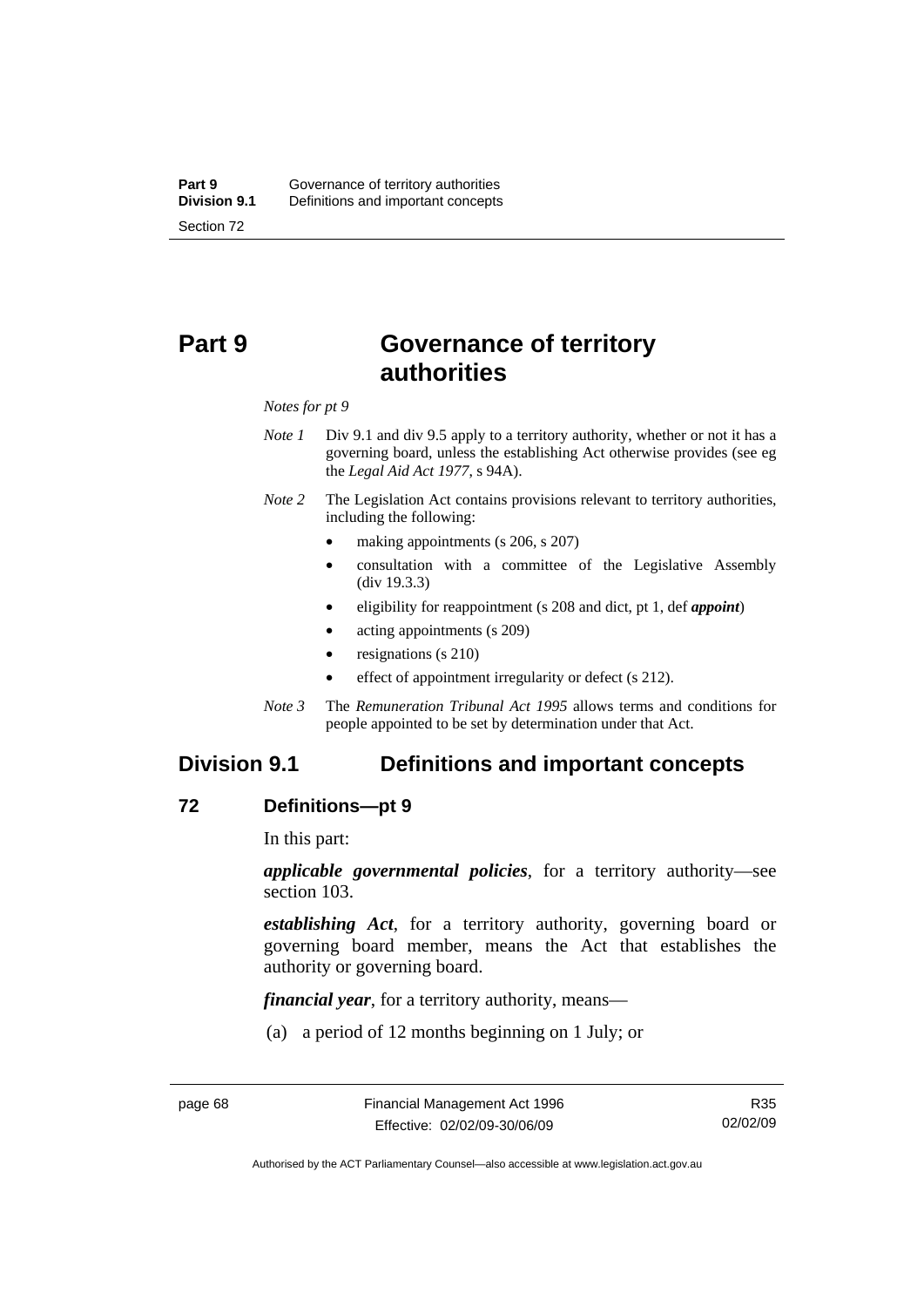(b) if the territory authority has, in writing, fixed another 12-month period as its financial year—the period fixed.

*governing board member*, for a territory authority with a governing board, includes the CEO.

*material interest*—see section 88 (4).

*relevant territory authority*—a territory authority to which part 8 applies is a *relevant territory authority*, unless the establishing Act for the authority provides otherwise.

#### **73 Nature of relevant territory authorities**

- (1) A relevant territory authority—
	- (a) is a corporation; and
	- (b) may sue and be sued in its corporate name; and
	- (c) may have a seal.
- (2) A relevant territory authority represents the Territory when exercising its functions, unless the establishing Act for the authority or another territory law otherwise provides.
- (3) A relevant territory authority has the same status, privileges and immunities as the Territory so far as it represents the Territory.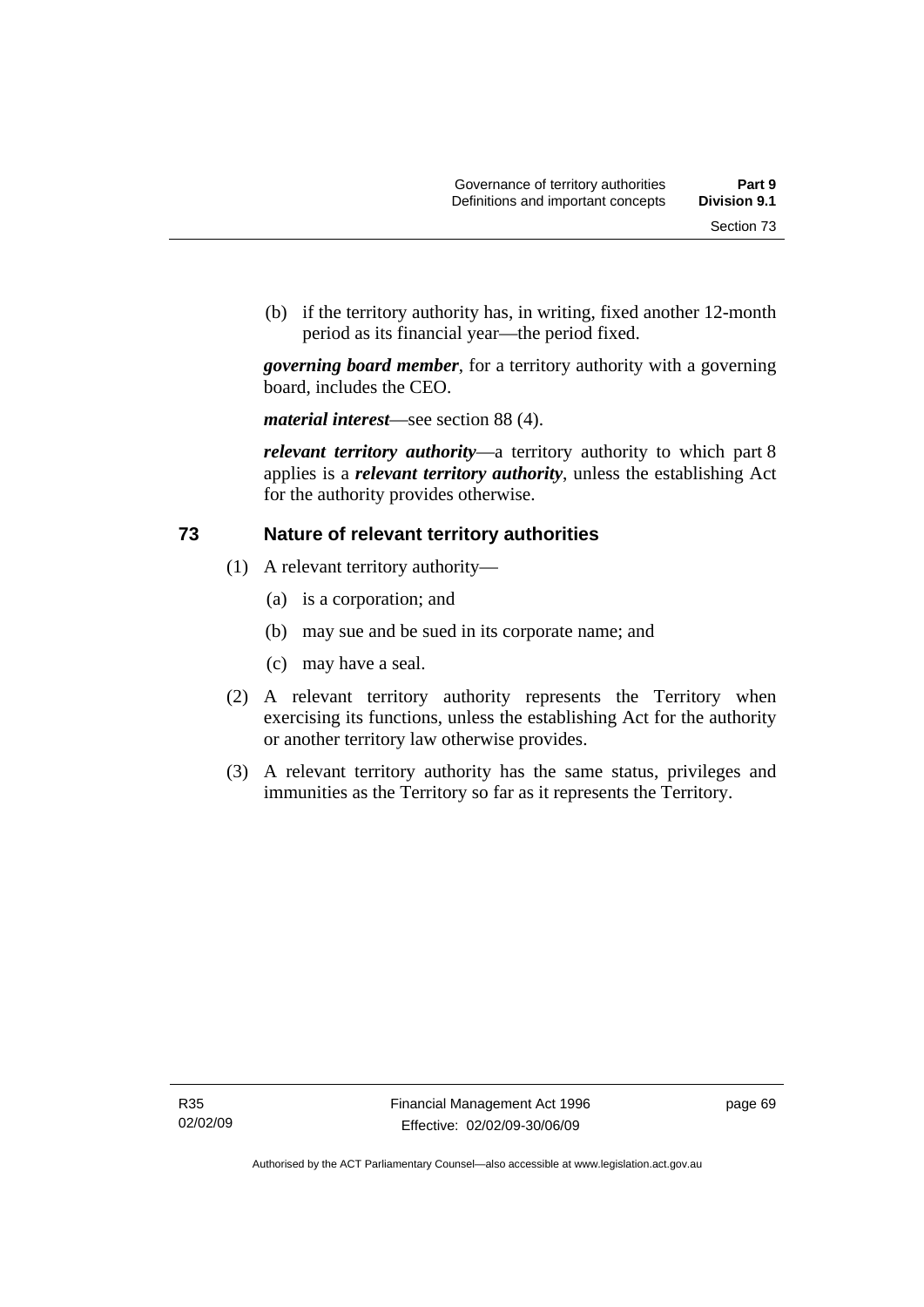#### **74 Powers of territory authorities generally**

 (1) A relevant territory authority has the legal capacity and powers of an individual both in and outside the ACT (including outside Australia).

#### **Examples**

- 1 to enter into a contract
- 2 to own, deal with and dispose of property
- 3 to act as trustee
- *Note* An example is part of the Act, is not exhaustive and may extend, but does not limit, the meaning of the provision in which it appears (see Legislation Act, s 126 and s 132).
- (2) Without limiting subsection (1), a relevant territory authority—
	- (a) has the powers given to it under this Act or another territory law; and
	- (b) may do anything that it is authorised to do by a territory law or a law of another jurisdiction; and
	- (c) may exercise its powers in and outside the ACT (including outside Australia).

#### **Example for par (b)**

A territory authority may arrange for the authority to be registered or recognised under a law of another jurisdiction.

- (3) A relevant territory authority's legal capacity to do something is not affected by the fact that the authority's interests are not, or would not be, served by doing it.
- (4) To remove any doubt, this section does not—
	- (a) authorise a relevant territory authority to do anything that is prohibited by a territory law or a law of another jurisdiction; and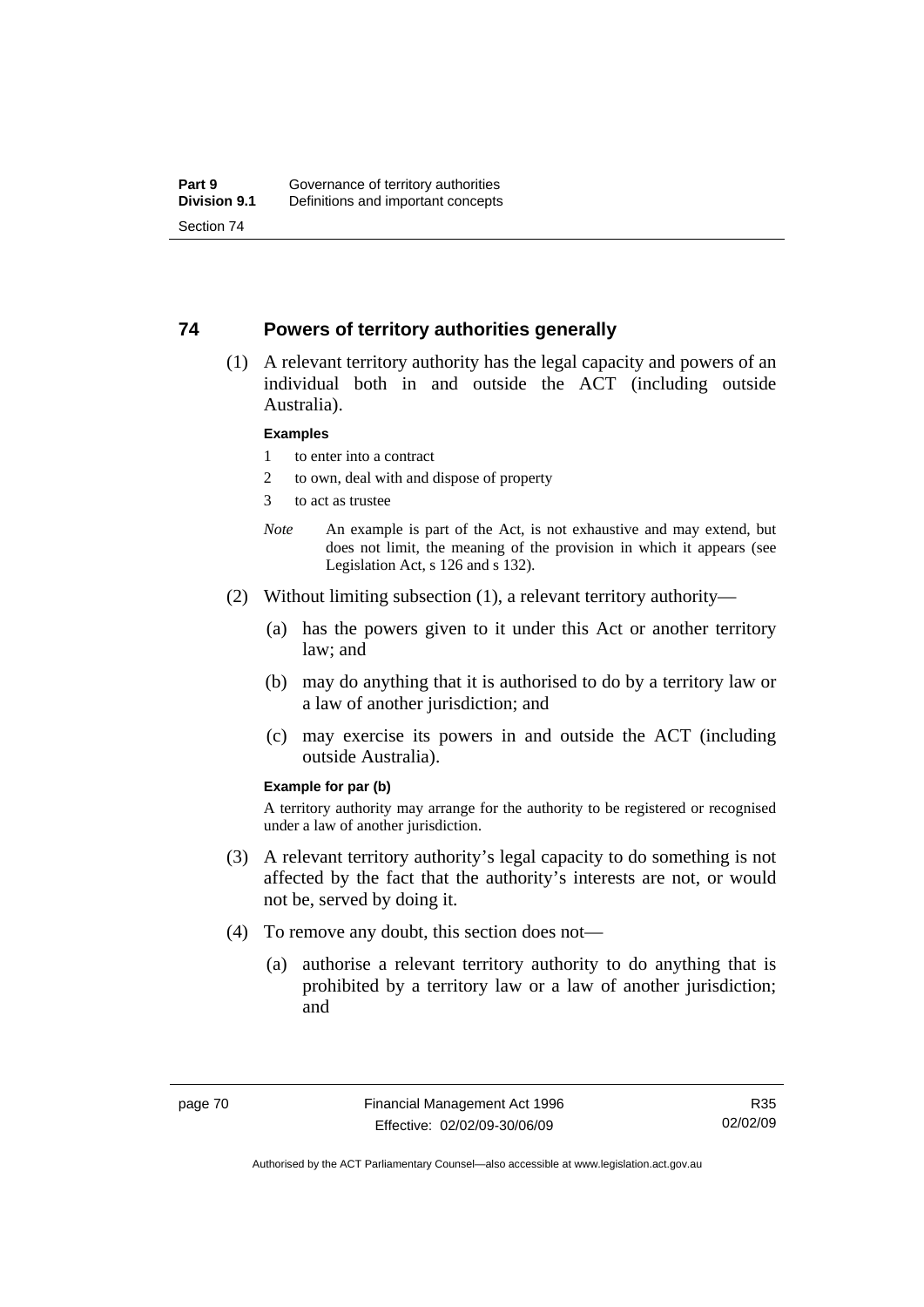Section 75

- a law of another jurisdiction denies to the authority.
- (5) In this section:

*another jurisdiction* means the Commonwealth, a State, another Territory or a foreign country.

# **75 Execution of documents and assumptions people dealing with relevant territory authority may make**

(1) In this section:

*applied Corporations Act provisions* means the following provisions of the Corporations Act:

- (a) section 127 (which is about the execution of documents by a company);
- (b) section 128 (which is about a person's entitlement to make certain assumptions in dealing with a company);
- (c) section 129 (which is about the assumptions that may be made).
- (2) The applied Corporations Act provisions apply to a relevant territory authority as if—
	- (a) a reference to a *company* were a reference to the authority; and
	- (b) a reference to a *common seal* were a reference to any seal of the authority; and
	- (c) a reference to a *director* were a reference to a board member; and
	- (d) a reference to a company's *constitution* were a reference to this Act and the establishing Act; and
	- (e) a reference to an *officer* of a company were a reference to the chief executive officer and any member of staff of the authority; and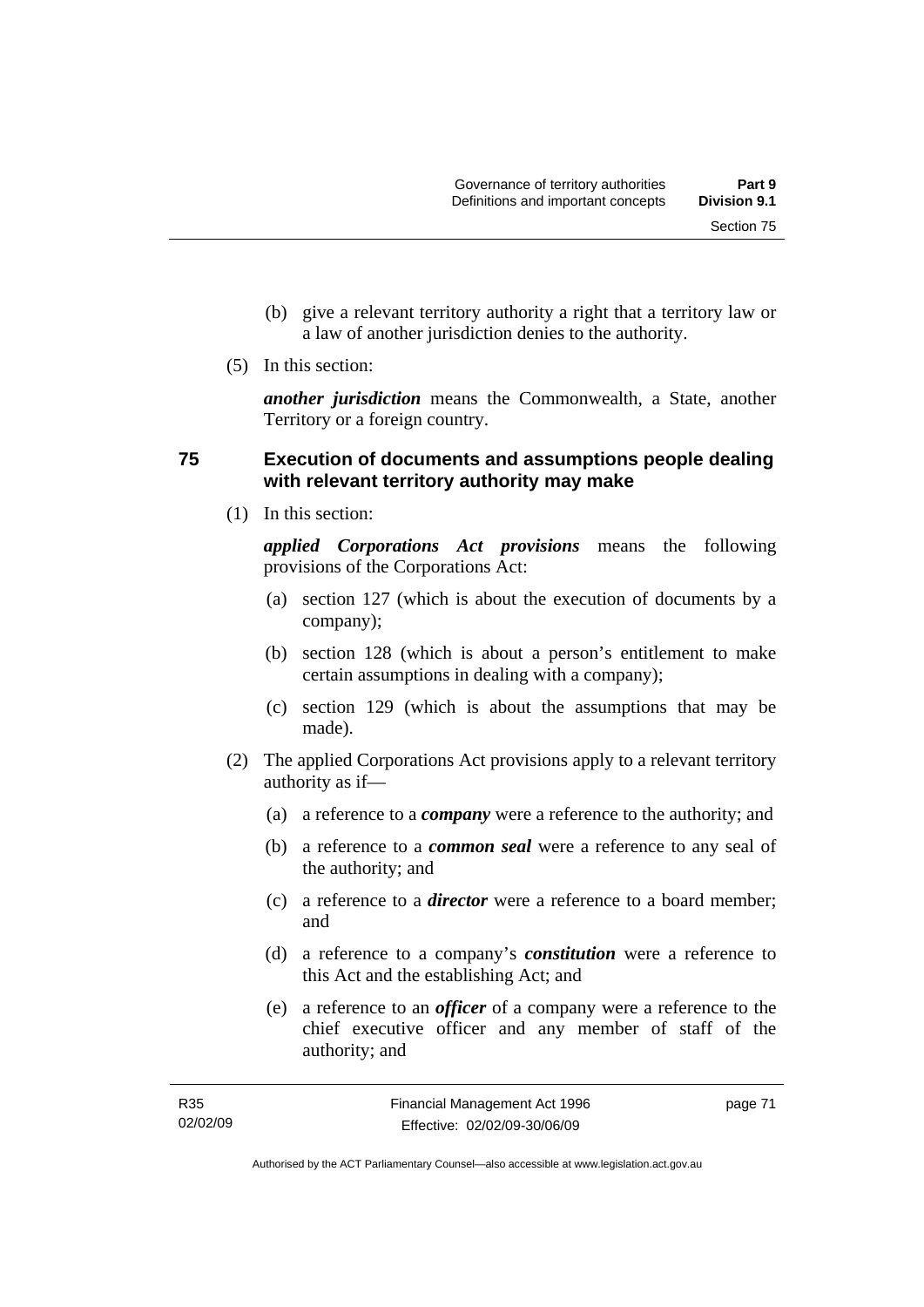- (f) a reference to *information available to the public from ASIC*  were a reference to information available to the public from the Territory; and
- (g) any other necessary changes, and any change prescribed by regulation, were made.

# **76 Governing board of territory authority**

- (1) A territory authority has a governing board if the establishing Act for the authority establishes a governing board for the authority.
- (2) To remove any doubt, only the following territory authorities have governing boards:
	- ACT Gambling and Racing Commission
	- Australian Capital Territory Public Cemeteries Authority
	- Building and Construction Industry Training Fund Authority
	- Cleaning Industry Long Service Leave Authority
	- Construction Industry Long Service Leave Authority
	- Cultural Facilities Corporation
	- Exhibition Park Corporation
	- Land Development Agency
	- a territory authority prescribed by the financial management guidelines.

# **77 Role of governing board**

- (1) If a territory authority has a governing board, the governing board has the following functions:
	- (a) setting the authority's policies and strategies;
	- (b) governing the authority consistently with the authority's establishing Act and other relevant legislation;
	- (c) ensuring, as far as practicable, that the authority operates in a proper, effective and efficient way;

R35 02/02/09

Authorised by the ACT Parliamentary Counsel—also accessible at www.legislation.act.gov.au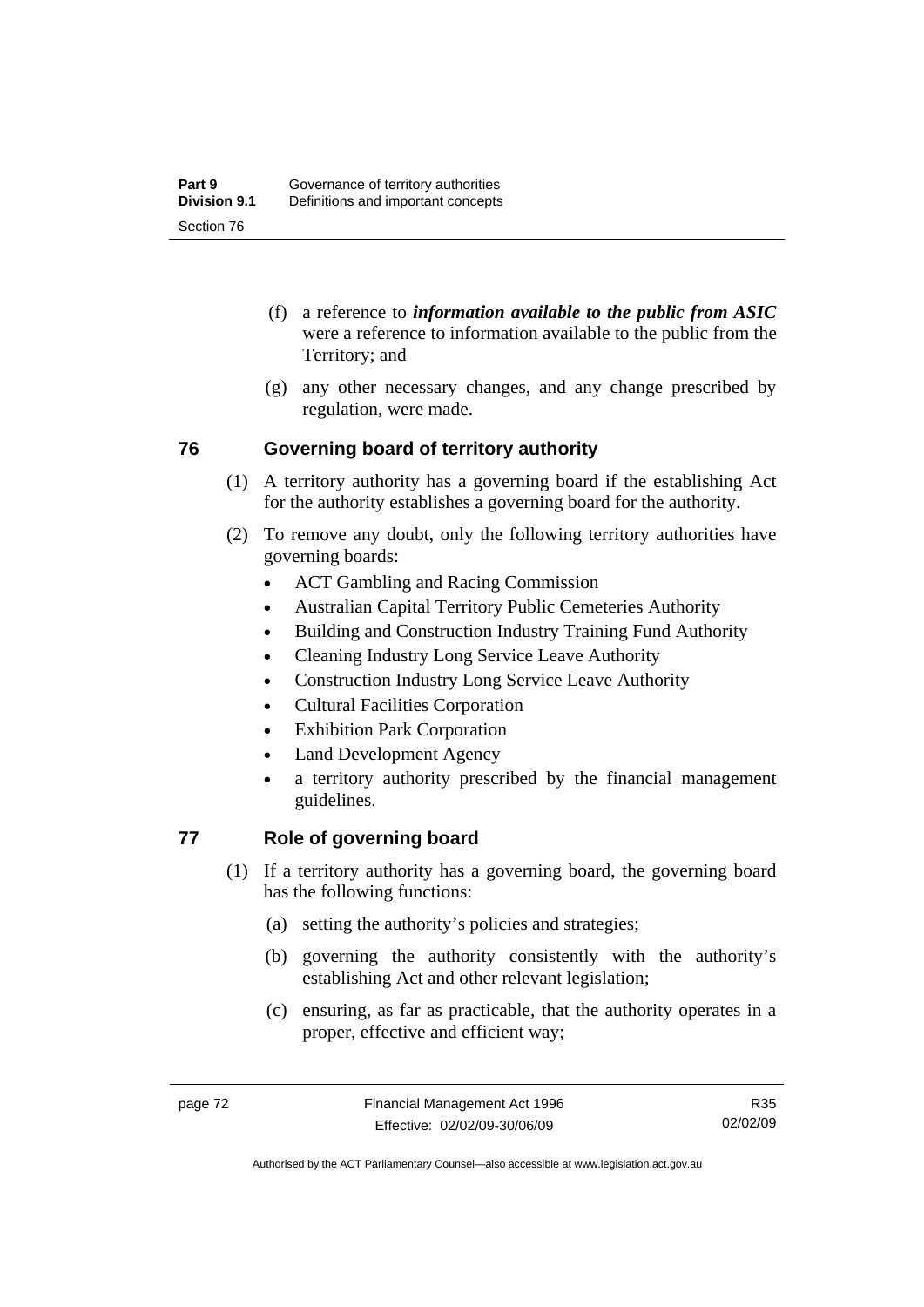(d) ensuring, as far as practicable, that the authority complies with applicable governmental policies (if any).

#### **Examples of policies for par (a)**

- 1 risk management
- 2 communication with government
- 3 corporate planning
- *Note* An example is part of the Act, is not exhaustive and may extend, but does not limit, the meaning of the provision in which it appears (see Legislation Act, s 126 and s 132).
- (2) This section does not limit the functions of a governing board.

# **Division 9.2 Governing board member appointments**

#### **78 Appointment of governing board members generally**

- (1) This section applies to the appointment of the members of the governing board of a territory authority, other than the CEO.
- (2) The responsible Minister for the territory authority may appoint the members.
	- *Note 1* For the making of appointments (including acting appointments), see the Legislation Act, pt 19.3.
	- *Note 2* In particular, an appointment may be made by naming a person or nominating the occupant of a position (see s 207).
	- *Note 3* Certain Ministerial appointments require consultation with an Assembly committee and are disallowable (see Legislation Act, div 19.3.3).
- (3) The only criteria for deciding whether to appoint a person as a member are—
	- (a) the contribution the person can make to the goals and objectives of the governing board; and
	- (b) the criteria stated in applicable governmental policies (if any) relating to appointments.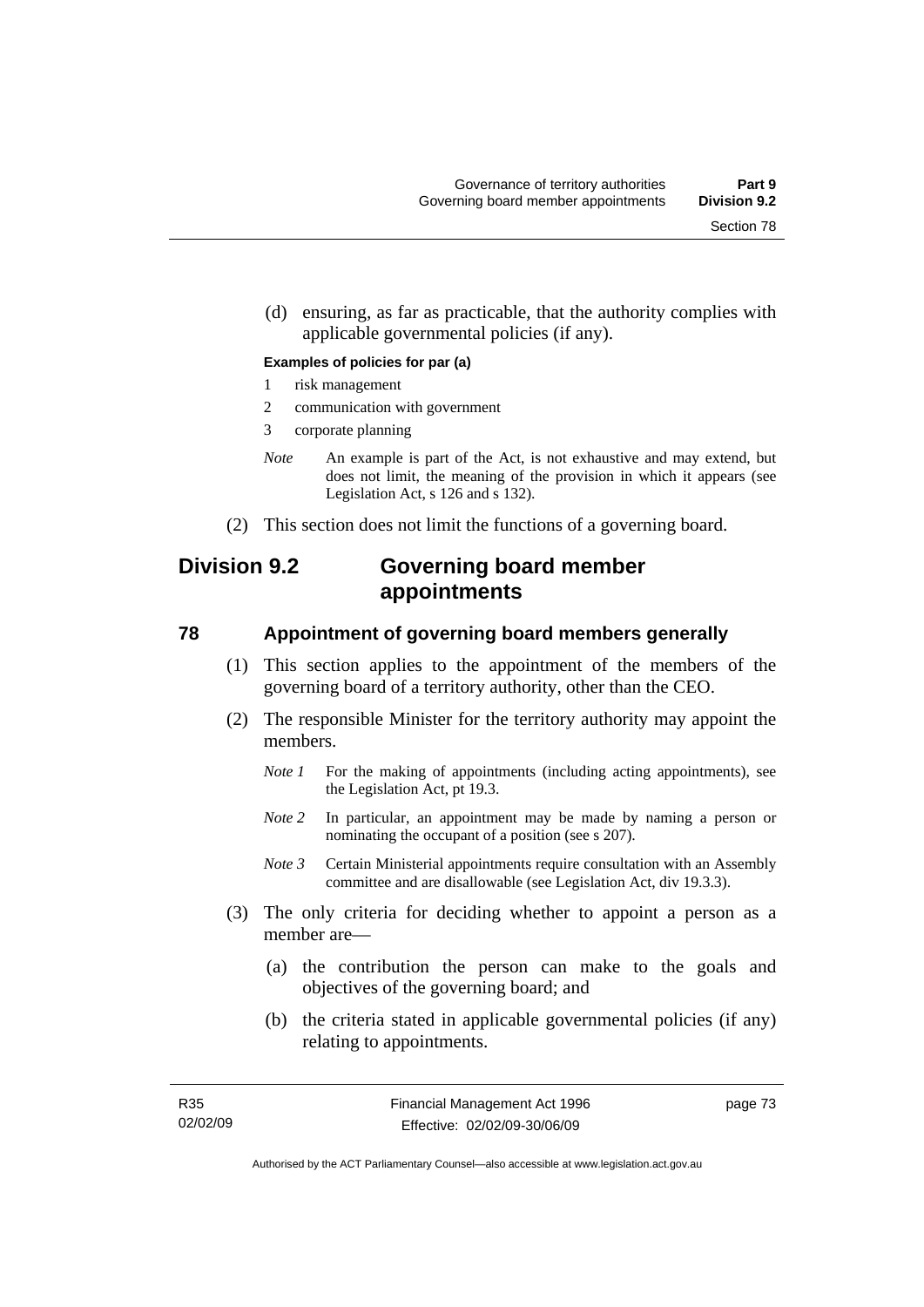- (4) However, the establishing Act may prescribe other criteria for deciding whether to appoint a person as a member.
- (5) An appointment of a member—
	- (a) must not be for longer than 3 years, unless the establishing Act allows a longer period; and
	- (b) is an appointment under the provision of the establishing Act that establishes the governing board.
- (6) The conditions of appointment of a member (other than a member required under the establishing Act to be a public servant or statutory office holder) are the conditions agreed between the Minister and the member, subject to any determination under the *Remuneration Tribunal Act 1995*.

# **79 Appointment of chair and deputy chair**

- (1) The responsible Minister for a territory authority with a governing board may appoint a chair for the board and, unless the establishing Act otherwise provides, a deputy chair for the board.
	- *Note 1* For the making of appointments (including acting appointments), see the Legislation Act, pt 19.3.
	- *Note 2* In particular, an appointment may be made by naming a person or nominating the occupant of a position (see s 207).
	- *Note 3* Certain Ministerial appointments require consultation with an Assembly committee and are disallowable (see Legislation Act, div 19.3.3).
- (2) However, the responsible Minister must not appoint the CEO of the territory authority as chair or deputy chair.
- (3) The responsible Minister must try to ensure that the governing board of a territory authority always has a chair and, unless the establishing Act otherwise provides, deputy chair.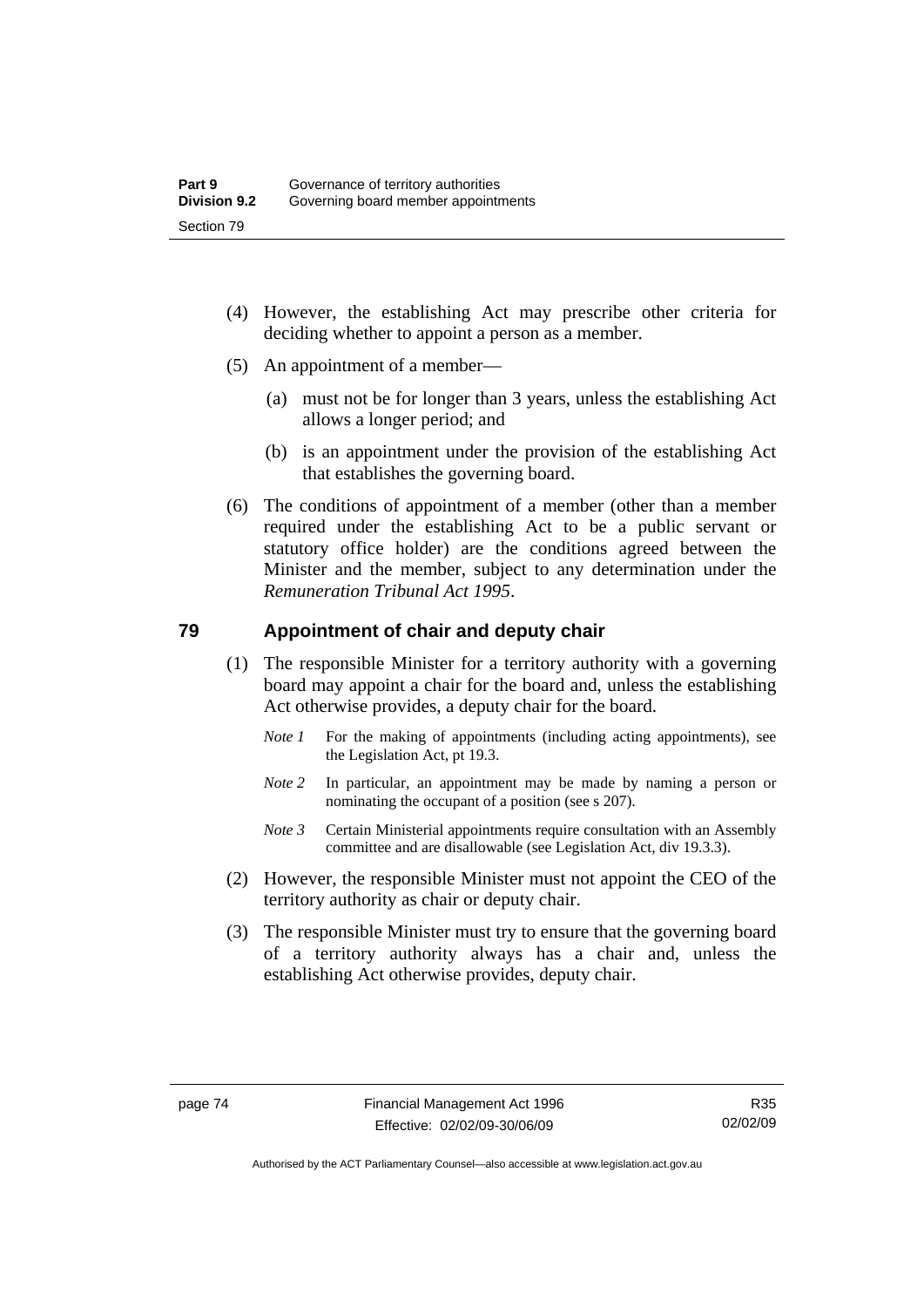#### **80 Appointment of CEO of authority with governing board**

- (1) This section applies to a territory authority with a governing board.
- (2) The governing board of the territory authority must, after consulting the responsible Minister, appoint a CEO for the authority.
	- *Note 1* For the making of appointments (including acting appointments), see the Legislation Act, pt 19.3.
	- *Note 2* In particular, an appointment may be made by naming a person or nominating the occupant of a position (see s 207).
- (3) However, if the CEO is required under the establishing Act to be a public servant, the chief executive of the administrative unit responsible for the establishing Act must, after consulting the governing board and the responsible Minister, appoint a CEO for the authority.
- (4) The CEO is a member of the governing board.
- (5) However, the CEO is not a member of the governing board if it is considering or deciding—
	- (a) the appointment, or the ending of the appointment, of the CEO; or
	- (b) the CEO's conditions of appointment.
- (6) The conditions of appointment of a CEO (other than a CEO required under the establishing Act to be a public servant) are the conditions agreed between the governing board and the CEO, subject to any determination under the *Remuneration Tribunal Act 1995*.

#### **81 Ending board member appointments**

- (1) This section applies to a governing board member other than the CEO.
- (2) The responsible Minister may end the member's appointment—
	- (a) if the member contravenes a territory law; or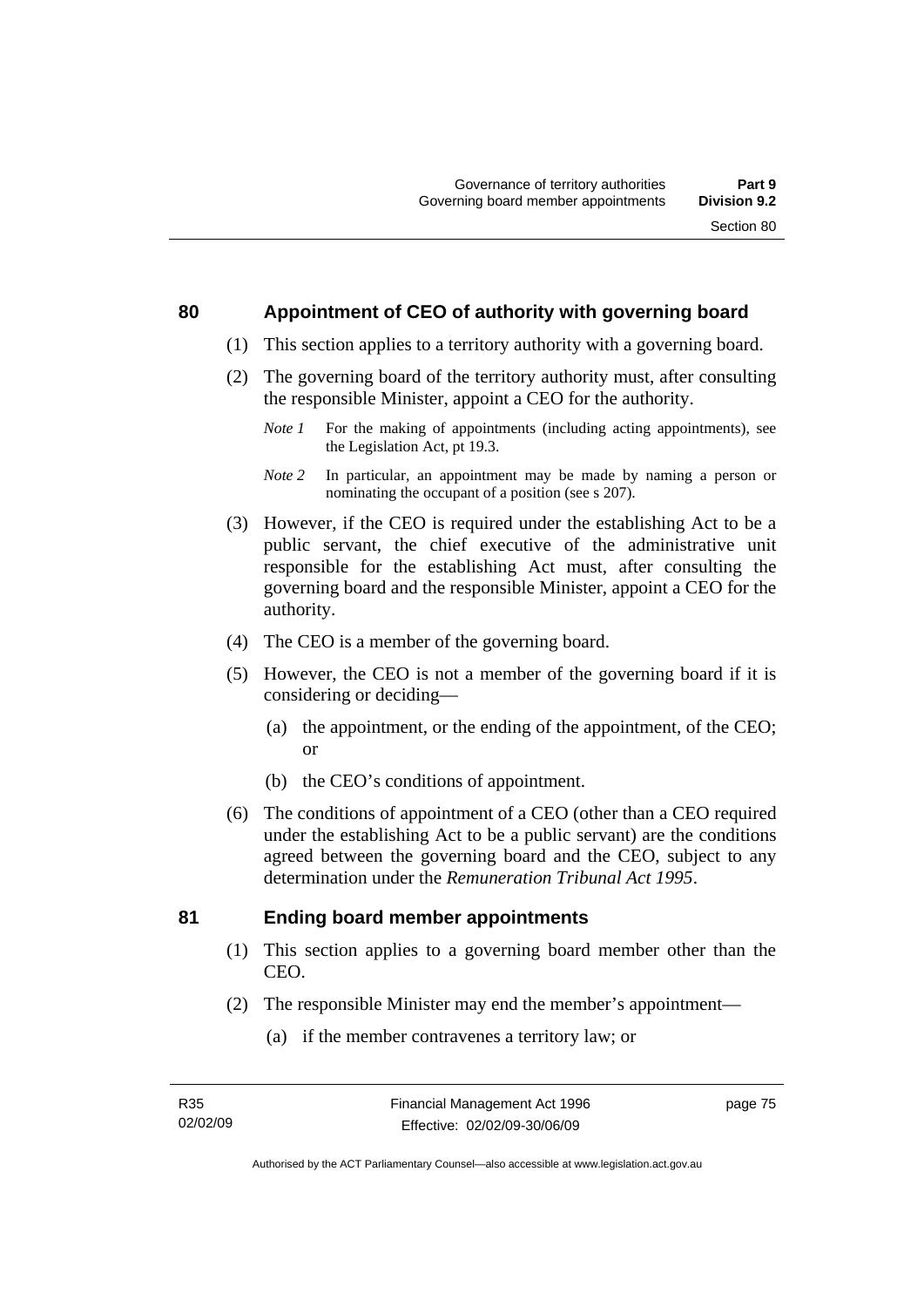- (b) for misbehaviour; or
- (c) if the member becomes bankrupt or executes a personal insolvency agreement; or
- (d) if the member is convicted, or found guilty, in Australia of an offence punishable by imprisonment for at least 1 year; or
- (e) if the member is convicted, or found guilty, outside Australia of an offence that, if it had been committed in the ACT, would be punishable by imprisonment for at least 1 year; or
- (f) if the member exercises the member's functions other than in accordance with section 85 (Honesty, care and diligence of governing board members); or
- (g) if the member fails to take all reasonable steps to avoid being placed in a position where a conflict of interest arises during the exercise of the member's functions; or
- (h) if the member contravenes section 88 (Disclosure of interests by governing board members); or
- (i) if the member is absent from 3 consecutive meetings of the board, otherwise than on approved leave; or
- (j) for physical or mental incapacity, if the incapacity substantially affects the exercise of the member's functions.
- *Note* A person's appointment also ends if the person resigns (see Legislation Act, s 210).
- (3) The Minister may also end the appointment of the member (the *member concerned*) if the board tells the Minister in writing that it has resolved, by a majority of at least  $\frac{2}{3}$  of the members, to recommend to the Minister that the member's appointment be ended.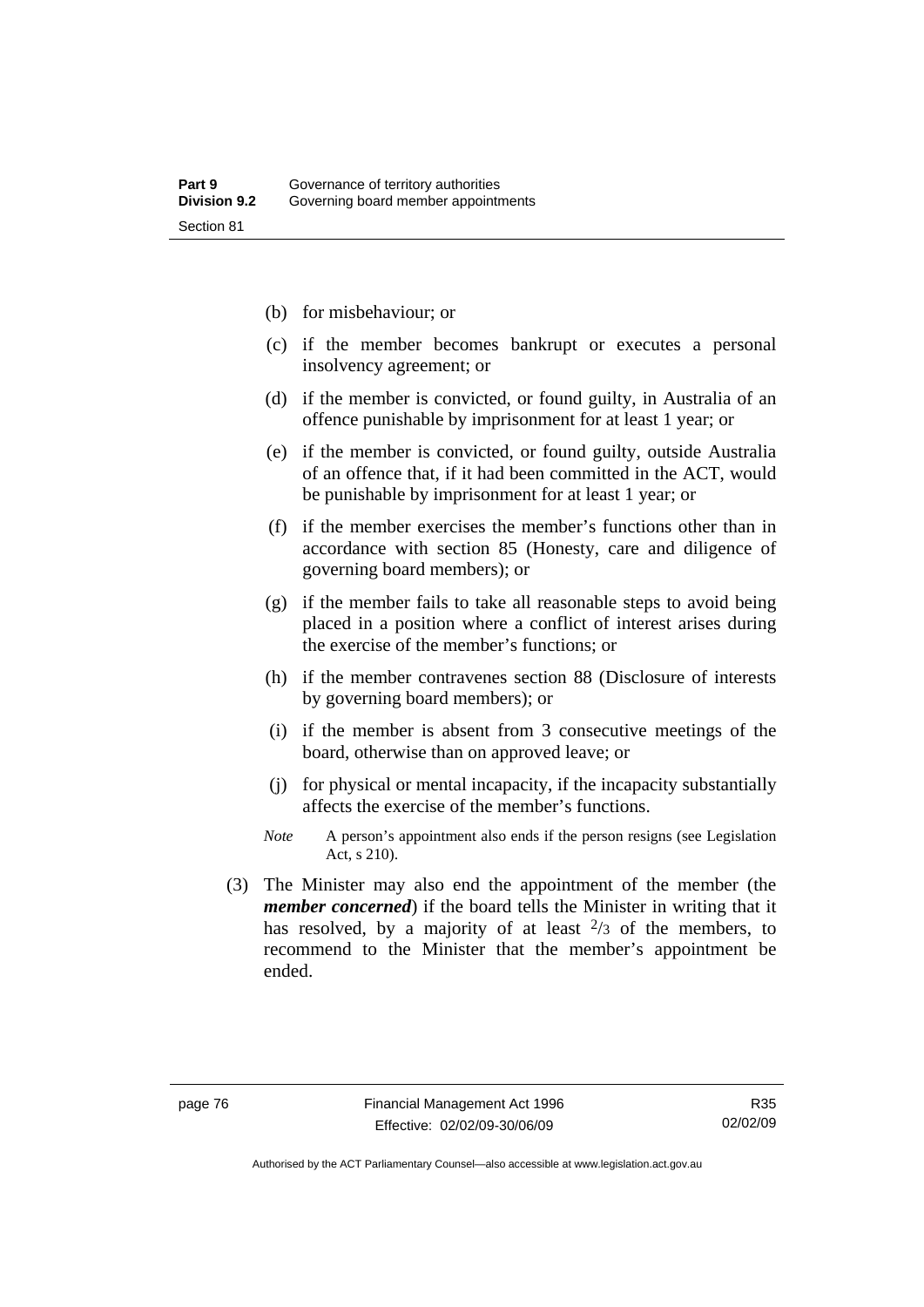- (4) The governing board may pass a resolution mentioned in subsection (3) only if—
	- (a) at least 3 weeks written notice of the intention to consider the proposed resolution has been given to the member concerned; and
	- (b) the member concerned has been given an opportunity to make submissions and present documents to a meeting of the board; and
	- (c) if the member concerned has used the opportunity mentioned in paragraph (b)—a summary of the member's submissions is recorded in the minutes of the board and a copy of any documents presented is included in the minutes.

# **Division 9.3 Functions of governing board members**

# **82 Chair's functions**

The chair of the governing board of a territory authority has the following functions:

- (a) managing the affairs of the governing board;
- (b) ensuring, as far as practicable, that there is a good working relationship between the governing board and management of the authority;
- (c) ensuring the responsible Minister is kept informed about the operations of the authority.

# **83 Deputy chair's functions**

 (1) If the chair of the governing board of a territory authority is absent or cannot for any reason exercise the functions of the chair, the deputy chair of the governing board must exercise the functions of the chair.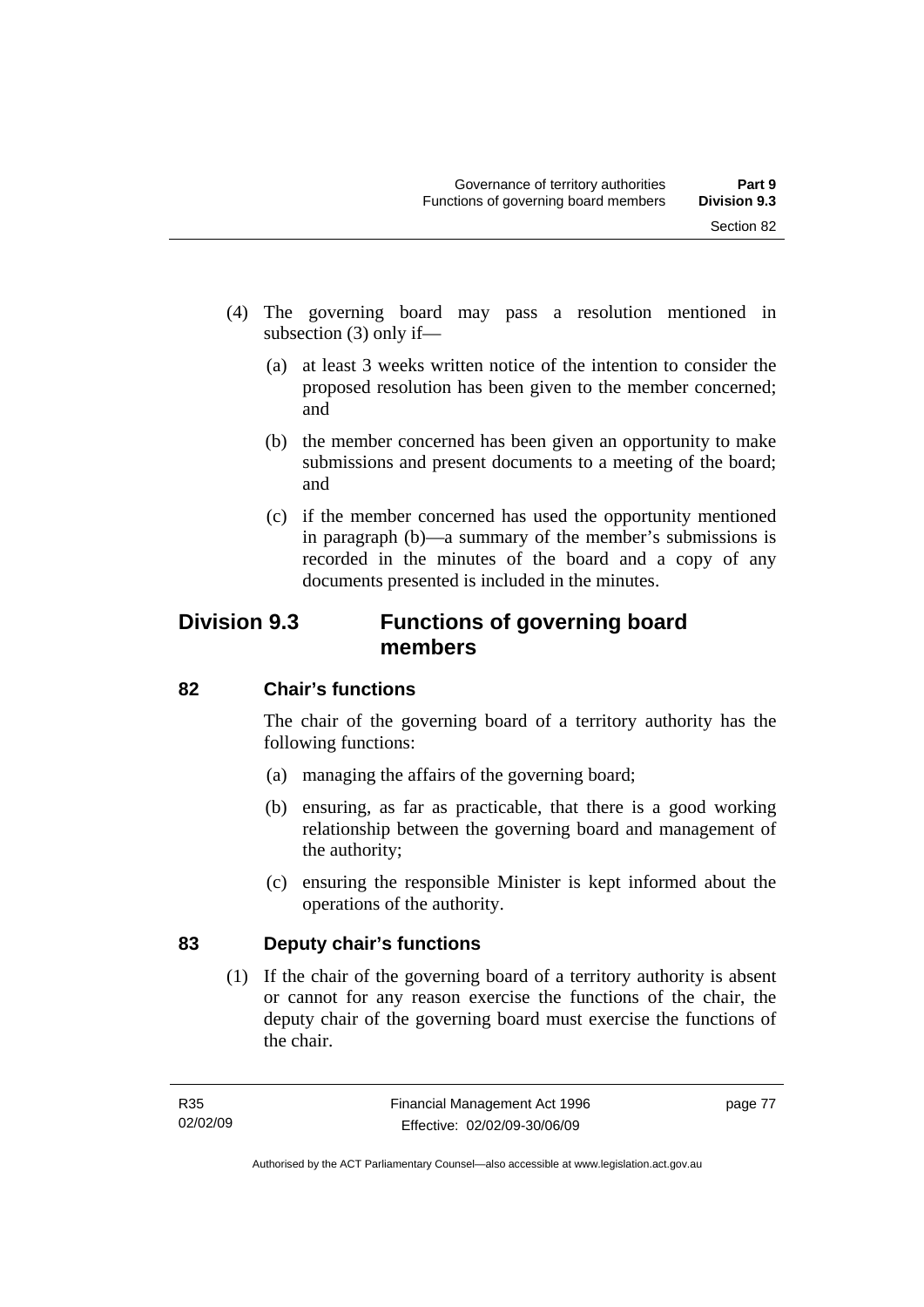- (2) However, this section does not apply to a territory authority if the establishing Act for the authority provides that it need not have a deputy chair.
	- *Note* The Legislation Act, s 209 deals with acting appointments.

#### **84 CEO's functions**

- (1) The CEO of a territory authority with a governing board has the following functions:
	- (a) ensuring, as far as practicable, that the authority's statement of intent is implemented effectively and efficiently;

**Example of implementation of statement of intent**  achieving objectives in statement of intent

- (b) managing the day-to-day operations of the authority in accordance with—
	- (i) applicable governmental policies (if any); and
	- (ii) the policies of the authority set by the board; and
	- (iii) each legal requirement that applies to the authority;

#### **Example for par (iii)**

a direction by the independent competition and regulatory commission that relates to the authority

- (c) regularly advising the board about the operation and financial performance of the authority;
- (d) immediately advising the board about significant events.
	- *Note* An example is part of the Act, is not exhaustive and may extend, but does not limit, the meaning of the provision in which it appears (see Legislation Act, s 126 and s 132).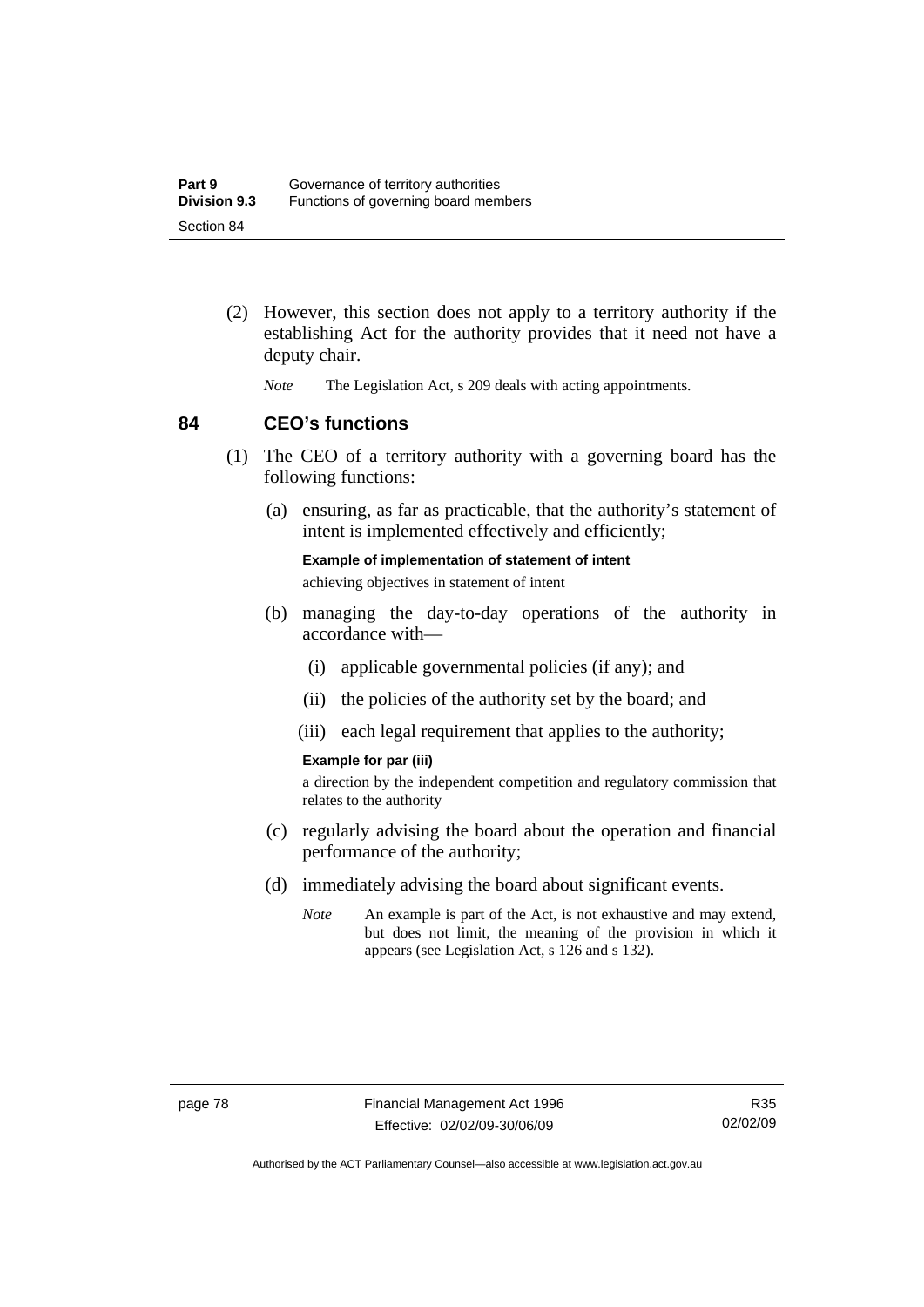(2) In this section:

*significant event*, for a territory authority, means an event that the authority is required to tell the responsible Minister about under section 101.

# **85 Honesty, care and diligence of governing board members**

In exercising the functions of a governing board member, a member must exercise the degree of honesty, care and diligence required to be exercised by a director of a corporation in relation to the affairs of the corporation.

# **86 Conflicts of interest by governing board members**

A governing board member must take all reasonable steps to avoid being placed in a position where a conflict of interest arises during the exercise of the member's functions.

# **87 Agenda to require disclosure of interest item**

The agenda for each meeting of a territory authority governing board must include an item requiring any material interest in an issue to be considered at the meeting to be disclosed to the meeting.

# **88 Disclosure of interests by governing board members**

- (1) If a governing board member has a material interest in an issue being considered, or about to be considered, by the governing board, the member must disclose the nature of the interest at a board meeting as soon as practicable after the relevant facts come to the member's knowledge.
	- *Note Material interest* is defined in s (4). The definition of *indirect interest* in s (4) applies to the definition of *material interest*.
- (2) The disclosure must be recorded in the governing board's minutes and, unless the board otherwise decides, the member must not—
	- (a) be present when the board considers the issue; or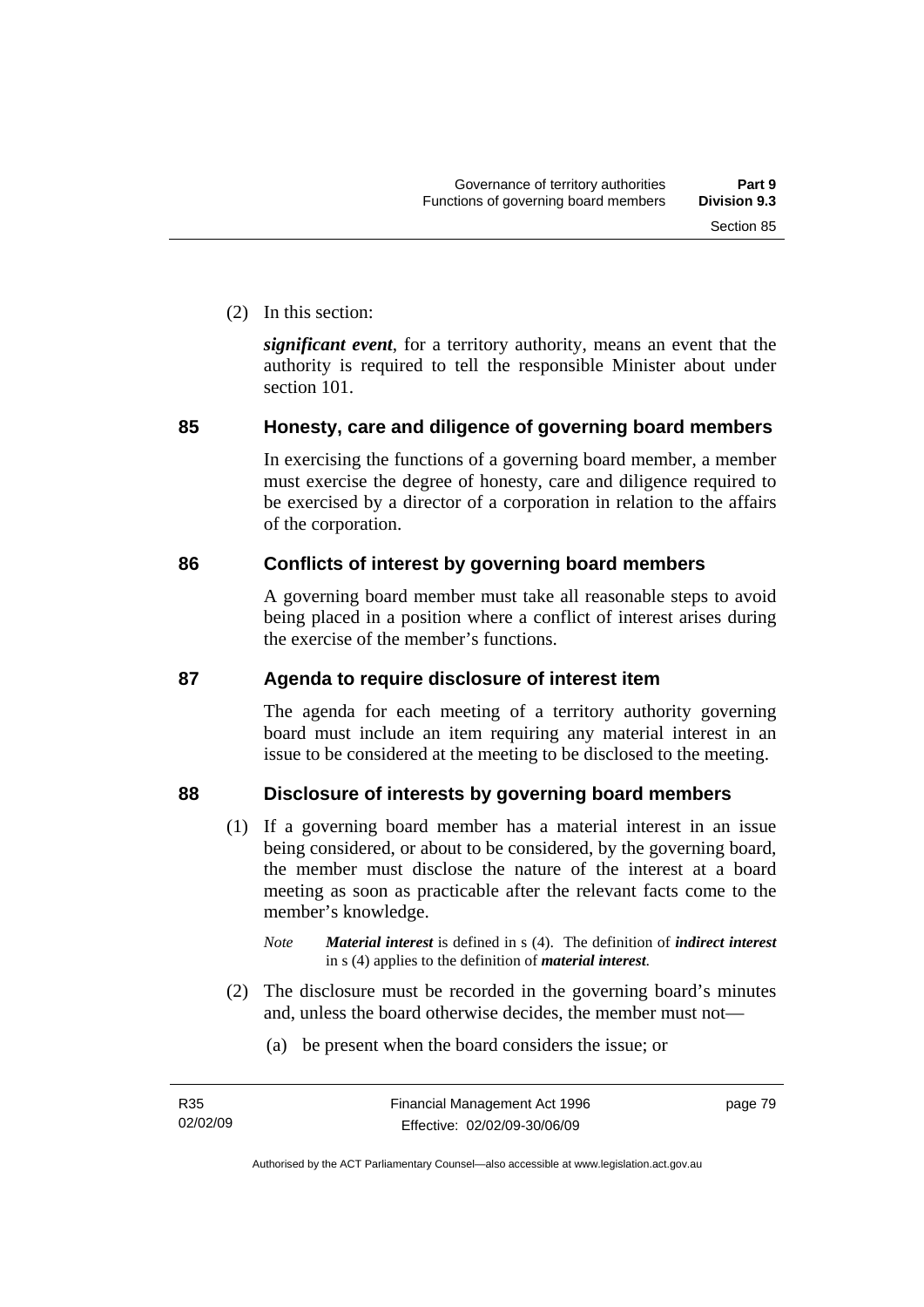#### (b) take part in a decision of the board on the issue.

#### **Example**

Albert, Boris and Chloe are members of a governing board. They have an interest in an issue being considered at a governing board meeting and they disclose the interest as soon as they become aware of it. Albert's and Boris's interests are minor but Chloe has a direct financial interest in the issue.

The governing board considers the disclosures and decides that because of the nature of the interests:

- Albert may be present when the board considers the issue but not take part in the decision
- Boris may be present for the consideration and take part in the decision.

The board does not make a decision allowing Chloe to be present or take part in the board's decision. Accordingly, since Chloe has a material interest she cannot be present for the consideration of the issue or take part in the decision.

- *Note* An example is part of the Act, is not exhaustive and may extend, but does not limit, the meaning of the provision in which it appears (see Legislation Act, s 126 and s 132).
- (3) Any other governing board member who also has a material interest in the issue must not be present when the board is considering its decision under subsection (2).
- (4) In this section:

*associate*, of a person, means—

- (a) the person's business partner; or
- (b) a close friend of the person; or
- (c) a family member of the person.

*executive officer*, of a corporation, means a person (however described) who is concerned with, or takes part in, the corporation's management, whether or not the person is a director of the corporation.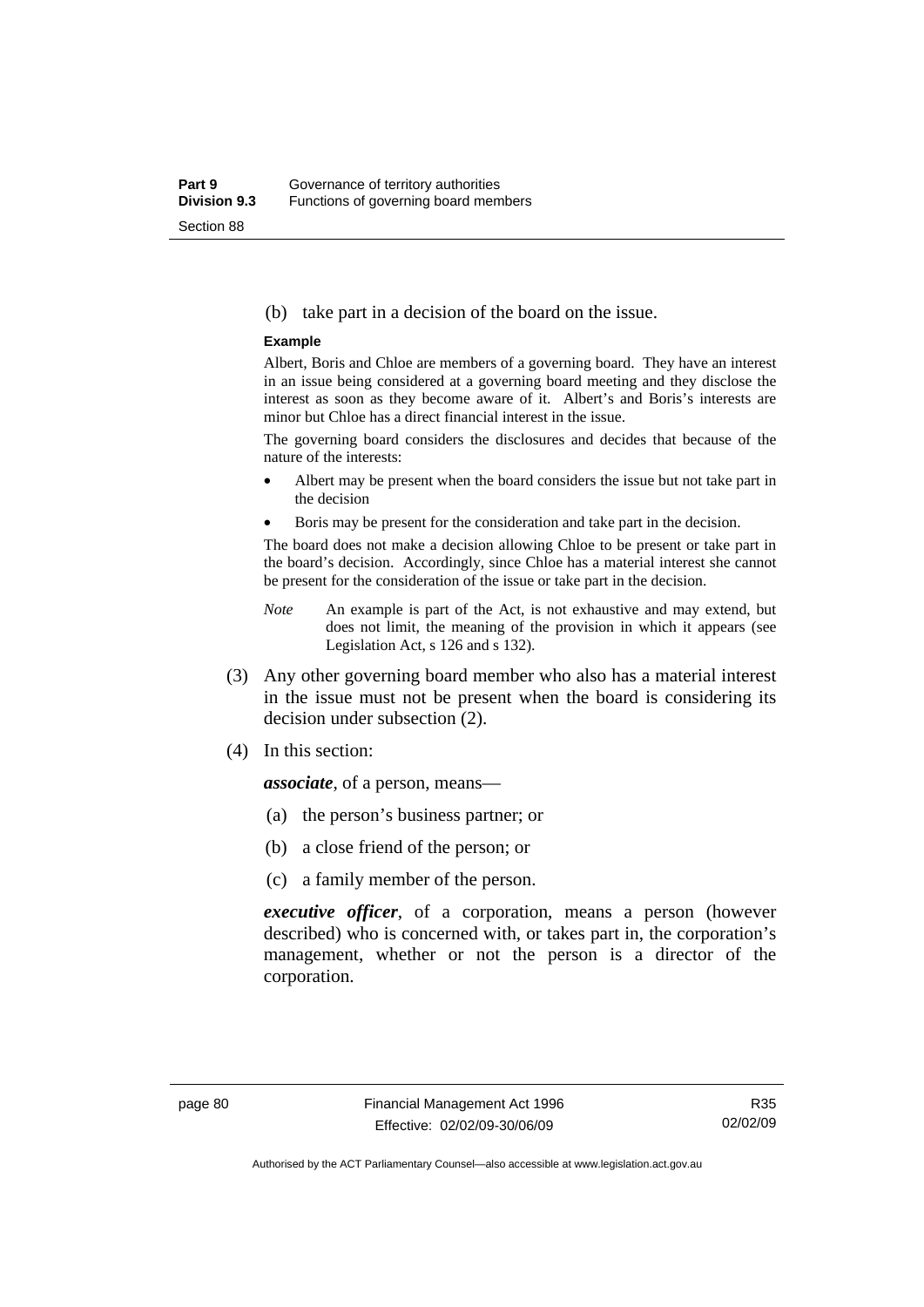*indirect interest*—without limiting the kinds of indirect interests a person may have, a person has an *indirect interest* in an issue if any of the following has an interest in the issue:

- (a) an associate of the person;
- (b) a corporation if the corporation has not more than 100 members and the person, or an associate of the person, is a member of the corporation;
- (c) a subsidiary of a corporation mentioned in paragraph (b);
- (d) a corporation if the person, or an associate of the person, is an executive officer of the corporation;
- (e) the trustee of a trust if the person, or an associate of the person, is a beneficiary of the trust;
- (f) a member of a firm or partnership if the person, or an associate of the person, is a member of the firm or partnership;
- (g) someone else carrying on a business if the person, or an associate of the person, has a direct or indirect right to participate in the profits of the business.

*material interest*—a governing board member has a *material interest* in an issue if the member has—

- (a) a direct or indirect financial interest in the issue; or
- (b) a direct or indirect interest of any other kind if the interest could conflict with the proper exercise of the member's functions in relation to the board's consideration of the issue.

#### **89 Reporting of disclosed governing board interests to Minister**

 (1) Within 3 months after the day a material interest is disclosed under section 88 (1), the chair of the governing board must report to the responsible Minister in writing about—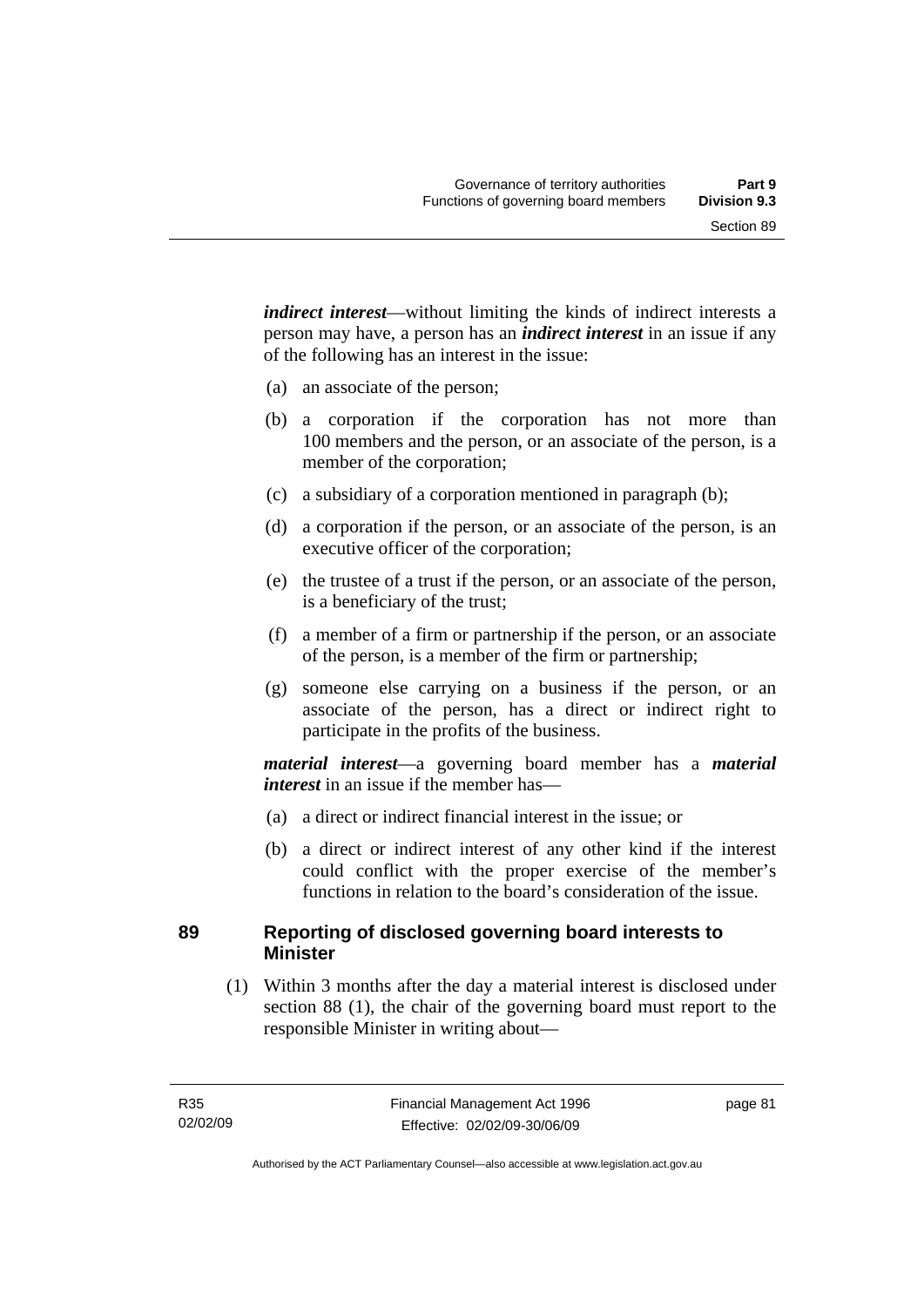- (a) the disclosure; and
- (b) the nature of the interest disclosed; and
- (c) any decision by the board under section 88 (2).
- (2) The chair must also give the responsible Minister, not later than 31 days after the end of each financial year, a statement that sets out the information given to the Minister in reports under subsection (1) that relate to disclosures made during the previous financial year.
- (3) The responsible Minister must give a copy of the statement to the relevant committee of the Legislative Assembly within 31 days after the day the Minister receives the statement.
- (4) In this section:

#### *relevant committee* means—

- (a) a standing committee of the Legislative Assembly nominated by the Speaker for subsection (3); or
- (b) if no nomination under paragraph (a) is in effect—the standing committee of the Legislative Assembly responsible for public accounts.

#### **90 Protection of governing board members from liability**

- (1) A governing board member is not civilly liable for anything done or omitted to be done honestly and without recklessness—
	- (a) in the exercise of a function under a territory law; or
	- (b) in the reasonable belief that the act or omission was in the exercise of a function under a territory law.
- (2) Any liability that would, apart from this section, attach to a governing board member of a territory authority attaches instead to the authority.

Authorised by the ACT Parliamentary Counsel—also accessible at www.legislation.act.gov.au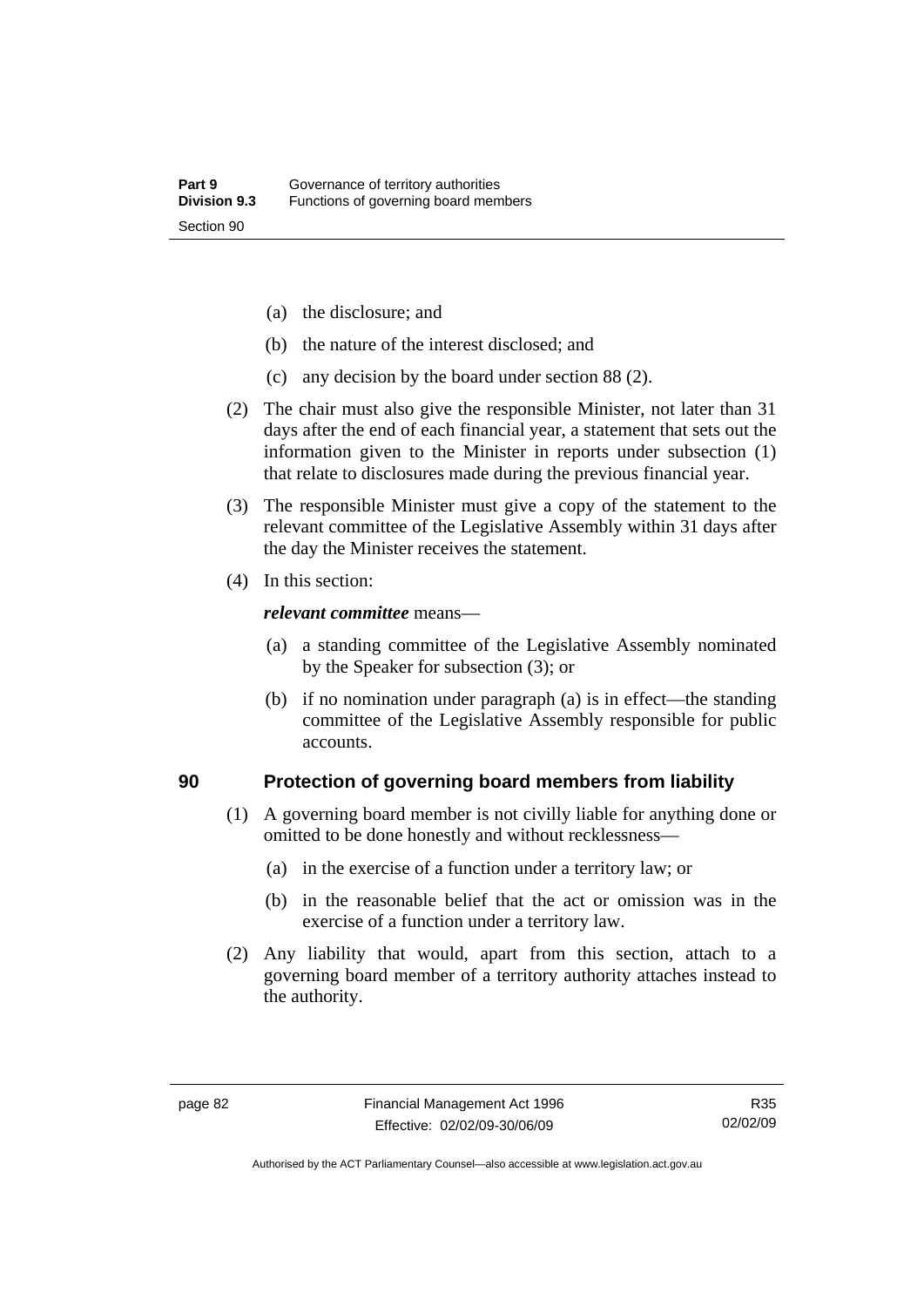#### **91 Indemnification and exemption of governing board members**

- (1) A territory authority must not exempt a governing board member (whether directly or through another entity) from liability to the authority.
- (2) A territory authority must not indemnify a governing board member (whether directly or through another entity and whether by agreement or by making a payment) against any of the following liabilities incurred as a board member:
	- (a) a liability owed to the authority;
	- (b) a liability owed to someone other than the authority that did not arise from honest conduct.
- (3) A territory authority must not indemnify a governing board member (whether directly or through another entity and whether by agreement or by making a payment) against legal costs incurred as a member if the costs are incurred—
	- (a) in defending or resisting a proceeding if the person is found to have a liability for which the person could not be indemnified under subsection (2); or
		- *Note* A governing board member is not personally liable for certain acts done or omissions made honestly and without recklessness (see s 90).
	- (b) in defending or resisting a criminal proceeding in which the person is found guilty.
- (4) In this section:

*authority* includes a subsidiary (if any) of the authority.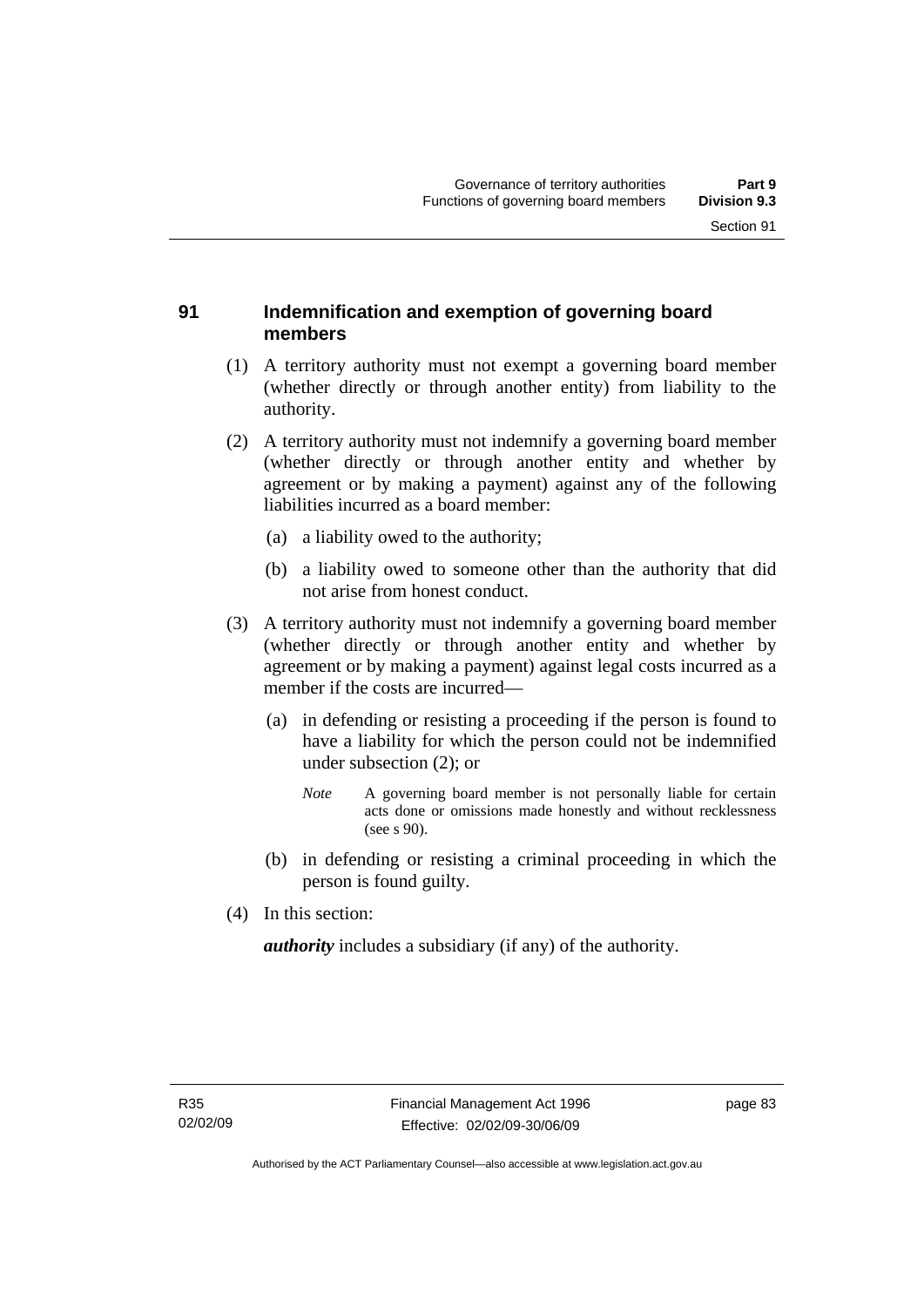#### **92 Compensation for exercise of functions etc**

- (1) A person may claim compensation from the Territory if the person suffers loss because of the exercise, or purported exercise, of a function under this part or the establishing Act.
- (2) Compensation may be claimed and ordered in a proceeding for compensation brought in a court of competent jurisdiction.
- (3) A court may order the payment of reasonable compensation for the loss or expense only if it is satisfied it is just to make the order in the circumstances of the particular case.
- (4) A regulation may prescribe matters that may, must or must not be taken into account by the court in considering whether it is just to make the order.

# **Division 9.4 Governing board meetings**

# **93 Time and place of governing board meetings**

- (1) Meetings of the governing board of a territory authority are to be held when and where it decides.
- (2) However, the governing board must meet—
	- (a) at least once every 3 months; or
	- (b) if the establishing Act requires the governing board to meet more frequently—at the times required under the establishing Act.
- (3) The chair—
	- (a) may at any time call a meeting of the governing board; and
	- (b) must call a meeting if asked by the Minister or at least 2 members.
- (4) The chair must give the other members reasonable notice of the time and place of a meeting called by the chair.

R35 02/02/09

Authorised by the ACT Parliamentary Counsel—also accessible at www.legislation.act.gov.au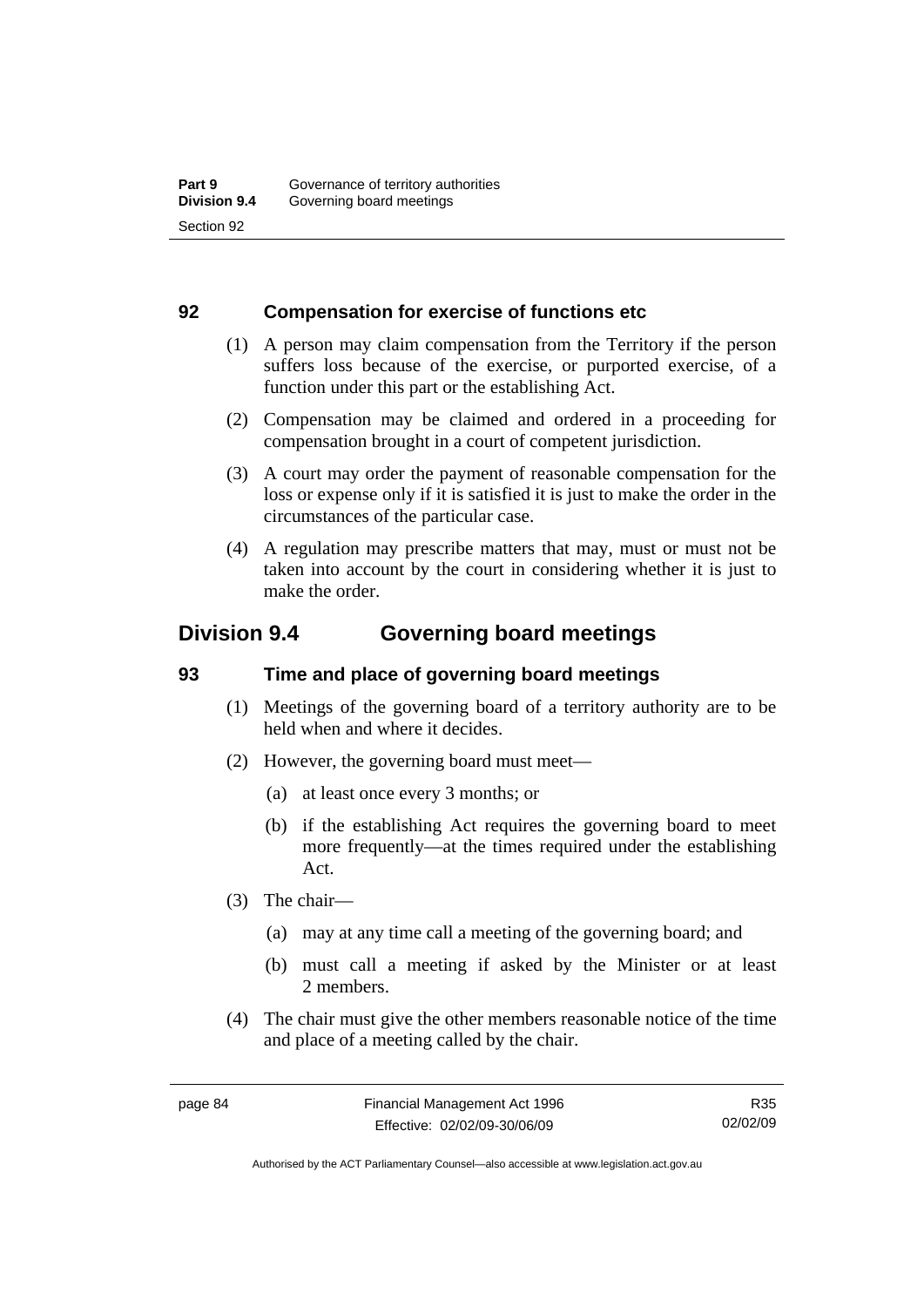#### **94 Presiding member at governing board meetings**

- (1) The chair presides at all meetings at which the chair is present.
- (2) If the chair is absent and the governing board has a deputy chair, the deputy chair presides.
- (3) If the chair and the deputy chair are absent or the chair is absent and there is no deputy chair, the member chosen by the members present presides.
- (4) However, the members must not choose the CEO to preside.

# **95 Quorum at governing board meetings**

- (1) Business may be carried on at a meeting of the governing board only if at least 1/2 the number of members appointed are present.
- (2) However, if the establishing Act for the governing board provides that a board member is a non-voting member, that board member is not counted as a member appointed or present for subsection (1).

# **96 Voting at governing board meetings**

- (1) At a meeting of the governing board each member has a vote on each question to be decided, unless the establishing Act for the board otherwise provides.
- (2) A question is decided by a majority of the votes of the members present and voting but, if the votes are equal, the member presiding has a deciding vote.

# **97 Conduct of governing board meetings etc**

 (1) The governing board may conduct its proceedings (including its meetings) as it considers appropriate.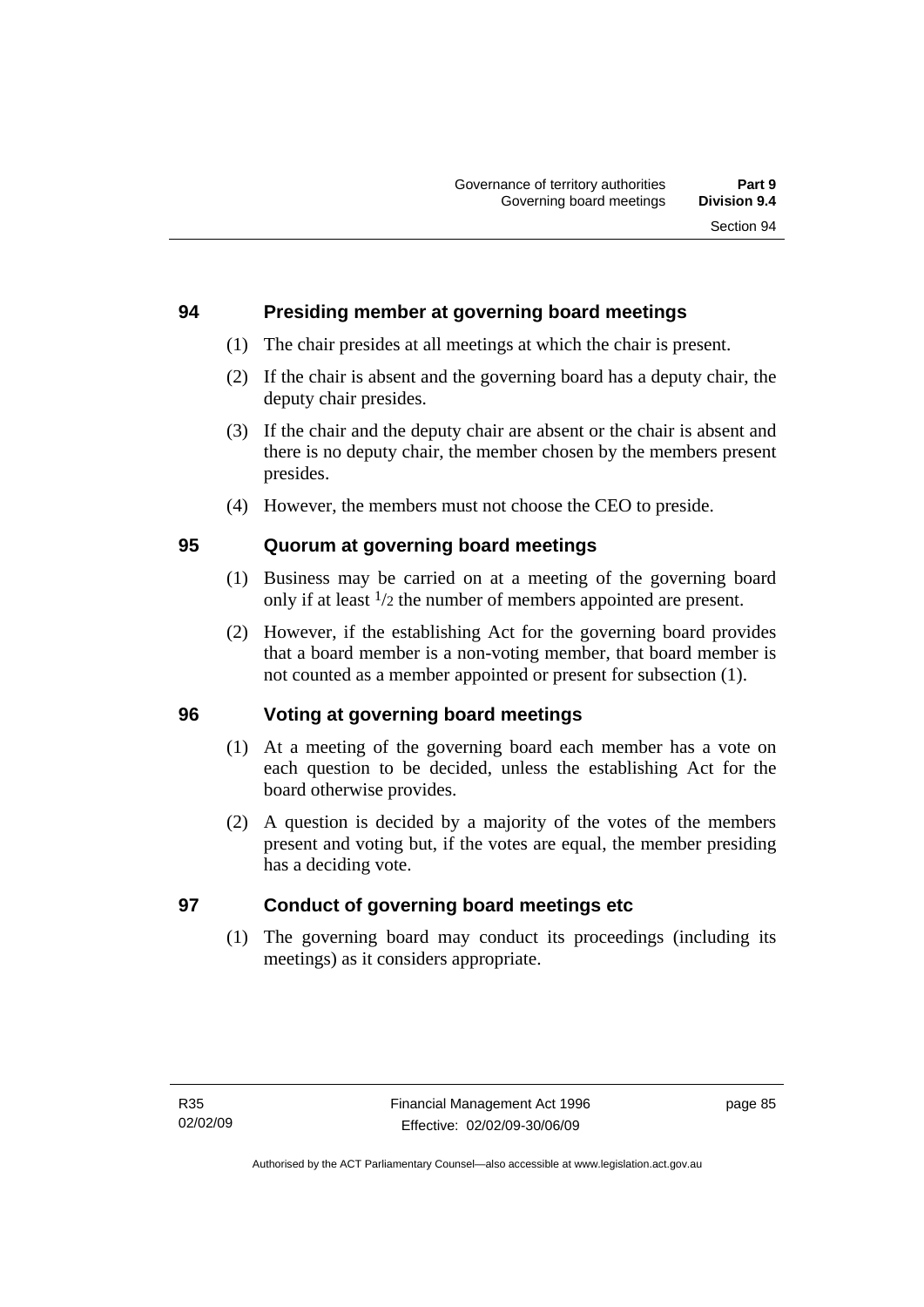(2) A meeting may be held using a method of communication, or a combination of methods of communication, that allows a board member taking part to hear what each other member taking part says without the members being in each other's presence.

#### **Examples**

a phone link, a satellite link, an internet or intranet link

- *Note* An example is part of the Act, is not exhaustive and may extend, but does not limit, the meaning of the provision in which it appears (see Legislation Act, s 126 and s 132).
- (3) A governing board member who takes part in a meeting conducted under subsection (2) is taken, for all purposes, to be present at the meeting.
- (4) A resolution is a valid resolution of the governing board, even if it is not passed at a meeting of the board, if all members agree to the proposed resolution in writing or by electronic communication.

#### **Example of electronic communication**  email

(5) The board must keep minutes of its meetings.

# **Division 9.5 Requirements and obligations for territory authorities**

#### **98 Limitations on authorities forming corporations etc**

- (1) A relevant territory authority must not do any of the following without the Treasurer's prior written approval:
	- (a) subscribe for, or purchase, shares in or debentures or other securities of, a corporation;
	- (b) form, or take part in the formation of, a corporation.

Authorised by the ACT Parliamentary Counsel—also accessible at www.legislation.act.gov.au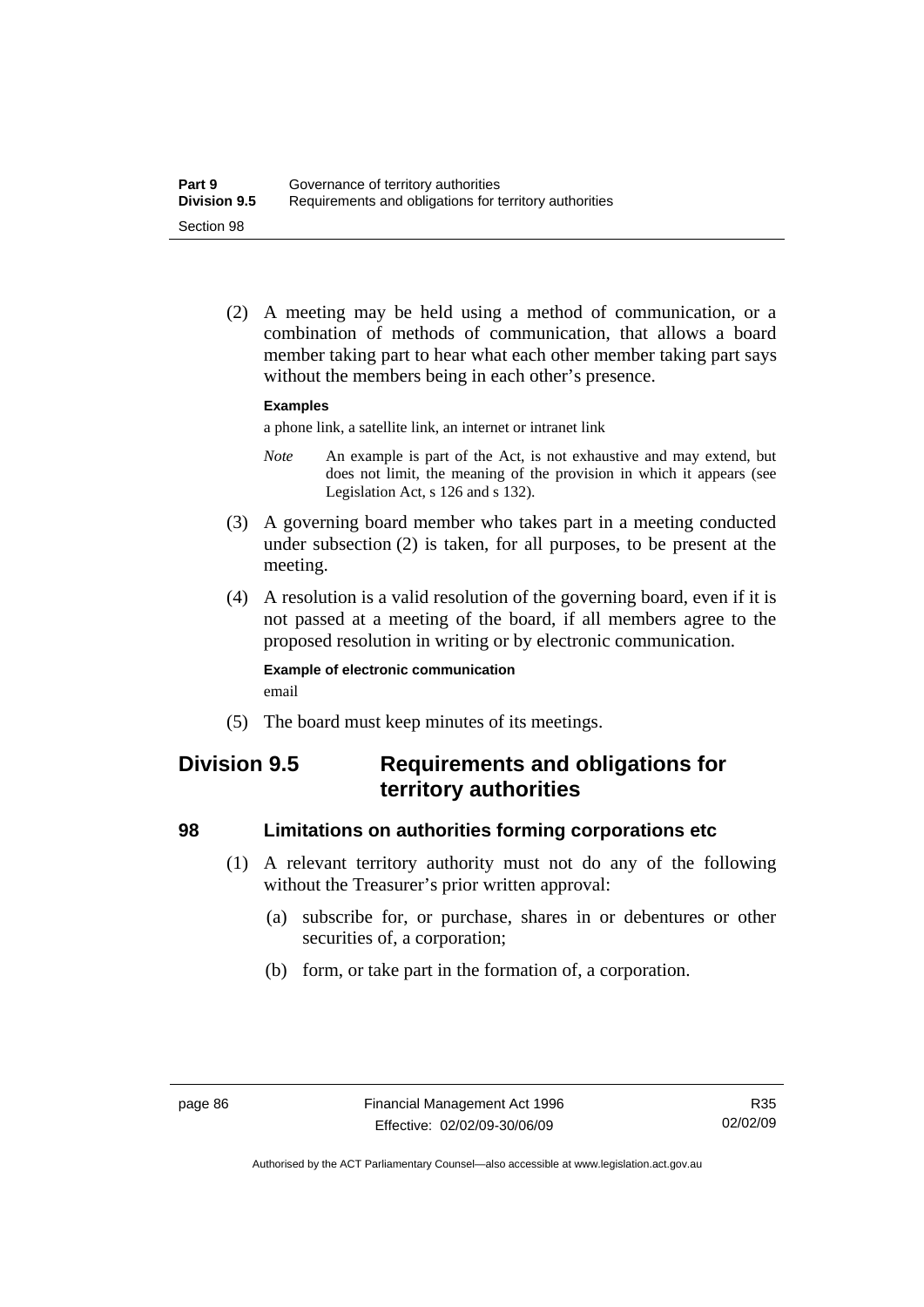- (2) An approval under subsection (1)—
	- (a) must relate only to a particular corporation or proposed corporation; and
	- (b) may be given subject to the conditions or restrictions stated in the approval.
- (3) If a relevant territory authority does something mentioned in subsection (1), the authority must tell the responsible Minister within 2 weeks after the day the authority does the thing.
- (4) The responsible Minister must—
	- (a) prepare a written statement setting out details of, and reasons for, the relevant territory authority's action; and
	- (b) present the statement to the Legislative Assembly within 6 sitting days after the day the Minister is told about the action.
- (5) A statement need not include any material that is commercially sensitive.
- (6) However, if commercially sensitive information is not included in the statement, the responsible Minister must, when presenting the statement to the Legislative Assembly, also present a further statement setting out the general nature of the information and the reason for its non-inclusion in the statement.

# **99 Limitations on authorities taking part in joint ventures and trusts**

- (1) A relevant territory authority must not take part in a joint venture or trust without the Treasurer's prior written approval.
- (2) An approval under subsection (1)—
	- (a) may apply generally or may relate to a particular proposed joint venture or trust; and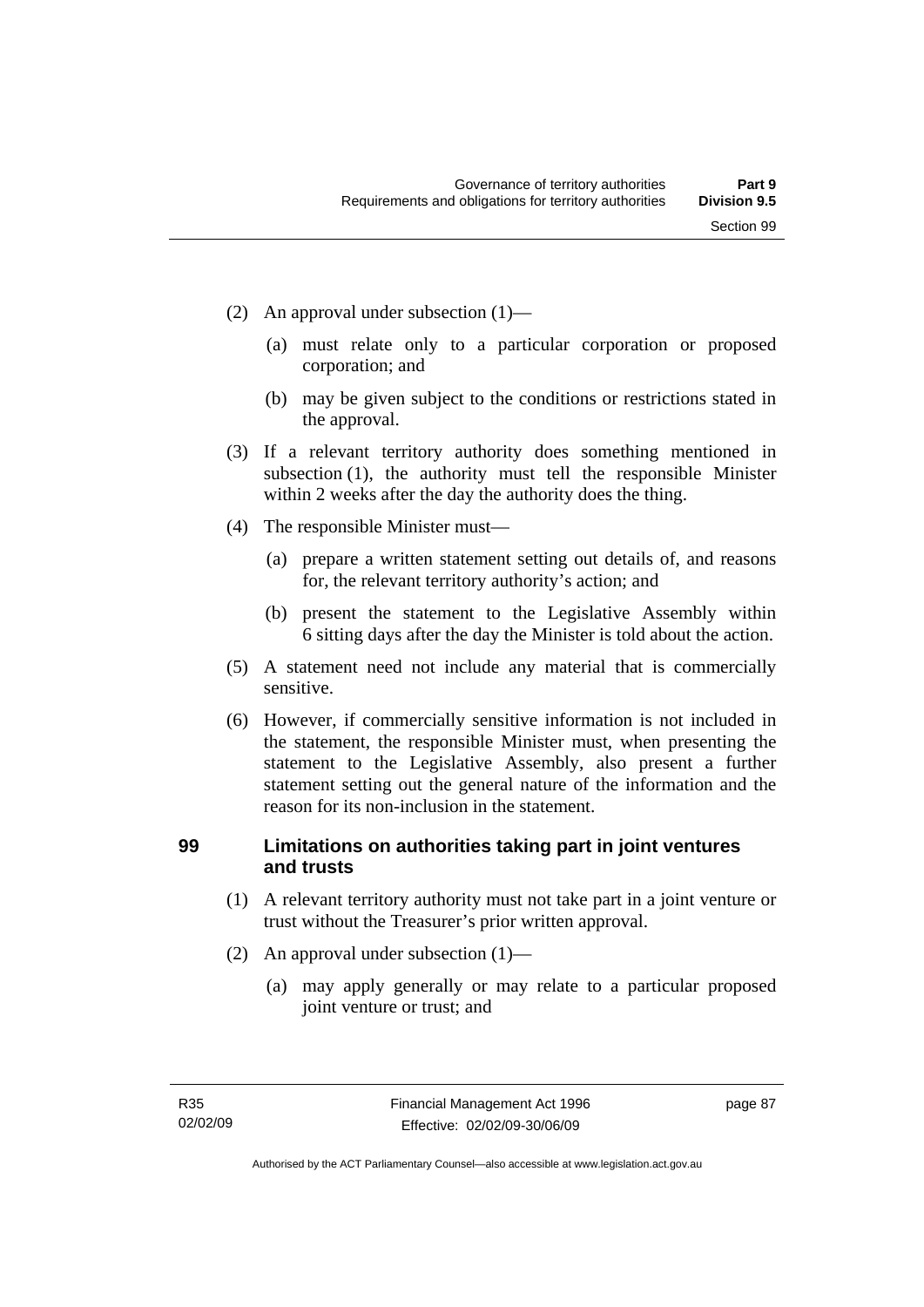- (b) may be given subject to the conditions or restrictions stated in the approval.
- (3) If a relevant territory authority enters into an agreement for a joint venture or trust, the authority must tell the responsible Minister within 2 weeks after the day the authority enters into the agreement.
- (4) The responsible Minister must—
	- (a) prepare a written statement setting out details of, and reasons for, the agreement; and
	- (b) present the statement to the Legislative Assembly within 6 sitting days after the day the Minister is told about the agreement.
- (5) A statement need not include any material that is commercially sensitive.
- (6) However, if commercially sensitive information is not included in the statement, the responsible Minister must, when presenting the statement to the Legislative Assembly, also present a further statement setting out the general nature of the information and the reason for its non-inclusion in the statement.

#### **100 Corporations, joint ventures and trusts in which authority has interest**

- (1) If a relevant territory authority has a controlling interest in a corporation, joint venture or trust, the authority must ensure that—
	- (a) the auditor-general is appointed auditor for the corporation, joint venture or trust; and
	- (b) the corporation or joint venture, or a trustee for the trust, does not do anything that the authority itself could not do.
- (2) If a relevant territory authority has an interest, other than a controlling interest, in a corporation, joint venture or trust, the

Authorised by the ACT Parliamentary Counsel—also accessible at www.legislation.act.gov.au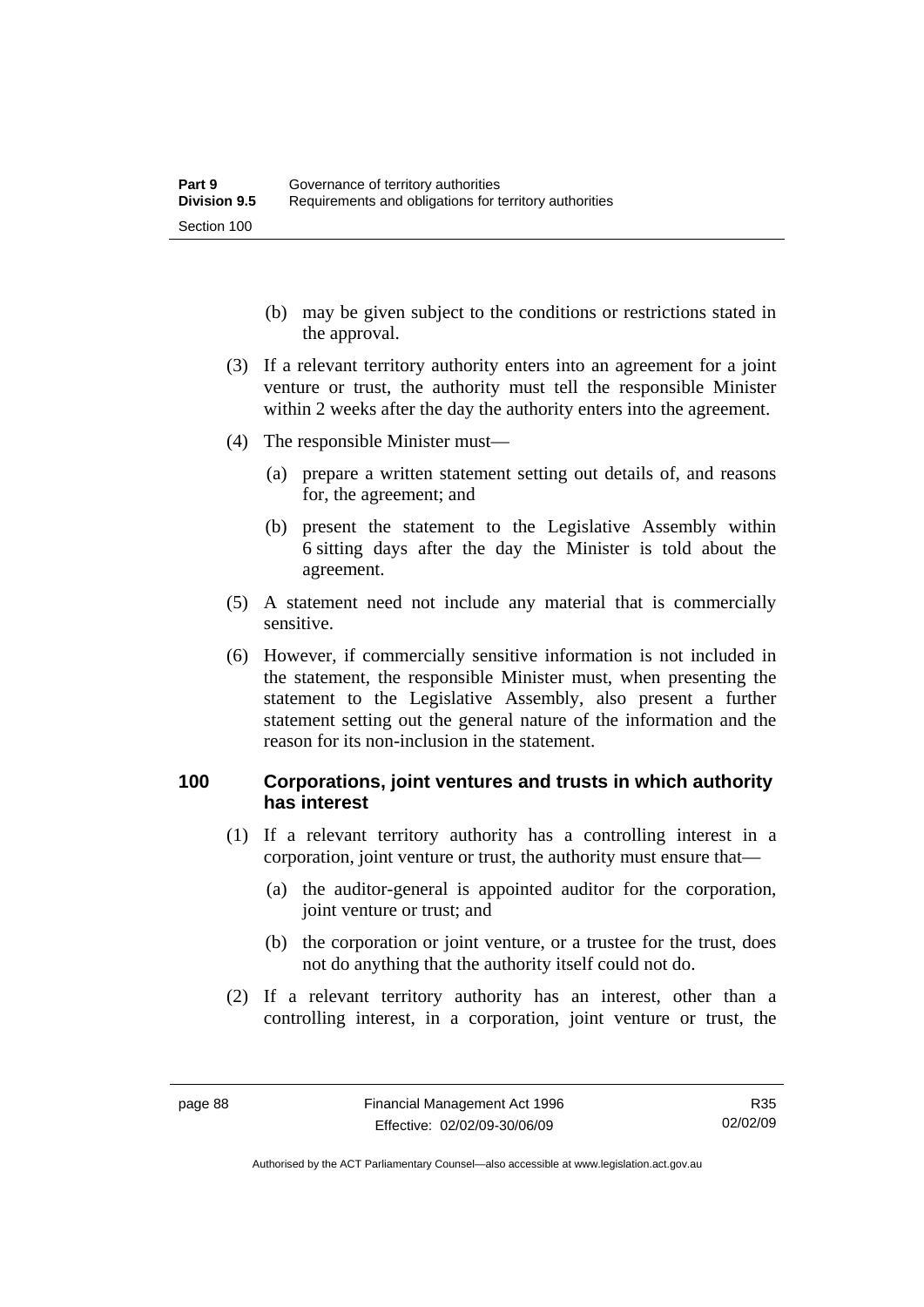authority must try to ensure that the auditor-general is appointed auditor for the corporation, joint venture or trust.

- *Note* The *Auditor-General Act 1996*, s 14 allows the auditor-general to require a person to give to the auditor-general information and documents.
- (3) In this section—

*controlling interest*—see the *Auditor-General Act 1996*, section 5.

#### **101 Obligation of authorities to tell Minister about significant events**

- (1) A relevant territory authority must, as soon as practicable, tell the responsible Minister of any significant event that affects, or seems likely to affect—
	- (a) the value of the authority; or
	- (b) a significant part of the authority's assets; or
	- (c) the performance of the authority as a whole; or
	- (d) the carrying out of a significant activity of the authority.
- (2) For this section, an event, part of assets or activity is *significant* for a relevant territory authority if—
	- (a) it is significant when interpreted in accordance with accounting standards relating to materiality ordinarily used in Australia when the decision about whether it is significant is made; or
	- (b) a document published by the authority identifies it as significant (however described); or
	- (c) a memorandum of understanding or other agreement between the responsible Minister or Treasurer and the authority identifies it as significant (however described); or
	- (d) it is prescribed under the financial management guidelines.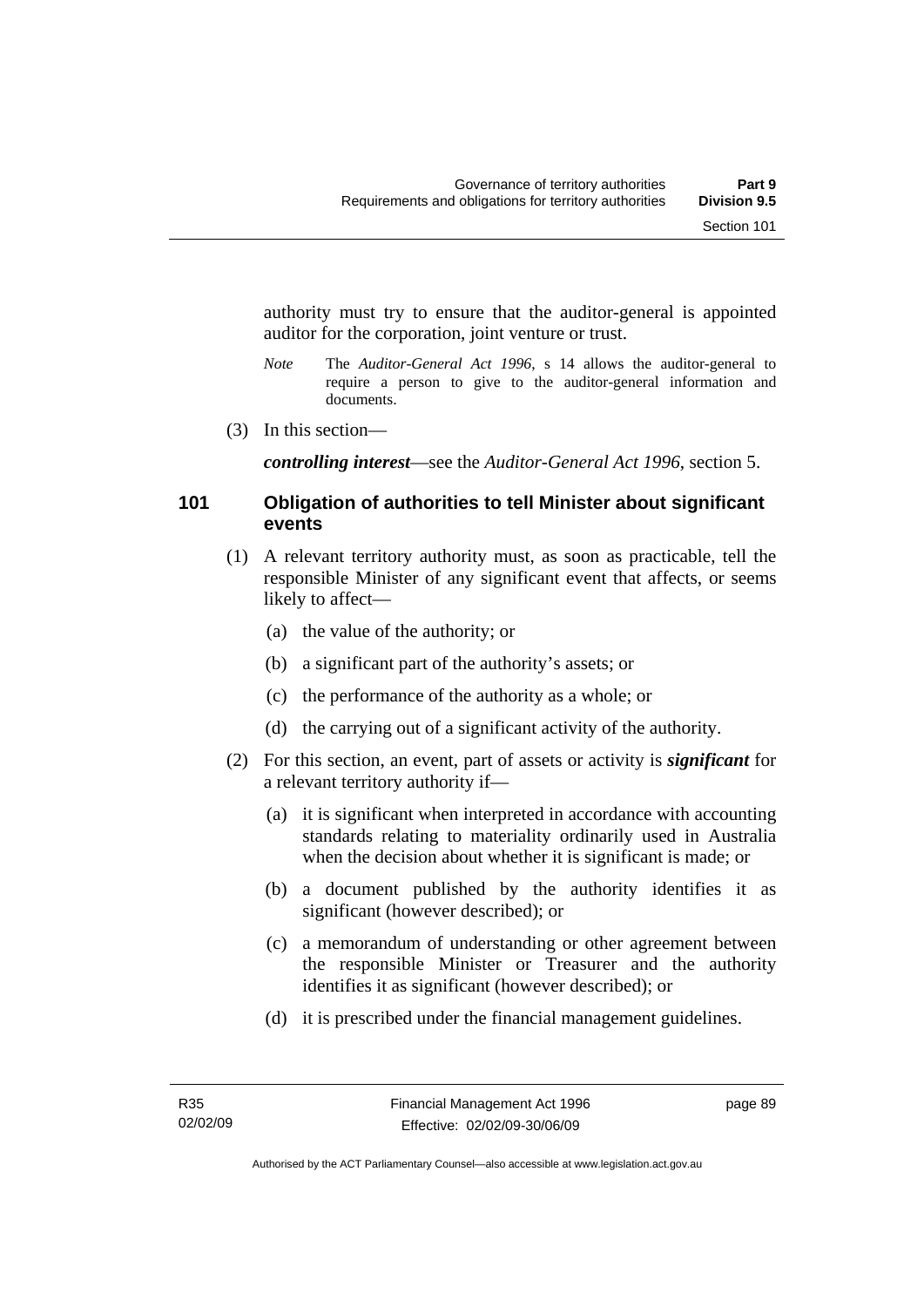# **102 Ministerial directions to authorities about financial etc statements**

- (1) The responsible Minister for a relevant territory authority may, in writing, direct the relevant person for the authority to give the Minister financial or other statements relating to the authority.
- (2) Without limiting subsection (1), the direction may state the form in which the statements are to be given and the period to which they must relate.
- (3) A relevant person for a relevant territory authority who receives a direction under subsection (1) must prepare the statements required by the direction and give them to the responsible Minister within 1 month after the day the person receives the direction or, if a longer period is allowed by the Minister, within the longer period.
- (4) The responsible Minister must not allow a longer period under subsection (3) for complying with a direction unless satisfied that there are special circumstances that justify the longer period.
- (5) In this section:

*relevant person*, for a relevant territory authority, means—

- (a) if the authority has a governing board—the chair of the governing board; or
- (b) if the authority does not have a governing board—the chief executive officer.

# **103 Application of government policies to authorities**

 (1) The responsible Minister for a relevant territory authority may, after consulting the authority, tell the authority, in writing, the general government policies (*applicable governmental policies*) that are to apply to the authority.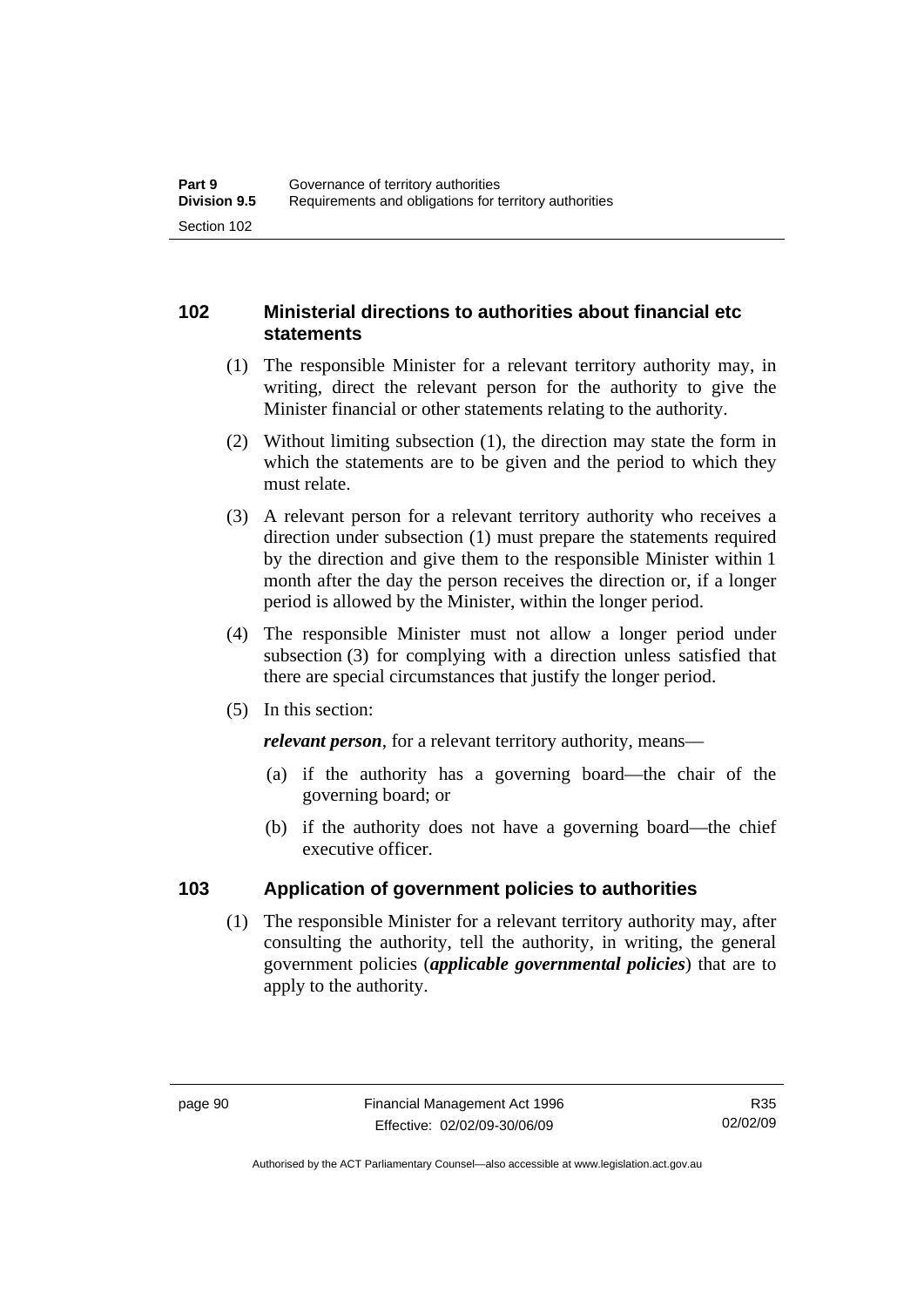- (2) A relevant territory authority must ensure that the authority complies, as far as practicable, with the applicable governmental policies.
- (3) For the *Trade Practices Act 1974* (Cwlth), this Act authorises—
	- (a) the decision to apply applicable governmental policies to an authority; and
	- (b) the doing of, or the failure to do, anything by or in relation to the authority to comply with applicable governmental policies.
- (4) A notice under subsection (1) is a notifiable instrument.

# **Division 9.6 Restructuring of territory authorities**

# **104 Purpose of div 9.6**

The purpose of this division is to facilitate the transfer of assets, rights and liabilities of, or held by, territory authorities to which this division applies.

*Note 1* A *liability* includes an obligation (see Legislation Act, dict, pt 1).

*Note 2* See also the Legislation Act, dict, def *asset*.

# **105 What territory authorities does div 9.6 apply to?**

- (1) This division applies to a territory authority if the authority is prescribed by regulation for this division.
- (2) A reference in this division to a *division 9.6 authority* is a reference to a territory authority to which this division applies.
- (3) To remove any doubt—
	- (a) nothing in this Act prevents a division 9.6 authority also being a division 9.7 authority; and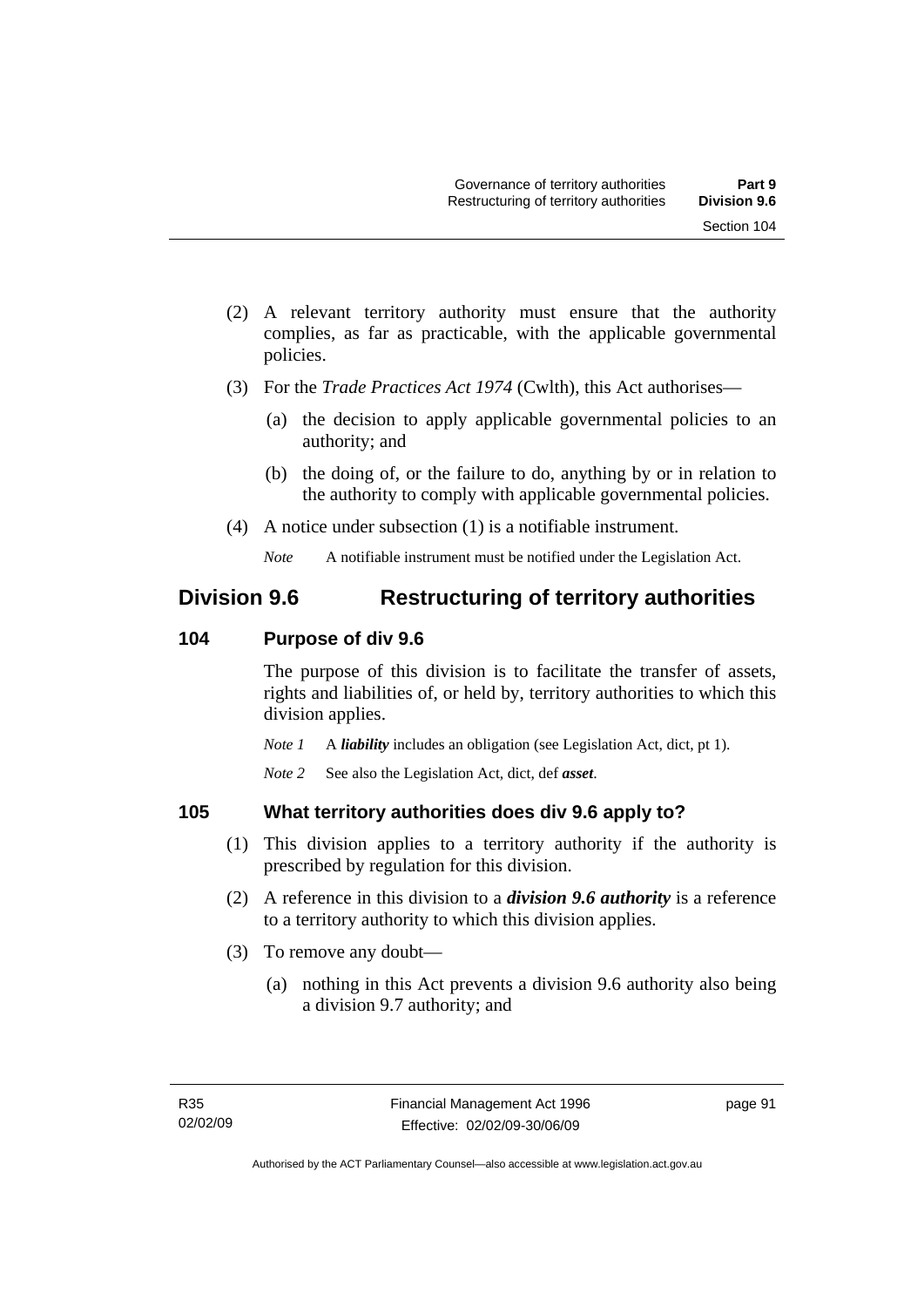(b) a regulation may prescribe a territory authority for this division whether or not this part would otherwise apply to the authority.

#### **106 Responsible Minister may direct div 9.6 authority to sell or transfer assets**

- (1) The responsible Minister for a division 9.6 authority may direct the authority to sell or transfer a stated asset of, or held by, the authority.
- (2) The direction may also impose on the division 9.6 authority requirements to assist or regulate, or otherwise in relation to, the sale or transfer.

#### **Examples of other requirements**

- 1 that a sale or transfer must be to a stated entity
- 2 that a sale or transfer must be finished before a stated time
- 3 that a sale or transfer must be undertaken in a stated way
- 4 that an asset must be sold for a price within a stated price-range
- 5 that an asset must be marketed, and the sale undertaken, through a stated agent
- *Note* An example is part of the Act, is not exhaustive and may extend, but does not limit, the meaning of the provision in which it appears (see Legislation Act, s 126 and s 132).
- (3) The division 9.6 authority must comply with the direction.
- (4) A direction under subsection (1) is a notifiable instrument.

*Note* A notifiable instrument must be notified under the Legislation Act.

 (5) To remove any doubt, this section is additional to, and does not limit, any other provision of this division.

#### **107 Transfer of assets by declaration—div 9.6 authorities**

 (1) The responsible Minister for a division 9.6 authority may make 1 or more of the following declarations (a *transfer declaration*) in relation to an asset of, or held by, the authority: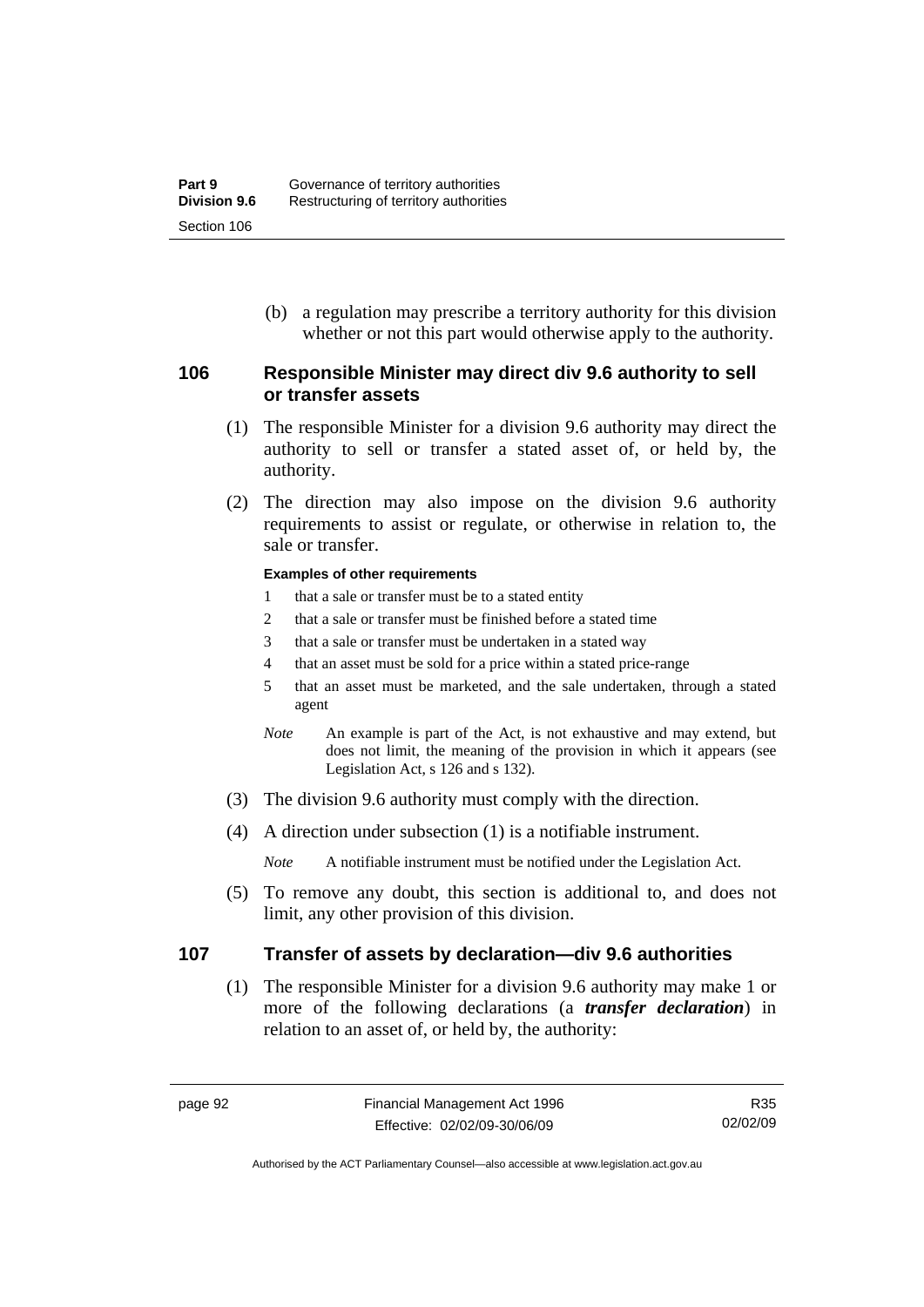- (a) a declaration that the stated asset vests in a stated entity at a stated time without a conveyance, transfer or assignment;
- (b) a declaration that a stated instrument relating to the asset continues to have effect after the asset vests in a stated entity as if a reference in the instrument to the authority were a reference to the entity;
- (c) a declaration that a stated entity becomes the authority's successor in law in relation to the asset after the asset vests in the entity.
- (2) A transfer declaration has effect in accordance with its terms.
- (3) A transfer declaration is a notifiable instrument.

- (4) To remove any doubt, the making of a transfer declaration in relation to an asset of, or held by, a division 9.6 authority does not prevent the authority from transferring assets not dealt with in the declaration otherwise than in accordance with the declaration.
- (5) To remove any doubt, this section is additional to, and does not limit, any other provision of this division.

# **108 Transfer of contractual rights and liabilities by declaration—div 9.6 authorities**

- (1) The responsible Minister for a division 9.6 authority may declare that the authority's rights and liabilities under a stated contract to which the authority is party—
	- (a) stop being the rights and liabilities of the authority at a stated time; and
	- (b) become rights and liabilities of a stated entity at that time.
- (2) The responsible Minister for a division 9.6 authority may declare that a stated contract continues to have effect after a stated time as if a reference in the contract were a reference to a stated entity.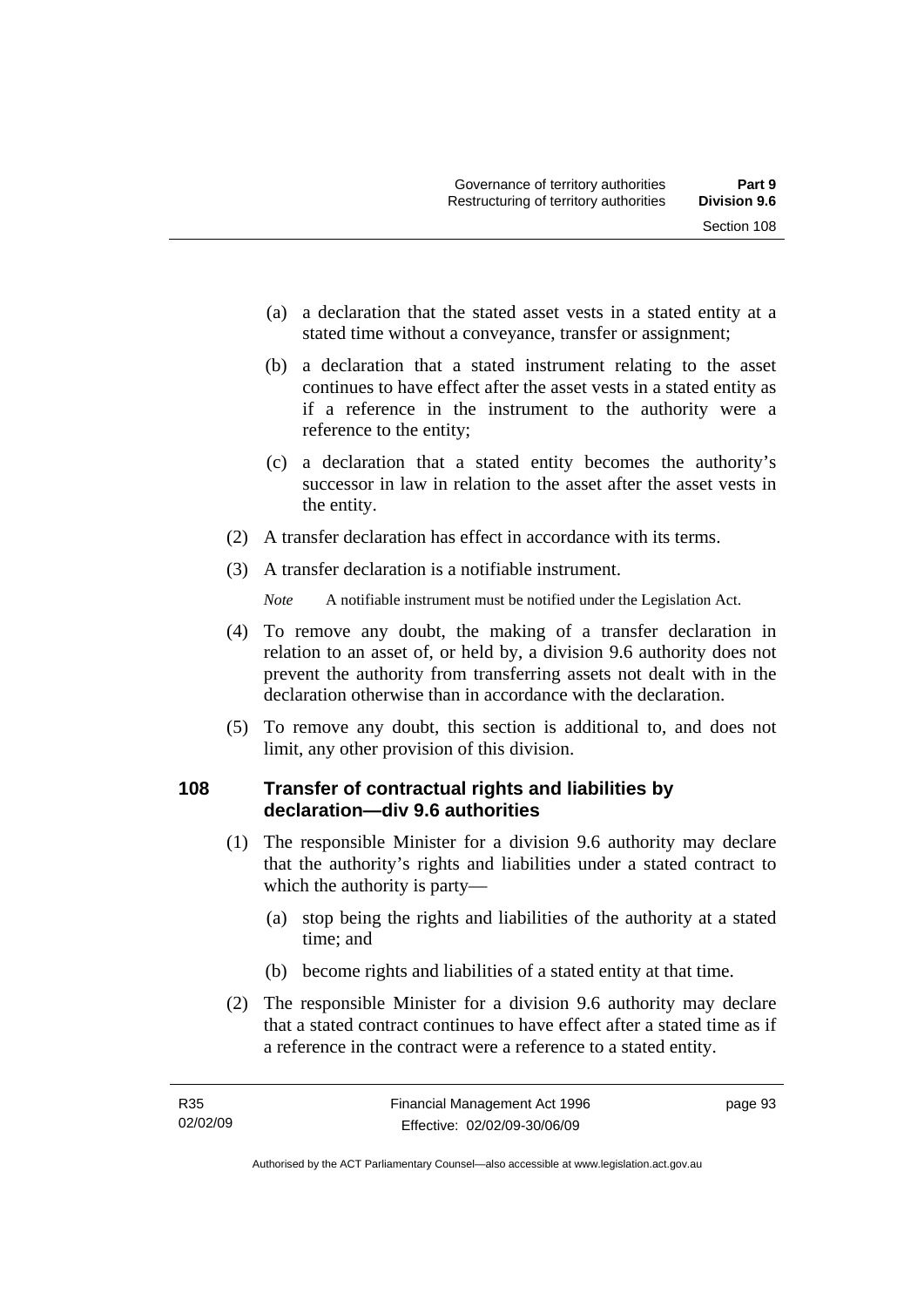- (3) The responsible Minister for a division 9.6 authority may declare that a stated instrument relating to a stated contract continues to have effect after the authority's rights and liabilities under the contract become rights and liabilities of a stated entity as if a reference in the instrument to the authority were a reference to the entity.
- (4) The responsible Minister for a division 9.6 authority may declare that a stated person becomes the authority's successor in law, in relation to the authority's rights and liabilities under a stated contract, immediately after the authority's rights and liabilities under the contract become rights and liabilities of the entity.
- (5) A declaration under this section has effect according to its terms.
- (6) A declaration under this section is a notifiable instrument.

 (7) To remove any doubt, this section is additional to, and does not limit, any other provision of this division.

# **109 Transfer of liabilities by declaration—div 9.6 authorities**

- (1) The responsible Minister for a division 9.6 authority may make 1 or more of the following declarations in relation to a liability of the authority:
	- (a) a declaration that a stated liability stops being a liability of the authority and becomes a liability of a stated entity at a stated time;
	- (b) a declaration that a stated instrument relating to a stated liability continues to have effect after the liability becomes a liability of a stated entity as if a reference in the instrument to the authority were a reference to the entity;
	- (c) a declaration that a stated entity becomes the authority's successor in law in relation to a stated liability immediately after the liability becomes a liability of the entity.

Authorised by the ACT Parliamentary Counsel—also accessible at www.legislation.act.gov.au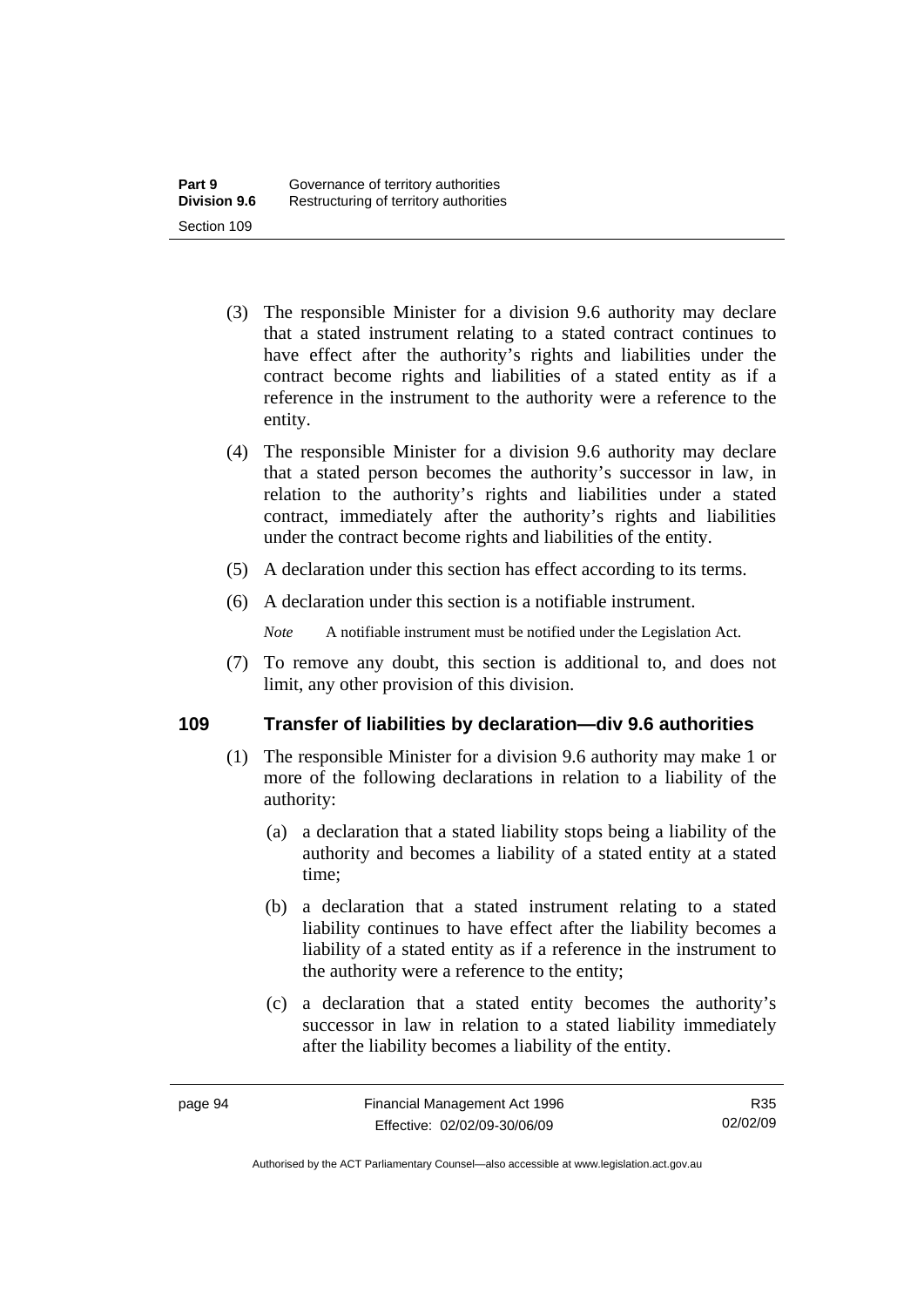- (2) A declaration under subsection (1) has effect in accordance with its terms.
- (3) A declaration under subsection (1) is a notifiable instrument.

 (4) To remove any doubt, this section is additional to, and does not limit any other provision of this division.

#### **110 Assistance given by authorities for div 9.6**

 (1) A division 9.6 authority may, on the authority's own initiative, give the Territory assistance in relation to the transfer of the authority's assets.

#### **Examples of forms of assistance**

- 1 giving information
- 2 giving financial assistance
- 3 giving a financial benefit to an entity
- 4 giving facilities, information and other assistance in relation to the conduct of a due diligence procedure or market briefing
- 5 entering into an agreement with the Territory
- *Note* An example is part of the Act, is not exhaustive and may extend, but does not limit, the meaning of the provision in which it appears (see Legislation Act, s 126 and s 132).
- (2) A division 9.6 authority must, if asked in writing by the responsible Minister for the authority, assist the Territory in relation to the transfer of the authority's assets.
- (3) If a division 9.6 authority must give assistance under subsection (2), the assistance must be given within the period, and in the way, stated in the request.
- (4) To remove any doubt, a division 9.6 authority that gives assistance under this section does not incur civil liability only because of the giving of assistance.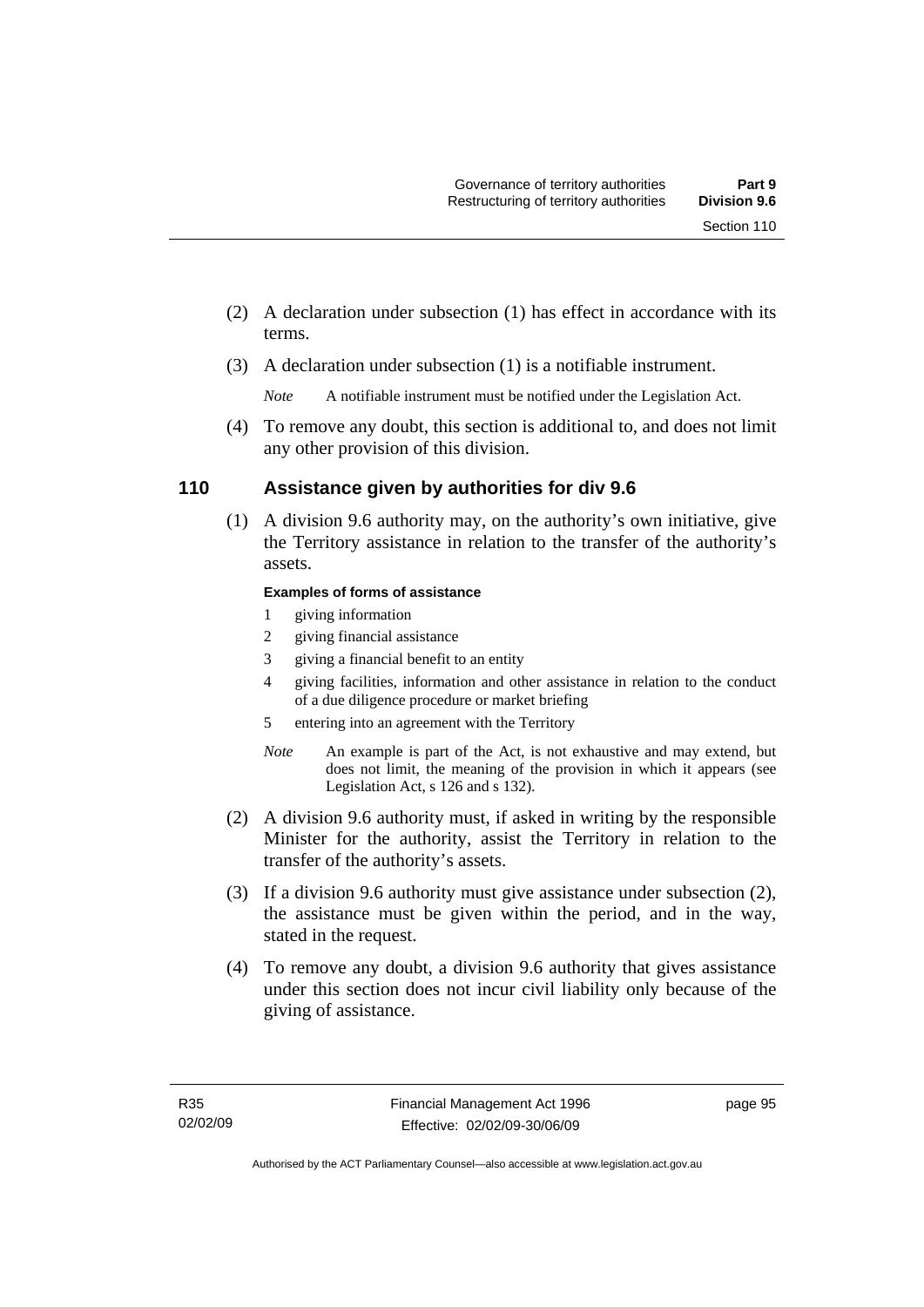(5) Any liability that would, apart from this section, attach to the division 9.6 authority attaches instead to the Territory.

#### **111 Assistance given by governing board members for div 9.6**

 (1) The governing board, or a member of the governing board, of a division 9.6 authority may, on the board's or member's own initiative, give the Territory assistance in relation to the transfer of the authority's assets.

#### **Examples of forms of assistance**

- 1 giving information
- 2 giving financial assistance
- 3 giving a financial benefit to an entity
- 4 giving facilities, information and other assistance in relation to the conduct of a due diligence procedure or market briefing
- 5 entering into an agreement with the Territory
- *Note* An example is part of the Act, is not exhaustive and may extend, but does not limit, the meaning of the provision in which it appears (see Legislation Act, s 126 and s 132).
- (2) The governing board, or a member of the governing board, of a division 9.6 authority must, if asked in writing by the responsible Minister for the authority, assist the Territory in relation to the transfer of the authority's assets.
- (3) If the governing board, or a member of the governing board, of a division 9.6 authority must give assistance under subsection (2), the assistance must be given within the period, and in the way, stated in the request.
- (4) To remove any doubt, a governing board or a member of a governing board who gives assistance under this section does not incur civil liability only because of the giving of assistance.
- (5) Any liability that would, apart from this section, attach to the members or member of the governing board attaches instead to the Territory.

Authorised by the ACT Parliamentary Counsel—also accessible at www.legislation.act.gov.au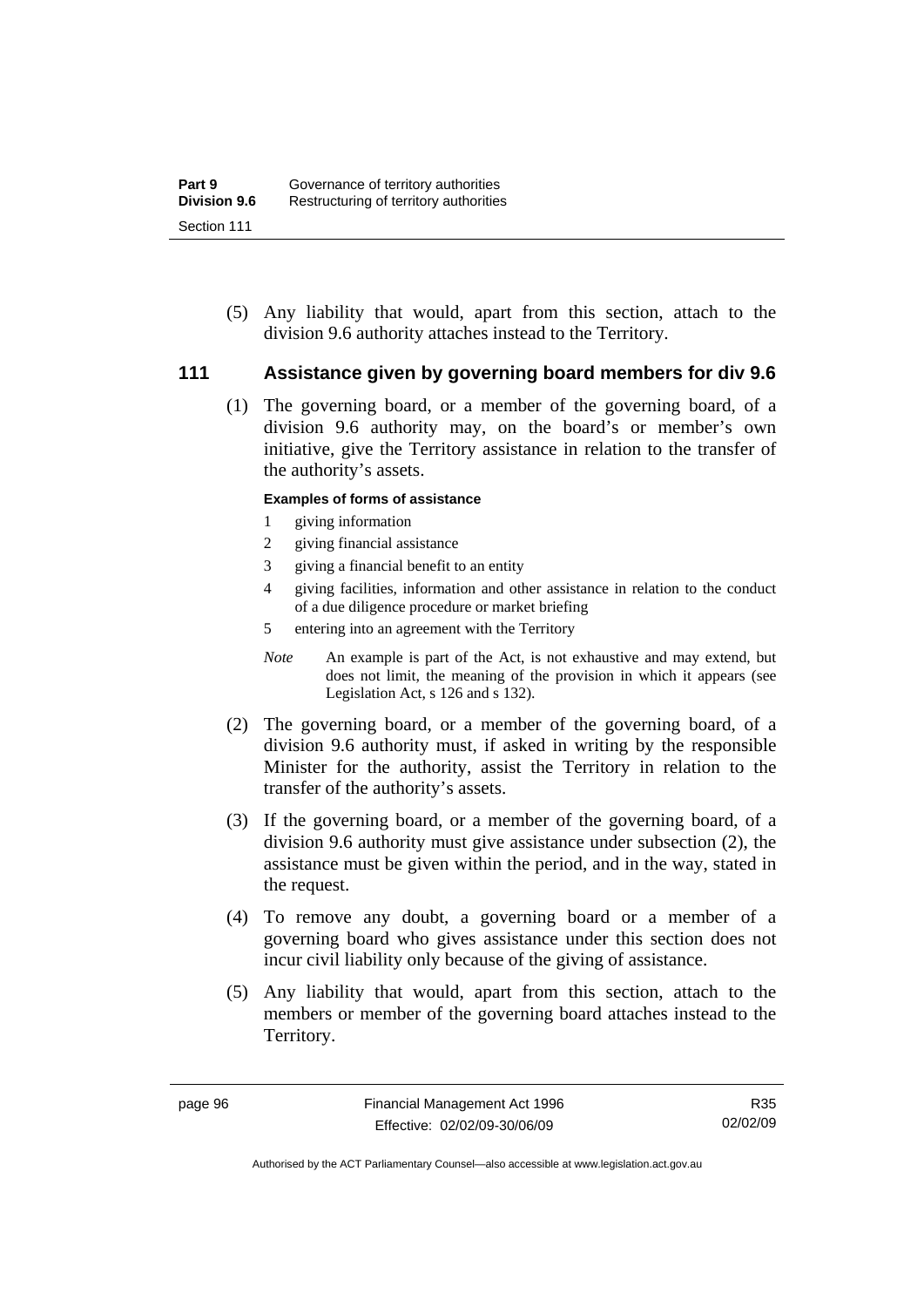#### **112 Use of information by Territory and div 9.6 authorities**

- (1) This section applies to information provided under section 110 (Assistance given by authorities for div 9.6) or section 111 (Assistance given by governing board members for div 9.6) in relation to a division 9.6 authority.
- (2) The Territory, the division 9.6 authority or an associated person may use the information for a purpose related to, or consequent on, the transfer of the authority's assets.
- (3) The Territory, the territory authority or an associated person may give the information to someone else for a purpose related to, or consequent on, the transfer of the authority's assets.
- (4) If a person gives information or uses information under this section—
	- (a) the giving of the information is not—
		- (i) a breach of confidence; or
		- (ii) a breach of professional etiquette or ethics; or
		- (iii) a breach of a rule of professional conduct; and
	- (b) the person does not incur civil liability only because of the giving or using of the information.
- (5) In this section:

*associated person*—each of the following is an *associated person* in relation to a division 9.6 authority:

- (a) the responsible Minister for the authority;
- (b) a public employee;
- (c) a person who exercises a function for the Territory in relation to the transfer of the authority's assets;
- (d) a member of the governing board of the territory authority;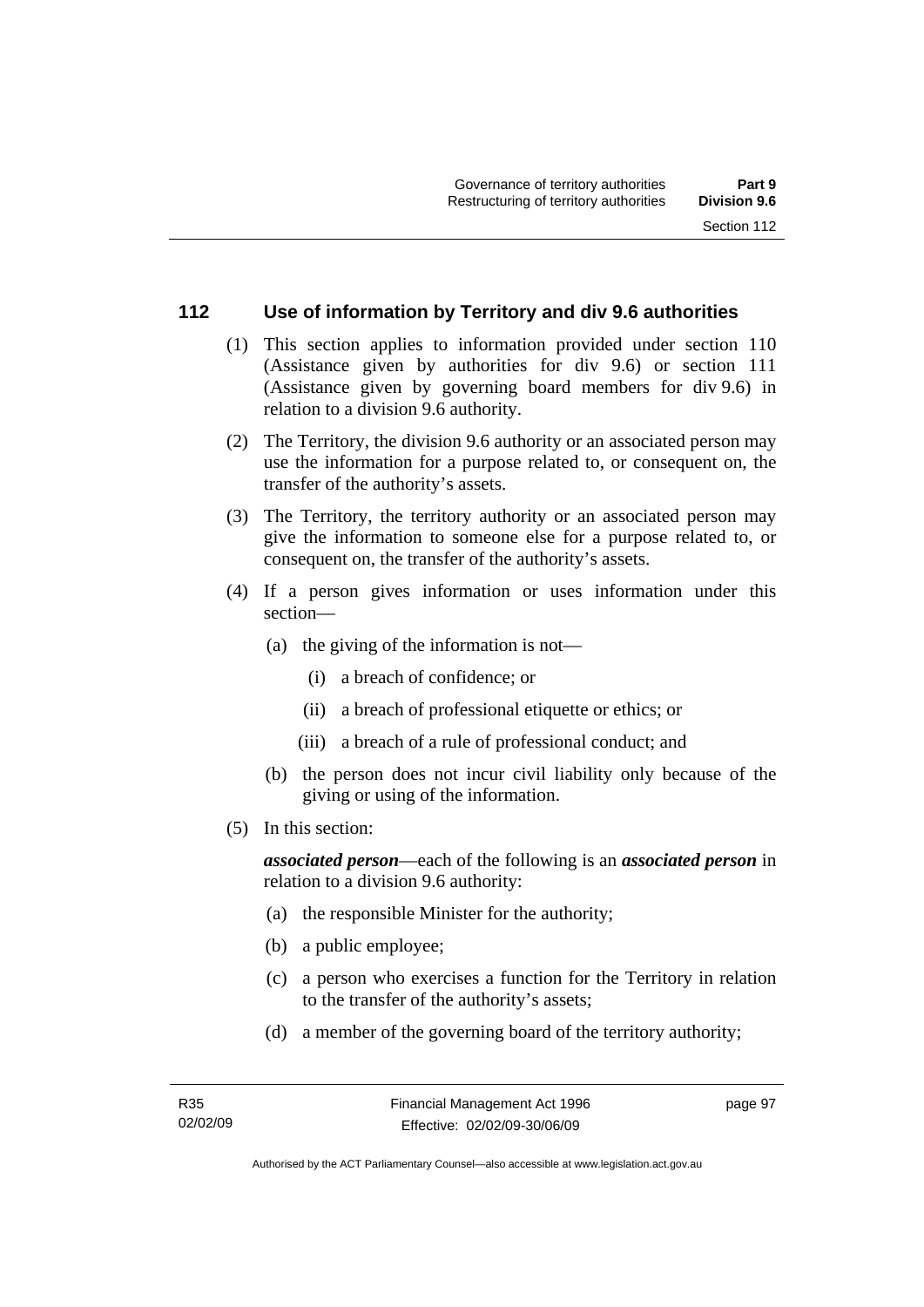- (e) an officer or employee of the authority;
- (f) a person who exercises a function for the authority in relation to the authority's assets.

#### **113 Contracts relating to the protection of information responsible Minister for div 9.6 authority**

- (1) The responsible Minister for a division 9.6 authority may, on behalf of the Territory, enter into a contract with an entity relating to the protection of information if—
	- (a) the information is provided under section 110 (Assistance given by authorities for div 9.6) or section 111 (Assistance given by governing board members for div 9.6); and
	- (b) publication of the information might be expected to substantially prejudice the entity's commercial interests.
- (2) To remove any doubt, subsection (1) does not limit the power of the Territory to enter into contracts.

# **114 Contracts relating to the protection of information div 9.6 authority**

- (1) A division 9.6 authority may enter into a contract with an entity relating to the protection of information if—
	- (a) the information is provided under section 110 (Assistance given by authorities for div 9.6) or section 111 (Assistance given by governing board members for div 9.6); and
	- (b) publication of the information might be expected to substantially prejudice the entity's commercial interests.
- (2) To remove any doubt, subsection (1) does not limit the power of the division 9.6 authority to enter into contracts.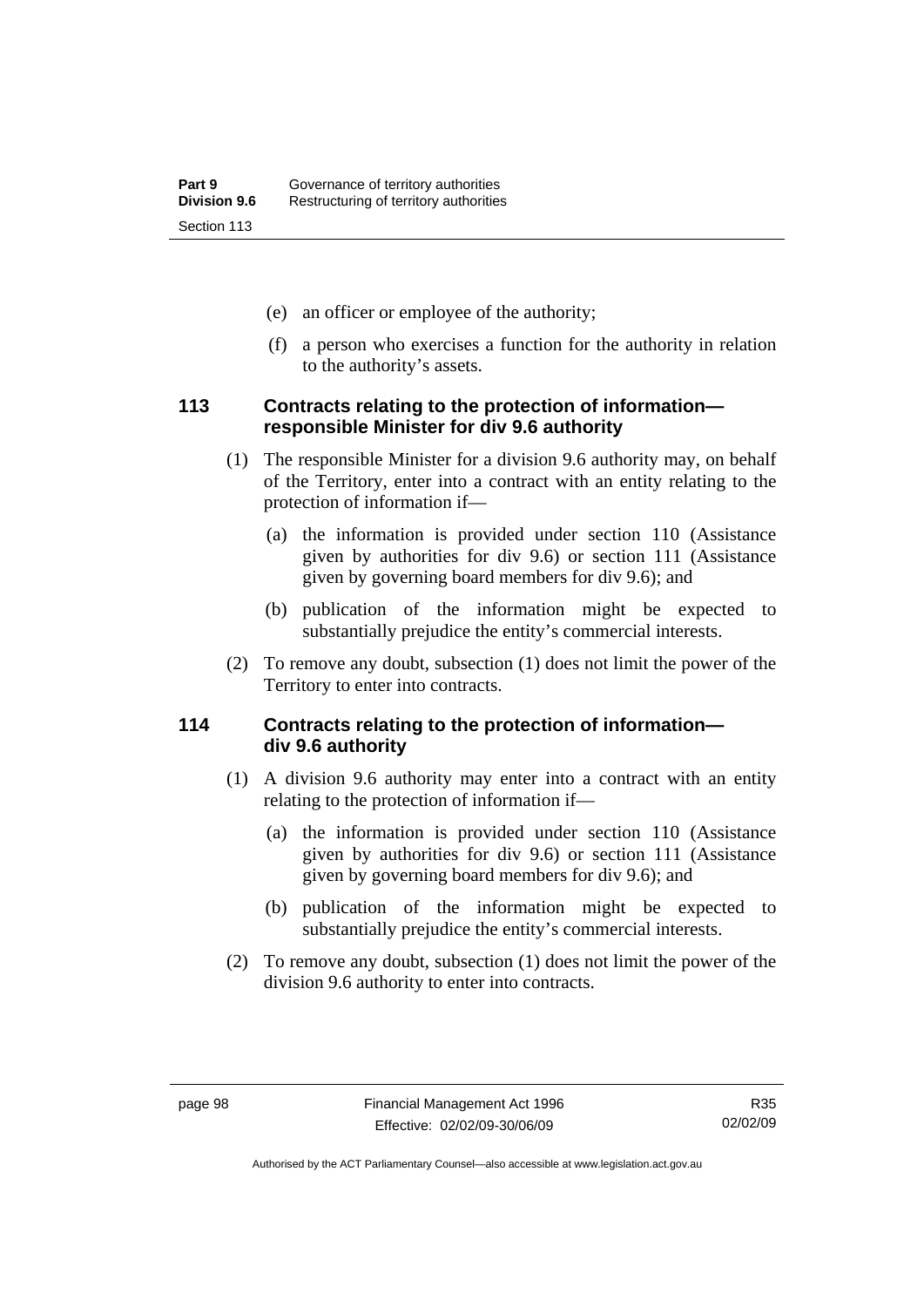# **115 Transfer of pending proceedings—div 9.6 authorities**

- (1) This section applies if—
	- (a) an entity (the *successor*) becomes the successor in law of someone else (the *original entity*) at a particular time (the *handover time*) in relation to a particular asset, right or liability because of a declaration made by a Minister under this division; and
	- (b) a proceeding to which the original entity was a party was pending in a court or other entity immediately before the handover time; and
	- (c) the proceeding related, completely or partly, to the asset, right or liability.
- (2) The successor is, by force of this subsection, substituted for the original entity as a party to the proceeding to the extent to which the proceeding relates to the asset, right or liability.
- (3) The court or other entity in which, or before which, a proceeding has been continued under this section may give directions about the proceeding.
- (4) However, subsection (2) does not apply if the responsible Minister for the original entity determines otherwise.
- (5) A determination under subsection (3) is a notifiable instrument.

*Note* A notifiable instrument must be notified under the Legislation Act.

# **116 Proceedings and evidence—div 9.6 authorities**

 (1) This section applies if an entity (the *successor*) becomes the successor in law of someone else (the *original entity*) at a particular time (the *handover time*) in relation to a particular asset, right or liability because of a declaration made by a Minister under this division.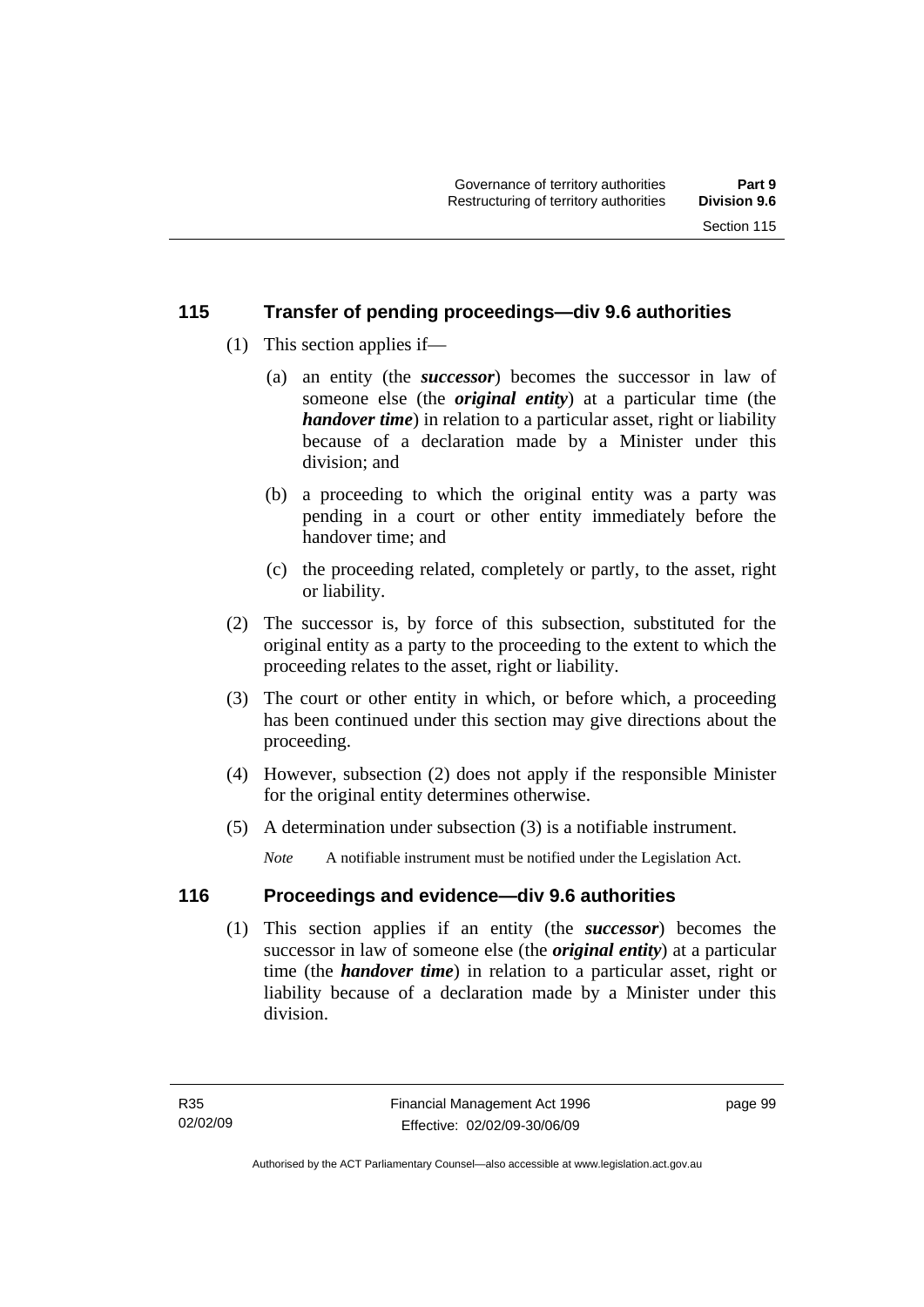- (2) A proceeding for a cause of action may be brought against the successor in relation to the asset, right or liability if, before handover time—
	- (a) the cause of action had accrued against the original entity in relation to the asset, right or liability; and
	- (b) a proceeding had not started in relation to the cause of action; and
	- (c) the limitation period for the cause of action had not ended.
- (3) The *Limitation Act 1985,* part 3 (Postponement of bar) applies to the starting of a proceeding that may be brought by or against the successor under this section as if the cause of action had been accrued by, or had accrued against, the successor.
- (4) The court or other entity in which, or before which, a proceeding has been or may be started under this section may give directions about the proceeding.
- (5) Any evidence that, before handover time, would have been admissible for or against the original entity in relation to the asset, right or liability is admissible for or against the successor.
- (6) An order made in a proceeding by or against the original entity in relation to the asset, right or liability before handover time may be enforced by or against the successor.
- (7) In this section:

*proceeding* includes a proceeding by way of appeal or review (including review under the *Ombudsman Act 1989*).

# **117 Operation of div 9.6 not breach of contract etc**

To remove any doubt, the operation of this division must not be taken to—

(a) place a person in breach of contract or confidence; or

R35 02/02/09

Authorised by the ACT Parliamentary Counsel—also accessible at www.legislation.act.gov.au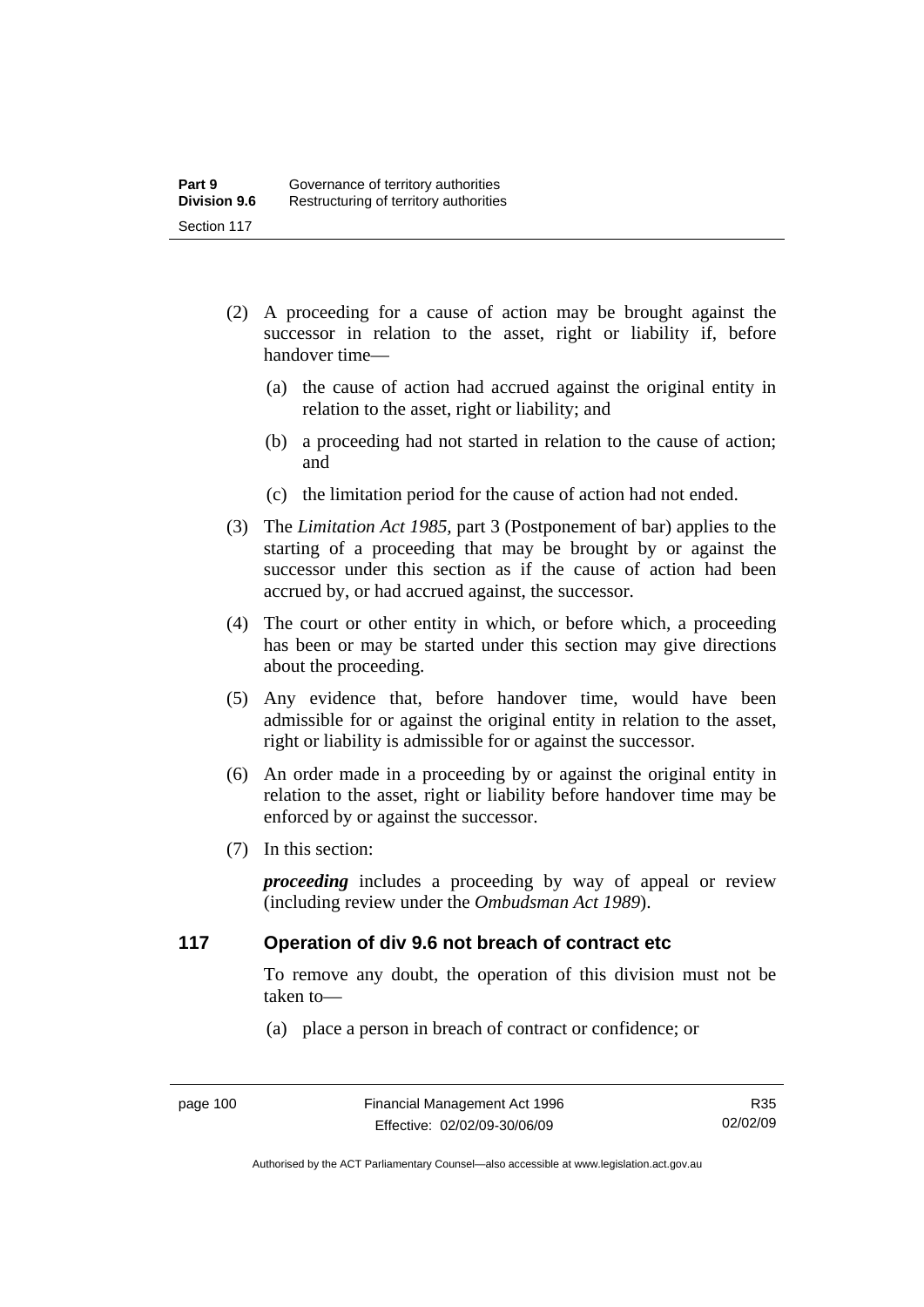- (b) otherwise make a person guilty of a civil wrong; or
- (c) place a person in breach of, or create a default under, any territory law or provision in an agreement, arrangement or understanding, including, for example, a contractual provision prohibiting, restricting or regulating the following:
	- (i) the assignment or transfer of an asset, right or liability;
	- (ii) the disclosure of information; or
- (d) release a surety from any of surety's liabilities in relation to a liability that is transferred under a declaration made by a Minister under this division; or
- (e) fulfil a condition that—
	- (i) allows an entity to terminate an agreement or liability; or
	- (ii) alters the operation or effect of an agreement; or
	- (iii) requires an amount to be paid before its stated maturity.
- *Note* An example is part of the Act, is not exhaustive and may extend, but does not limit, the meaning of the provision in which it appears (see Legislation Act, s 126 and s 132).

# **118 Transfer of assets etc not otherwise disposed of—div 9.6 authorities**

- (1) This section applies in relation to an asset, right or liability of a division 9.6 authority if—
	- (a) the authority ceases to exist; and
	- (b) apart from this section, division 9.7 would not apply in relation to the authority; and
	- (c) the asset, right or liability has not been disposed of after the authority ceases to exist.

page 101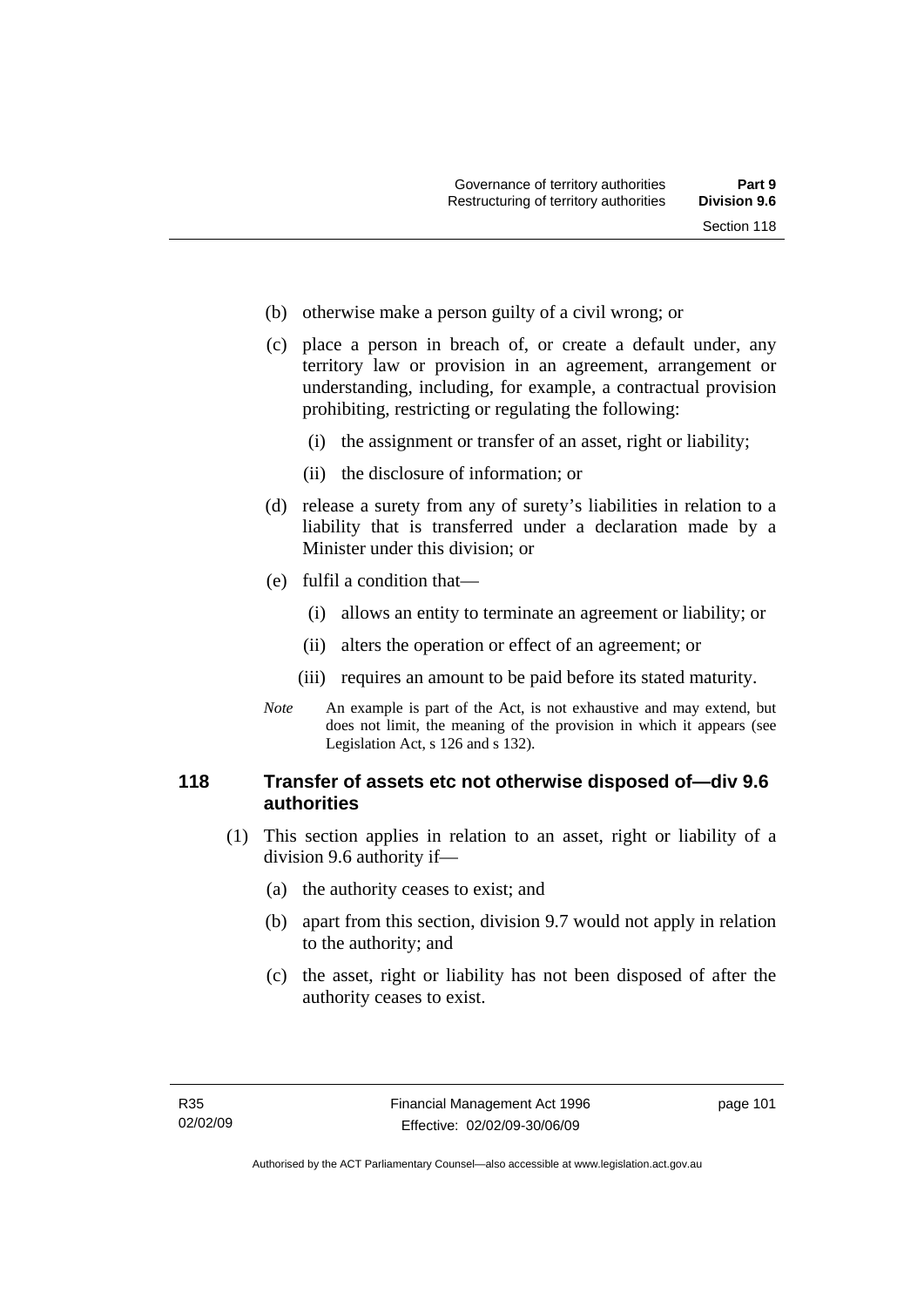(2) Division 9.7 applies in relation to the division 9.6 authority as if it were a division 9.7 authority, but only in relation to the asset, right or liability that has not been disposed of.

# **119 Annual reports etc for div 9.6 authorities**

(1) In this section:

*division 9.6 authority* means a division 9.6 authority that has ceased to exist and is not also a division 9.7 authority.

*financial year*––see the *Annual Reports (Government Agencies) Act 2004*, section 6 (3).

*handover day*, in relation to a division 9.6 authority, means the day the authority ceases to exist.

*relevant financial year*, for a division 9.6 authority, means a financial year—

- (a) beginning before the handover day for the authority; and
- (b) for which a report had not been presented by the authority under the *Annual Reports (Government Agencies) Act 2004*, section 6 (Annual report of public authority) before the handover day.

*responsible Minister*, for a division 9.6 authority, means the Minister who was the responsible Minister for the authority immediately before it ceased to exist.

- (2) The responsible Minister for a division 9.6 authority must present an annual report for the authority for each relevant financial year.
- (3) An annual report under subsection (2) must include anything that the annual report would have been required to include before handover day for the division 9.6 authority.
- (4) The applied provisions of part 8 (Financial provisions for territory authorities) apply in relation to a division 9.6 authority in relation to any period before the handover day as if—

R35 02/02/09

Authorised by the ACT Parliamentary Counsel—also accessible at www.legislation.act.gov.au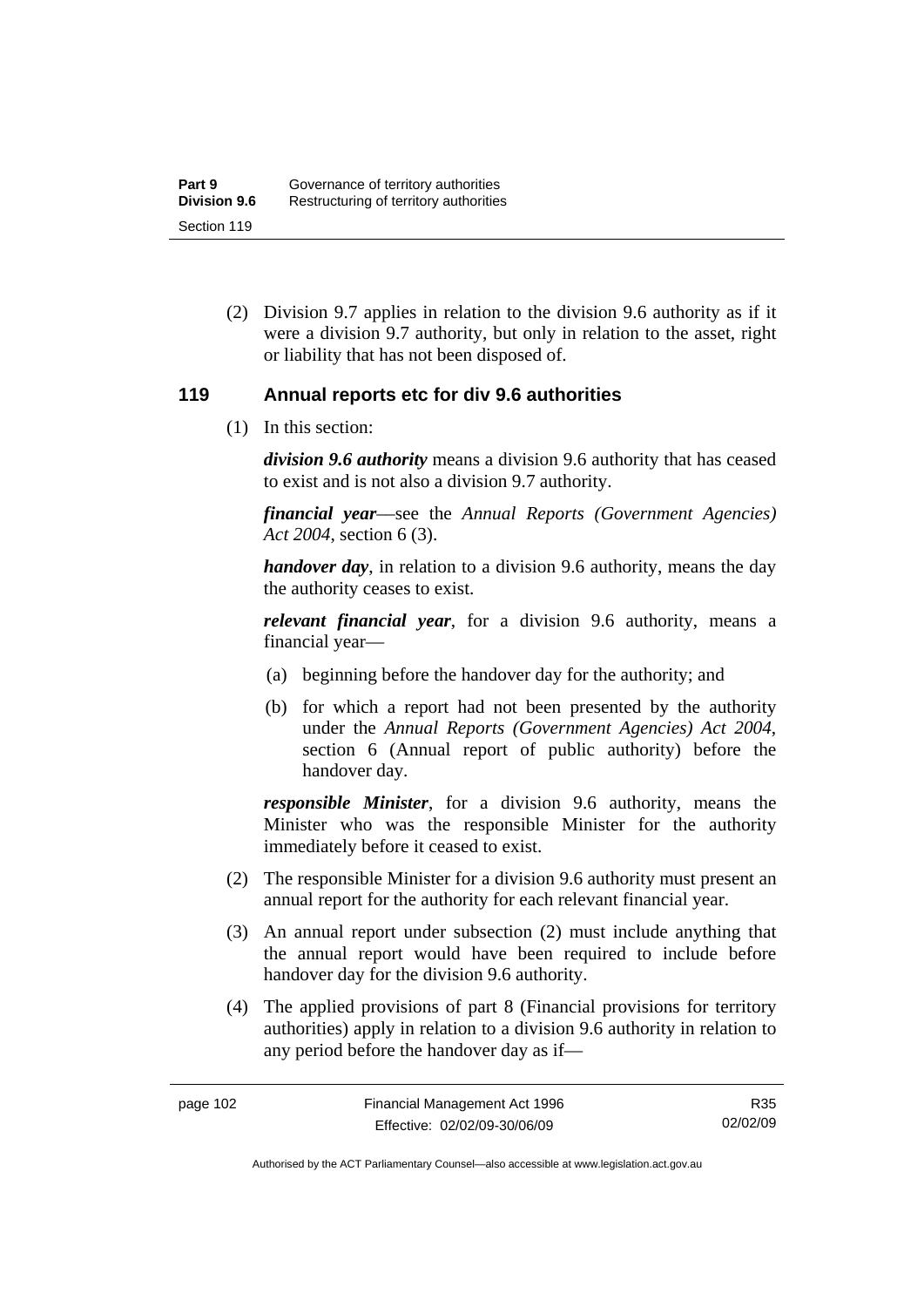- (a) the authority had not ceased to exist; and
- (b) a reference in section 63 and section 68 to the authority included a reference to the responsible Minister for the authority; and
- (c) a reference in section 64 and section 69 to the relevant person for the authority included a reference to the responsible Minister for the authority; and
- (d) a reference in section 65 and section 70 to the chief executive officer of the authority included a reference to the responsible Minister for the authority; and
- (e) all other necessary changes were made; and
- (f) any changes prescribed by regulation were made.
- (5) For subsection (4), the *applied provisions of part 8* are the following:
	- section 63 (Annual financial statements of territory authorities)
	- section 64 (Responsibility for annual financial statements of territory authorities)
	- section 65 (Audit of annual financial statements of territory authorities)
	- section 66 (Annual financial statements of territory authorities to be included in annual reports etc)
	- section 68 (Statements of performance of territory authorities)
	- section 69 (Responsibility for territory authority statements of performance)
	- section 70 (Scrutiny of territory authority statements of performance)
	- section 71 (Territory authority statements of performance to be included in annual reports).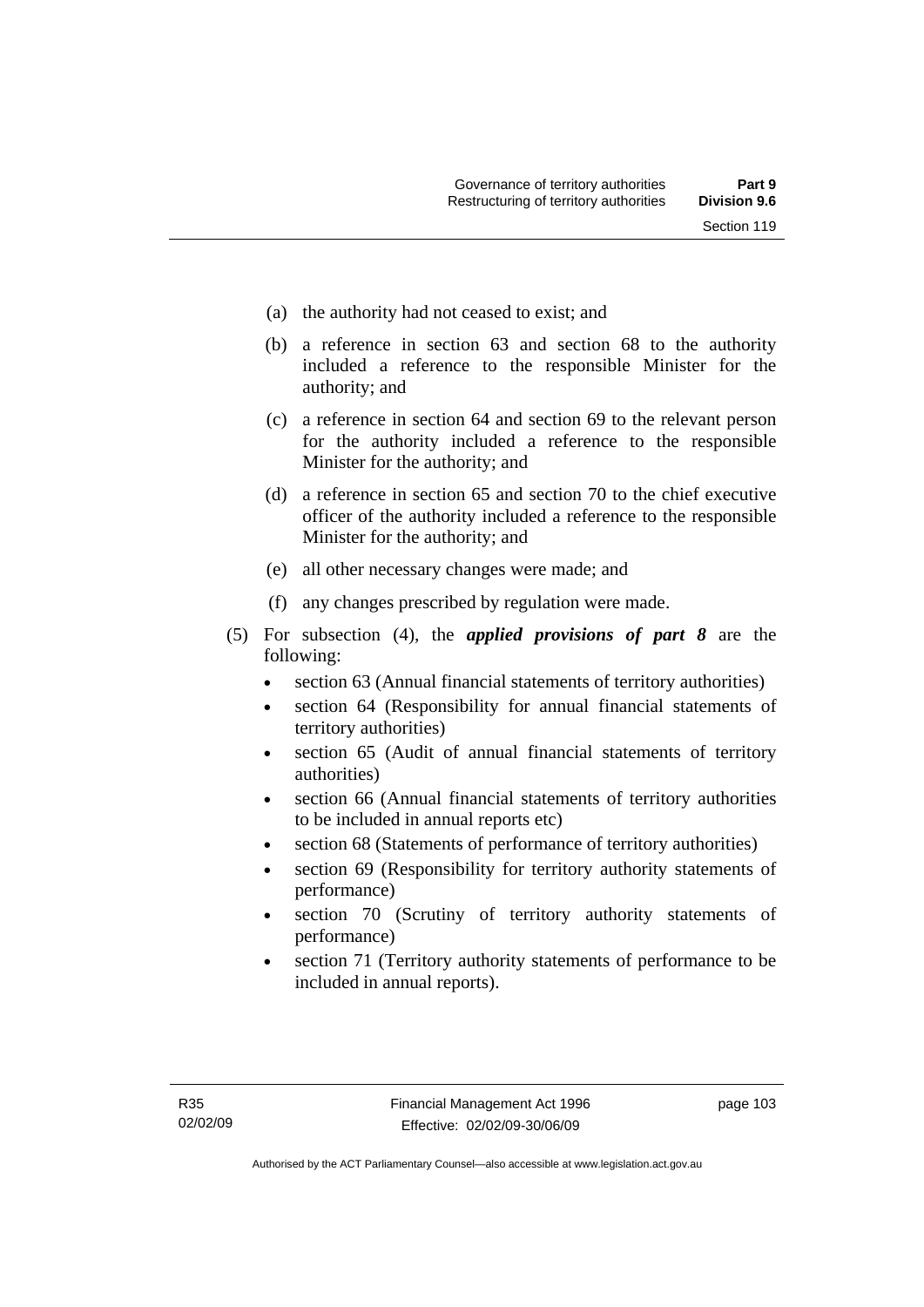# **Division 9.7 Additional provisions for restructuring of certain territory authorities**

# **120 What territory authorities does div 9.7 apply to?**

- (1) This division applies to a territory authority if the authority is prescribed by regulation for this division.
	- *Note* This division also applies in relation to territory authorities in relation to certain assets, rights and liabilities (see s 118).
- (2) A reference in this division to a *division 9.7 authority* is a reference to a territory authority to which this division applies.
- (3) To remove any doubt, a regulation may prescribe a territory authority for this division whether or not this part would otherwise apply to the authority.

# **121 Definitions—div 9.7**

In this division:

*handover day*, in relation to a division 9.7 authority, means the day the authority ceases to exist.

*territory authority* includes a territory authority that has ceased to exist.

# **122 Vesting of assets, rights and liabilities—div 9.7 authorities**

- (1) All assets, rights and liabilities of a division 9.7 authority immediately before handover day vest in the Territory on handover day.
- (2) To remove any doubt, all records of the territory authority, including applications made to the authority, become the records of the Territory on handover day.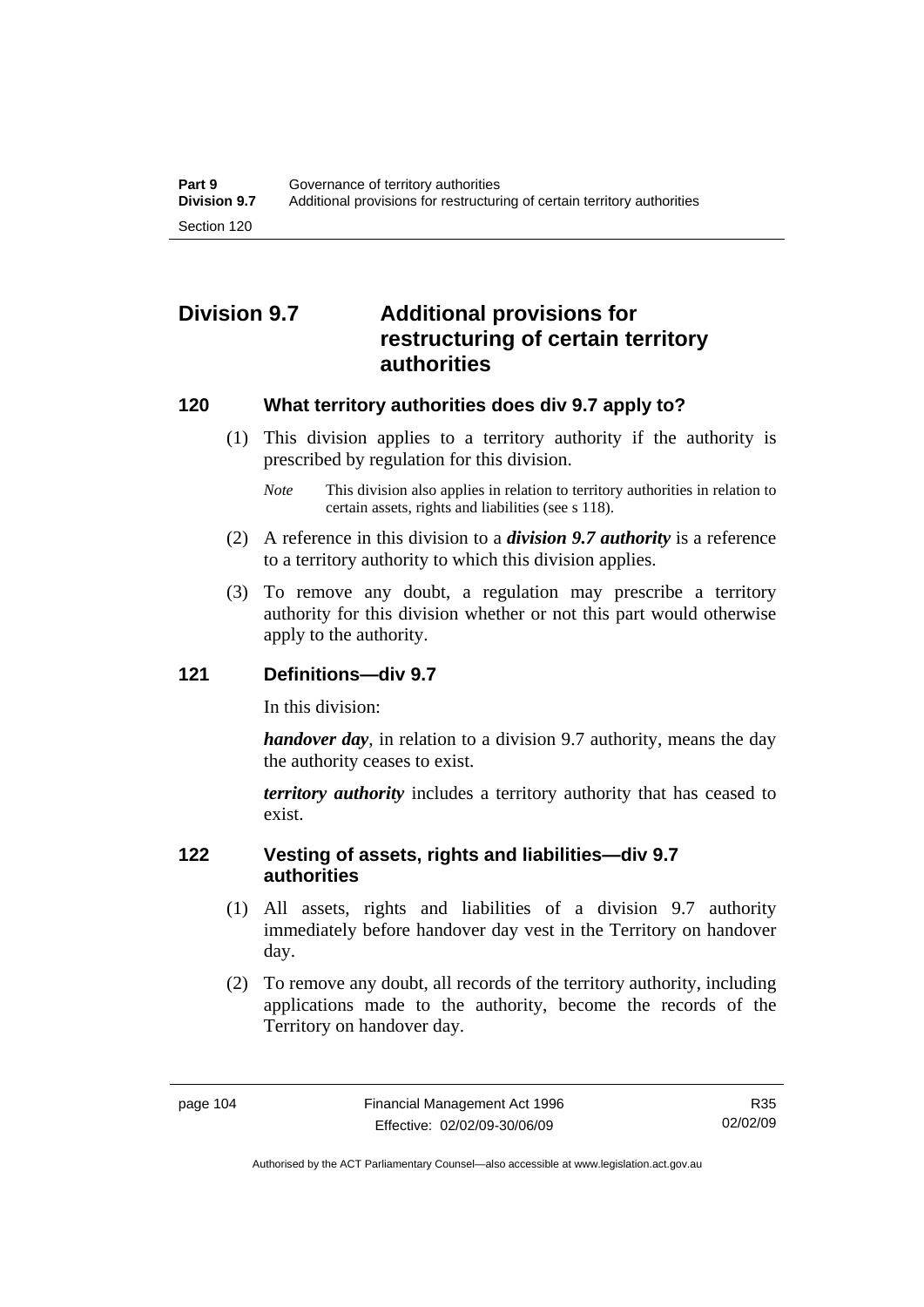# **123 Proceedings and evidence—div 9.7 authorities**

- (1) For a proceeding started before handover day and to which a division 9.7 authority is a party, the Territory is substituted as a party on the handover day.
- (2) A proceeding for a cause of action in relation to a division 9.7 authority may be brought against the Territory if, before handover day—
	- (a) the cause of action had accrued against the authority; and
	- (b) a proceeding had not started in relation to the cause of action; and
	- (c) the limitation period for the cause of action had not ended.
- (3) The *Limitation Act 1985,* part 3 (Postponement of bar) applies to the starting of a proceeding that may be brought by or against the Territory under this section as if the cause of action had been accrued by, or had accrued against, the Territory.
- (4) The court or other entity in which, or before which, a proceeding may be or has been started or continued under this section may give directions about the proceeding.
- (5) Any evidence that would, before a division 9.7 authority ceased to exist, have been admissible for or against the authority is admissible for or against the Territory.
- (6) An order made in a proceeding by or against a division 9.7 authority before the handover day may, after the handover day, be enforced by or against the Territory.
- (7) In this section:

*proceeding* includes a proceeding by way of appeal or review (including review under the *Ombudsman Act 1989*).

page 105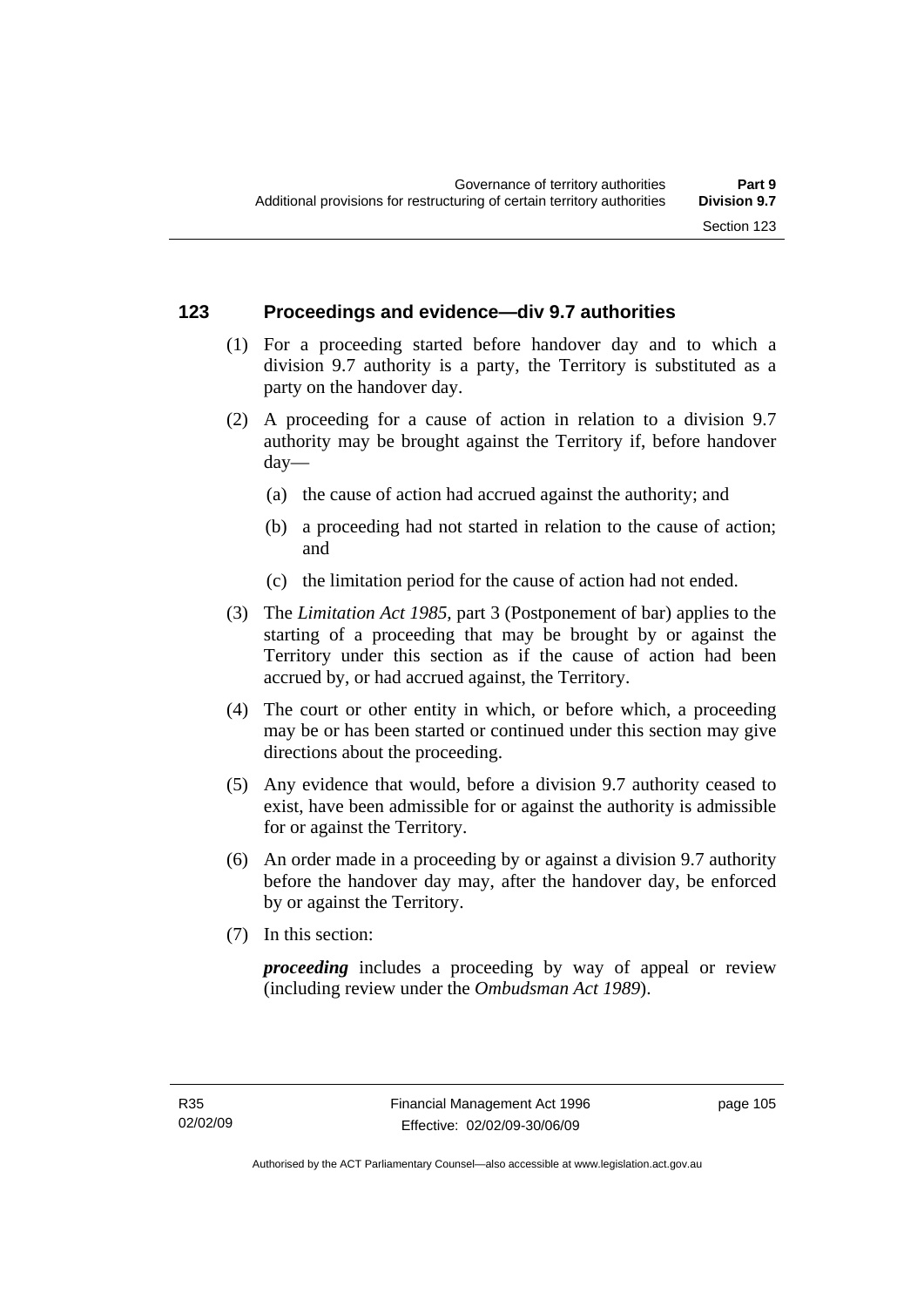# **124 Annual reports and financial statements for div 9.7 authorities**

(1) In this section:

*division 9.7 authority* means a division 9.7 authority that has ceased to exist.

*financial year*––see the *Annual Reports (Government Agencies) Act 2004*, section 6 (3).

*relevant financial year*, for a division 9.7 authority, means a financial year—

- (a) beginning before the handover day for the authority; and
- (b) for which a report had not been presented by the authority under the *Annual Reports (Government Agencies) Act 2004*, section 6 (Annual report of public authority) before the handover day.

*responsible Minister*, for a division 9.7 authority, means the Minister who was the responsible Minister for the authority immediately before it ceased to exist.

- (2) The responsible Minister for a division 9.7 authority must present an annual report for the authority for each relevant financial year.
- (3) An annual report under subsection (2) must include anything that the annual report would have been required to include before handover day for the division 9.7 authority.
- (4) The applied provisions of part 8 (Financial provisions for territory authorities) apply in relation to a division 9.7 authority in relation to any period before the handover day as if—
	- (a) the authority had not ceased to exist; and
	- (b) a reference in section 63 and section 68 to the authority included a reference to the responsible Minister for the authority; and

R35 02/02/09

Authorised by the ACT Parliamentary Counsel—also accessible at www.legislation.act.gov.au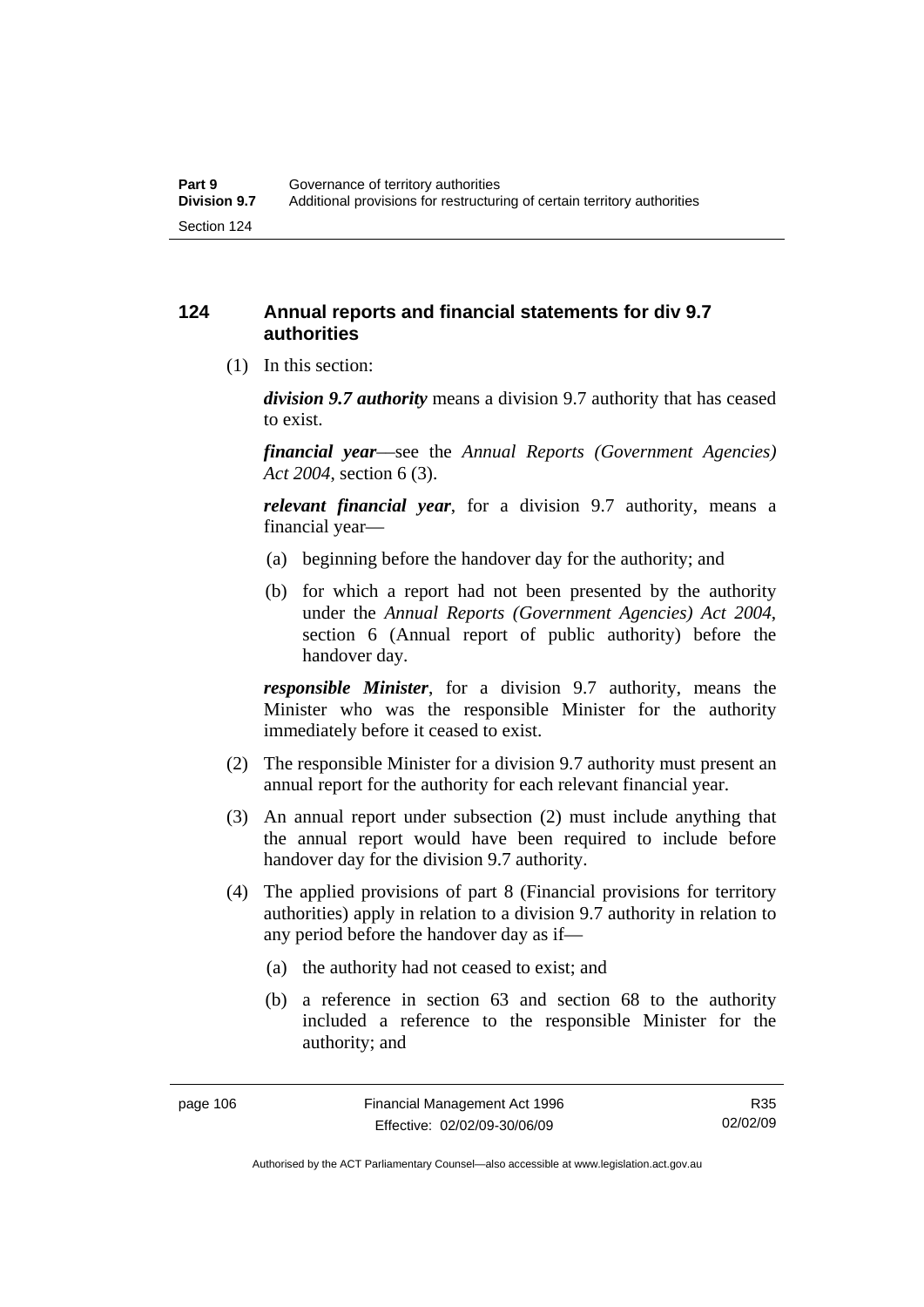- (c) a reference in section 64 and section 69 to the relevant person for the authority included a reference to the responsible Minister for the authority; and
- (d) a reference in section 65 and section 70 to the chief executive officer of the authority included a reference to the responsible Minister for the authority; and
- (e) all other necessary changes were made; and
- (f) any changes prescribed by regulation were made.
- (5) For subsection (4), the *applied provisions of part 8* are the following:
	- section 63 (Annual financial statements of territory authorities)
	- section 64 (Responsibility for annual financial statements of territory authorities)
	- section 65 (Audit of annual financial statements of territory authorities)
	- section 66 (Annual financial statements of territory authorities to be included in annual reports etc)
	- section 68 (Statements of performance of territory authorities)
	- section 69 (Responsibility for territory authority statements of performance)
	- section 70 (Scrutiny of territory authority statements of performance)
	- section 71 (Territory authority statements of performance to be included in annual reports).

# **125 References to div 9.7 authority**

In any contract, agreement or arrangement, a reference to a division 9.7 authority is, for the application of the contract, agreement or arrangement on or after the handover day, a reference to the Territory.

page 107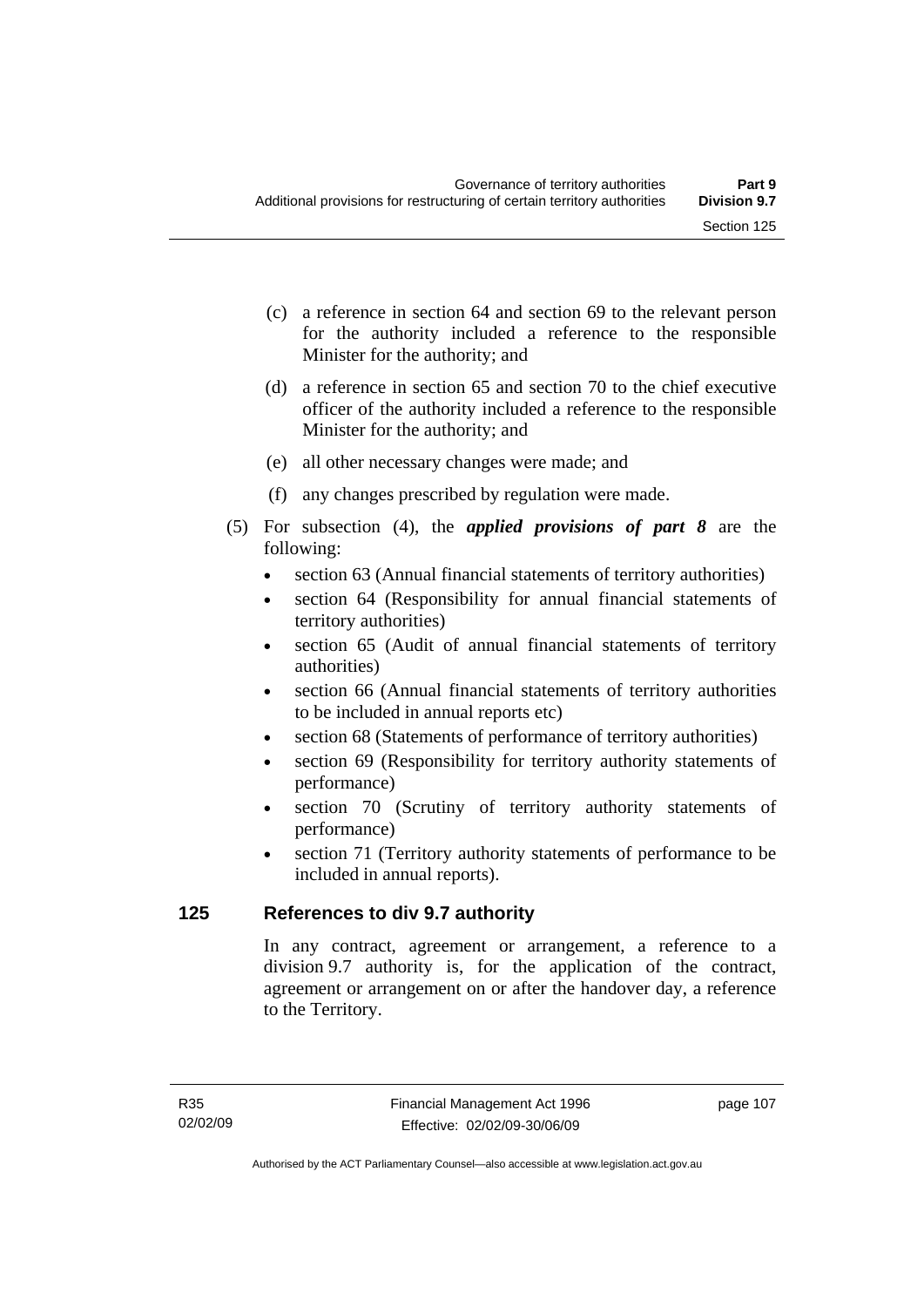#### **Part 10** Miscellaneous

Section 130

# **Part 10 Miscellaneous**

## **130 Act of grace payments**

- (1) If the Treasurer considers it appropriate to do so because of special circumstances, the Treasurer may authorise the payment by a department of an amount to a person (the *payee*) although the payment of that amount (the *relevant amount*) would not otherwise be authorised by law or required to meet a legal liability.
- (2) The authorisation may provide for the relevant amount to be paid  $by-$ 
	- (a) more than 1 instalment and on the dates specified in the authorisation; or
	- (b) periodical payments of an amount, and for the period, specified in the authorisation.
- (3) An authorisation may be expressed to be subject to conditions to be complied with by the payee.
- (4) If a condition is contravened, the Treasurer may by written notice addressed to the last-known address of the payee require the payee, within 30 days of receipt of the notice, to pay an amount equal to all or part of the relevant amount.
- (5) If the payee does not pay the amount specified in the notice under subsection (4), the amount may be recovered by the Territory as a debt.
- (6) If the payment of an amount by a department is authorised under this section, the Treasurer must —
	- (a) direct that the amount be paid from an appropriate appropriation for the department specified by the Treasurer; or
	- (b) authorise payment of the amount under section 18; or

R35 02/02/09

Authorised by the ACT Parliamentary Counsel—also accessible at www.legislation.act.gov.au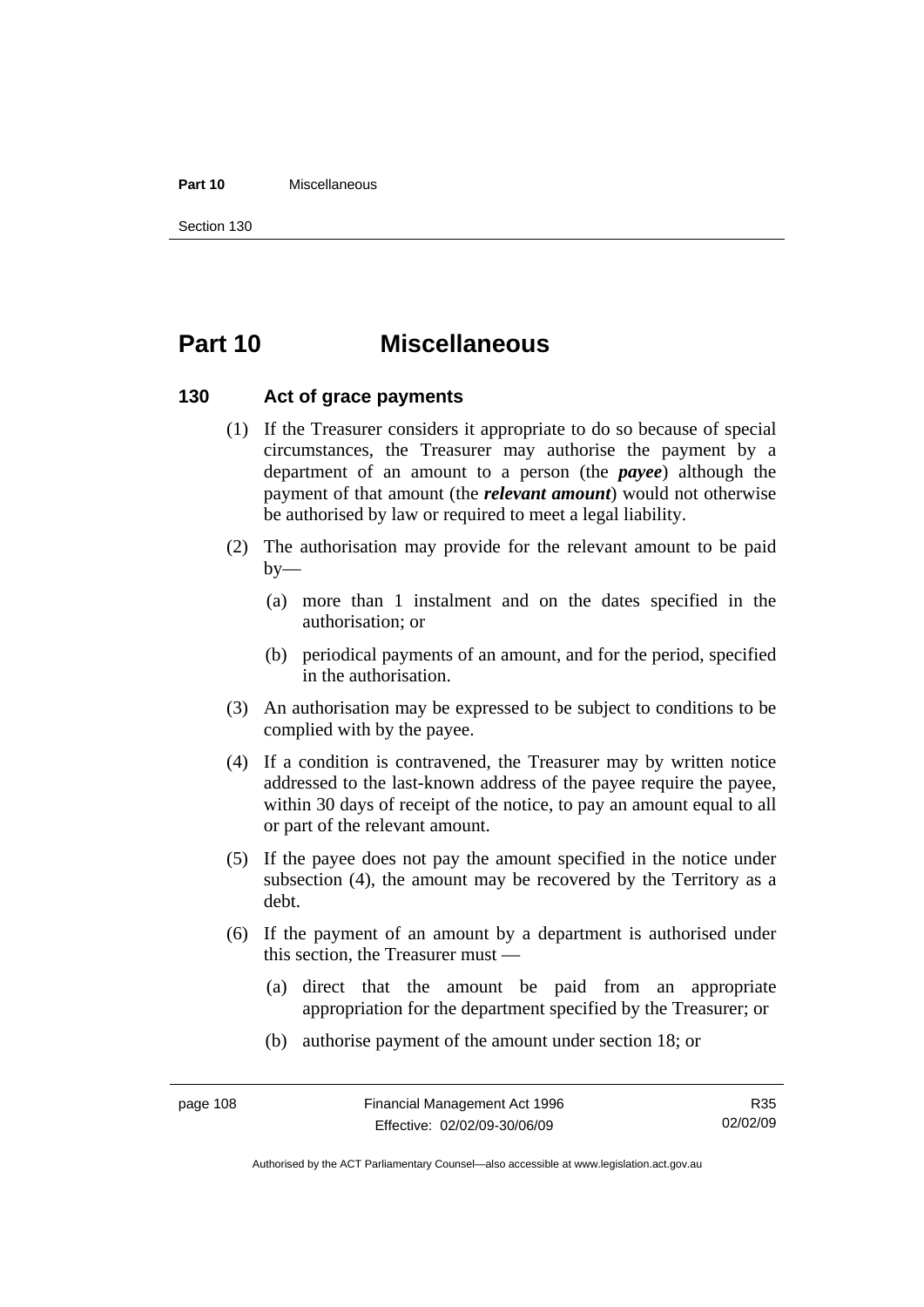- (c) authorise payment of the amount out of the public money of the Territory.
- (7) The public money of the Territory is appropriated for subsection (6) (c).
- (8) A payment made by a department under this section must be reported in notes to the financial statements of the department that relate to the financial year when the payment was made.
- (9) The notes must indicate in relation to each payment under this section the amount and grounds for the payment.
- (10) The notes relating to a payment under this section must not disclose the identity of the payee unless disclosure was agreed to by the payee as a condition of authorising the payment.

# **131 Waiver of debts etc**

- (1) The Treasurer may, in writing, on behalf of the Territory—
	- (a) waive the Territory's right to payment of an amount payable to the Territory; or
	- (b) postpone any right of the Territory to be paid a debt in priority to another debt; or
	- (c) allow the payment by instalments of an amount payable to the Territory; or
	- (d) defer the time for payment of an amount payable to the Territory.
- (2) A waiver relating to an amount payable to the Territory by a person may be expressed to be subject to a condition that the person agrees to pay an amount to the Territory in circumstances specified in the waiver.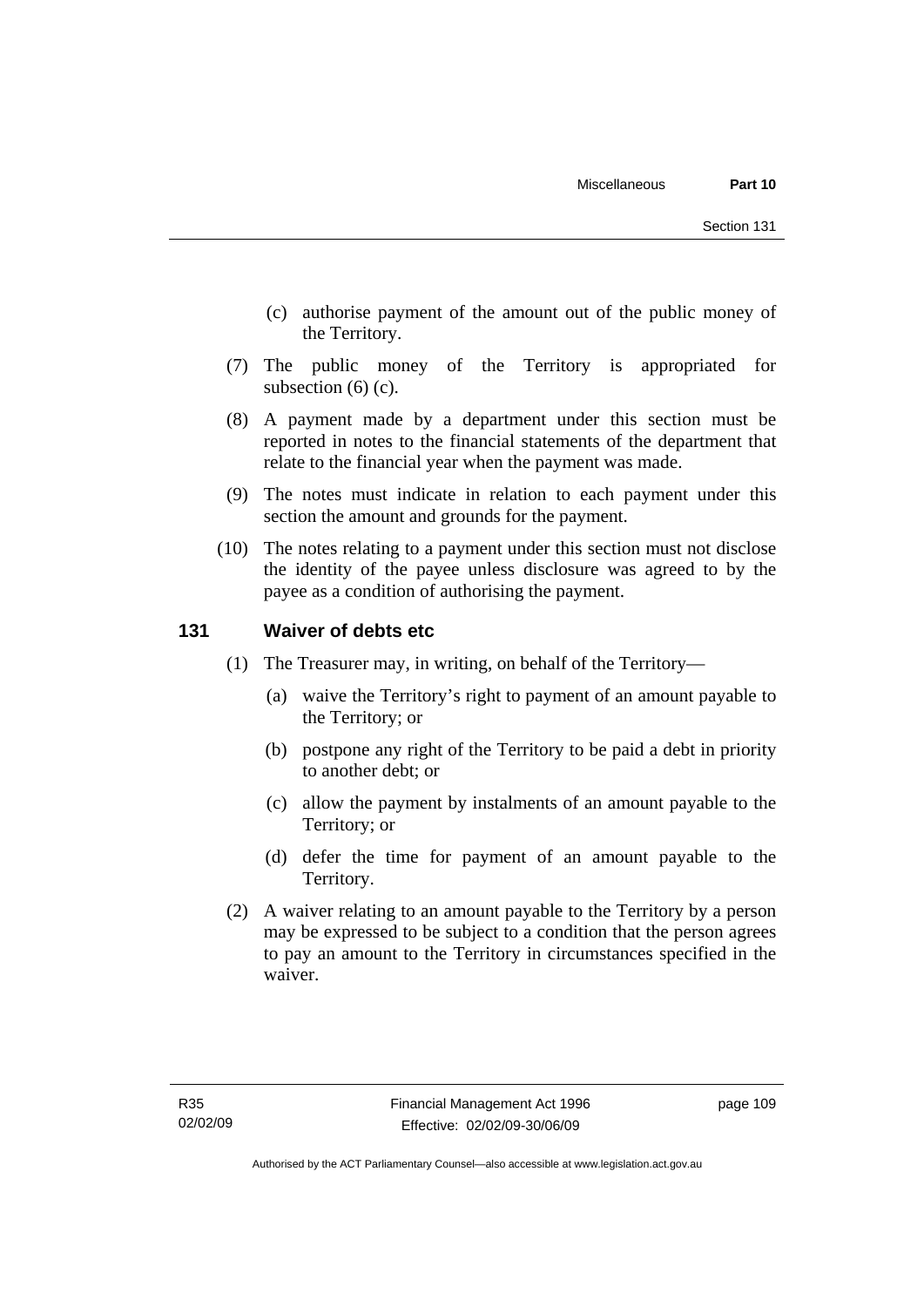#### **Part 10** Miscellaneous

Section 132

 (3) A waiver relating to an amount payable to the Territory must be reported in the notes to the financial statements of the relevant department that relate to the year in which the right to payment was waived.

# **132 Payments in relation to deceased estates**

- (1) If, at the time of a person's death (whether before or after the commencement of this section), the Territory owed an amount to the person, the Treasurer may pay that amount to the person who the Treasurer considers should receive the payment.
- (2) In deciding who should be paid, the Treasurer must have regard to—
	- (a) the provisions of any will of the deceased person that identify the persons entitled to property under the will; and
	- (b) the law relating to the disposition of the property of deceased people.
- (3) Before making a payment to a person, the Treasurer may require the person to produce any documents and other evidence relating to—
	- (a) the disposition of the deceased person's estate; or
	- (b) the family of the deceased person and any other people apparently entitled to share in the estate of the deceased person.
- (4) Subject to subsection (3), the Treasurer may make the payment without requiring production of probate of the will, or letters of administration of the estate, of the deceased person.
- (5) If a payment is made in relation to an amount owing to a deceased person, the Territory is discharged from any further liability in relation to that amount.
- (6) This section does not relieve the recipient of a payment from liability to deal with the money in accordance with law.

R35 02/02/09

Authorised by the ACT Parliamentary Counsel—also accessible at www.legislation.act.gov.au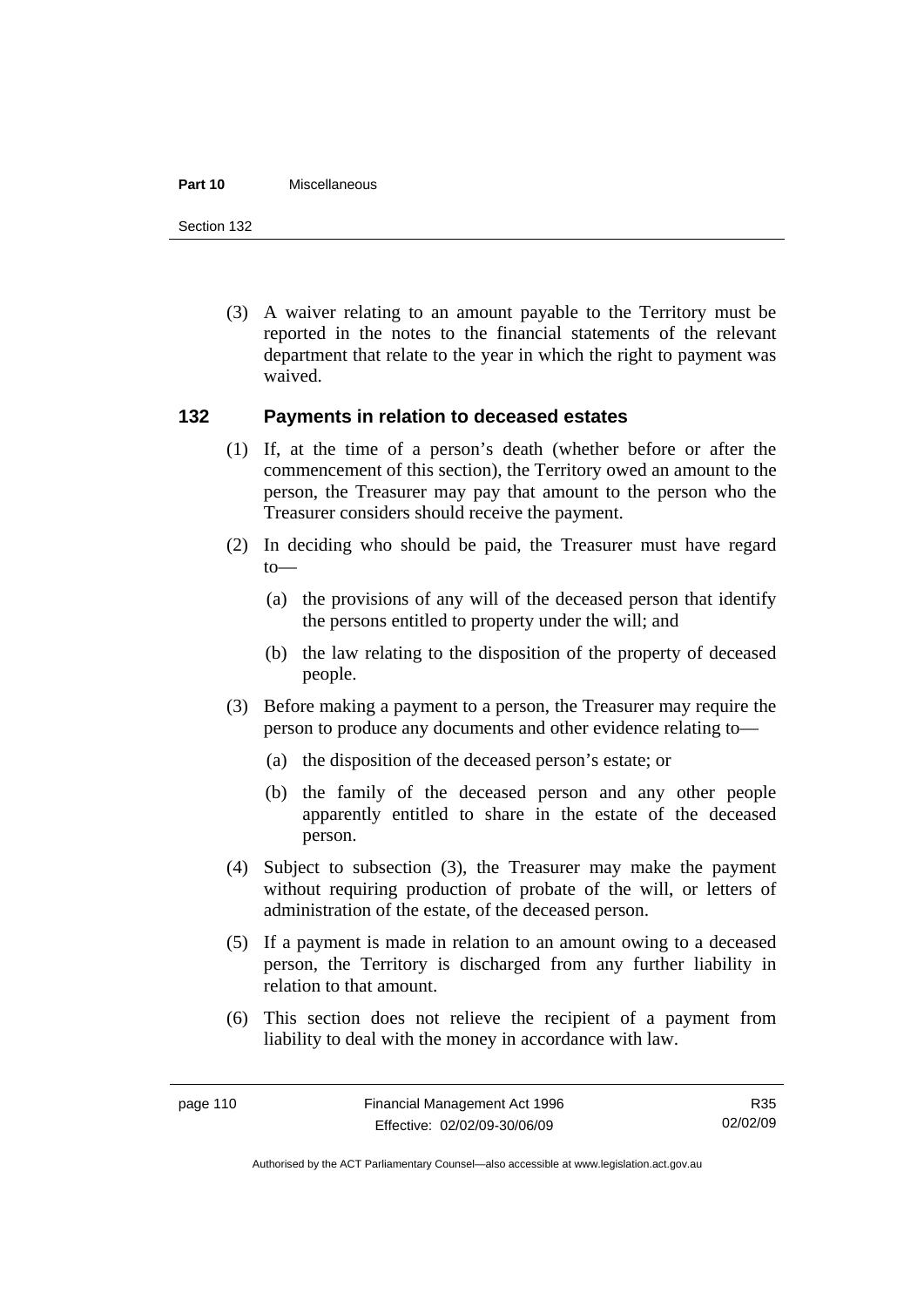# **133 Guideline-making power**

- (1) The Treasurer may, in writing, make financial management guidelines for this Act.
- (2) A financial management guideline is a disallowable instrument.
	- *Note* A disallowable instrument must be notified, and presented to the Legislative Assembly, under the Legislation Act.

# **134 Regulation-making power**

The Executive may make regulations for this Act.

*Note* A regulation must be notified, and presented to the Legislative Assembly, under the Legislation Act.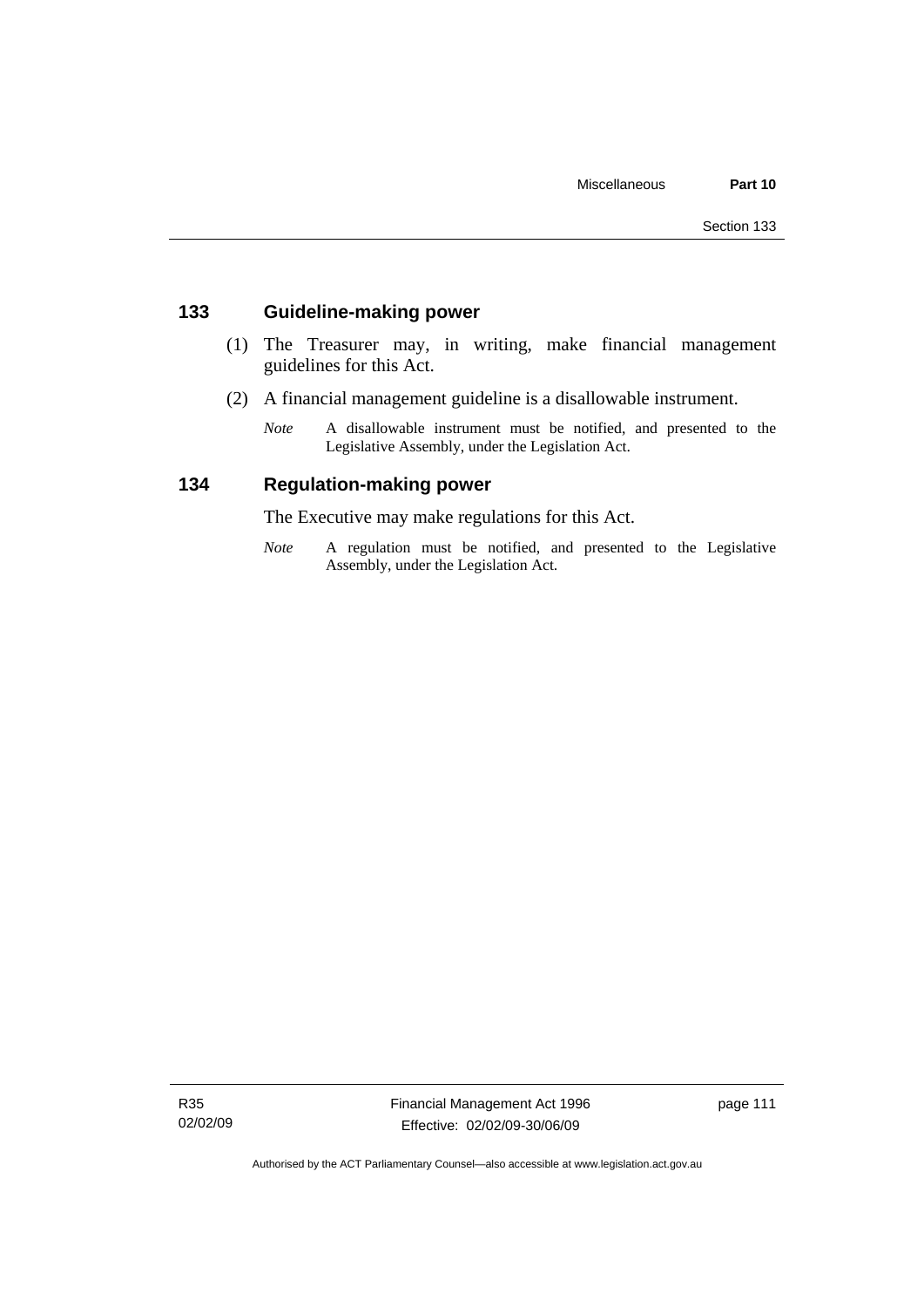# **Dictionary**

(see s 3)

*Note 1* The Legislation Act contains definitions and other provisions relevant to this Act.

- *Note 2* For example, the Legislation Act, dict, pt 1, defines the following terms:
	- ACAT
		- Act
		- administrative unit
	- auditor-general
	- authorised deposit-taking institution
	- chief executive (see s 163)
	- exercise
	- function
	- GST
	- may (see s  $146$ )
	- Minister (see s 162)
	- must (see s  $146$ )
	- person
	- reviewable decision notice
	- Self-Government Act
	- territory-owned corporation.

*applicable governmental policies*, for a territory authority, for part 9 (Governance of territory authorities)—see section 103.

*appropriation* means an appropriation of public money by any Act including this Act.

*Appropriation Act* means an Act that makes appropriations in relation to a financial year for purposes mentioned in section 8.

*appropriation unit* means a class of outputs, or a group of output classes, for which an appropriation is made by an Appropriation Act.

R35 02/02/09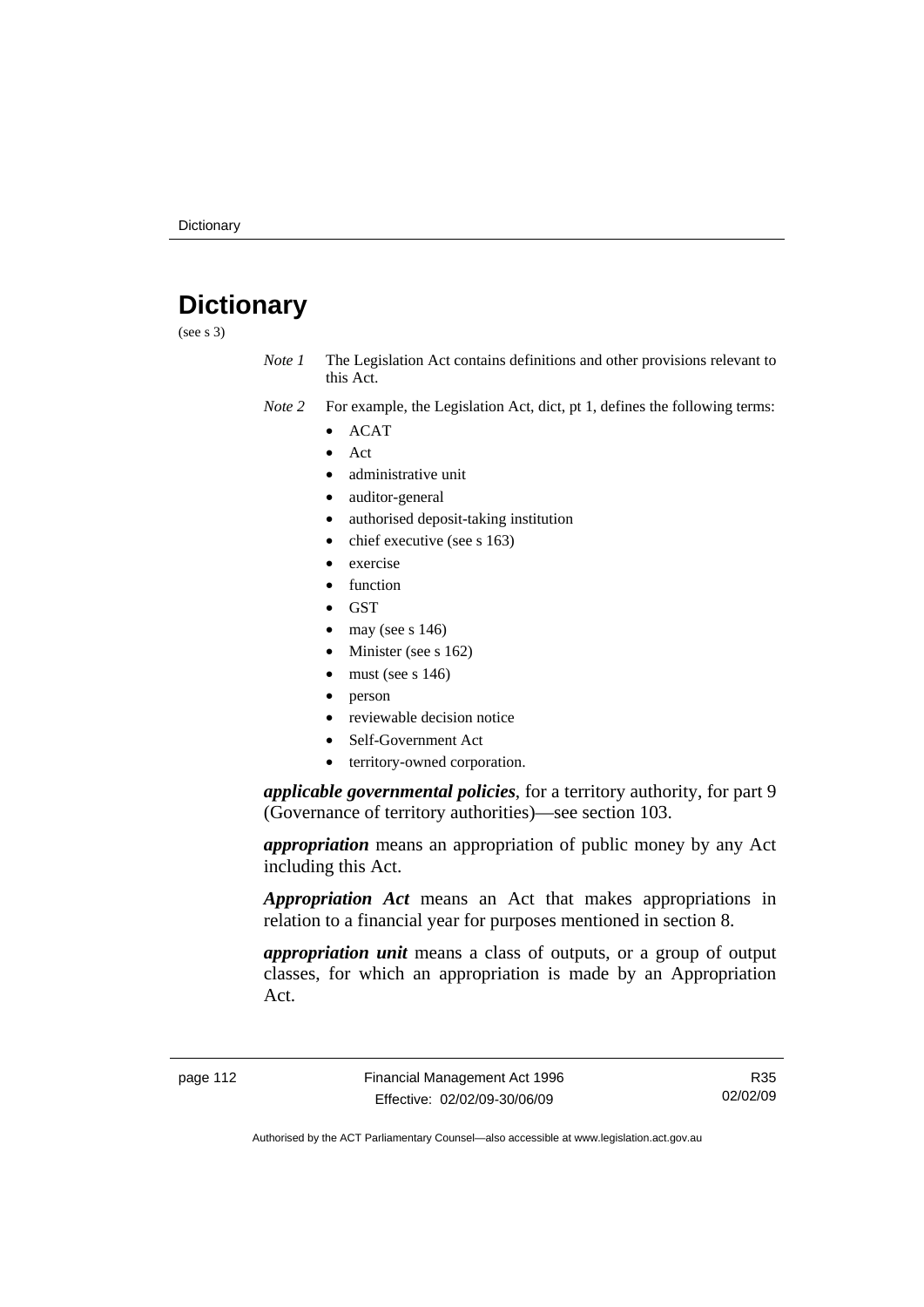*banking account* means an account with an authorised deposit-taking institution that is, or is substantially the same as, a bank account.

*borrowing* includes—

- (a) raising money or obtaining credit, whether by dealing in securities or otherwise; and
- (b) entering into a financing lease;

but does not include using a credit card or overdraft facility, or otherwise obtaining credit, in a transaction forming part of the day-to-day operations of the Territory or a territory authority.

*budget papers* means documents presented to the Legislative Assembly under section 10 or section 13 (1).

*capital injection* means an amount provided, or to be provided, to a department, a territory authority or a territory-owned corporation for—

- (a) the purchase of assets to be held by the department or to be owned by the authority or corporation; or
- (b) the development of assets held by the department or owned by the authority or corporation; or
- (c) augmenting the assets held by the department or owned by the authority or corporation; or
- (d) reducing the liabilities of the department, the authority or the corporation;

but does not include an amount provided from an appropriation for a purpose mentioned in section  $8(1)(a)$  or (c) or  $(2)(a)$ .

# *CEO*—see *chief executive officer*.

*chief executive officer* (or *CEO*), of a territory authority, means the person (however described) who is responsible for managing the affairs of the authority.

page 113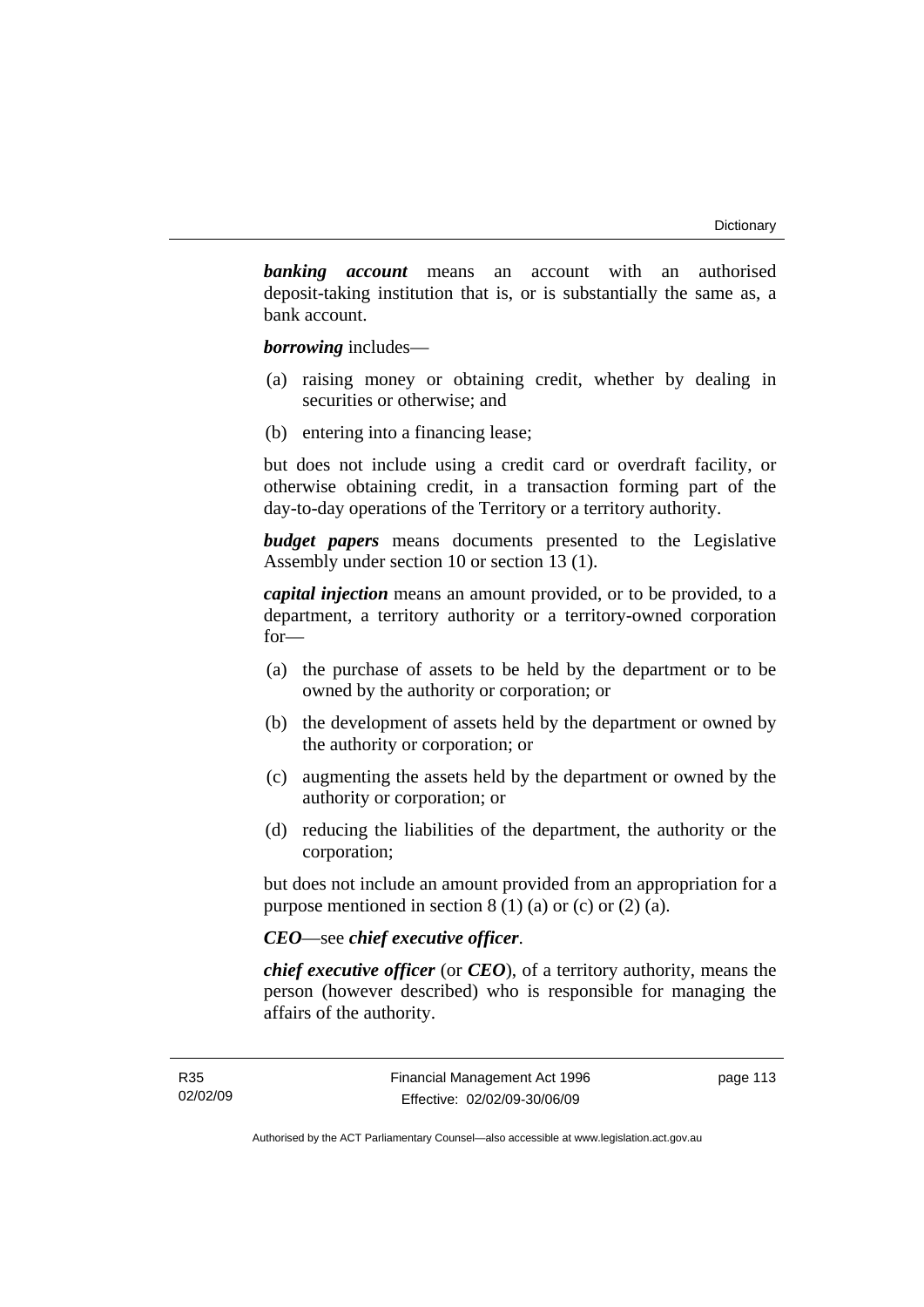*class of outputs* means a group of outputs identified as a class by an Appropriation Act.

*contract* includes an agreement or arrangement.

*department* means—

- (a) an administrative unit (excluding any part of an administrative unit prescribed for paragraph (b) and any administrative unit forming part of a group of administrative units prescribed for paragraph (c)); or
- (b) a part of an administrative unit prescribed for this paragraph; or
- (c) a group of 2 or more administrative units prescribed for this paragraph.

*departmental banking account* means a banking account mentioned in section 34 (1).

*division 9.6 authority* means a territory authority to which division 9.6 applies (see s 105).

*division 9.7 authority* means a territory authority to which division 9.7 applies (see s 120).

*establishing Act*, for a territory authority, governing board or governing board member, for part 9 (Governance of territory authorities)—see section 72.

*expenses*, in relation to an output, means the expenses incurred in providing the output quantified on an accrual accounting basis and includes the overhead expenses properly attributable to the output.

*financial management guidelines* means the financial management guidelines under this Act.

*financial year*, for a territory authority, for part 9 (Governance of territory authorities)—see section 72.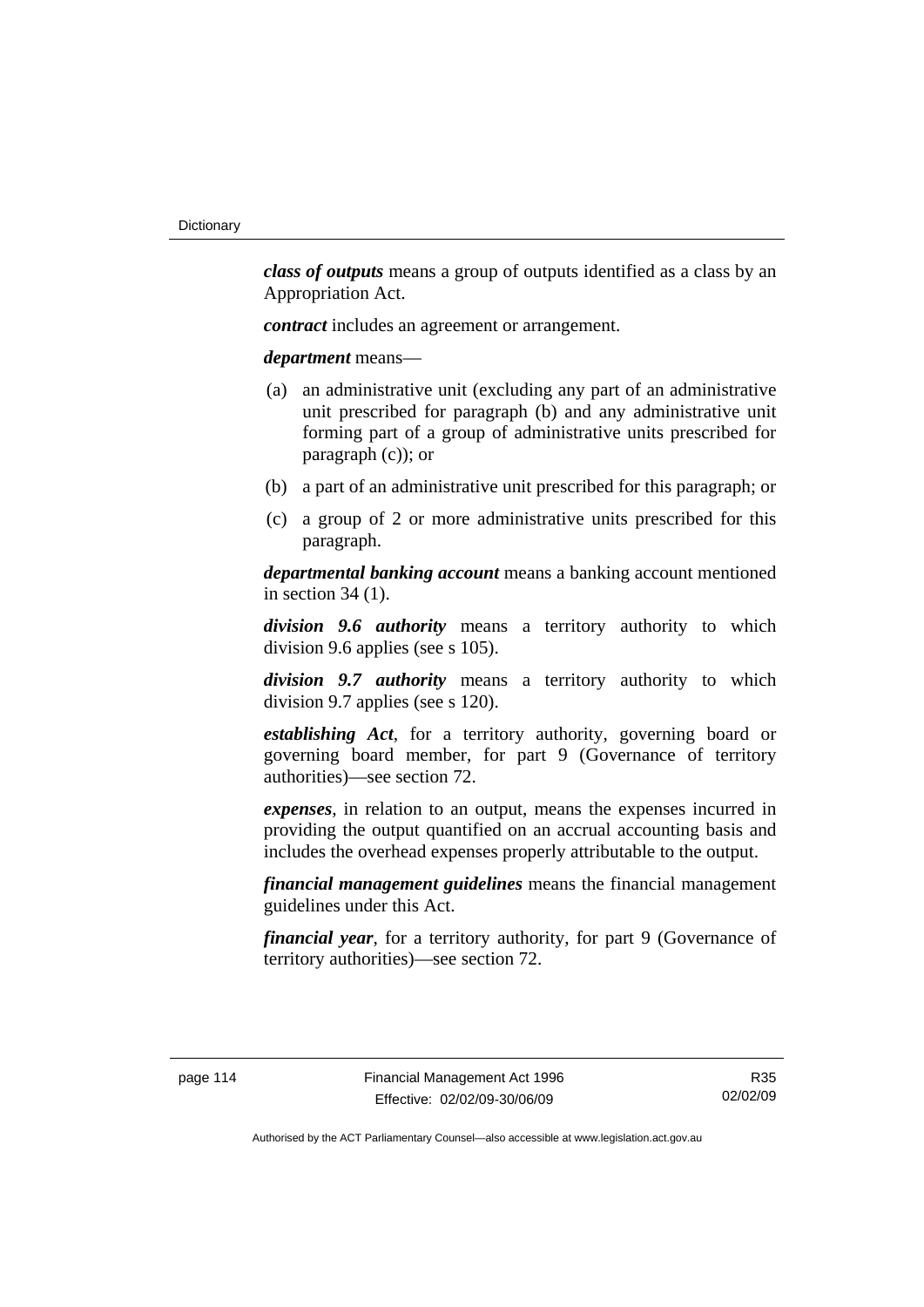# *general government sector* means—

- (a) those organisations whose primary function is to provide services that are mainly not market orientated, are mainly for the consumption of the community generally, involve the transfer or redistribution of income, and are financed mainly through appropriation; and
- (b) those organisations that are controlled by the Territory and provide investment or other financial services.

*generally accepted accounting principles* means accounting principles and procedures that are—

- (a) recognised by the accounting profession as appropriate for reporting financial information relating to government, a department or a territory authority; and
- (b) consistent with this Act and any relevant Appropriation Act.

*governing board*, for a territory authority, means the governing board for the authority mentioned in section 76.

*governing board member*, for a territory authority with a governing board for part 9 (Governance of territory authorities)—see section 72.

*handover day*, for division 9.7 (Additional provisions for restructuring of certain territory authorities)—see section 121.

*input tax credit*—see the *A New Tax System (Goods and Services Tax) Act 1999* (Cwlth), dictionary.

*interest* includes a dividend and any other financial return on a deposit, loan or other investment.

*invest* includes enter into a transaction or arrangement for the protection or enhancement of investments.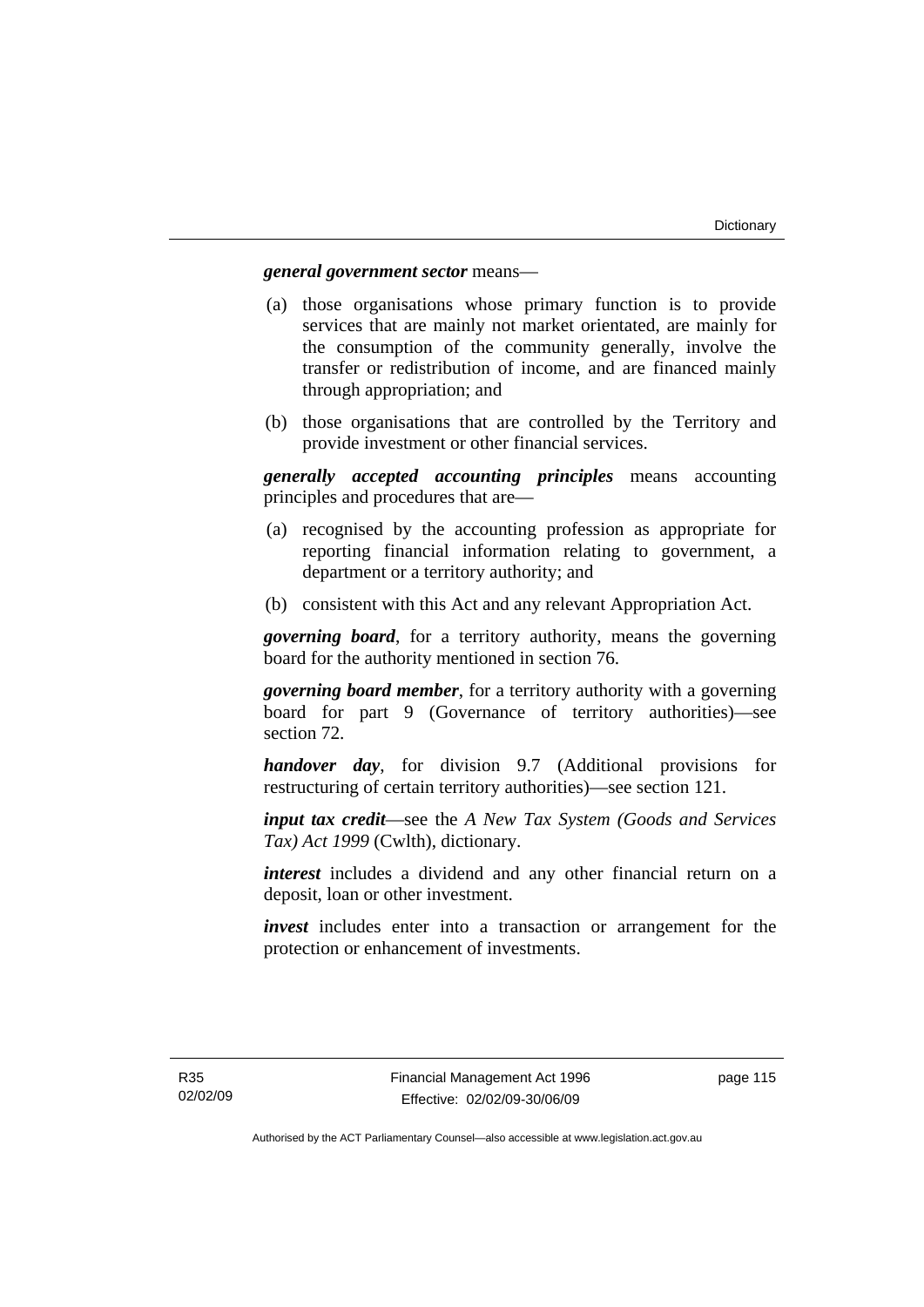*Legislative Assembly secretariat***—**see the *Public Sector Management Act 1994*, dictionary.

*material interest*, for part 9 (Governance of territory authorities) see section 88 (4).

*outcomes* means the consequences for the community of outputs.

*outputs* means goods produced or services provided by a department or territory authority or a person producing goods or providing services on behalf of a department or territory authority.

*prescribed* means prescribed by the financial management guidelines.

*public money* means all money received by the Territory, including the proceeds of all loans raised on behalf of the Territory, but does not include—

- (a) money held by the Territory as trust money; or
- (b) money received by a territory-owned corporation or subsidiary of a territory-owned corporation; or
- (c) money received by the Territory from a territory-owned corporation or subsidiary of a territory-owned corporation for investment for the corporation or subsidiary; or
- (d) money received by a territory authority; or
- (e) money received by the Territory from a territory authority for investment for the authority; or
- (f) money received by the Territory—
	- (i) in repayment of an investment made by the Territory for a territory authority; or
	- (ii) as interest on such an investment.

*public trading enterprise sector* means those organisations whose primary function is to provide goods and services that are mainly

R35 02/02/09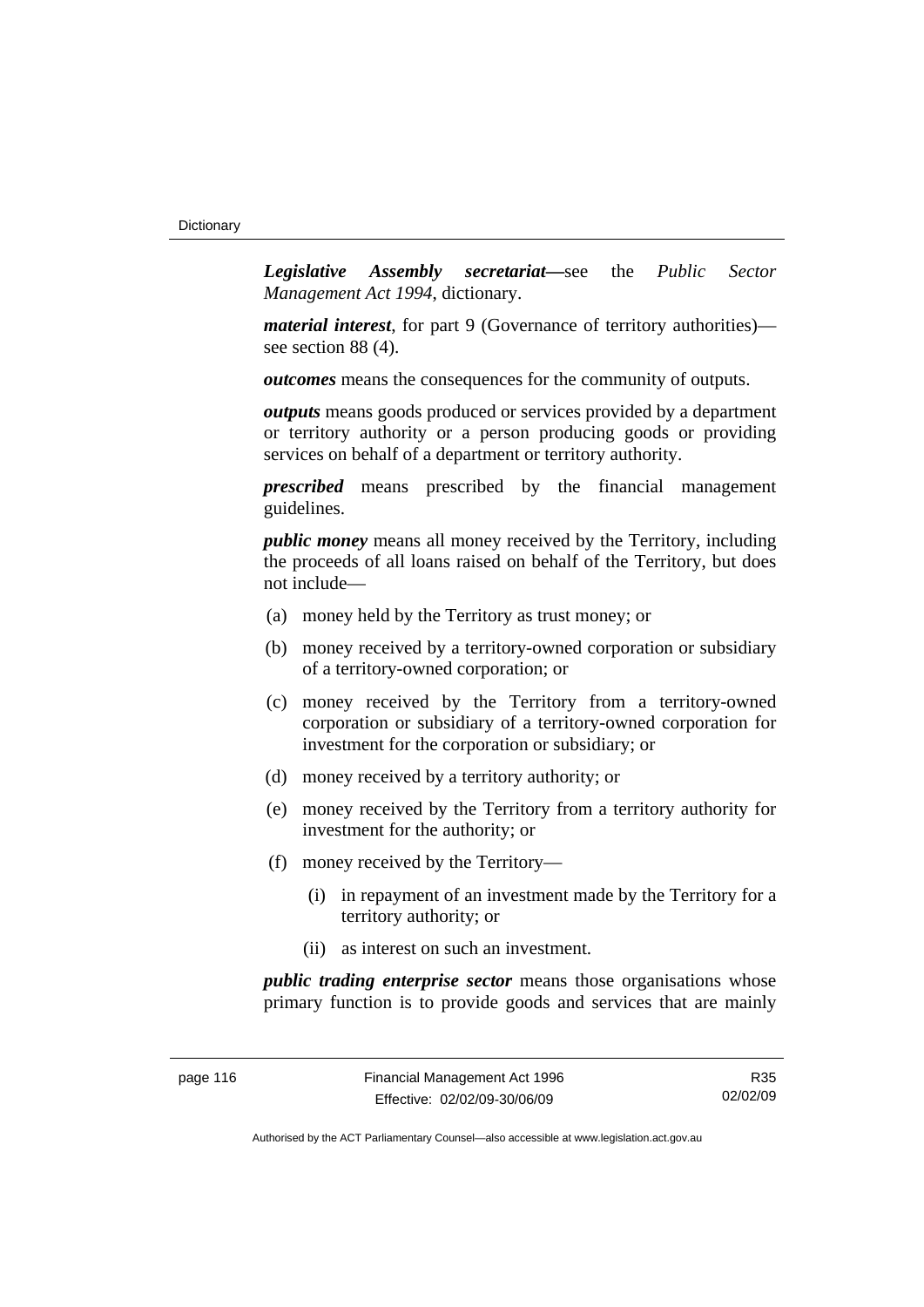market orientated and non-regulatory in nature and who may recover a significant part of their costs from individual consumers.

*relevant territory authority*, for part 9 (Governance of territory authorities)—see section 72.

*responsible chief executive*, in relation to a department, means—

- (a) if the department is constituted by an administrative unit or a part of an administrative unit—the chief executive of that administrative unit; or
- (b) if the department is constituted by a group of 2 or more administrative units—the person prescribed as the responsible chief executive in relation to the department.

*responsible Minister* means—

- (a) in relation to a department that is constituted by an administrative unit or a part of an administrative unit—the Minister to whom responsibility for that administrative unit has been allocated under the *Public Sector Management Act 1994*, section 14; and
- (b) in relation to a department that is constituted by a group of 2 or more administrative units—the Minister prescribed as the responsible Minister in relation to the department; and
- (c) in relation to a territory authority—the Minister administering the Act under which the authority is established; and
- (d) in relation to a territory-owned corporation—the Minister administering the *Territory-owned Corporations Act 1990*.

*securities* includes stocks, debentures, notes, bonds, promissory notes, bills of exchange, and any other securities approved in writing by the Treasurer.

*statement of intent*, for a territory authority—see section 61 (1).

*subsidiary*—see the *Territory-owned Corporations Act 1990*, dictionary.

page 117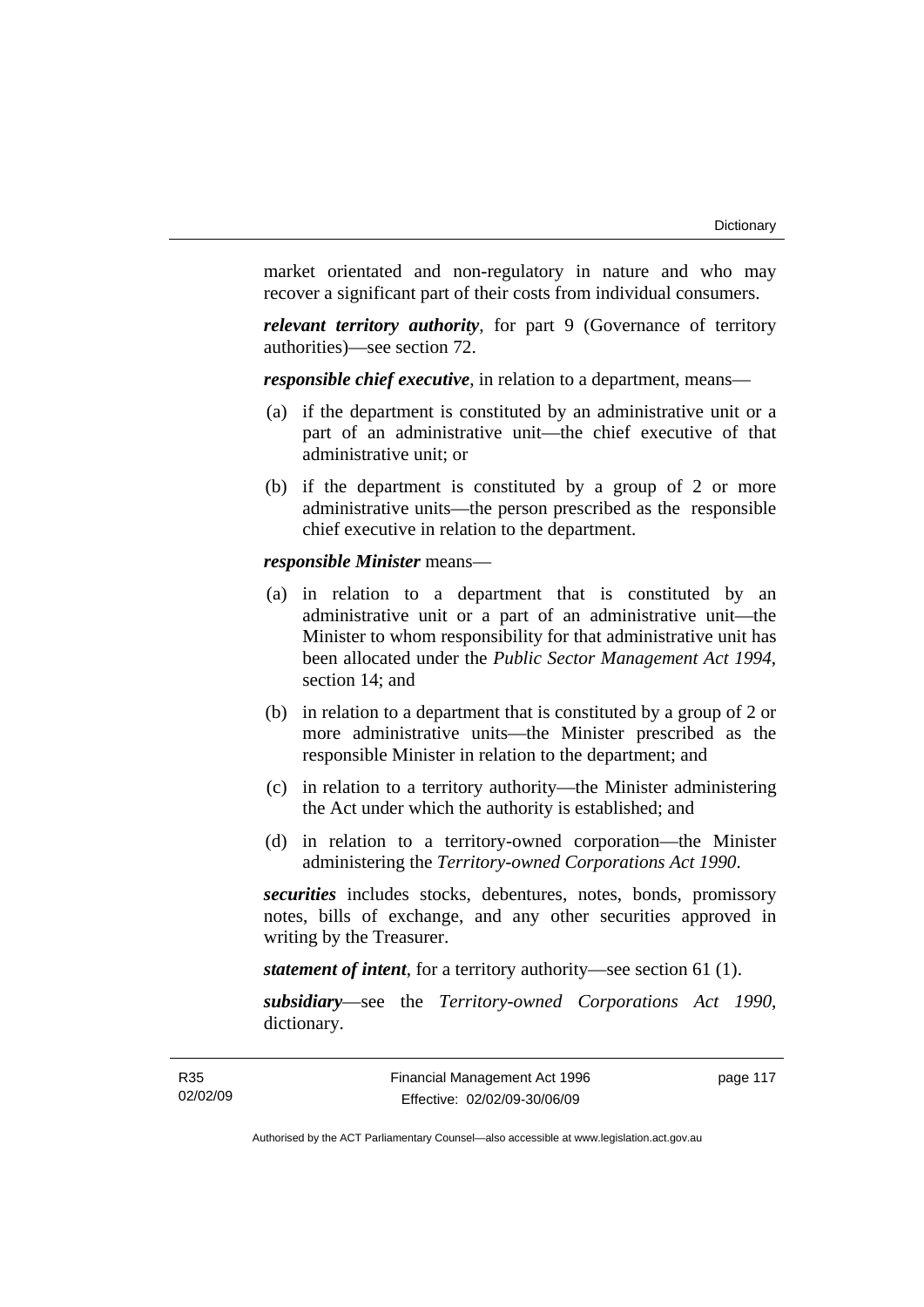*superannuation appropriation*—see the *Territory Superannuation Provision Protection Act 2000*, dictionary.

*superannuation banking account*—see the *Territory Superannuation Provision Protection Act 2000*, section 7.

*taxable supply*—see the *A New Tax System (Goods and Services Tax) Act 1999* (Cwlth), dictionary.

# *territory authority*—

- (a) means a body corporate established by an Act; and
- (b) to remove any doubt, includes an entity to which part 8 applies; and
- (c) for division 9.7 (Additional provisions for restructuring of certain territory authorities)—includes a territory authority that has ceased to exist; but
- (d) does not include a body declared under section 3B not to be a territory authority.

*territory banking account* means the banking account mentioned in section 33.

#### *trust money* means—

- (a) money deposited with the Territory pending the completion of a transaction or the determination of a dispute and that may become repayable to the depositor or payable to the Territory or anyone else; or
- (b) all money that is paid into a territory court for possible repayment to the payee or a third party because of any Act, order, instruction or authority; or
- (c) money that belongs to or is owing to any person and is collected by the Territory because of an agreement between the Territory and that person; or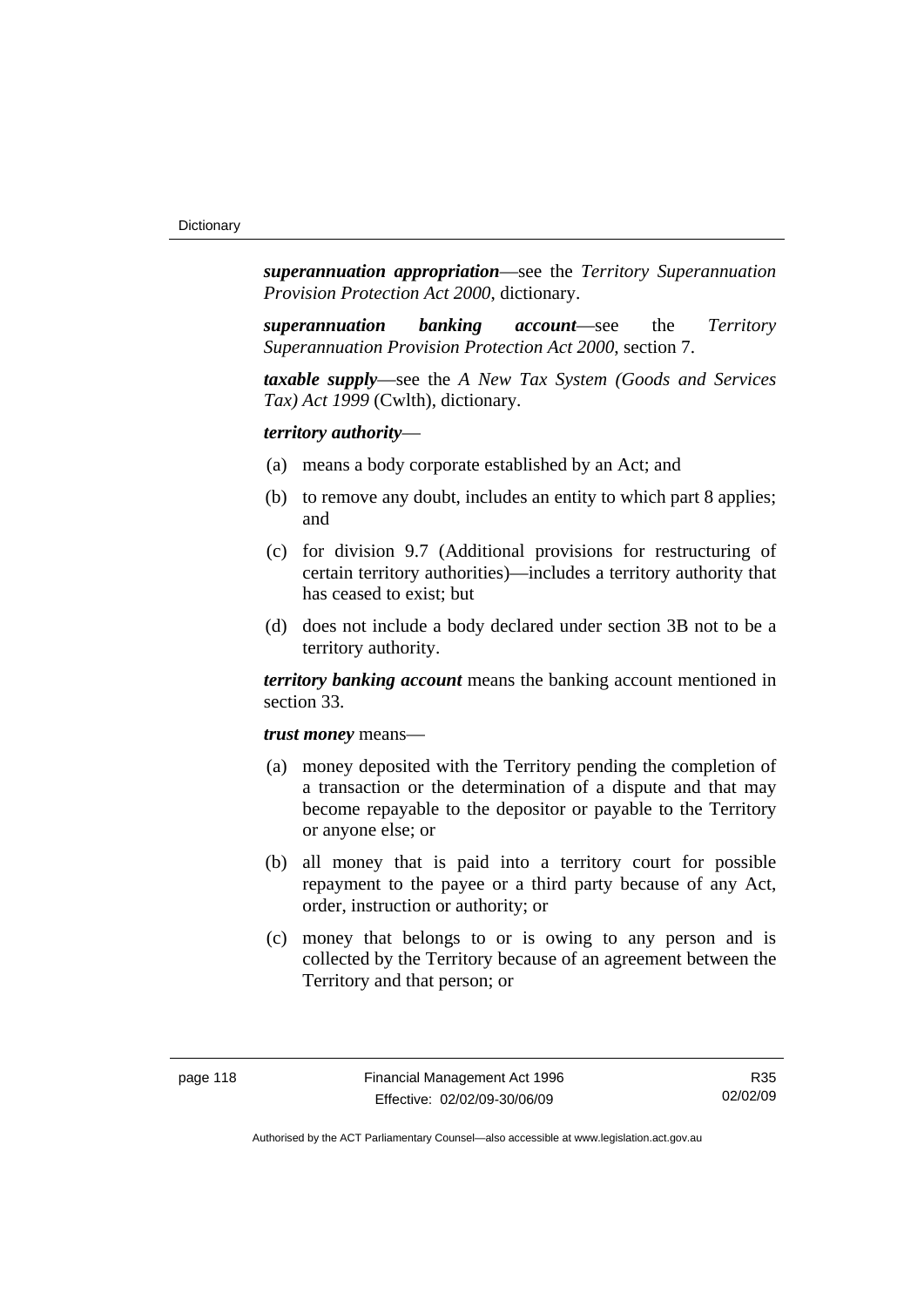- (d) unclaimed money that is owing to or belongs to anyone and is deposited with the Territory; or
- (e) money that is paid to the Territory in trust for any other lawful purpose including interest on trust money.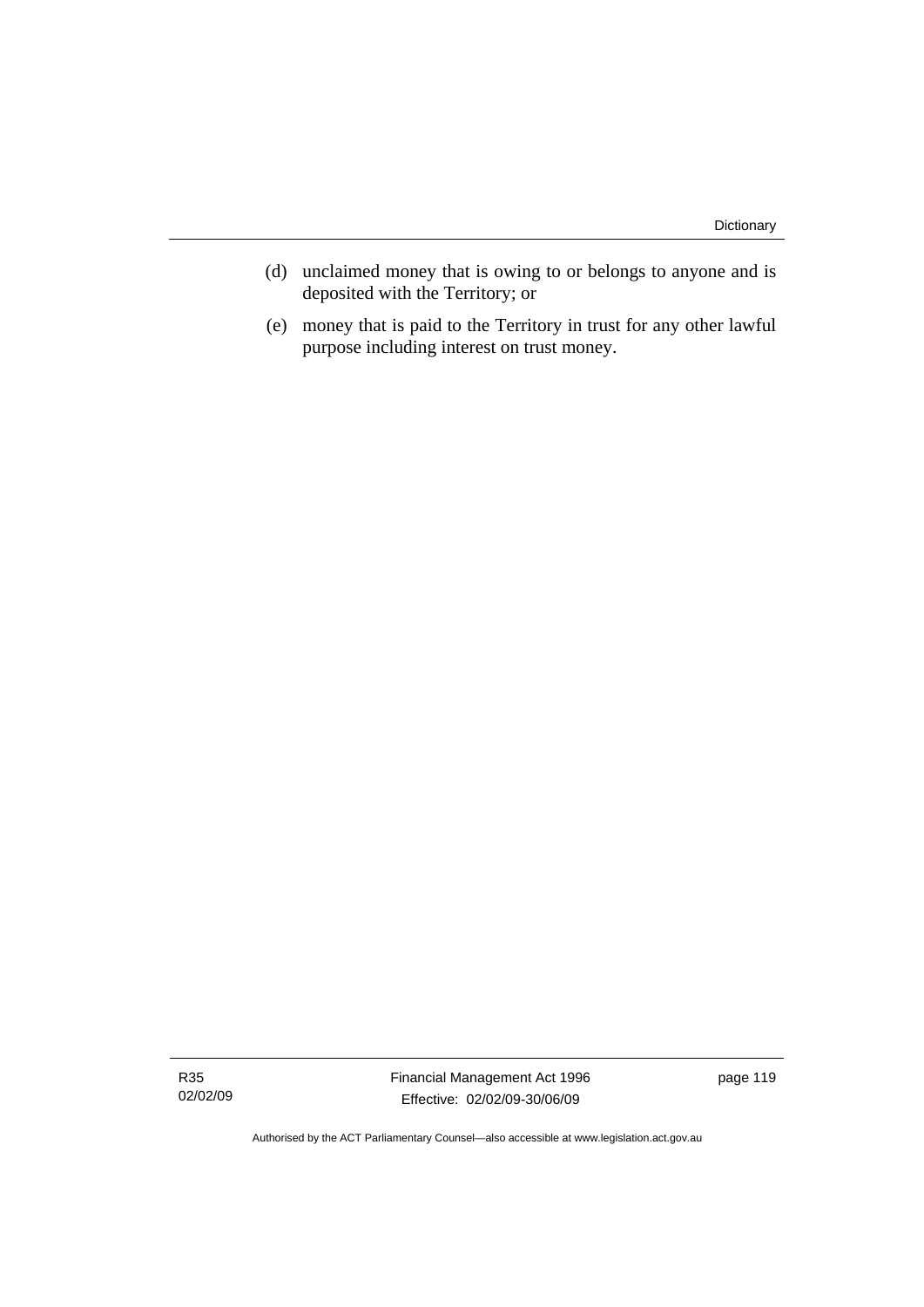1 About the endnotes

# **Endnotes**

# **1 About the endnotes**

Amending and modifying laws are annotated in the legislation history and the amendment history. Current modifications are not included in the republished law but are set out in the endnotes.

Not all editorial amendments made under the *Legislation Act 2001*, part 11.3 are annotated in the amendment history. Full details of any amendments can be obtained from the Parliamentary Counsel's Office.

Uncommenced amending laws and expiries are listed in the legislation history and the amendment history. These details are underlined. Uncommenced provisions and amendments are not included in the republished law but are set out in the last endnote.

If all the provisions of the law have been renumbered, a table of renumbered provisions gives details of previous and current numbering.

The endnotes also include a table of earlier republications.

| $am = amended$                               | $ord = ordinance$                         |
|----------------------------------------------|-------------------------------------------|
| $amdt = amendment$                           | orig = original                           |
| $ch = chapter$                               | par = paragraph/subparagraph              |
| $def = definition$                           | $pres = present$                          |
| $dict = dictionary$                          | $prev = previous$                         |
| $disallowed = disallowed by the Legislative$ | $(\text{prev}) = \text{previously}$       |
| Assembly                                     | $pt = part$                               |
| $div = division$                             | $r = rule/subrule$                        |
| $exp = expires/expired$                      | $renum = renumbered$                      |
| $Gaz = gazette$                              | $reloc = relocated$                       |
| $hdg =$ heading                              | $R[X]$ = Republication No                 |
| $IA = Interpretation Act 1967$               | $RI = reissue$                            |
| $ins = inserted/added$                       | $s = section/subsection$                  |
| $LA =$ Legislation Act 2001                  | $sch = schedule$                          |
| $LR =$ legislation register                  | $sdiv = subdivision$                      |
| $LRA =$ Legislation (Republication) Act 1996 | $sub = substituted$                       |
| $mod = modified/modification$                | SL = Subordinate Law                      |
| $o = order$                                  | underlining = whole or part not commenced |
| $om = omitted/repealed$                      | or to be expired                          |
|                                              |                                           |

# **2 Abbreviation key**

page 120 Financial Management Act 1996 Effective: 02/02/09-30/06/09

R35 02/02/09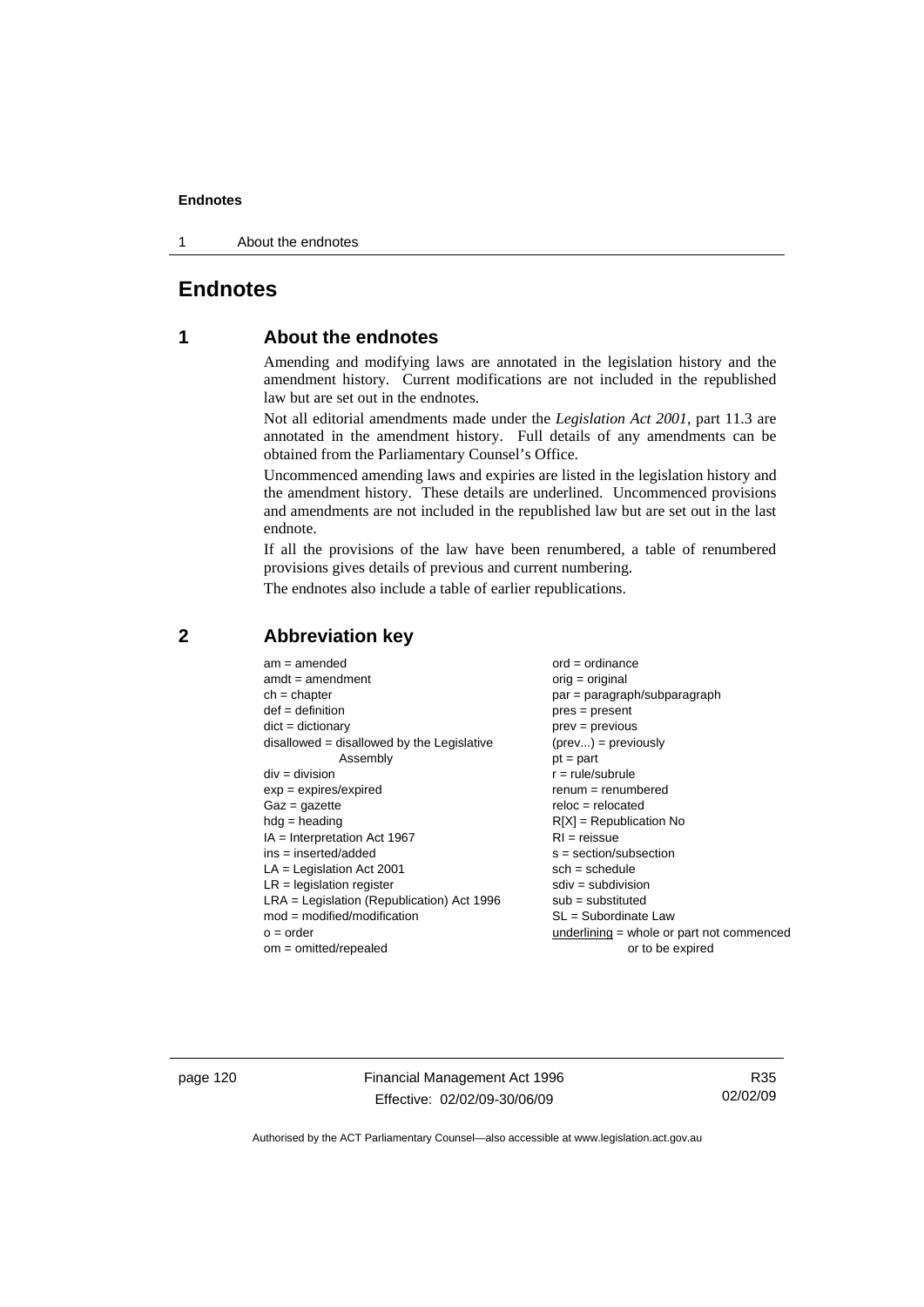# **3 Legislation history Financial Management Act 1996 No 22**  notified 4 June 1996 (Gaz 1996 No 101) commenced 1 July 1996 (s 2) as amended by **Financial Management (Amendment) Act 1997 No 39**  notified 1 September 1997 (Gaz 1997 No S257) commenced 1 September 1997 (s 2) **Financial Management (Amendment) Act (No 2) 1997 No 102**  notified 24 December 1997 (Gaz 1997 No S420) ss 1-3 commenced 24 December 1997 (s 2 (1)) remainder commenced 14 January 1998 (s 2 (2) and Gaz 1998 No S24) **Financial Management (Amendment) Act (No 3) 1997 No 124**  notified 24 December 1997 (Gaz 1997 No S420) commenced 24 December 1997 (s 2) **Trustee (Amendment) Act 1999 No 28 sch**  notified 21 May 1999 (Gaz 1999 No S24) sch commenced 21 May 1999 (s 2) **Financial Sector Reform (ACT) Act 1999 No 33 sch**  notified 25 June 1999 (Gaz 1999 No S34) s 1, s 2 and dict commenced 25 June 1999 (s 2 (1)) sch commenced 1 July 1999 (s 2 (2) and Cwlth Gaz 1999 No S289) **Appropriation Act 1999-2000 No 36 s 9**  notified 12 July 1999 (Gaz 1999 No S44) s 9 commenced 12 July 1999 (s 2) **Financial Management Amendment Act 1999 No 58**  notified 10 November 1999 (Gaz 1999 No 45) commenced 10 November 1999 (s 2)

page 121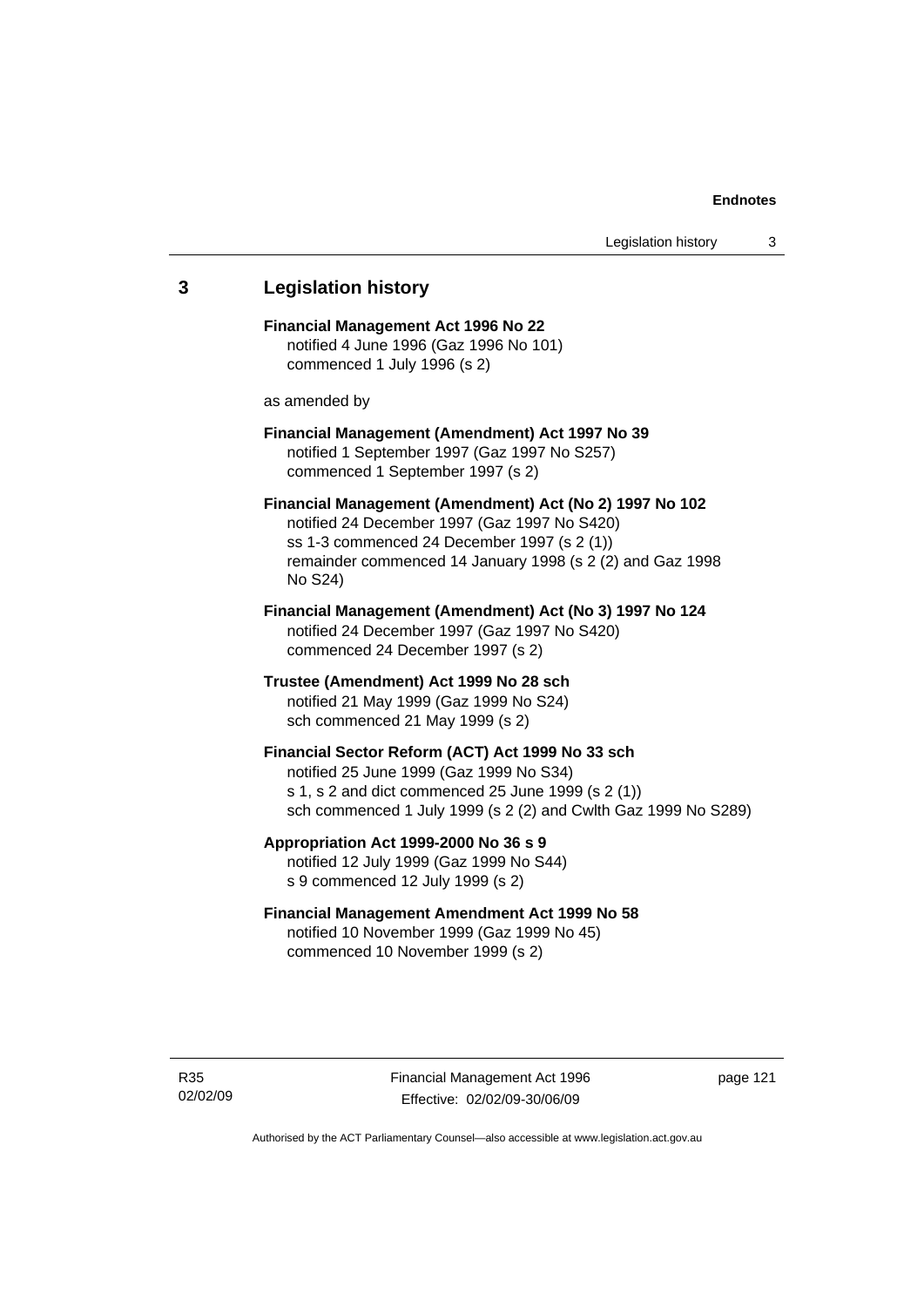| Legislation history<br>- 3 |  |
|----------------------------|--|
|----------------------------|--|

| <b>Territory Superannuation Provision Protection Act 2000 No 21 sch</b><br>notified 15 June 2000 (Gaz 2000 No 24)<br>s 1, s 2 commenced 15 June 2000 (IA s 10B)<br>sch commenced 1 July 2000 (s 2)                                               |
|--------------------------------------------------------------------------------------------------------------------------------------------------------------------------------------------------------------------------------------------------|
| Financial Management Amendment Act 2000 No 27<br>notified 30 June 2000 (Gaz 2000 No S30)<br>s 1, s 2 commenced 30 June 2000 (IA s 10B)<br>remainder commenced 30 June 2000 (s 2)                                                                 |
| <b>Financial Management Amendment Act 2001 No 4</b><br>notified 8 March 2001 (Gaz 2001 No 10)<br>s 1, s 2 commenced 8 March 2001 (IA s 10B)<br>s 3 commenced 8 March 2001 (s 2)<br>remainder commenced 8 September 2001 (IA s 10E)               |
| Statute Law Amendment Act 2001 No 11 sch 3<br>notified 29 March 2001 (Gaz 2001 No 13)<br>commenced 29 March 2001 (s 2)                                                                                                                           |
| Financial Management Amendment Act 2001 (No 2) 2001 No 42<br>notified 29 June 2001 (Gaz 2001 No S36)<br>s 1, s 2 commenced 29 June 2001 (IA s 10B)<br>s 3, s 4, s 6, s 7 commenced 29 June 2001 (s 2 (1))<br>s 5 commenced 1 July 2001 (s 2 (2)) |
| Appropriation Act 2001-2002 2001 No 43 s 12<br>notified 29 June 2001 (Gaz 2001 No S36)<br>s 1, s 2 commenced 29 June 2001 (IA s 10B)<br>s 12 commenced 1 July 2001 (s 2)                                                                         |
| Legislation (Consequential Amendments) Act 2001 No 44 pt 146<br>notified 26 July 2001 (Gaz 2001 No 30)<br>s 1, s 2 commenced 26 July 2001 (IA s 10B)<br>pt 146 commenced 12 September 2001 (s 2 and see Gaz 2001<br>No S65)                      |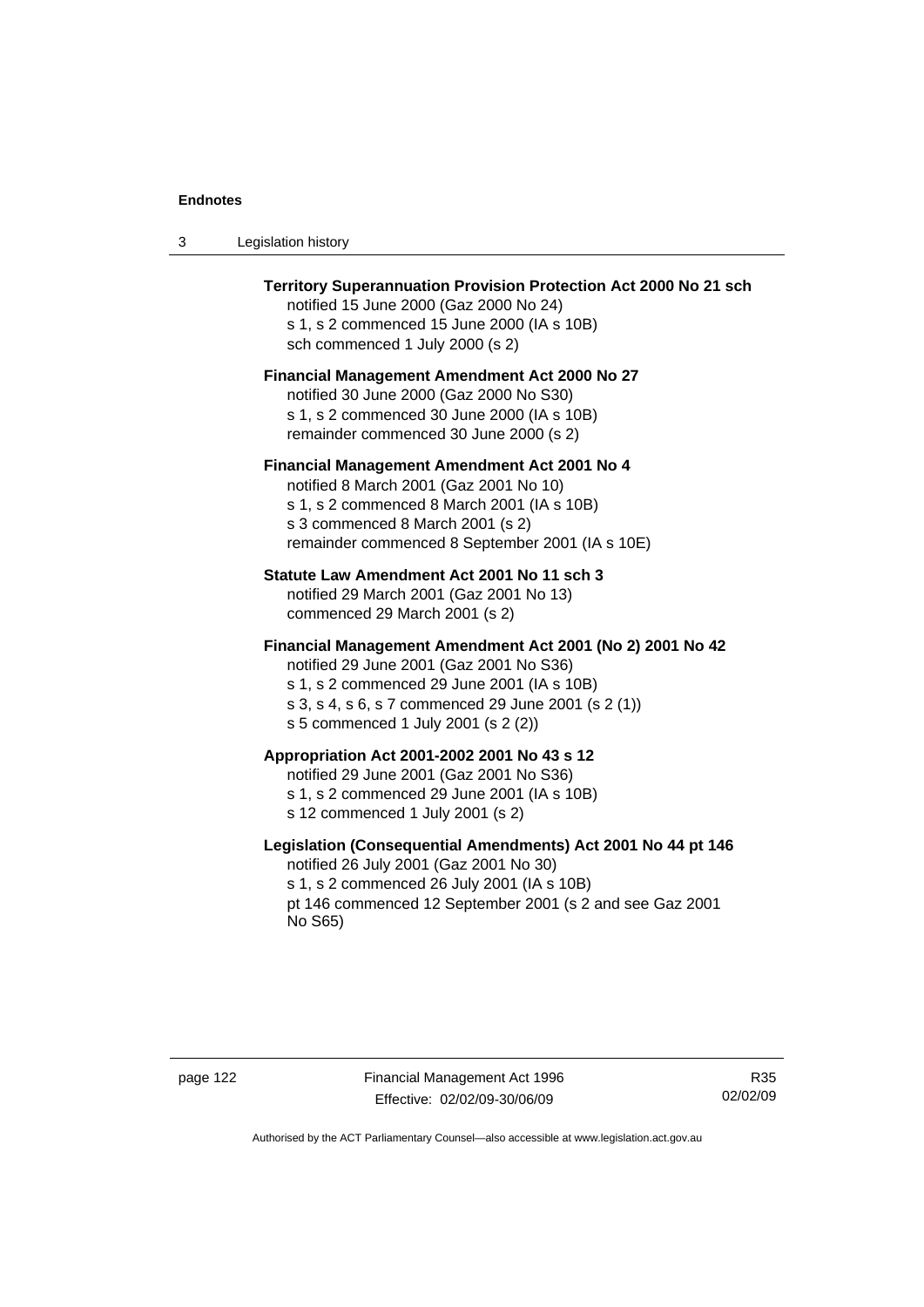## **Financial Management Legislation Amendment Act 2001 No 45 pt 2 (as am by 2002 No 30 pt 3.26)**

notified 12 July 2001 (Gaz 2001 No 28) s 1, s 2 commenced 12 July 2001 (IA s 10B) s 4 commenced 12 January 2002 (s 2 (3) and see Act 2002 No 30 amdt 3.370) pt 2 remainder commenced 12 January 2002 (LA s 79)

#### **Statute Law Amendment Act 2001 No 56 pt 3.20**

notified 5 September 2001 (Gaz 2001 No S65) commenced 5 September 2001 (s 2)

# **Financial Management Amendment Act 2001 (No 3) 2001 No 95**

notified 10 September 2001 (Gaz 2001 No S66) s 1, s 2 commenced 10 September 2001 (LA s 75) remainder commenced 1 January 2002 (CN 2001 No 6)

#### **Financial Management Amendment Act 2001 (No 4) No 97**

notified LR 20 December 2001 commenced 20 December 2001 (s 2)

#### **Appropriation Act 2002-2003 No 29 s 12**

notified LR 9 September 2002 taken to have commenced 30 June 2002 (s 2)

# **Statute Law Amendment Act 2002 No 30 pt 3.25**

notified LR 16 September 2002 s 1, s 2 taken to have commenced 19 May 1997 (LA s 75 (2)) amdt 3.369 taken to have commenced 31 December 2001 (s 2 (2)) pt 3.25 remainder commenced 17 September 2002 (s 2 (1))

## **Financial Management Amendment Act 2002 No 38**

notified LR 8 October 2002 s 1, s 2 commenced 8 October 2002 (LA s 75 (1)) remainder commenced 1 November 2002 (s 2 and CN2002-12)

#### **Appropriation Act 2002-2003 (No 2) A2003-9 s 9**

notified LR 7 March 2003

s 1, s 2 commenced 7 March 2003 (LA s 75 (1))

s 9 commenced 8 March 2003 (s 2)

R35 02/02/09 page 123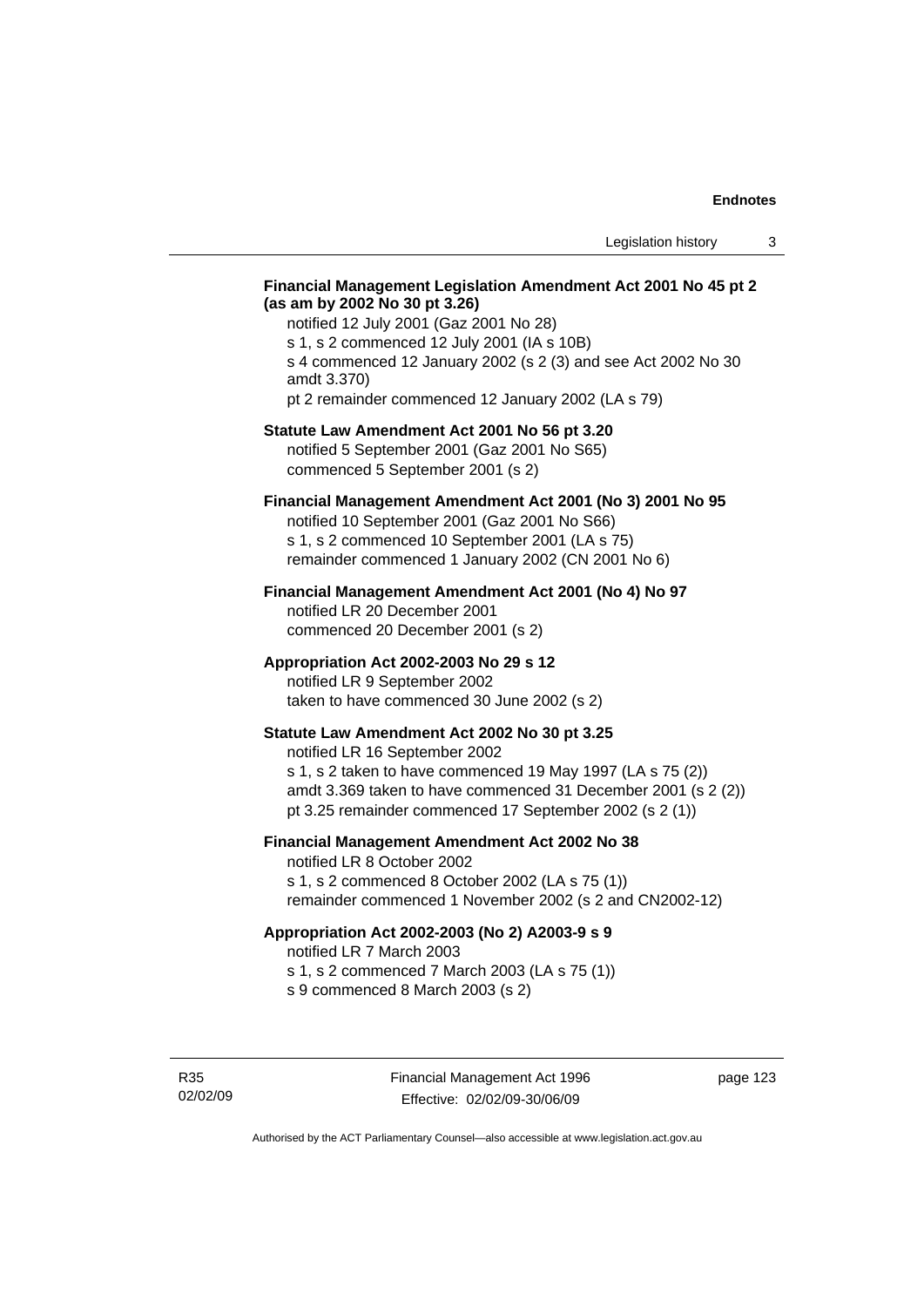| 3 | Legislation history                                                                                                                                                                              |
|---|--------------------------------------------------------------------------------------------------------------------------------------------------------------------------------------------------|
|   | Financial Management Amendment Act 2003 A2003-21<br>notified LR 19 May 2003<br>s 1, s 2 commenced 19 May 2003 (LA s 75 (1))<br>remainder commenced 20 May 2003 (s 2)                             |
|   | Appropriation Act 2003-2004 A2003-27<br>notified LR 30 June 2003<br>commenced 30 June 2003 (s 2)                                                                                                 |
|   | Financial Management Amendment Act 2003 (No 2) A2003-46<br>notified LR 31 October 2003<br>s 1, s 2 commenced 31 October 2003 (LA s 75 (1))<br>remainder commenced 1 November 2003 (s 2)          |
|   | Statute Law Amendment Act 2003 (No 2) A2003-56 sch 3 pt 3.9<br>notified LR 5 December 2003<br>s 1, s 2 commenced 5 December 2003 (LA s 75 (1))<br>sch 3 pt 3.9 commenced 19 December 2003 (s 2)  |
|   | Financial Management Amendment Act 2004 A2004-19<br>notified LR 6 April 2004<br>s 1, s 2 commenced 6 April 2004 (LA s 75 (1))<br>remainder commenced 7 April 2004 (s 2)                          |
|   | Financial Management Amendment Act 2004 (No 2) A2004-33<br>notified LR 30 June 2004<br>s 1, s 2 commenced 30 June 2004 (LA s 75 (1))<br>remainder commenced 1 July 2004 (s 2)                    |
|   | Appropriation Act 2004-2005 A2004-35 s 12<br>notified LR 30 June 2004<br>commenced 30 June 2004 (s 2)                                                                                            |
|   | Territory Owned Corporations Amendment Act 2004 A2004-53 sch 1<br>notified LR 16 August 2004<br>s 1, s 2 commenced 16 August 2004 (LA s 75 (1))<br>sch 1 commenced 17 August 2004 (s 2)          |
|   | Statute Law Amendment Act 2005 A2005-20 sch 3 pt 3.22<br>notified LR 12 May 2005<br>s 1, s 2 taken to have commenced 8 March 2005 (LA s 75 (2))<br>sch 3 pt 3.22 commenced 2 June 2005 (s 2 (1)) |
|   |                                                                                                                                                                                                  |

page 124 Financial Management Act 1996 Effective: 02/02/09-30/06/09

R35 02/02/09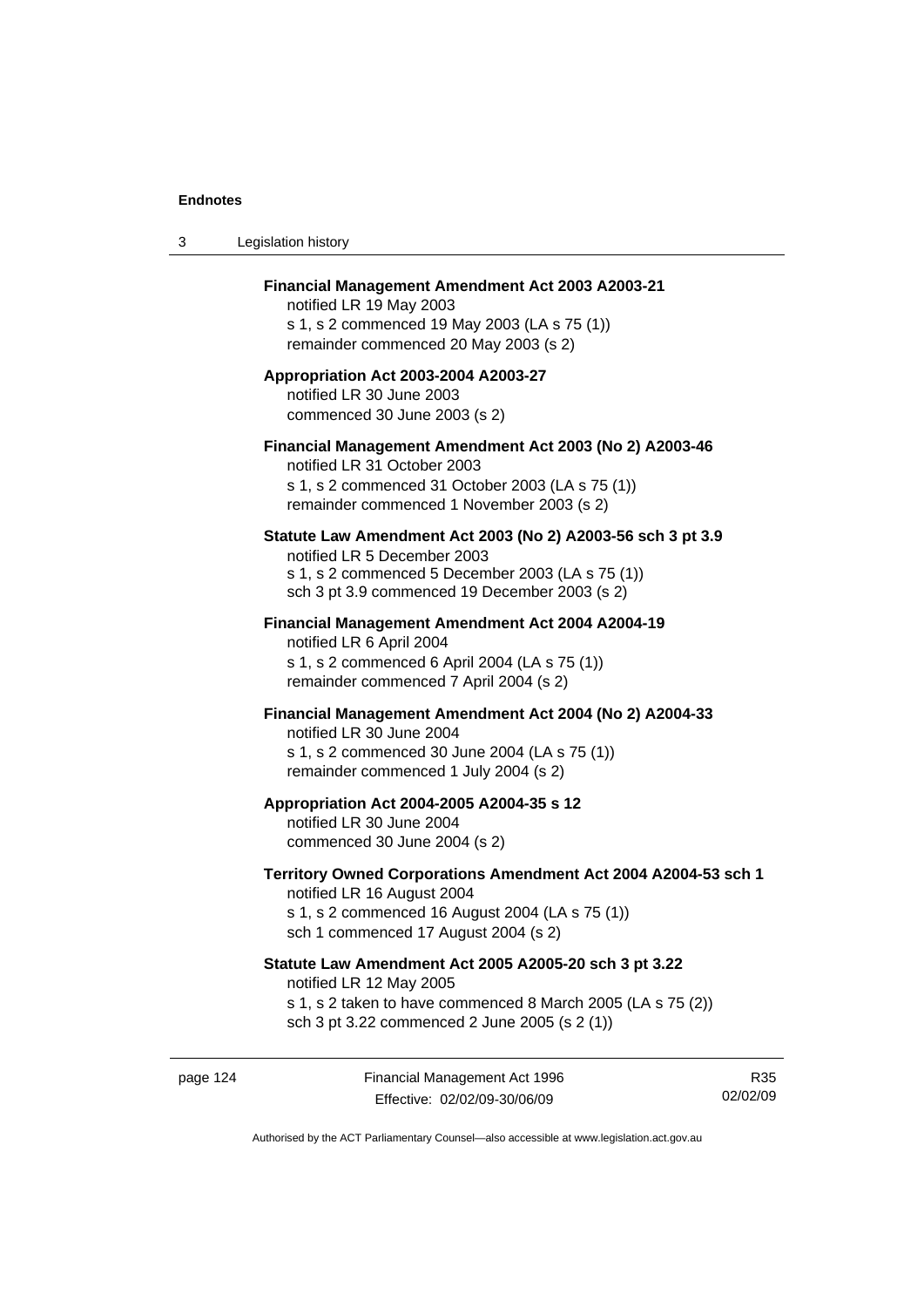#### **Appropriation Act 2005-2006 A2005-32 s 12, s 13**

notified LR 1 July 2005

s 1, s 2 taken to have commenced 30 June 2005 (LA s 75 (2))

s 12, s 13 taken to have commenced 30 June 2005 (s 2)

#### **Public Sector Management Amendment Act 2005 A2005-42 sch 1 pt 1.1**

notified LR 31 August 2005 s 1, s 2 commenced 31 August 2005 (LA s 75 (1)) sch 1 pt 1.1 commenced 1 September 2005 (s 2)

#### **Financial Management Legislation Amendment Act 2005 A2005-52**

notified LR 26 October 2005

s 1, s 2 commenced 26 October 2005 (LA s 75 (1)) s 7, s 9, s 10, s 14, s 15, ss 17-32, s 38 (in part), s 39, s 40, s 42 (in part), s 49 commenced 27 October 2005 (s 2 (1)) remainder commenced 1 January 2006 (s 2 (2))

as modified by

#### **Financial Management Regulation 2005 SL2005-42 sch 1 (as am by A2006-30 amdt 1.61, amdt 1.62)**

notified LR 21 December 2005 s 1, s 2 commenced 21 December 2005 (LA s 75 (1)) sch 1 commenced 1 January 2006 (s 2)

as amended by

#### **Administrative (Miscellaneous Amendments) Act 2006 A2006-30 sch 1 pt 1.3, amdt 1.61, amdt 1.62**

notified LR 16 June 2006 s 1, s 2 commenced 16 June 2006 (LA s 75 (1)) amdt 1.45, amdt 1.52 so far as it inserts s 220, amdt 1.56 commenced 19 June 2006 (s 2 (2)) amdt 1.39, amdt 1.40, amdt 1.43, amdt 1.44 commenced 1 July 2006 (s 2 (2) and CN2006-15) sch 1 pt 1.3 remainder, amdt 1.61, amdt 1.62 commenced 1 July 2006  $(s 2(1))$ 

R35 02/02/09 page 125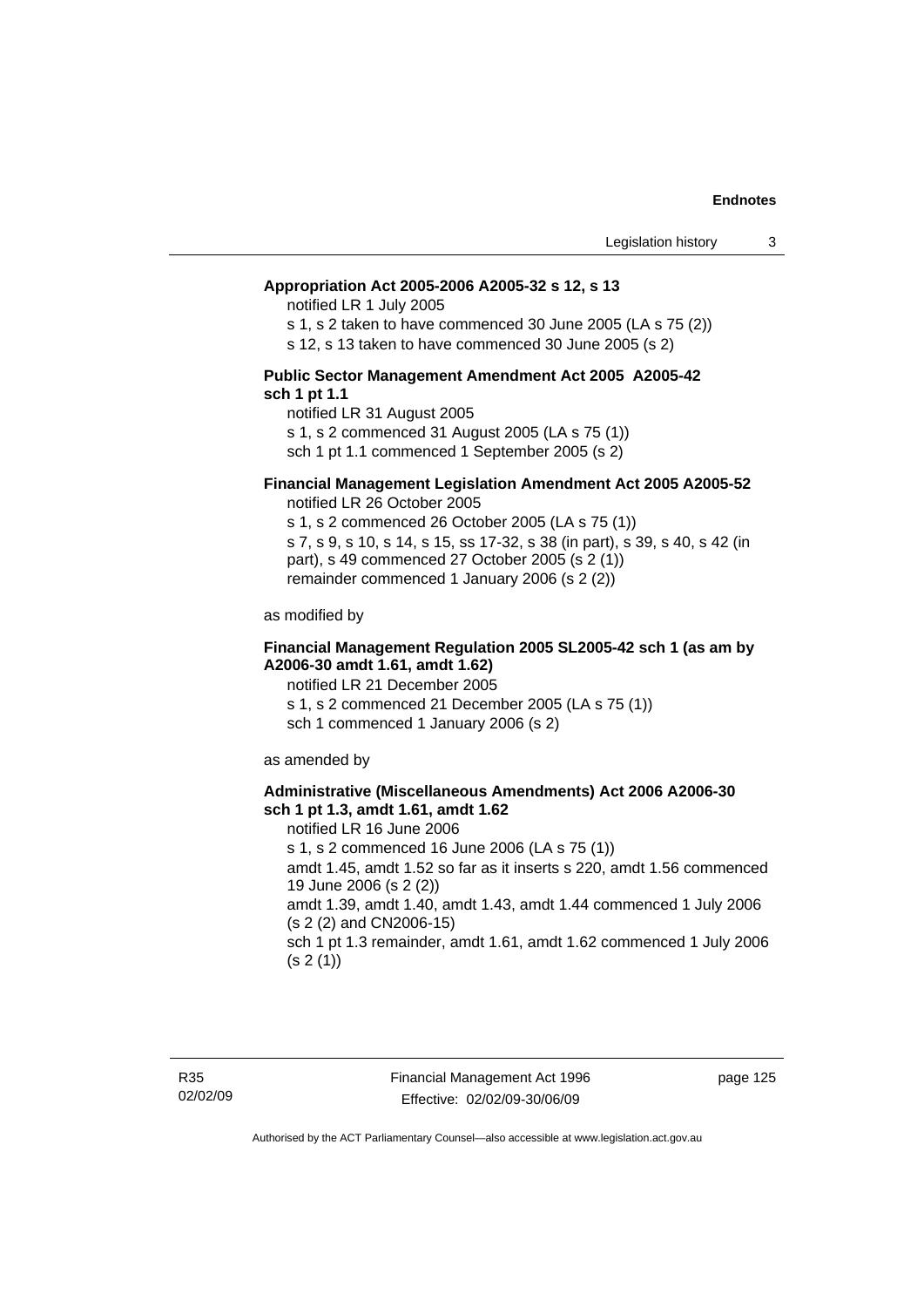| Amendment history<br>4 |  |
|------------------------|--|
|------------------------|--|

#### **Statute Law Amendment Act 2007 A2007-3 sch 3 pt 3.45**

notified LR 22 March 2007 s 1, s 2 taken to have commenced 1 July 2006 (LA s 75 (2))

sch 3 pt 3.45 commenced 12 April 2007 (s 2 (1))

#### **Financial Management Amendment Act 2007 A2007-10**

notified LR 11 May 2007

s 1, s 2 commenced 11 May 2007 (LA s 75 (1)) remainder commenced 12 May 2007 (s 2)

#### **Statute Law Amendment Act 2008 A2008-28 sch 3 pt 3.26**

notified LR 12 August 2008 s 1, s 2 commenced 12 August 2008 (LA s 75 (1)) sch 3 pt 3.26 commenced 26 August 2008 (s 2)

#### **ACT Civil and Administrative Tribunal Legislation Amendment Act 2008 (No 2) A2008-37 sch 1 pt 1.41**

notified LR 4 September 2008

s 1, s 2 commenced 4 September 2008 (LA s 75 (1)) sch 1 pt 1.41 commenced 2 February 2009 (s 2 (1) and see ACT Civil and Administrative Tribunal Act 2008 A2008-35, s 2 (1) and CN2009-2)

**4 Amendment history** 

**Name of Act** 

s 1 sub 2001 No 56 amdt 3.255

**Act subject to Territory Superannuation Provision Protection Act** s 2 sub 2000 No 21 sch

# **Dictionary**

| s 3 hdg | sub 2000 No 21 sch                               |
|---------|--------------------------------------------------|
| s 3     | am 2000 No 21 sch                                |
|         | remaining defs reloc to dict 2001 No 95 amdt 1.4 |
|         | sub 2001 No 95 amdt 1.5                          |
|         | def bank om 1999 No 33 sch                       |
|         | def banking institution ins 1997 No 102 s 4      |
|         | om 1999 No 33 sch                                |
|         | def Territory activities ins 1997 No 124 s 4     |
|         | om 2001 No 95 amdt 1.3                           |
|         |                                                  |

page 126 Financial Management Act 1996 Effective: 02/02/09-30/06/09

R35 02/02/09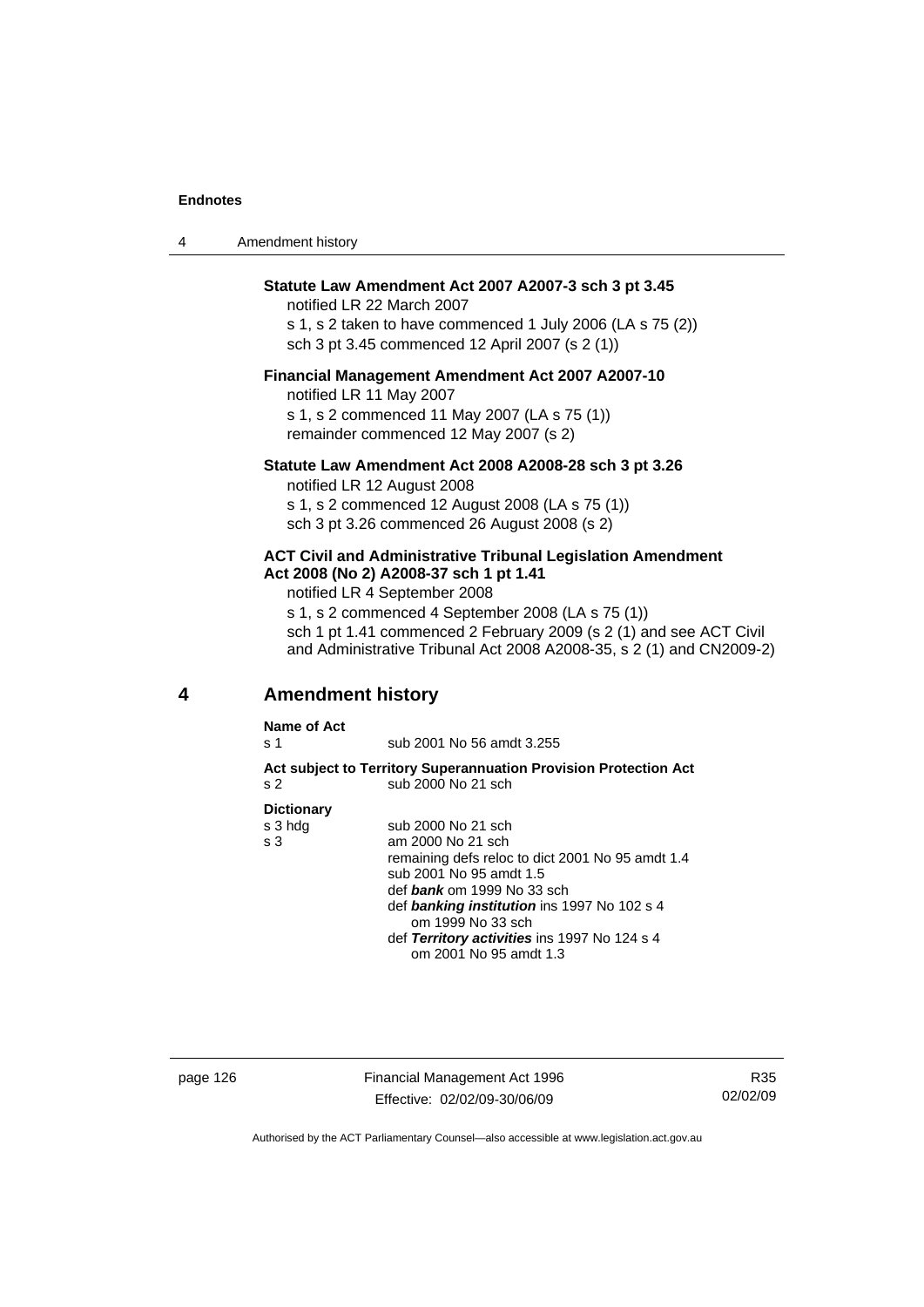def **Treasurer** om 2001 No 95 amdt 1.2 **Notes**  s 3A **orig s 3A** renum as s 3B **pres s 3A**  ins 2001 No 95 amdt 1.5 **Declaration that certain bodies are not territory authorities for Act**  s 3B (prev s 3A) ins 2000 No 21 sch am 2001 No 44 amdt 1.1631, amdt 1.1632 renum as s 3B 2001 No 95 amdt 1.6 sub A2005-52 s 4 **Budget management**  pt 2 hdg sub A2003-46 s 4 **Appropriations and budgets**  ins A2003-46 s 4 **Form of appropriations**  s 8 sub A2005-52 s 5 **Net appropriations for outputs** s 9  $\frac{11}{2}$  am 2000 No 27 s 5 **Net appropriations for capital injections** s 9A ins 2000 No 27 s 6 **Appropriations for payments on behalf of Territory to be net appropriations**  s 9B ins 2001 No 95 s 5 **Budget papers**  s 10 am 1997 No 124 s 5; 2001 No 56 amdt 3.257; A2005-52 s 6 **Territory budgets**  s 11 am 1997 No 124 s 6; 2001 No 4 s 4; 2001 No 56 amdt 3.258; 2001 No 95 s 6 sub A2003-46 s 5 am A2005-32 s 12 **Financial policy objectives and strategies statement**  s 11A ins A2003-46 s 5 **Departmental budgets** s 12 am 1997 No 102 s 5; 1997 No 124 s 7; 1999 No 58 s 3; 2001 No 56 amdt 3.258; 2001 No 95 s 7; ss renum R6 LA (see 2001 No 95 amdt 1.7); 2002 No 38 s 4, s 5 sub A2005-52 s 7

Financial Management Act 1996 Effective: 02/02/09-30/06/09

page 127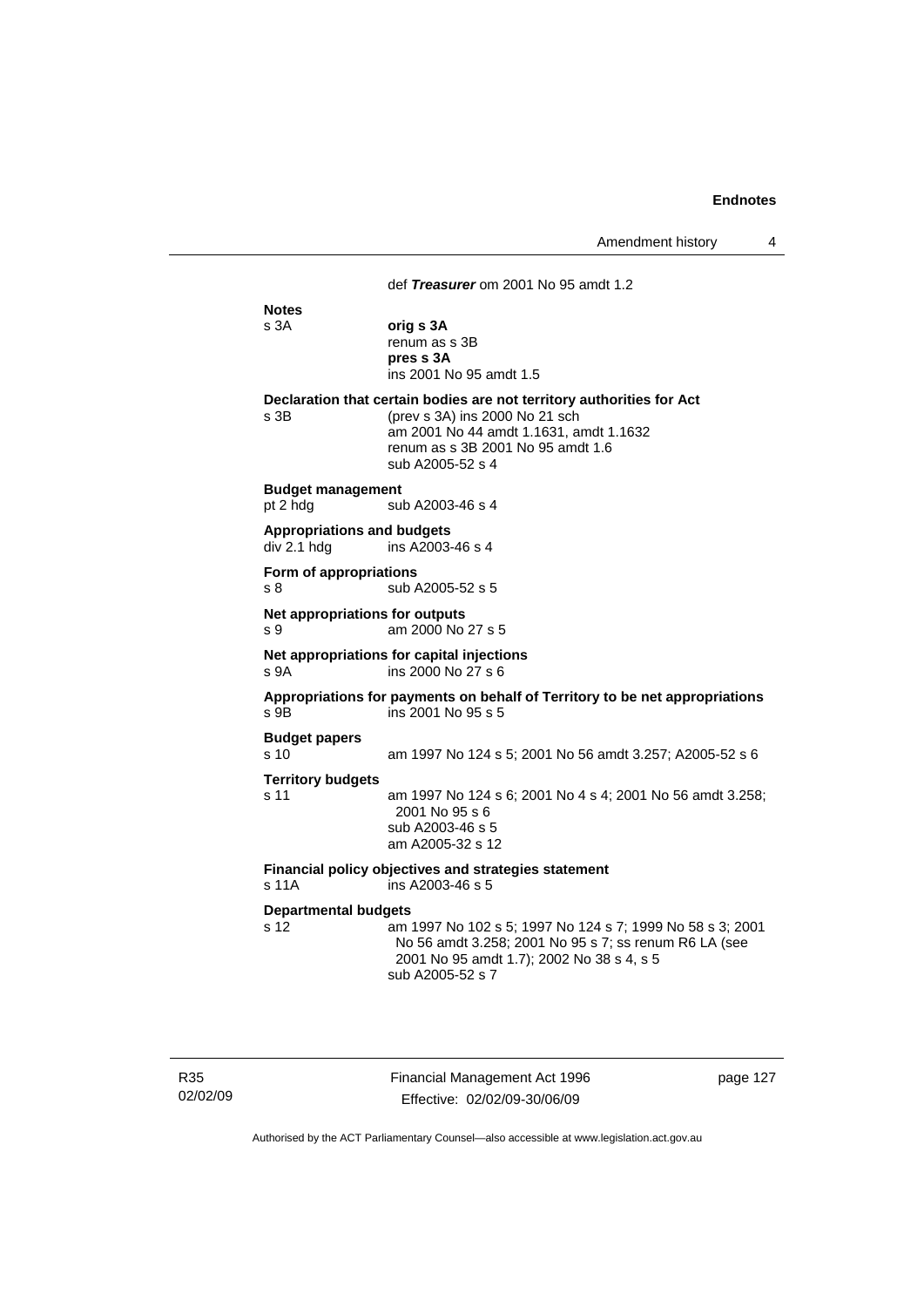4 Amendment history

| s 12A                                                             | Territory authority and territory-owned corporation budgets<br>ins 1997 No 124 s 8<br>am 2001 No 56 amdt 3.258; 2001 No 95 s 8<br>sub A2005-52 s 8 |
|-------------------------------------------------------------------|----------------------------------------------------------------------------------------------------------------------------------------------------|
| <b>Supplementary budget papers</b>                                |                                                                                                                                                    |
| s 13                                                              | am 2001 No 56 amdt 3.259, amdt 3.260<br>sub 2001 No 97 s 4<br>am A2005-52 s 9                                                                      |
|                                                                   | Amendment of budgets for supplementary appropriation                                                                                               |
| s 13A                                                             | ins A2003-9 s 9<br>sub A2005-52 s 10                                                                                                               |
|                                                                   | Transfer of funds between appropriations                                                                                                           |
| s 14                                                              | am 1997 No 102 s 6; 2000 No 21 sch; 2001 No 56 amdt 3.261                                                                                          |
| s 15                                                              | Transfer of funds within appropriations<br>am 1997 No 102 s 7; 2001 No 56 amdt 3.262                                                               |
|                                                                   | Reclassification of certain appropriations                                                                                                         |
| s 15A                                                             | ins 1997 No 102 s 8; 2001 No 56 amdt 3.263                                                                                                         |
|                                                                   |                                                                                                                                                    |
| s 16                                                              | <b>Transfer of functions after Appropriation Act passed</b><br>am 2000 No 21 sch; 2001 No 56 amdt 3.263                                            |
|                                                                   | sub A2005-52 s 11                                                                                                                                  |
|                                                                   |                                                                                                                                                    |
|                                                                   | Appropriation for accrued employee entitlements                                                                                                    |
| s 16A                                                             | ins A2003-21 s 4                                                                                                                                   |
|                                                                   | om A2004-19 s 4                                                                                                                                    |
|                                                                   | ins A2007-10 s 4                                                                                                                                   |
| s 16B                                                             | Rollover of undispersed appropriation<br>ins A2007-10 s 4                                                                                          |
|                                                                   | Variation of appropriations for Commonwealth grants                                                                                                |
| s 17                                                              | am 1997 No 102 s 9; 2001 No 56 amdt 3.264, amdt 3.265;                                                                                             |
|                                                                   | 2002 No 38 s 6                                                                                                                                     |
| Variations of appropriations for certain payments to Commonwealth |                                                                                                                                                    |
| s 17A                                                             | ins 1999 No 36 s 9                                                                                                                                 |
|                                                                   | am 2000 No 27 s 7; 2001 No 43 s 12; 2001 No 56 amdt 3.266,                                                                                         |
|                                                                   | amdt 3.267; A2003-27 s 12; A2004-35 s 12; A2005-32 s 13                                                                                            |
| Treasurer's advance                                               |                                                                                                                                                    |
| s 18                                                              | am 2001 No 56 amdt 3.268; 2001 No 97 s 5, s 6; ss renum                                                                                            |
|                                                                   | R4IA                                                                                                                                               |
|                                                                   | sub A2004-33 s 4                                                                                                                                   |
|                                                                   | am A2005-20 amdt 3.153                                                                                                                             |
|                                                                   |                                                                                                                                                    |

page 128 Financial Management Act 1996 Effective: 02/02/09-30/06/09

R35 02/02/09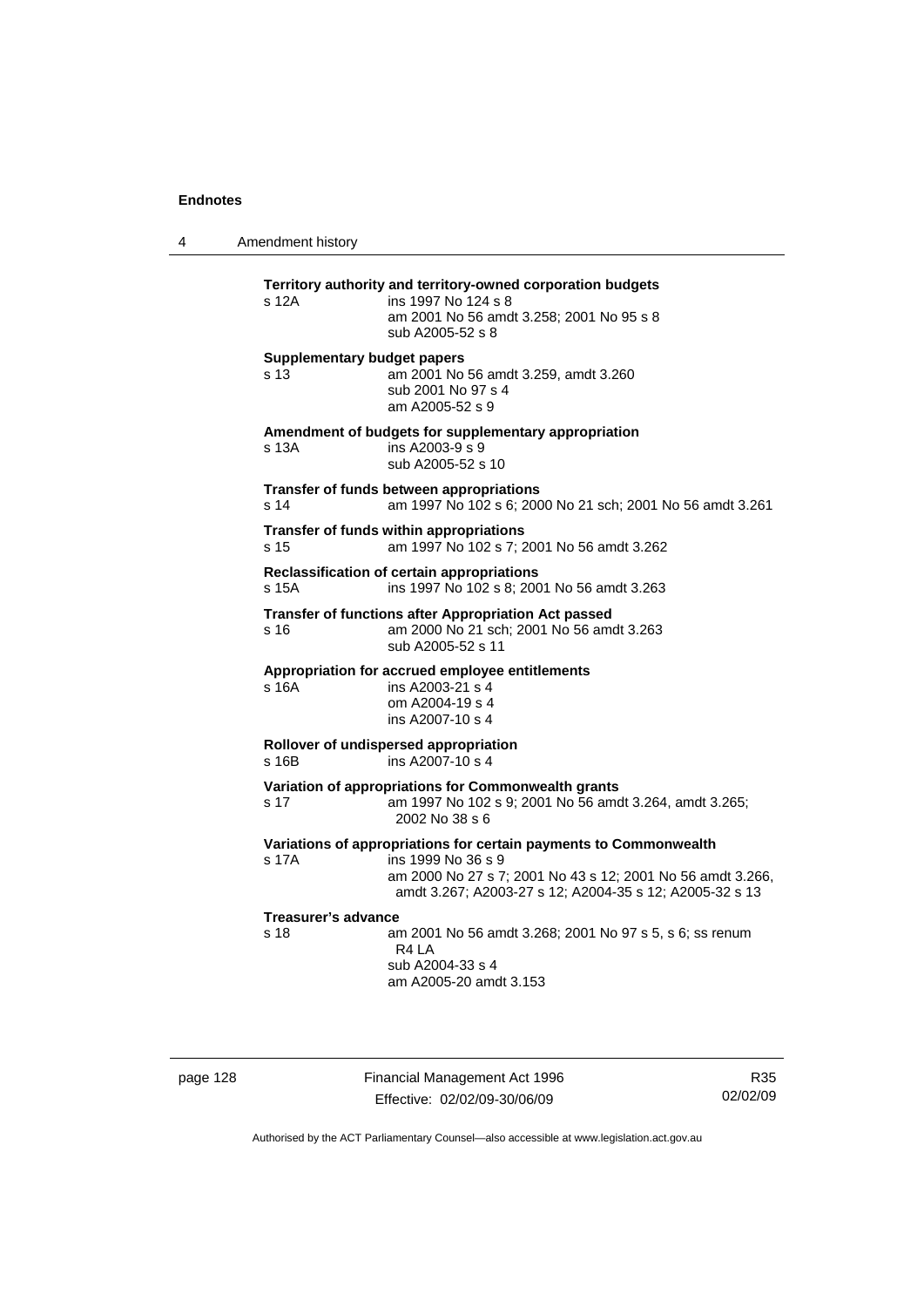**Assembly to be told about treasurer's advance** s 18A ins 1997 No 102 s 10 am 2001 No 56 amdt 3.269 om 2002 No 38 s 7 ins A2004-33 s 4 **Payments for Territory GST liabilities** s 19A ins 1997 No 39 s 4 sub 2000 No 27 s 8 **Authorisation of expenditure of certain Commonwealth grants**  s 19B ins 1997 No 102 s 11 am 2001 No 56 amdt 3.269 **Amendment of capital injection conditions**  s 19C ins 2002 No 38 s 8 sub A2005-52 s 12 **Amendment of performance criteria**  s 19D ins 2002 No 38 s 8 sub A2005-52 s 13 **Amendment of financial targets**<br>s 19F ins 2002 No 3  $ins$  2002 No 38 s 8 om A2005-52 s 14 **Amendment of budgets**  s 19F ins A2004-19 s 5 am A2004-33 s 5 om A2005-52 s 15 **Budgets for Legislative Assembly secretariat**  s 20 am A2003-21 s 5 **Budget reviews and pre-election updates**   $ins$  A2003-46 s 6 **Budget review**  s 20A ins A2003-46 s 6 **Purpose and contents of budget review**   $ins A2003-46 s 6$ **Pre-election budget update**  s 20C ins A2003-46 s 6 **Purpose and contents of pre-election budget update**  ins A2003-46 s 6 am A2005-52 s 16 **Financial reports of the Territory**  div 3.1 hdg (prev pt 3 div 1 hdg) renum R3 LA (see 2001 No 95 amdt 1.11)

R35 02/02/09 Financial Management Act 1996 Effective: 02/02/09-30/06/09

page 129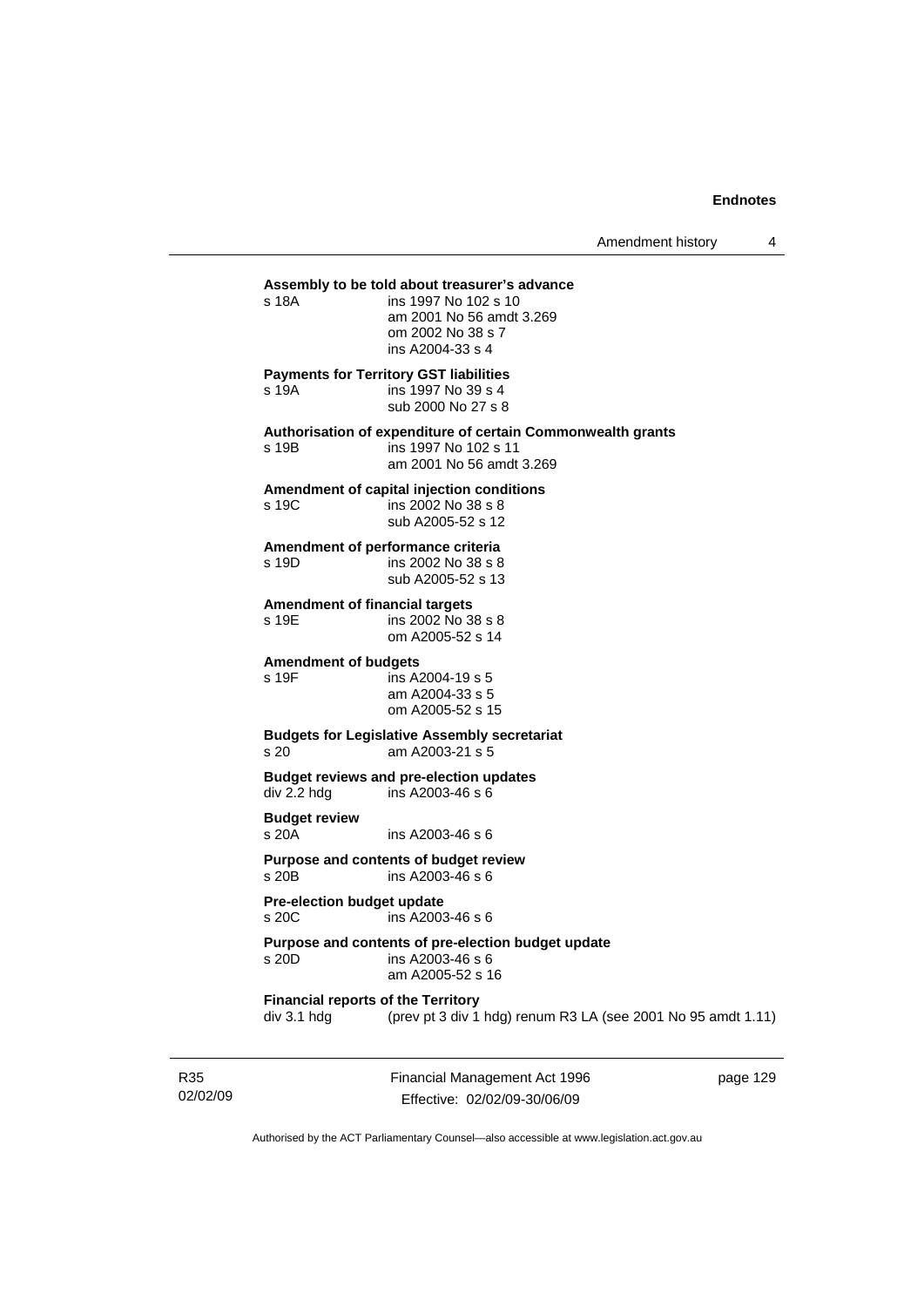| 4 | Amendment history                               |                                                                                                                                                                                    |
|---|-------------------------------------------------|------------------------------------------------------------------------------------------------------------------------------------------------------------------------------------|
|   | Meaning of the Territory in div 3.1<br>s 21 hdg | am R3 LA                                                                                                                                                                           |
|   | s 22                                            | Annual financial statements of the Territory<br>am 2001 No 95 s 9; A2005-52 s 17                                                                                                   |
|   | s 23                                            | <b>Responsibility for annual financial statements</b><br>am A2005-52 s 18                                                                                                          |
|   | s 24                                            | Audit of annual financial statements<br>am 2002 No 38 s 9, amdt 1.1; A2003-46 s 7; A2005-52<br>ss 19-21                                                                            |
|   | s 25 hdg<br>s 25                                | Presentation of annual financial statements to Legislative Assembly<br>sub 2002 No 38 amdt 1.2<br>am 2001 No 56 amdt 3.270; A2003-46 s 8, s 9                                      |
|   | s 25A                                           | Quarterly departmental performance reports<br>reloc to s 30A                                                                                                                       |
|   | <b>Periodic financial statements</b><br>s 26    | am 1997 No 124 s 10; 2001 No 42 s 4<br>(6), (7) exp 30 June 2001 (s 26 (7))<br>sub 2001 No 42 s 5; 2001 No 95 s 11                                                                 |
|   | div 3.2 hdg                                     | Financial reports and performance statements of departments<br>(prev pt 3 div 2 hdg) renum R3 LA (see 2001 No 95 amdt 1.11)<br>sub A2005-52 s 22                                   |
|   | s 27                                            | Annual financial statements of departments<br>am 2001 No 56 amdt 3.272; 2001 No 95 s 12; 2002 No 38<br>ss 10-13; pars renum R10 LA (see 2002 No 38 amdt 1.5);<br>A2005-52 ss 23-26 |
|   | $s$ 28 hdg<br>s 28                              | Responsibility for annual financial statements of departments<br>sub 2002 No 38 amdt 1.6<br>sub A2005-52 s 27                                                                      |
|   | s.29                                            | Audit of financial statements of departments<br>sub 2002 No 38 s 14<br>am A2005-52 s 28, s 29                                                                                      |
|   | s 29A                                           | Audit of financial statements for departments for 2000-2001<br>ins 2001 No 42 s 6<br>exp 31 December 2001 (s 29A (2))                                                              |
|   | etc                                             | Departmental annual financial statements to be included in annual reports                                                                                                          |
|   | s 30 hdg<br>s 30                                | sub 2002 No 38 amdt 1.7<br>am 2001 No 56 amdt 3.273<br>sub A2005-52 s 30                                                                                                           |
|   |                                                 |                                                                                                                                                                                    |

page 130 Financial Management Act 1996 Effective: 02/02/09-30/06/09

R35 02/02/09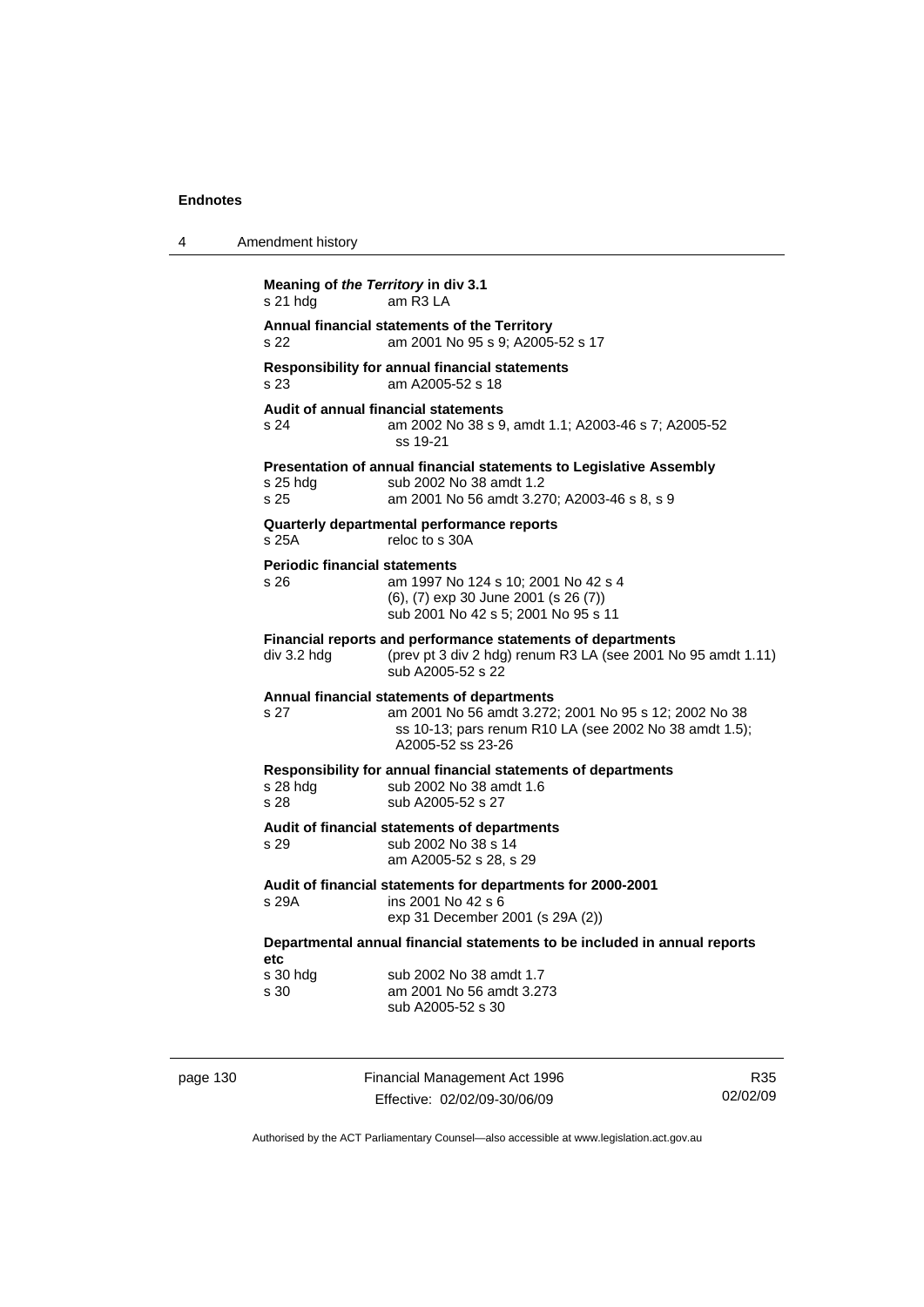**Statements of performance of departments**  s 30A (prev s 25A) ins 1997 No 124 s 9 am 2001 No 56 amdt 3.271; 2001 No 95 s 10; 2002 No 38 amdt 1.3 reloc from s 25A 2002 No 38 amdt 1.4 sub A2005-52 s 31 **Responsibility for departmental statements of performance**  s 30B ins A2005-52 s 31 **Scrutiny of departmental statements of performance**  s 30C ins A2005-52 s 31 **Departmental statements of performance to be included in annual reports etc**  s 30D ins A2005-52 s 31 **Half-yearly departmental performance reports**  s 30E ins A2005-52 s 31 **Responsibilities of chief executives of departments**  s 31 am 2002 No 38 s 15; A2005-20 amdt 3.154 sub A2005-52 s 32 **Agreement for the conduct of banking for Territory** s 32 am 1997 No 102 sch; 1999 No 33 sch **Territory banking account** s 33 am 1997 No 102 sch **Departmental banking accounts**  s 34 am 1997 No 102 sch; 1999 No 33 sch; 2001 No 95 s 13; 2001 No 95 s 7; ss renum R6 LA (see 2001 No 95 amdt 1.8); 2002 No 38 s 16 **Transfer of departmental banking account**  s 34A **prev s 34A renum as s 34B**  ins 2001 No 95 s 14 **End of year balances of departmental banking accounts** s 34B (prev s 34A) ins 1997 No 102 s 12 renum 2001 No 95 s 15 **Payments into banking accounts** s 35 am 1997 No 102 sch; 1999 No 33 sch **Transfer following change in departmental responsibilities** s 36 **am 1997** No 102 sch **Transfers from departmental banking accounts to territory banking account**  s 36A ins 2002 No 38 s 17

R35 02/02/09 Financial Management Act 1996 Effective: 02/02/09-30/06/09

page 131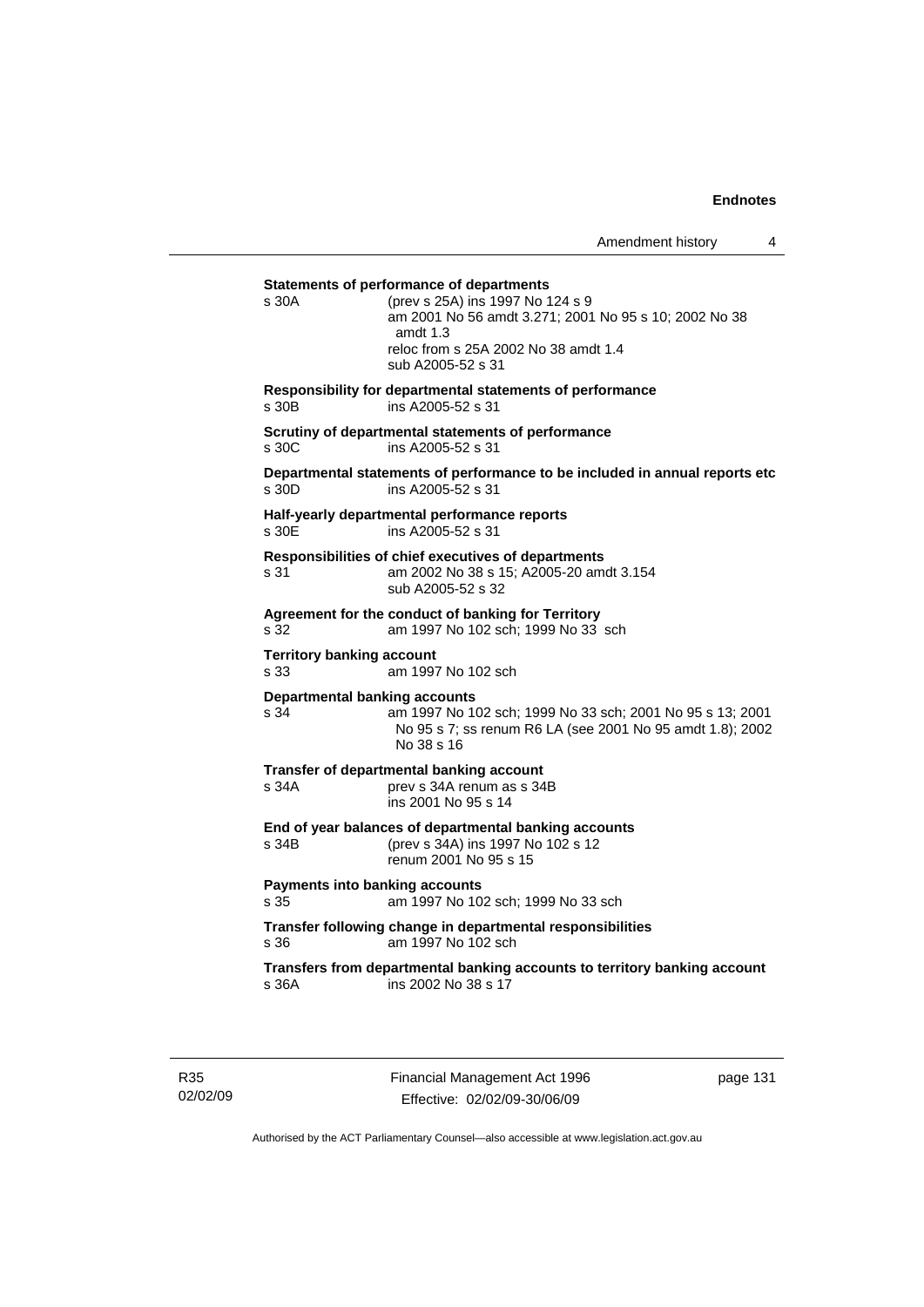4 Amendment history

#### **Payments from territory banking account**

| s 37 hdg<br>s 37                                       | sub 2002 No 38 s 18<br>am 1997 No 102 sch; 2000 No 21 sch; 2001 No 95 s 16; 2002<br>No 38 s 19; ss renum R10 LA (see 2002 No 38 amdt 1.8);<br>A2005-52 ss 33-35        |
|--------------------------------------------------------|------------------------------------------------------------------------------------------------------------------------------------------------------------------------|
| Investment of certain public money<br>s 38 hda<br>s 38 | sub 2000 No 21 sch<br>am 1997 No 102 sch; 1999 No 33 sch; 2000 No 21 sch; 2001<br>No 45 s 5; 2001 No 95 s 17; A2003-21 s 6, s 7; ss renum<br>R12 LA (see A2003-21 s 8) |
| <b>Borrowing and guarantees</b><br>pt 6 hdg            | sub 2001 No 45 s 6                                                                                                                                                     |
| s 42                                                   | Borrowings by territory authorities to be approved<br>am 2001 No 95 s 18, amdt 1.9; A2007-10 s 5                                                                       |
| s 43                                                   | Territory authorities may give security<br>am A2007-10 s 6                                                                                                             |
| s <sub>44</sub>                                        | Power to approve borrowings not delegable<br>am A2007-10 s 7                                                                                                           |
| s 45                                                   | Loans to be paid into territory banking account<br>am 1997 No 102 sch; 2001 No 95 s 19                                                                                 |
| <b>Payments by Treasurer</b><br>$s$ 46                 | sub 2002 No 38 s 20                                                                                                                                                    |
| <b>Guarantees by Territory</b><br>s <sub>47</sub>      | am 2001 No 56 amdt 3.274                                                                                                                                               |
| <b>Financial derivatives</b><br>s 48                   | om 2001 No 45 s 7                                                                                                                                                      |
| s 51                                                   | Departmental trust banking accounts<br>am 1997 No 102 sch; 1999 No 33 sch; 2002 No 38 s 21                                                                             |
| s 51A                                                  | Transfer of departmental trust banking accounts<br>ins A2005-52 s 36                                                                                                   |
| responsibilities                                       | Transfers between trust banking accounts—changes in departmental                                                                                                       |
| s 51B                                                  | ins A2005-52 s 36                                                                                                                                                      |
| s 51C                                                  | Transfers between trust banking accounts-investment<br>ins A2005-52 s 36                                                                                               |
| s 52                                                   | Transfers between trust banking account and territory banking account<br>am 1997 No 102 sch<br>sub 2001 No 95 s 20; A2005-52 s 37                                      |
|                                                        |                                                                                                                                                                        |

page 132 Financial Management Act 1996 Effective: 02/02/09-30/06/09

R35 02/02/09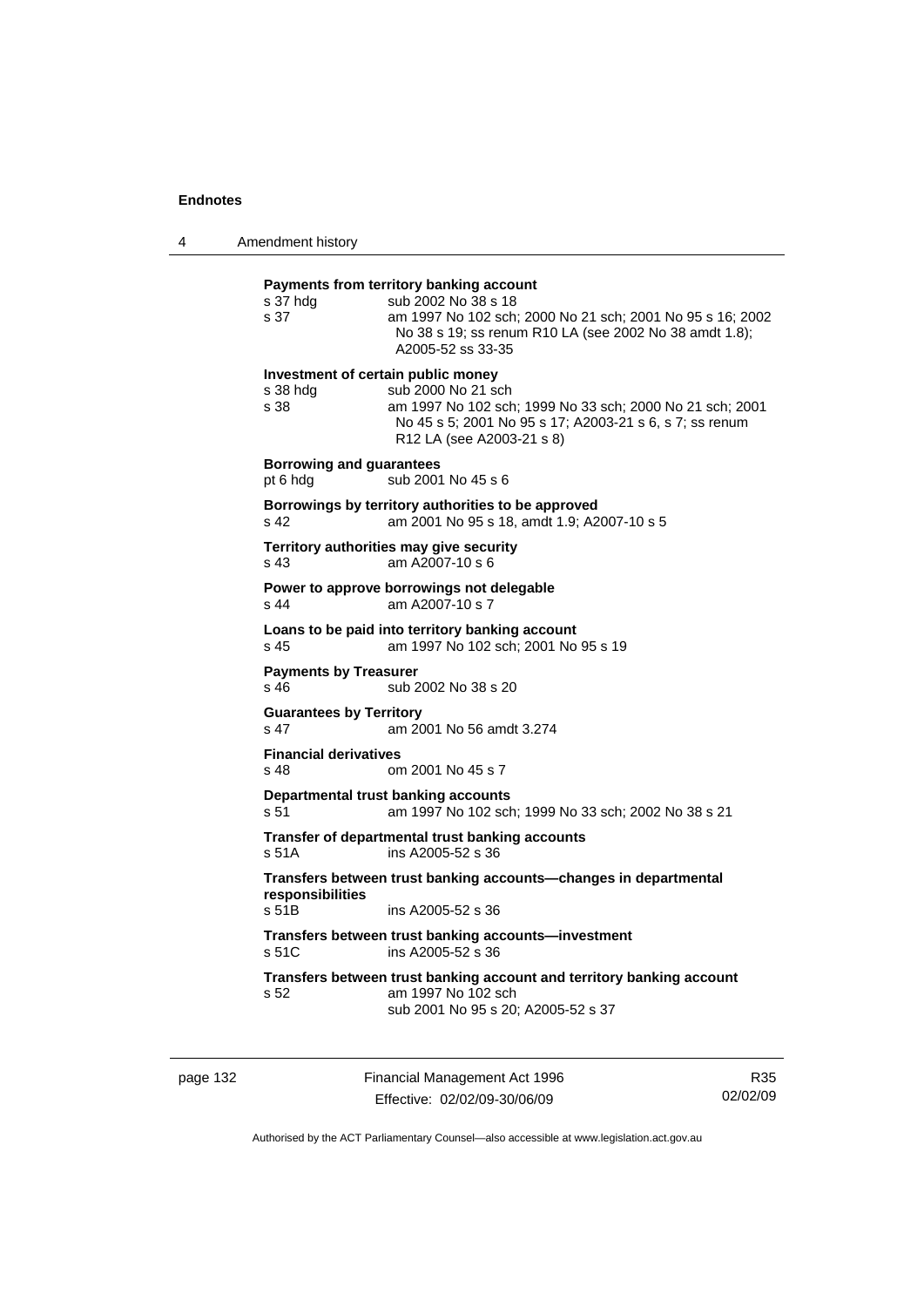| Investment of trust money                   |                                                                                                                                                                                                                                               |
|---------------------------------------------|-----------------------------------------------------------------------------------------------------------------------------------------------------------------------------------------------------------------------------------------------|
| s 53                                        | am 1999 No 28 sch                                                                                                                                                                                                                             |
| <b>Unclaimed trust money</b>                |                                                                                                                                                                                                                                               |
| s 53A                                       | ins 1997 No 102 s 13<br>am 1999 No 33 sch; 2001 No 44 amdts 1.1633-1.1635;<br>ss renum R3 LA (see 2001 No 44 amdt 1.1636); 2001 No 95<br>s 21; ss renum R6 LA; 2002 No 30 amdt 3.367                                                          |
| <b>Reviewable decision notices</b>          |                                                                                                                                                                                                                                               |
| s 53B                                       | ins 1997 No 102 s 13<br>am 2002 No 30 amdt 3.368<br>sub A2008-37 amdt 1.175                                                                                                                                                                   |
| <b>Applications for review</b>              |                                                                                                                                                                                                                                               |
| s 53C                                       | ins 1997 No 102 s 13<br>sub A2008-37 amdt 1.175                                                                                                                                                                                               |
| pt 8 hdg                                    | Financial provisions for territory authorities<br>sub A2005-52 s 38                                                                                                                                                                           |
| <b>Application-pt 8</b>                     |                                                                                                                                                                                                                                               |
| s 54                                        | am A2005-20 amdt 3.155<br>sub A2005-52 s 38<br>am A2006-30 amdts 1.37-1.40                                                                                                                                                                    |
| s 55                                        | Responsibilities of chief executive officers of territory authorities<br>am 1997 No 102 sch; 1999 No 33 sch; 2002 No 38 s 22<br>sub A2005-52 s 38                                                                                             |
| s 56                                        | Responsibilities of governing boards of territory authorities<br>am 1997 No 102 sch; 1999 No 33 sch; 2001 No 45 s 8; 2001<br>No 95 s 22; 2002 No 38 s 23, s 24; A2003-21 ss 9-12;<br>ss renum R12 LA (see A2003-21 s 13)<br>sub A2005-52 s 38 |
| s 57                                        | <b>Banking accounts of territory authorities</b><br>am 2001 No 95 s 23<br>sub A2005-52 s 38                                                                                                                                                   |
| Investment by territory authorities<br>s 58 | am 2001 No 95 s 24<br>sub A2005-52 s 38                                                                                                                                                                                                       |
| Borrowing by territory authorities          |                                                                                                                                                                                                                                               |
| s 59                                        | am 2001 No 95 s 25<br>om A2005-52 s 38 (see s 2 (1))<br>ins A2005-52 s 38 (see s 2 (2))                                                                                                                                                       |
|                                             | <b>Guarantees by territory authorities</b>                                                                                                                                                                                                    |
| s 60                                        | om A2005-52 s 38 (see s 2 (1))<br>ins A2005-52 s 38 (see s 2 (2))                                                                                                                                                                             |
|                                             |                                                                                                                                                                                                                                               |

R35 02/02/09 Financial Management Act 1996 Effective: 02/02/09-30/06/09

page 133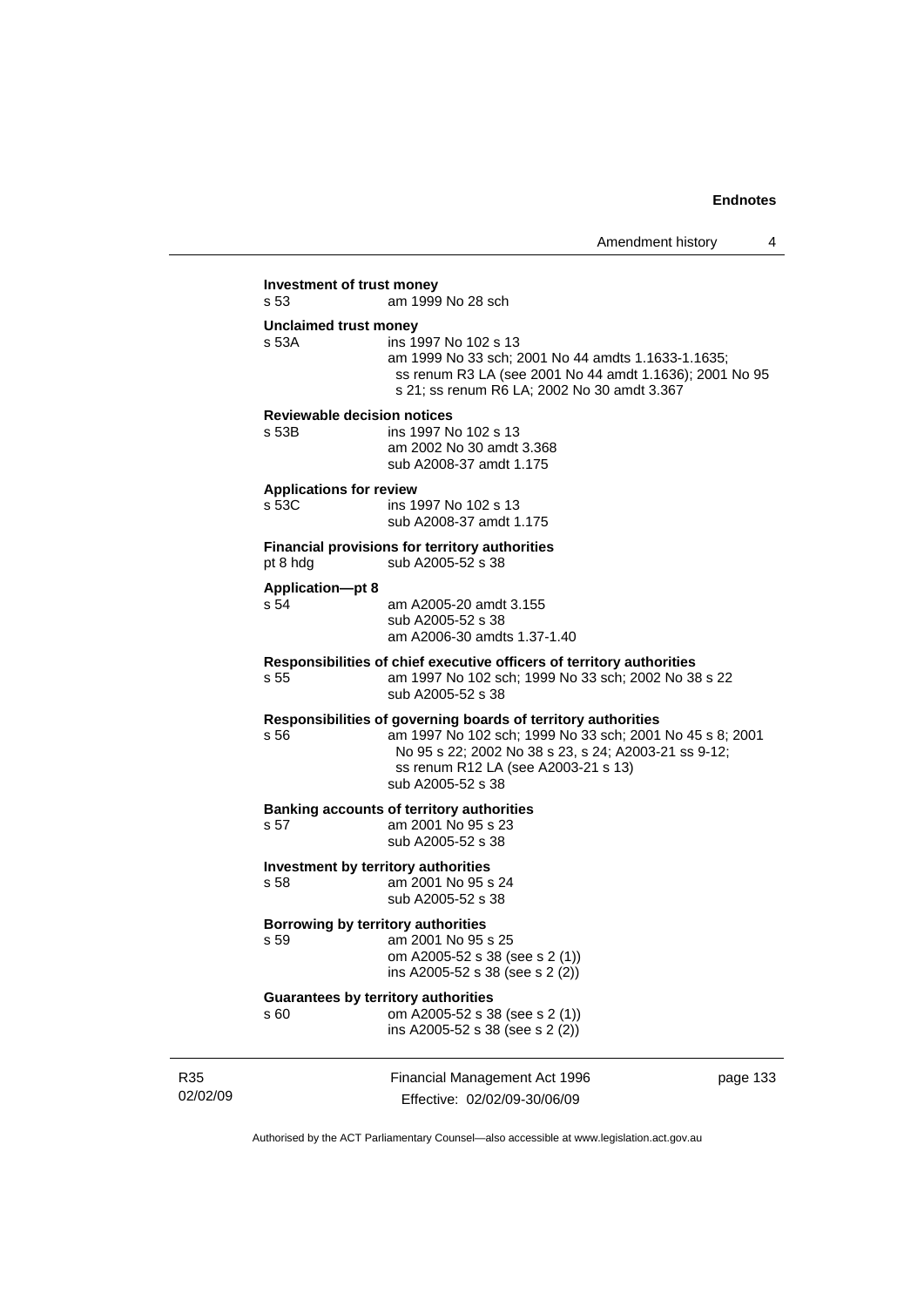4 Amendment history

**Territory authority statements of intent**  s 61 sub 2002 No 38 s 25 om A2005-52 s 38 (see s 2 (1)) ins A2005-52 s 38 (see s 2 (2)) **Audit of annual financial statements for 2000-2001**  s 61A ins 2001 No 42 s 7 exp 31 December 2001 (s 61A (2)) **Presentation of statements of intent of territory authorities**  s 62 am 2001 No 56 amdt 3.275; R8 LA (see also 2002 No 38 amdt 1.9) om A2005-52 s 38 (see s 2 (1)) ins A2005-52 s 38 (see s 2 (2)) **Annual financial statements of territory authorities**  s 63 sub A2005-52 s 38 **Responsibility for annual financial statements of territory authorities**  s 64 **orig s 64** renum as s 104 and then s 130 **pres s 64**  ins A2005-52 s 38 **Audit of annual financial statements of territory authorities**  s 65 **orig s 65**  renum as s 105 and then s 131 **pres s 65**  ins A2005-52 s 38 **Annual financial statements of territory authorities to be included in annual reports etc**  s 66 **orig s 66**  renum as s 106 and then s 132 **pres s 66**  ins A2005-52 s 38 **Guideline-making power**  s 66A ins 2000 No 27 s 9 om 2001 No 44 amdt 1.1637 **Treasurer may require interim financial statements etc for territory authorities** s 67 **orig s 67**  renum as s 107 and then s 133 **pres s 67**  ins A2005-52 s 38

page 134 Financial Management Act 1996 Effective: 02/02/09-30/06/09

R35 02/02/09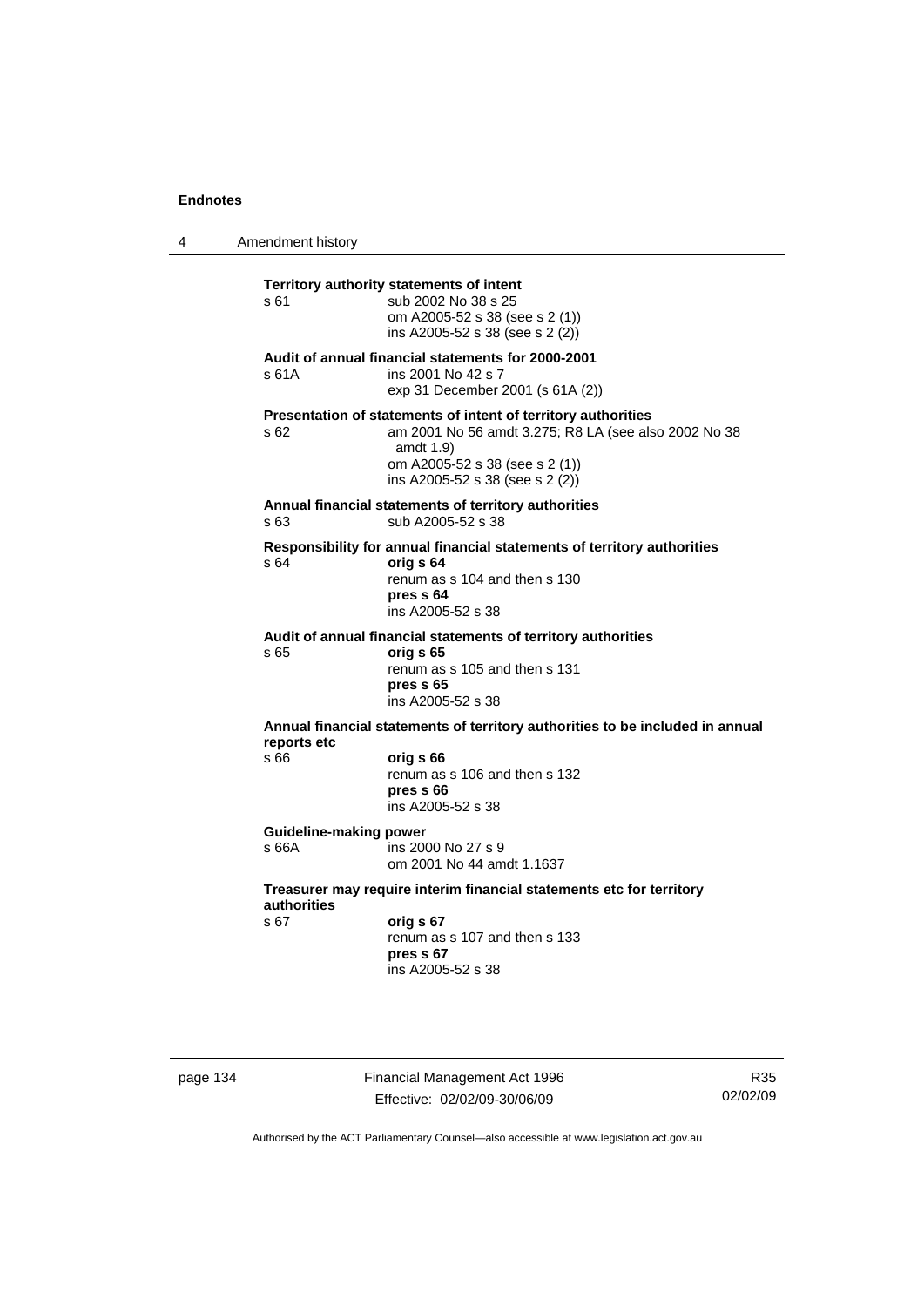**Statements of performance of territory authorities**  s 68 **orig s 68**  renum as s 108 and then s 134 **pres s 68**  ins A2005-52 s 38 **Responsibility for territory authority statements of performance**  s 69 ins A2005-52 s 38 **Scrutiny of territory authority statements of performance**  s 70 ins A2005-52 s 38 **Territory authority statements of performance to be included in annual reports etc**  s 71 ins A2005-52 s 38 **Governance of territory authorities**  pt 9 hdg **orig pt 9 hdg**  renum as pt 10 hdg **pres pt 9 hdg**  ins A2005-52 s 41 **Definitions and important concepts**<br>div 9.1 hdg ins A2005-52 s 41 .<br>ins A2005-52 s 41 **Definitions—pt 9**  s 72 ins A2005-52 s 41 def *applicable governmental policies* ins A2005-52 s 41 def *establishing Act* ins A2005-52 s 41 def *financial year* ins A2005-52 s 41 def *governing board member* ins A2005-52 s 41 def *material interest* ins A2005-52 s 41 def *relevant territory authority* ins A2005-52 s 41 **Nature of relevant territory authorities**  s 73 ins A2005-52 s 41 **Powers of territory authorities generally**  s 74 ins A2005-52 s 41 **Execution of documents and assumptions people dealing with relevant territory authority may make**  s 75 ins A2005-52 s 41 **Governing board of territory authority**  s 76 ins A2005-52 s 41 am A2006-30 amdts 1.41-1.44 **Role of governing board**  s 77 ins A2005-52 s 41

R35 02/02/09 Financial Management Act 1996 Effective: 02/02/09-30/06/09

page 135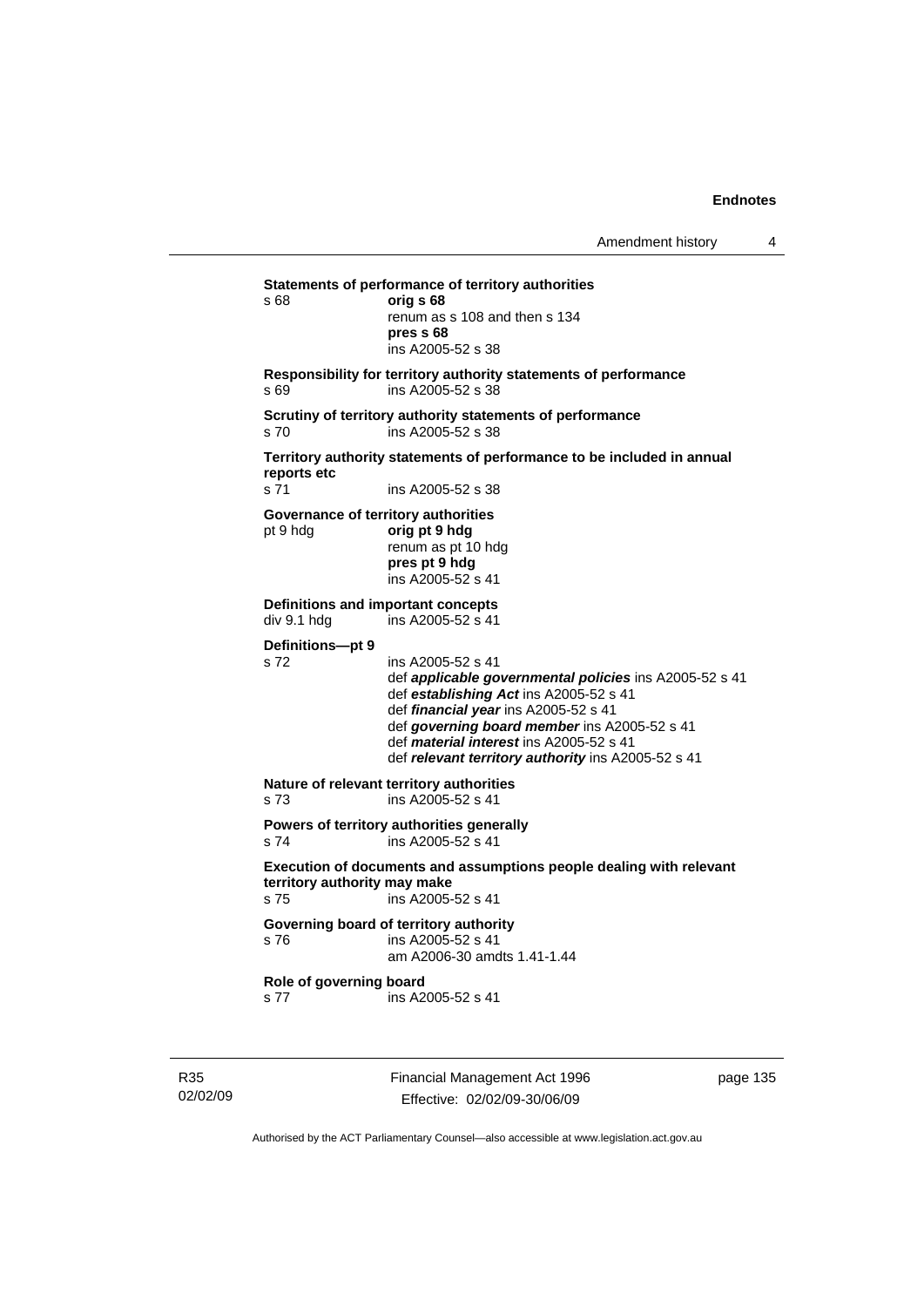4 Amendment history

**Governing board member appointments<br>
div 9.2 hdg<br>
ins A2005-52 s 41**  $ins$  A2005-52 s 41 **Appointment of governing board members generally**  s 78 ins A2005-52 s 41 **Appointment of chair and deputy chair**  s 79 ins A2005-52 s 41 **Appointment of CEO of authority with governing board**  s 80 ins A2005-52 s 41 **Ending board member appointments**  s 81 ins A2005-52 s 41 **Functions of governing board members**  div 9.3 hdg ins A2005-52 s 41 **Chair's functions**  s 82 ins A2005-52 s 41 **Deputy chair's functions**  s 83 ins A2005-52 s 41 **CEO's functions**  s 84 ins A2005-52 s 41 **Honesty, care and diligence of governing board members**  s 85 ins A2005-52 s 41 **Conflicts of interest by governing board members**  s 86 ins A2005-52 s 41 **Agenda to require disclosure of interest item**  s 87 ins A2005-52 s 41 **Disclosure of interests by governing board members**  s 88 ins A2005-52 s 41 **Reporting of disclosed governing board interests to Minister**  s 89 ins A2005-52 s 41 **Protection of governing board members from liability**  s 90 ins A2005-52 s 41 **Indemnification and exemption of governing board members**  s 91 ins A2005-52 s 41 **Compensation for exercise of functions etc**  s 92 ins A2005-52 s 41 **Governing board meetings**  div 9.4 hdg ins A2005-52 s 41

page 136 Financial Management Act 1996 Effective: 02/02/09-30/06/09

R35 02/02/09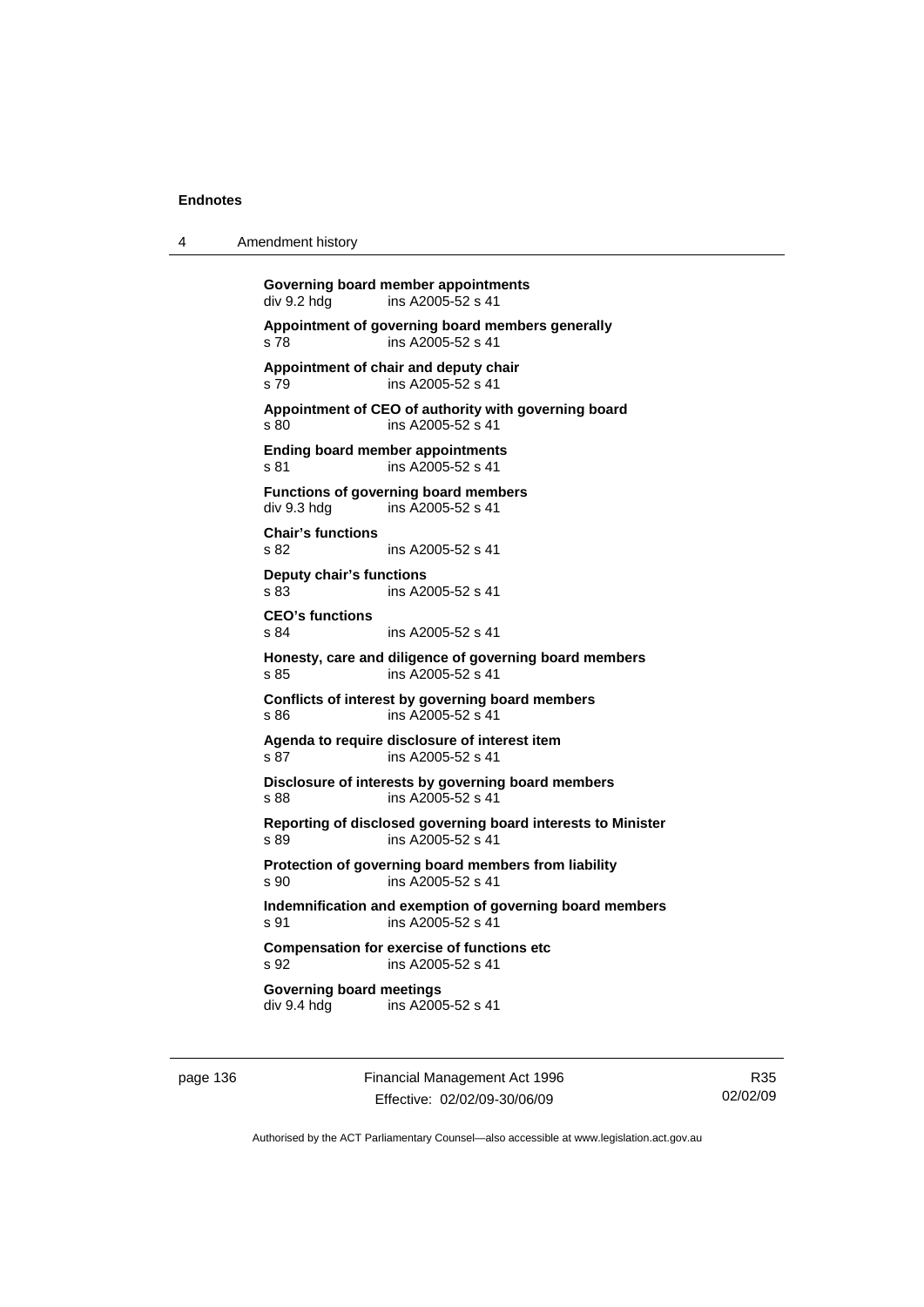**Time and place of governing board meetings**  s 93 ins A2005-52 s 41 **Presiding member at governing board meetings**  s 94 ins A2005-52 s 41 **Quorum at governing board meetings**  s 95 ins A2005-52 s 41 **Voting at governing board meetings**  s 96 ins A2005-52 s 41 **Conduct of governing board meetings etc**  s 97 ins A2005-52 s 41 am A2008-28 amdt 3.90 **Requirements and obligations for territory authorities**  div 9.5 hdg ins A2005-52 s 41 **Limitations on authorities forming corporations etc**  s 98 ins A2005-52 s 41 **Limitations on authorities taking part in joint ventures and trusts**  s 99 ins A2005-52 s 41 **Corporations, joint ventures and trusts in which authority has interest**  s 100 ins A2005-52 s 41 **Obligation of authorities to tell Minister about significant events**<br>s 101 ins A2005-52 s 41 ins A2005-52 s 41 **Ministerial directions to authorities about financial etc statements**  s 102 ins A2005-52 s 41 **Application of government policies to authorities**  s 103 ins A2005-52 s 41 **Restructuring of territory authorities**  div 9.6 hdg ins A2006-30 amdt 1.45 **Purpose of div 9.6**  s 104 **orig s 104** renum as s 130 **pres s 104**  ins A2006-30 amdt 1.45 **What territory authorities does div 9.6 apply to?**  s 105 **orig s 105** renum as s 131 **pres s 105**  ins A2006-30 amdt 1.45

R35 02/02/09 Financial Management Act 1996 Effective: 02/02/09-30/06/09

page 137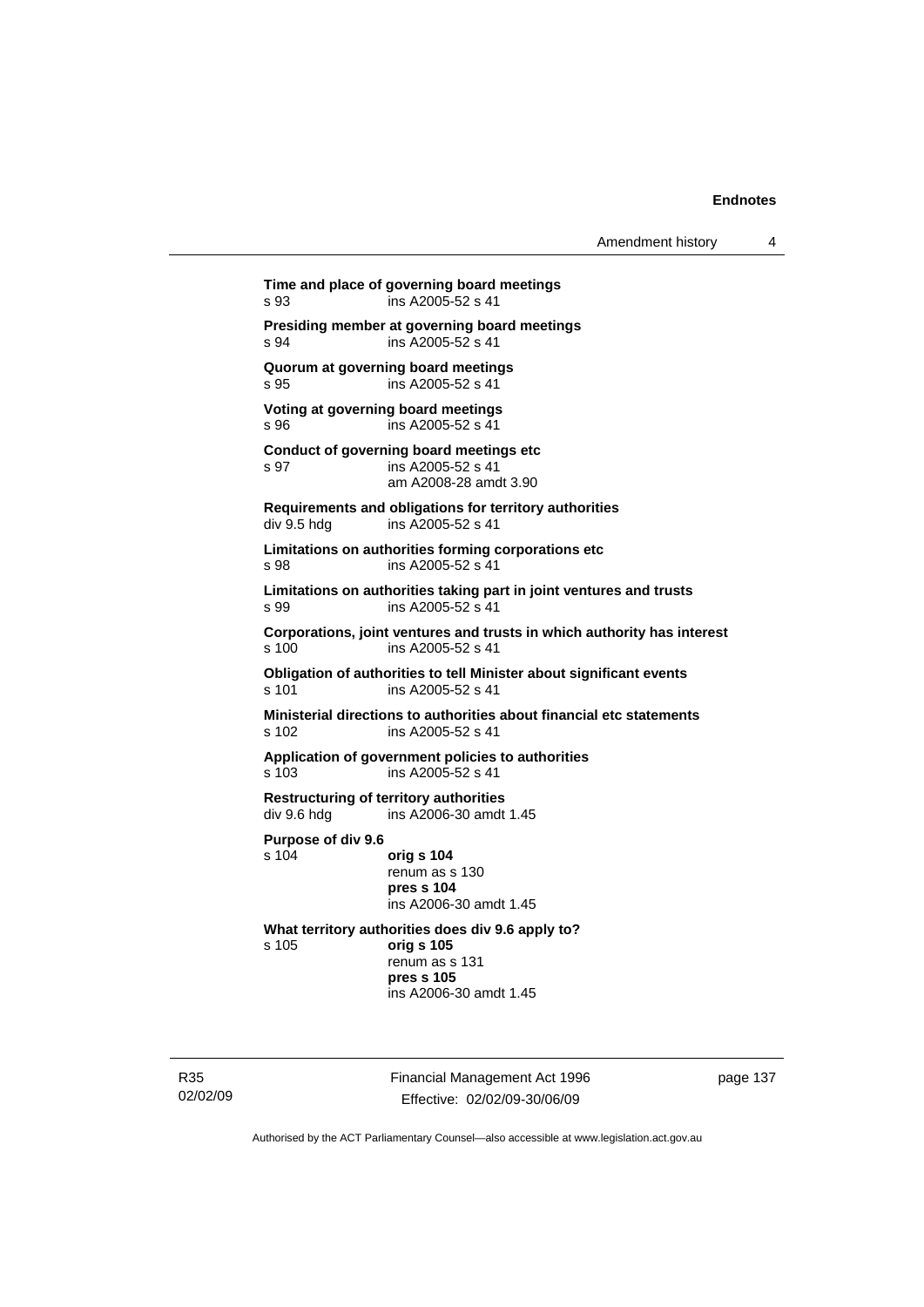4 Amendment history

|          | s 106                                                                                                              | Responsible Minister may direct div 9.6 authority to sell or transfer assets<br>orig s 106<br>renum as s 132<br>pres s 106<br>ins A2006-30 amdt 1.45 |     |
|----------|--------------------------------------------------------------------------------------------------------------------|------------------------------------------------------------------------------------------------------------------------------------------------------|-----|
|          | s 107                                                                                                              | Transfer of assets by declaration-div 9.6 authorities<br>orig s 107<br>renum as s 133<br>pres s 107<br>ins A2006-30 amdt 1.45                        |     |
|          | Transfer of contractual rights and liabilities by declaration-div 9.6                                              |                                                                                                                                                      |     |
|          | authorities<br>s 108                                                                                               | orig s 108<br>renum as s 134<br>pres s 108<br>ins A2006-30 amdt 1.45                                                                                 |     |
|          | s 109                                                                                                              | Transfer of liabilities by declaration-div 9.6 authorities<br>orig s 109<br>renum as s 150<br>pres s 109<br>ins A2006-30 amdt 1.45                   |     |
|          | s 110                                                                                                              | Assistance given by authorities for div 9.6<br>orig s 110<br>renum as s 151<br>pres s 110<br>ins A2006-30 amdt 1.45                                  |     |
|          | Application of Legislation Act, s 94 to certain appointments, elections and<br>approvals<br>s 110A<br>sub as s 152 |                                                                                                                                                      |     |
|          | s 110B                                                                                                             | Application of Act to Health Promotion Act<br>ins as mod SL2005-42 sch 1 mod 1.1 (om A2006-30<br>amdt 1.62)                                          |     |
|          | s 111                                                                                                              | Assistance given by governing board members for div 9.6<br>orig s 111<br>renum as s 155<br>pres s 111<br>ins A2006-30 amdt 1.45                      |     |
|          | Use of information by Territory and div 9.6 authorities<br>ins A2006-30 amdt 1.45<br>S 112                         |                                                                                                                                                      |     |
|          | Contracts relating to the protection of information-responsible Minister for                                       |                                                                                                                                                      |     |
|          | div 9.6 authority<br>s 113                                                                                         | ins A2006-30 amdt 1.45                                                                                                                               |     |
| page 138 |                                                                                                                    | Financial Management Act 1996                                                                                                                        | R35 |

Effective: 02/02/09-30/06/09

R35 02/02/09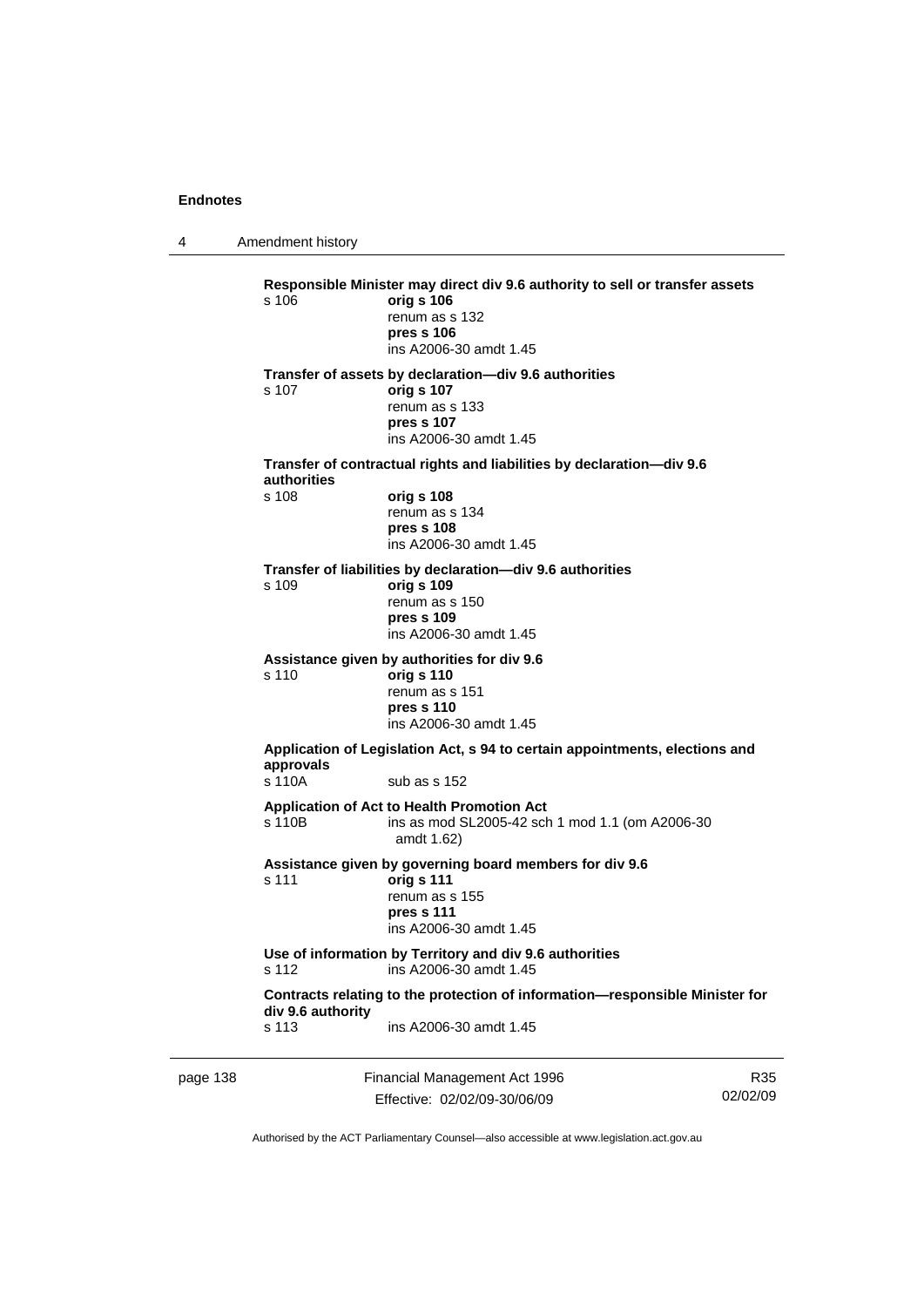| Amendment history |  |
|-------------------|--|
|-------------------|--|

**Contracts relating to the protection of information—div 9.6 authority**  s 114 ins A2006-30 amdt 1.45 **Transfer of pending proceedings—div 9.6 authorities**  s 115 ins A2006-30 amdt 1.45 **Proceedings and evidence—div 9.6 authorities**  s 116 ins A2006-30 amdt 1.45 **Operation of div 9.6 not breach of contract etc**  s 117 ins A2006-30 amdt 1.45 **Transfer of assets etc not otherwise disposed of—div 9.6 authorities**  s 118 ins A2006-30 amdt 1.45 **Annual reports etc for div 9.6 authorities**  s 119 ins A2006-30 amdt 1.45 **Additional provisions for restructuring of certain territory authorities**  div 9.7 hdg ins A2006-30 amdt 1.45 **What territory authorities does div 9.7 apply to?**  s 120 ins A2006-30 amdt 1.45 **Definitions—div 9.7**  s 121 ins A2006-30 amdt 1.45 def *handover day* ins A2006-30 amdt 1.45 def *territory authority* ins A2006-30 amdt 1.45 **Vesting of assets, rights and liabilities—div 9.7 authorities**  s 122 ins A2006-30 amdt 1.45 **Proceedings and evidence—div 9.7 authorities**  s 123 ins A2006-30 amdt 1.45 **Annual reports and financial statements for div 9.7 authorities**  s 124 ins A2006-30 amdt 1.45 **References to div 9.7 authority**  s 125 ins A2006-30 amdt 1.45 **Miscellaneous**  pt 10 hdg (prev pt 9 hdg) renum A2005-52 s 39 **Responsibility for annual financial statements of territory authorities**  s 130 (prev s 64) am 2001 No 95 amdt 1.10 renum as s 104 A2005-52 s 40 renum as s 130 A2006-30 amdt 1.46 **Audit of annual financial statements of territory authorities**  s 131 (prev s 65) renum as s 105 A2005-52 s 40 renum as s 131 A2006-30 amdt 1.46

R35 02/02/09 Financial Management Act 1996 Effective: 02/02/09-30/06/09

page 139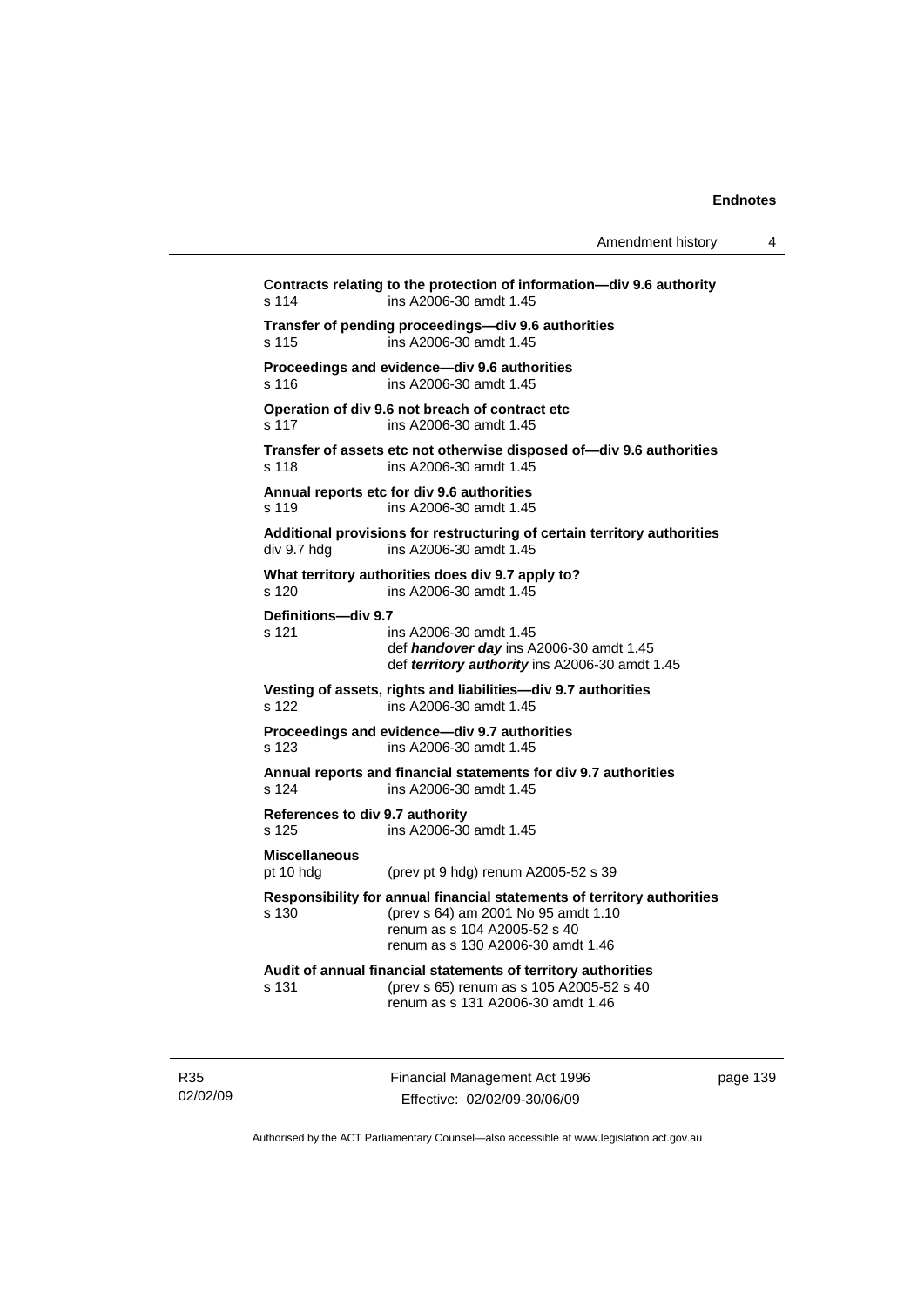|  | Amendment history |
|--|-------------------|
|--|-------------------|

| s 132                                                          | (prev s 66) renum as s 106 A2005-52 s 40                                                                                                                                                           |
|----------------------------------------------------------------|----------------------------------------------------------------------------------------------------------------------------------------------------------------------------------------------------|
|                                                                | renum as s 132 A2006-30 amdt 1.46                                                                                                                                                                  |
| authorities                                                    | Treasurer may require interim financial statements etc for territory                                                                                                                               |
| s 133 hdg<br>s 133                                             | (prev s 67 hdg) sub 2000 No 27 s 10<br>(prev s 67) am 2000 No 27 s 10<br>sub 2001 No 44 amdt 1.1637<br>am A2003-56 amdt 3.139<br>renum as s 107 A2005-52 s 40<br>renum as s 133 A2006-30 amdt 1.46 |
| s 134                                                          | Statements of performance of territory authorities<br>(prev s 68) ins 2001 No 44 amdt 1.1637<br>renum as s 108 A2005-52 s 40<br>renum as s 134 A2006-30 amdt 1.46                                  |
| <b>Transitional</b><br>pt 11 hdg                               | sub as pt 19 hdg                                                                                                                                                                                   |
| pt 19 hdg                                                      | Transitional-Financial Management Legislation Amendment Act 2005<br>(prev pt 11 hdg) ins A2005-52 s 42<br>sub as pt 19 hdg A2006-30 amdt 1.47<br>om R32 LA                                         |
| 1 July 2005 application<br>s 150                               | Financial Management Legislation Amendment Act 2005-provisions with<br>(prev s 109) ins A2005-52 s 42<br>renum as s 150 A2006-30 amdt 1.48<br>exp 27 October 2006 (s 150 (4))                      |
| 1 July 2006 application<br>s 151                               | Financial Management Legislation Amendment Act 2005-provisions with<br>(prev s 110) ins A2005-52 s 42<br>am A2006-30 amdt 1.49<br>renum as s 151 A2006-30 amdt 1.50                                |
|                                                                | exp 27 October 2006 (s 151 (4))                                                                                                                                                                    |
|                                                                |                                                                                                                                                                                                    |
|                                                                | s 152 A2006-30 amdt 1.61)<br>exp 27 October 2007 (s 152 (4))                                                                                                                                       |
| approvals<br>s 152<br><b>Transitional regulations</b><br>s 155 | Application of Legislation Act, s 94 to certain appointments, elections and<br>(prev s 110A) ins as mod SL2005-42 sch 1 mod 1.1 (sub as<br>(prev s 111) ins A2005-52 s 42                          |

page 140 Financial Management Act 1996 Effective: 02/02/09-30/06/09

R35 02/02/09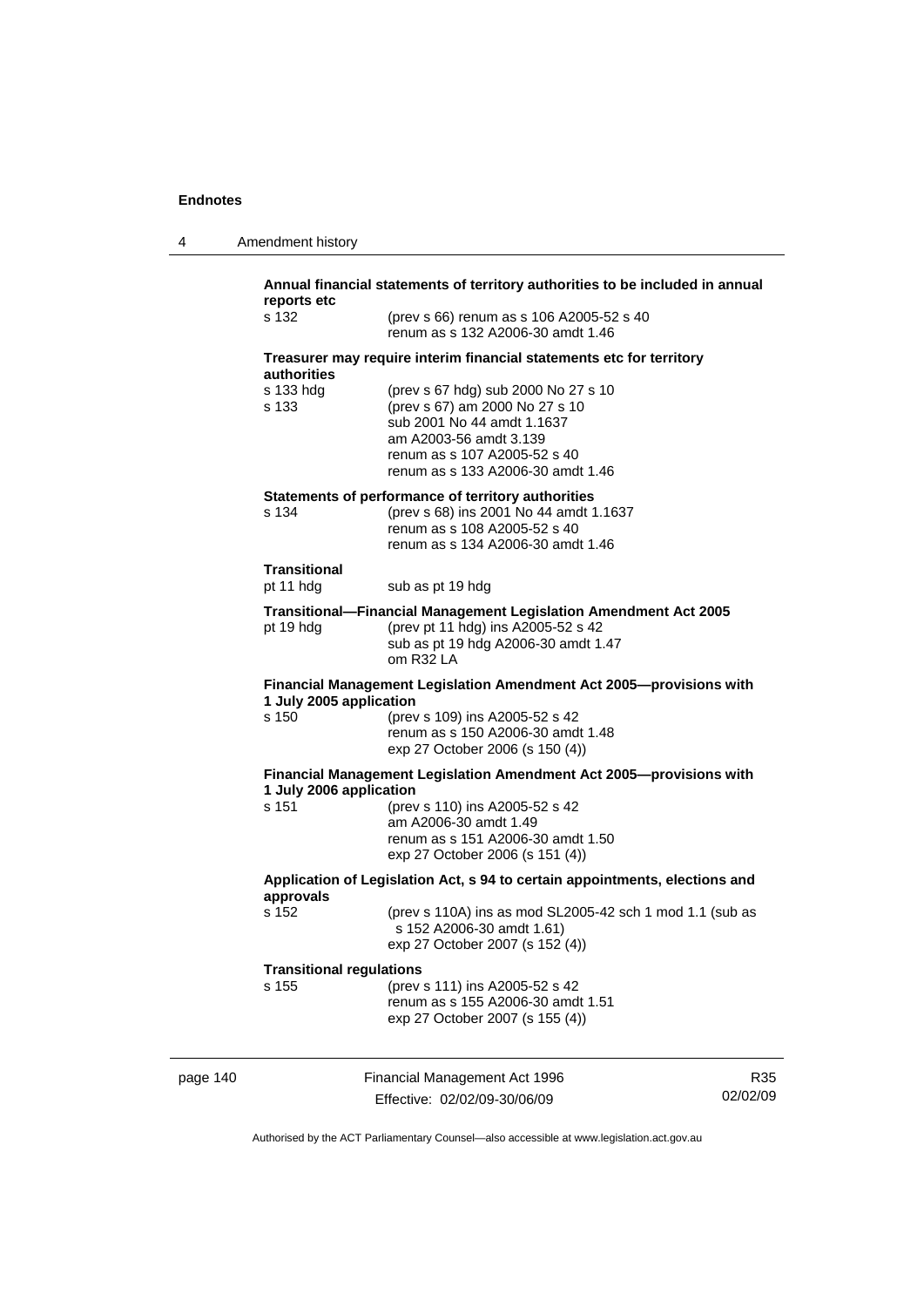| pt 20 hdg         | Transitional-Administrative (Miscellaneous Amendments) Act 2006<br>ins A2006-30 amdt 1.52<br>exp 1 July 2008 (s 223)                                                                                                                                                                                                                                                                                                                                                                                                                                                                                                                                                                                                                                                                                                                                                                                                                                                                                |
|-------------------|-----------------------------------------------------------------------------------------------------------------------------------------------------------------------------------------------------------------------------------------------------------------------------------------------------------------------------------------------------------------------------------------------------------------------------------------------------------------------------------------------------------------------------------------------------------------------------------------------------------------------------------------------------------------------------------------------------------------------------------------------------------------------------------------------------------------------------------------------------------------------------------------------------------------------------------------------------------------------------------------------------|
| s 220             | Transitional-definition of territory authority<br>ins A2006-30 amdt 1.52                                                                                                                                                                                                                                                                                                                                                                                                                                                                                                                                                                                                                                                                                                                                                                                                                                                                                                                            |
|                   | exp 19 July 2006 (s 220 (2) (LA s 88 declaration applies))                                                                                                                                                                                                                                                                                                                                                                                                                                                                                                                                                                                                                                                                                                                                                                                                                                                                                                                                          |
| s 221             | Transitional-Legislation Act, s 84 inapplicable<br>ins A2006-30 amdt 1.52<br>exp 1 August 2006 (s 221 (2) (LA s 88 declaration applies))                                                                                                                                                                                                                                                                                                                                                                                                                                                                                                                                                                                                                                                                                                                                                                                                                                                            |
| 2006              | Transitional regulations-Administrative (Miscellaneous Amendments) Act                                                                                                                                                                                                                                                                                                                                                                                                                                                                                                                                                                                                                                                                                                                                                                                                                                                                                                                              |
| s 222             | ins A2006-30 amdt 1.52<br>exp 1 July 2008 (s 223)                                                                                                                                                                                                                                                                                                                                                                                                                                                                                                                                                                                                                                                                                                                                                                                                                                                                                                                                                   |
| Expiry-pt 20      |                                                                                                                                                                                                                                                                                                                                                                                                                                                                                                                                                                                                                                                                                                                                                                                                                                                                                                                                                                                                     |
| s 223             | ins A2006-30 amdt 1.52<br>exp 1 July 2008 (s 223)                                                                                                                                                                                                                                                                                                                                                                                                                                                                                                                                                                                                                                                                                                                                                                                                                                                                                                                                                   |
| <b>Dictionary</b> |                                                                                                                                                                                                                                                                                                                                                                                                                                                                                                                                                                                                                                                                                                                                                                                                                                                                                                                                                                                                     |
| dict              | am A2005-52 s 43; A2008-37 amdt 1.176<br>def applicable governmental policies ins A2005-52 s 44<br>def appropriation reloc from s 3 2001 No 95 amdt 1.4<br>def Appropriation Act reloc from s 3 2001 No 95 amdt 1.4<br>def appropriation unit reloc from s 3 2001 No 95 amdt 1.4<br>def banking account ins 1997 No 102 s 4<br>am 1999 No 33 sch<br>reloc from s 3 2001 No 95 amdt 1.4<br>def borrowing reloc from s 3 2001 No 95 amdt 1.4<br>def budget papers am 2001 No 56 amdt 3.256<br>reloc from s 3 2001 No 95 amdt 1.4<br>def capital injection reloc from s 3 2001 No 95 amdt 1.4<br>sub A2005-52 s 45<br>def <b>CEO</b> ins A2005-52 s 46<br>def chief executive officer reloc from s 3 2001 No 95<br>amdt $1.4$<br>sub A2005-52 s 47<br>def class of outputs reloc from s 3 2001 No 95 amdt 1.4<br>def contract ins A2006-30 amdt 1.53<br>def department reloc from s 3 2001 No 95 amdt 1.4<br>def departmental banking account am 1997 No 102 sch<br>reloc from s 3 2001 No 95 amdt 1.4 |
|                   |                                                                                                                                                                                                                                                                                                                                                                                                                                                                                                                                                                                                                                                                                                                                                                                                                                                                                                                                                                                                     |

Financial Management Act 1996 Effective: 02/02/09-30/06/09

page 141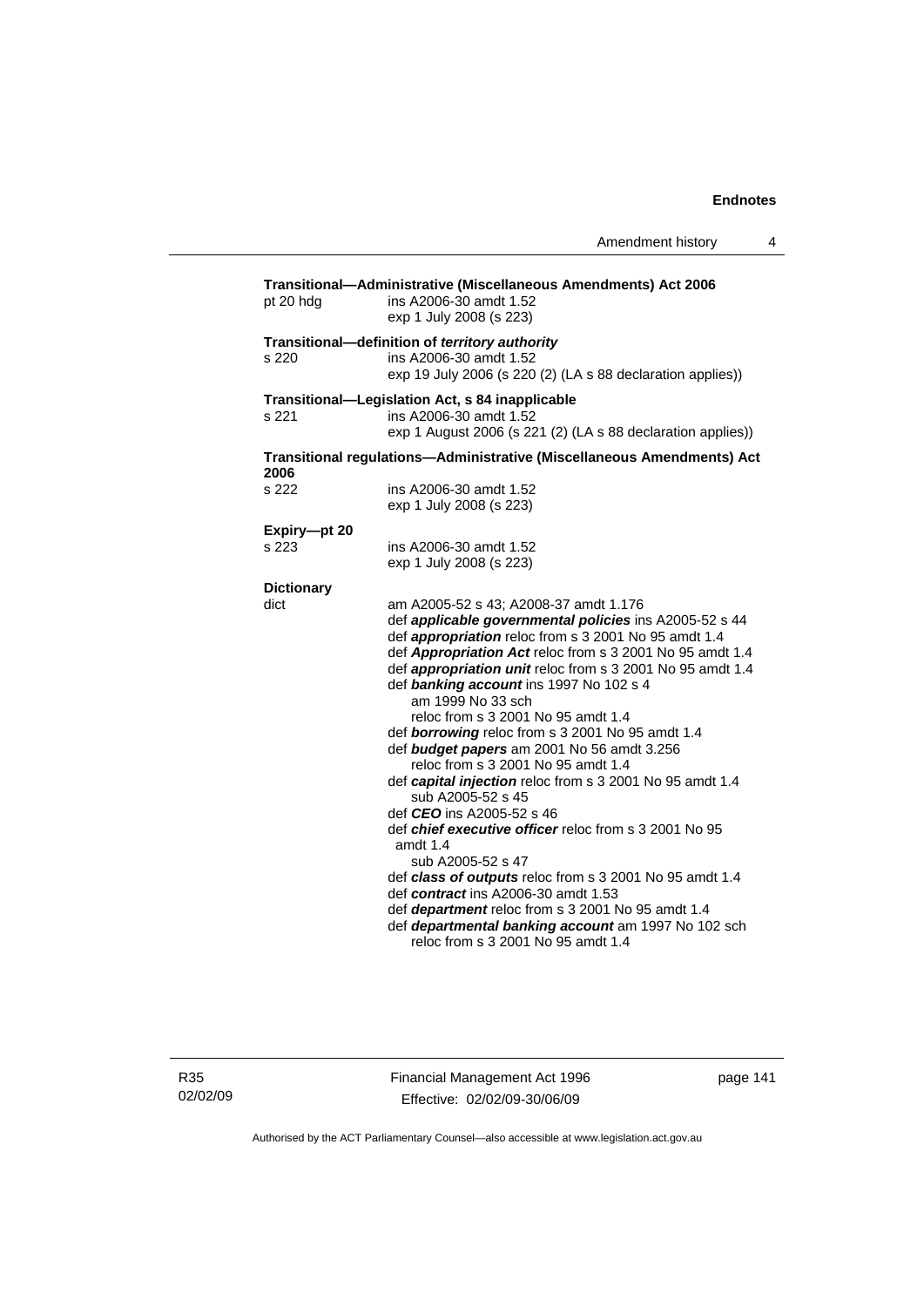4 Amendment history

 def *division 9.6 authority* ins A2006-30 amdt 1.54 def *division 9.7 authority* ins A2006-30 amdt 1.54 def *establishing Act* ins A2005-52 s 48 def *expenses* reloc from s 3 2001 No 95 amdt 1.4 def *financial management guidelines* sub 2001 No 11 amdt 3.125 reloc from s 3 2001 No 95 amdt 1.4 def *financial year* ins A2005-52 s 48 def *general government sector* ins 1997 No 124 s 4 reloc from s 3 2001 No 95 amdt 1.4 def *generally accepted accounting practice* reloc from s 3 2001 No 95 amdt 1.4 sub A2005-52 s 49 def *governing board* ins A2005-52 s 50 def *governing board member* ins A2005-52 s 50 def *GST* ins 2000 No 27 s 4 reloc from s 3 2001 No 95 amdt 1.4 om A2005-52 s 51 def *handover day* ins A2006-30 amdt 1.55 def *input tax credit* ins 2000 No 27 s 4 reloc from s 3 2001 No 95 amdt 1.4 def *interest* ins 2001 No 45 s 4 (as am 2002 No 30 amdt 3.370) def *invest* ins 2001 No 45 s 4 (as am 2002 No 30 amdt 3.370) def *Legislative Assembly secretariat* sub 2001 No 95 amdt 1.1 reloc from s 3 2001 No 95 amdt 1.4 sub A2005-42 amdt 1.1; A2007-3 amdt 3.243 def *material interest* ins A2005-52 s 52 def *outcomes* reloc from s 3 2001 No 95 amdt 1.4 def *outputs* reloc from s 3 2001 No 95 amdt 1.4 def *prescribed* reloc from s 3 2001 No 95 amdt 1.4 def *public money* am 2001 No 95 s 4 reloc from s 3 2001 No 95 amdt 1.4 am A2004-53 amdt 1.1; pars renum R19 LA (see A2004-53 amdt 1.2) def *public trading enterprise* ins 1997 No 124 s 4 reloc from s 3 2001 No 95 amdt 1.4 am A2003-21 s 14 om A2005-52 s 53 def *public trading enterprise sector* ins 1997 No 124 s 4 reloc from s 3 2001 No 95 amdt 1.4 def *relevant territory authority* ins A2005-52 s 54 def *responsible chief executive* reloc from s 3 2001 No 95 amdt 1.4 def *responsible Minister* reloc from s 3 2001 No 95 amdt 1.4 am A2005-52 s 55

page 142 Financial Management Act 1996 Effective: 02/02/09-30/06/09

R35 02/02/09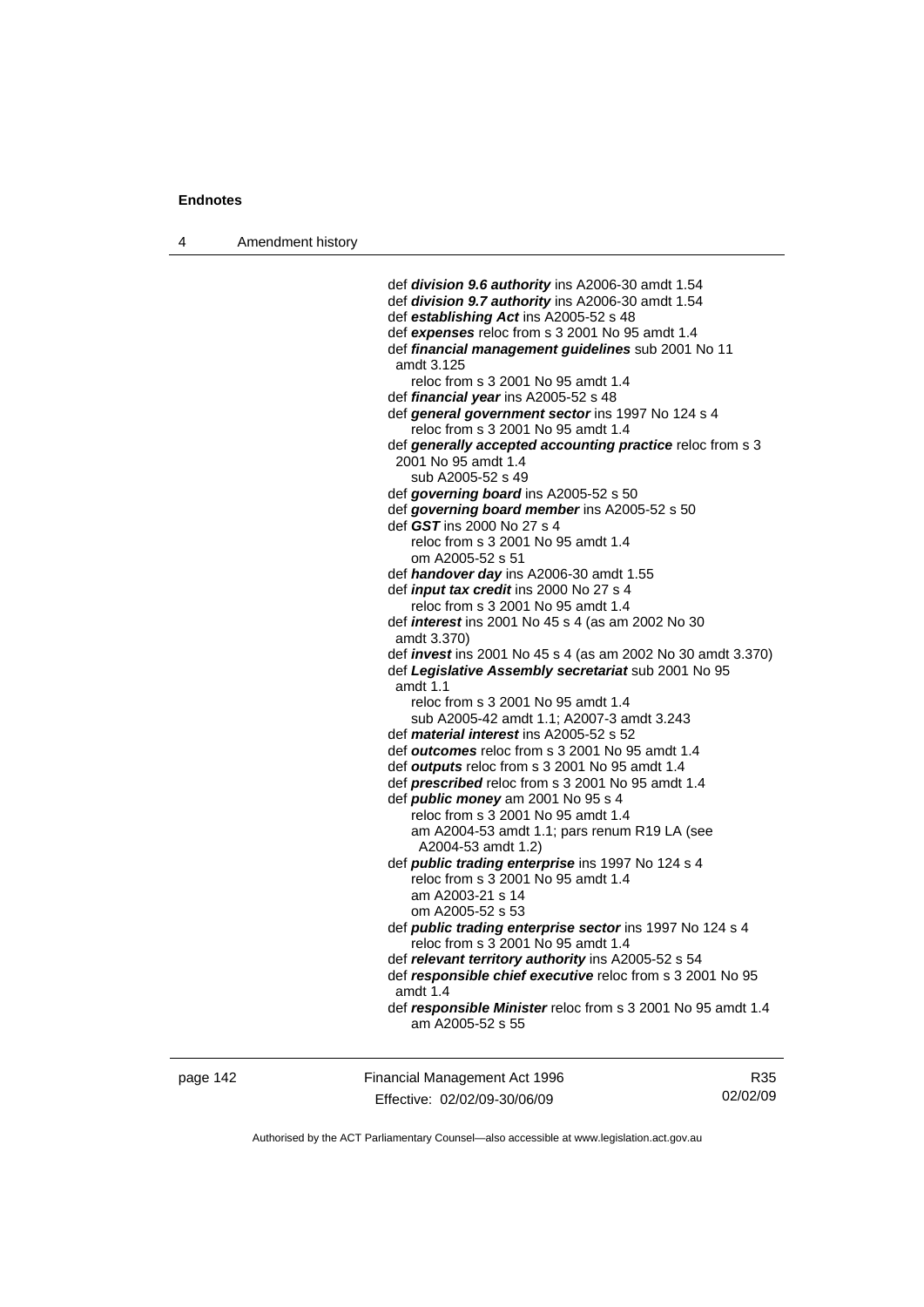def *securities* reloc from s 3 dict 2001 No 95 amdt 1.4 def *statement of intent* reloc from s 3 2001 No 95 amdt 1.4 sub A2005-52 s 56 def *subsidiary* ins A2004-53 amdt 1.3 def *superannuation appropriation* ins 2000 No 21 sch reloc from s 3 2001 No 95 amdt 1.4 def *superannuation banking account* ins 2000 No 21 sch reloc from s 3 2001 No 95 amdt 1.4 def *taxable supply* ins 2000 No 27 s 4 reloc from s 3 2001 No 95 amdt 1.4 def *territory authority* am 2000 No 21 sch; 2001 No 95 amdt 1.3 reloc from s 3 2001 No 95 amdt 1.4 sub A2006-30 amdt 1.56 def *territory banking account* am 1997 No 102 sch reloc from s 3 2001 No 95 amdt 1.4 def *trust money* reloc from s 3 2001 No 95 amdt 1.4 def *warrant* am 1997 No 102 sch reloc from s 3 2001 No 95 amdt 1.4 om 2002 No 38 amdt 1.10

# **5 Earlier republications**

Some earlier republications were not numbered. The number in column 1 refers to the publication order.

Since 12 September 2001 every authorised republication has been published in electronic pdf format on the ACT legislation register. A selection of authorised republications have also been published in printed format. These republications are marked with an asterisk (\*) in column 1. Electronic and printed versions of an authorised republication are identical.

| <b>Republication No Amendments to</b> |                  | <b>Republication date</b> |
|---------------------------------------|------------------|---------------------------|
| 1                                     | Act 1997 No 124  | 31 January 1998           |
| 2                                     | Act 1999 No 58   | 10 November 1999          |
| 3                                     | Act 2001 No 56   | 12 September 2001         |
| 4                                     | Act 2001 No 97   | 20 December 2001          |
| 5                                     | Act 2001 No 97   | 31 December 2001          |
| 5(RI)                                 | Act 2001 No 97 ‡ | 19 September 2002         |
| 6                                     | Act 2001 No 97   | 4 January 2002            |

Financial Management Act 1996 Effective: 02/02/09-30/06/09

page 143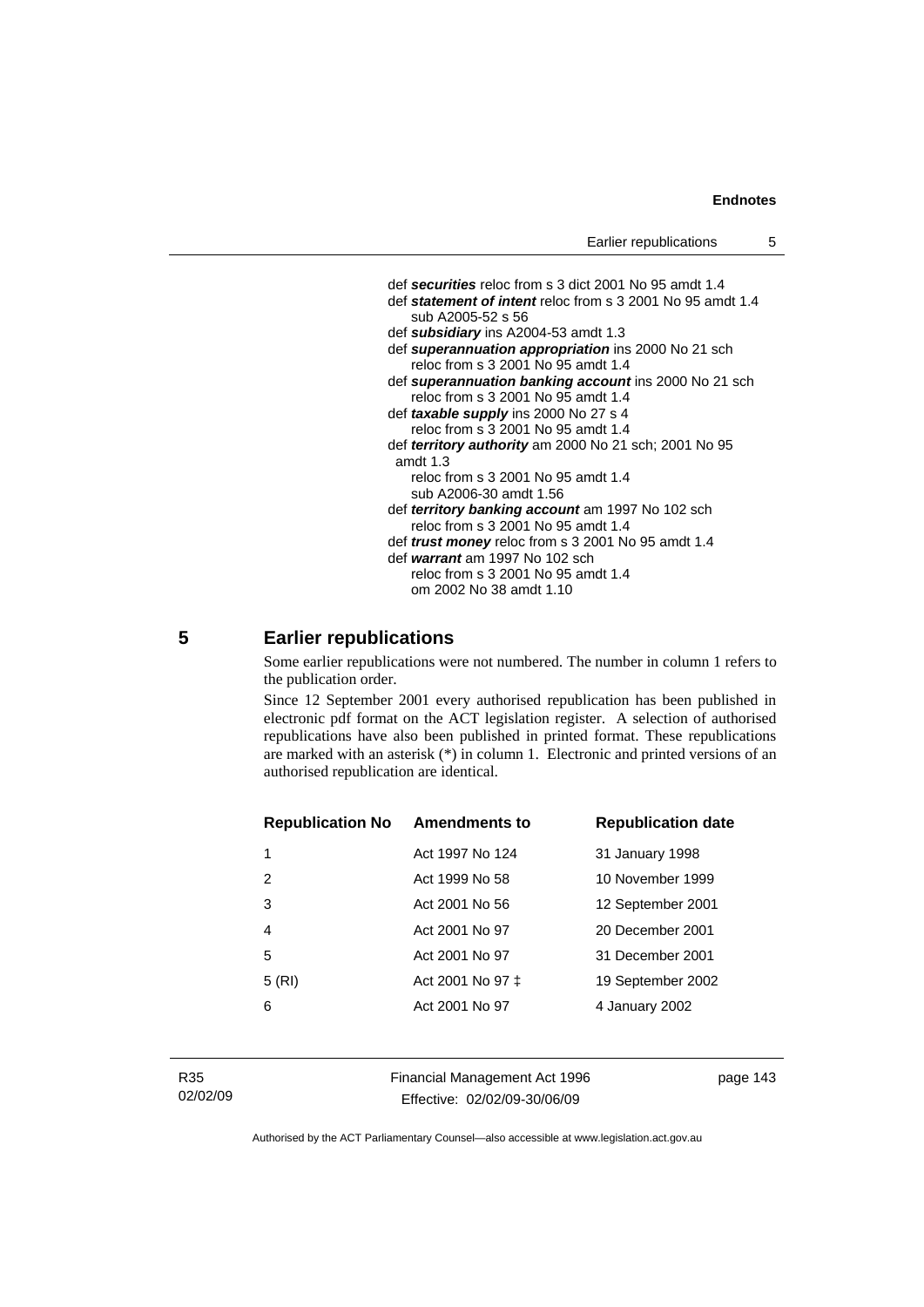5 Earlier republications

| <b>Republication No</b> | <b>Amendments to</b> | <b>Republication date</b> |
|-------------------------|----------------------|---------------------------|
| 6(RI)                   | Act 2001 No 97 ‡     | 19 September 2002         |
| $7^*$                   | Act 2001 No 97       | 14 January 2002           |
| 7 (RI)                  | Act 2001 No 97 ‡     | 19 September 2002         |
| 7A                      | Act 2001 No 97 ‡‡    | 19 September 2002         |
| 8                       | Act 2001 No 97       | 1 July 2002               |
| 8 (RI)                  | Act 2001 No 97 ‡‡    | 19 September 2002         |
| 9*                      | Act 2002 No 30       | 19 September 2002         |
| 10                      | Act 2002 No 38       | 1 November 2002           |
| 11                      | A2003-9              | 8 March 2003              |
| 12                      | A2003-21             | 20 May 2003               |
| 13                      | A2003-27             | 30 June 2003              |
| 14                      | A2003-46             | 1 November 2003           |
| 15                      | A2003-56             | 19 December 2003          |
| 16                      | A2004-19             | 7 April 2004              |
| 17                      | A2004-35             | 30 June 2004              |
| 18                      | A2004-35             | 1 July 2004               |
| 19                      | A2004-53             | 17 August 2004            |
| 20                      | A2005-20             | 2 June 2005               |
| 21                      | A2005-32             | 1 July 2005               |
| 22                      | A2005-42             | 1 September 2005          |
| 23                      | A2005-52             | 27 October 2005           |
| 24                      | A2005-52             | 1 January 2006            |

page 144 Financial Management Act 1996 Effective: 02/02/09-30/06/09

R35 02/02/09